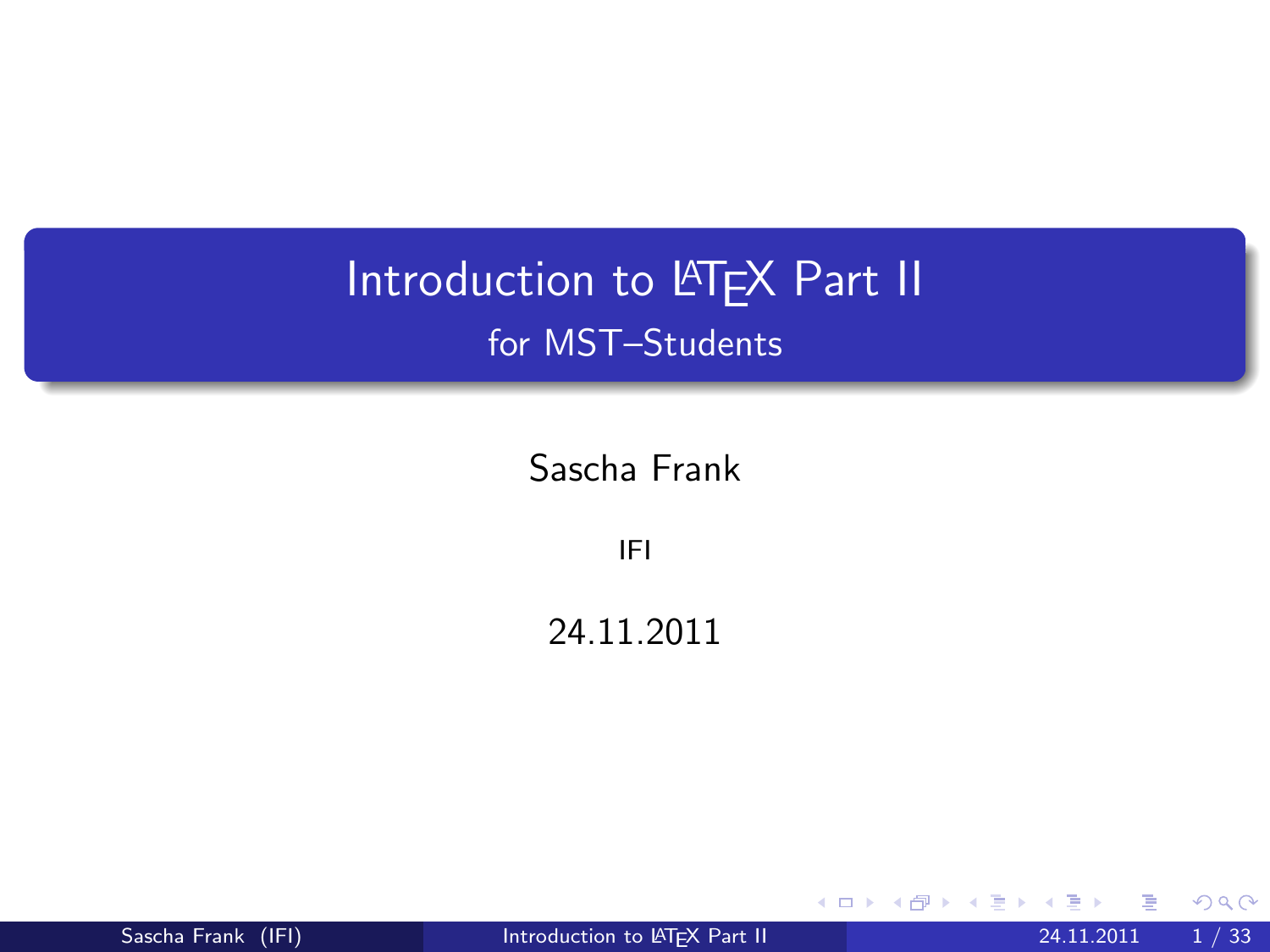

### **[Text](#page-3-0)**

- **•** [footnote](#page-3-0)
- **•** [Reference](#page-6-0)
- **•** [Counting](#page-10-0)



### 3 [Structure](#page-30-0)

- [document](#page-30-0)
- **o** [lists](#page-42-0)
- $\bullet$  BiB -T<sub>F</sub>X

### [math](#page-64-0)

- o [text, distance & brackets](#page-64-0)
- **e** [enviroments](#page-98-0)

4 0 8

 $\rightarrow$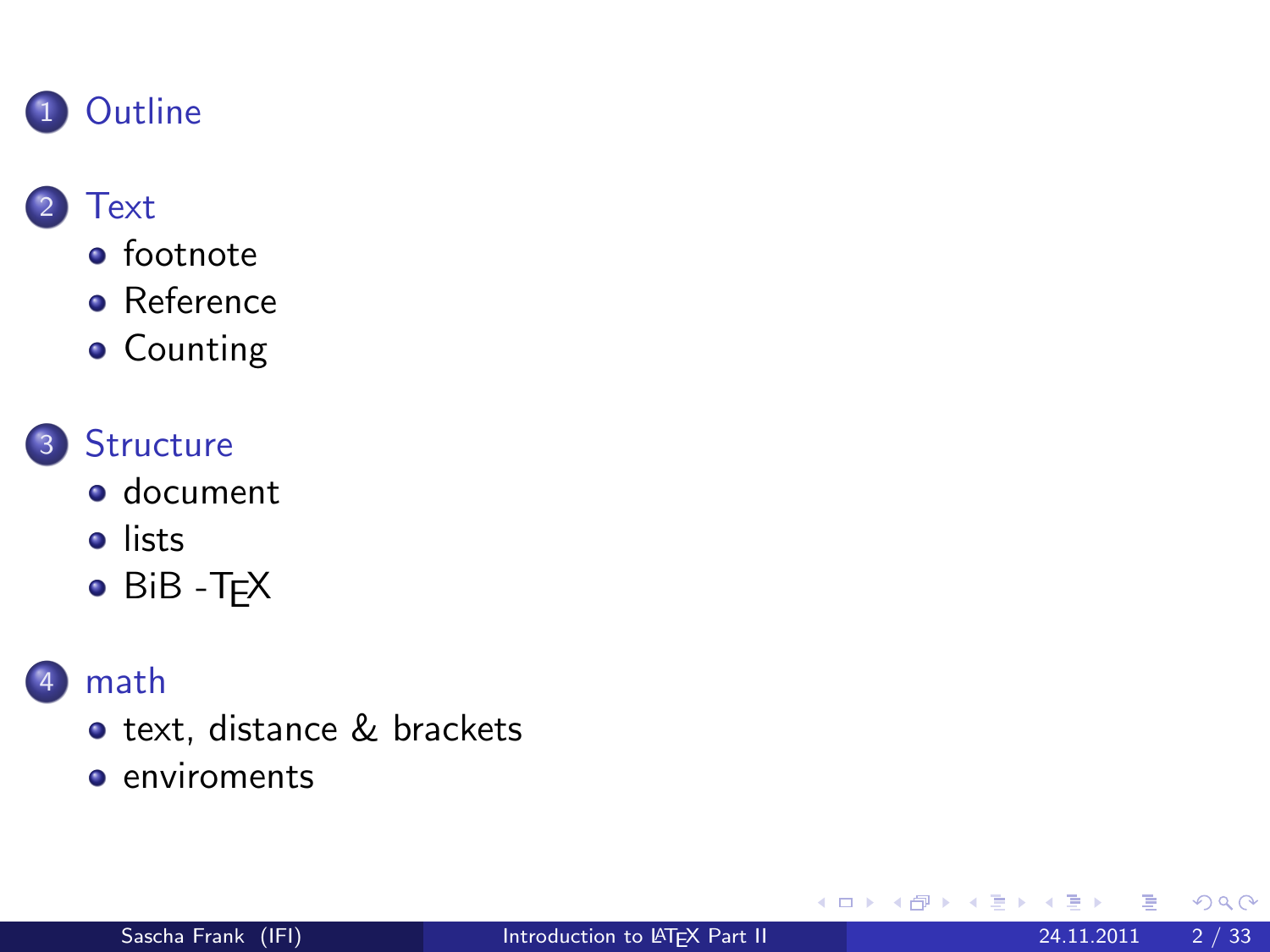- **•** Basic
- **•** Scientific Writing
- Usepackages, Presentation etc.

 $\leftarrow$   $\Box$ 

<span id="page-2-0"></span>す唐をす  $\rightarrow$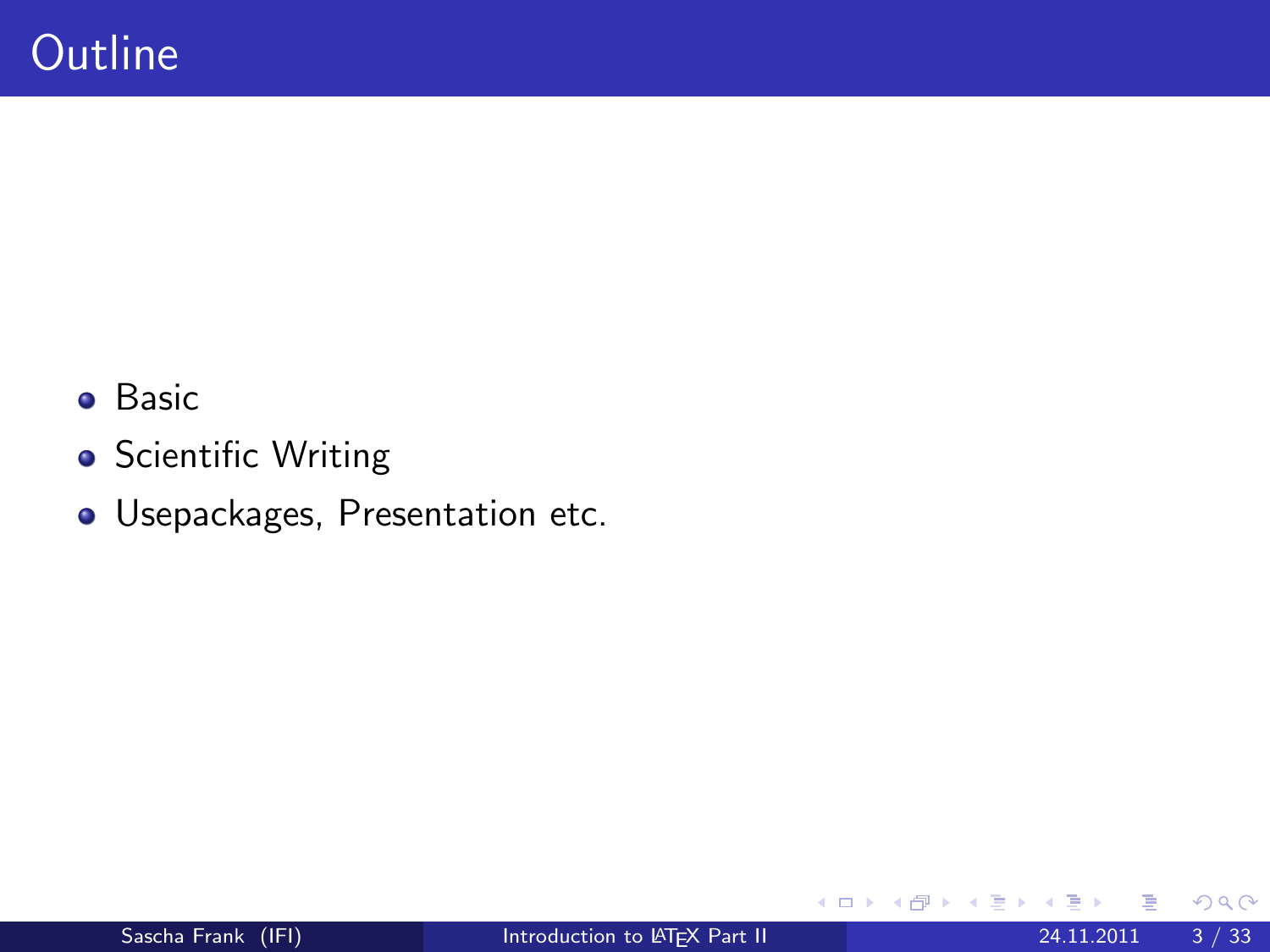Some seensless\footnote{In our view} Text.

 $\leftarrow$   $\Box$ 

×

- 64

す唐をす

<span id="page-3-0"></span>в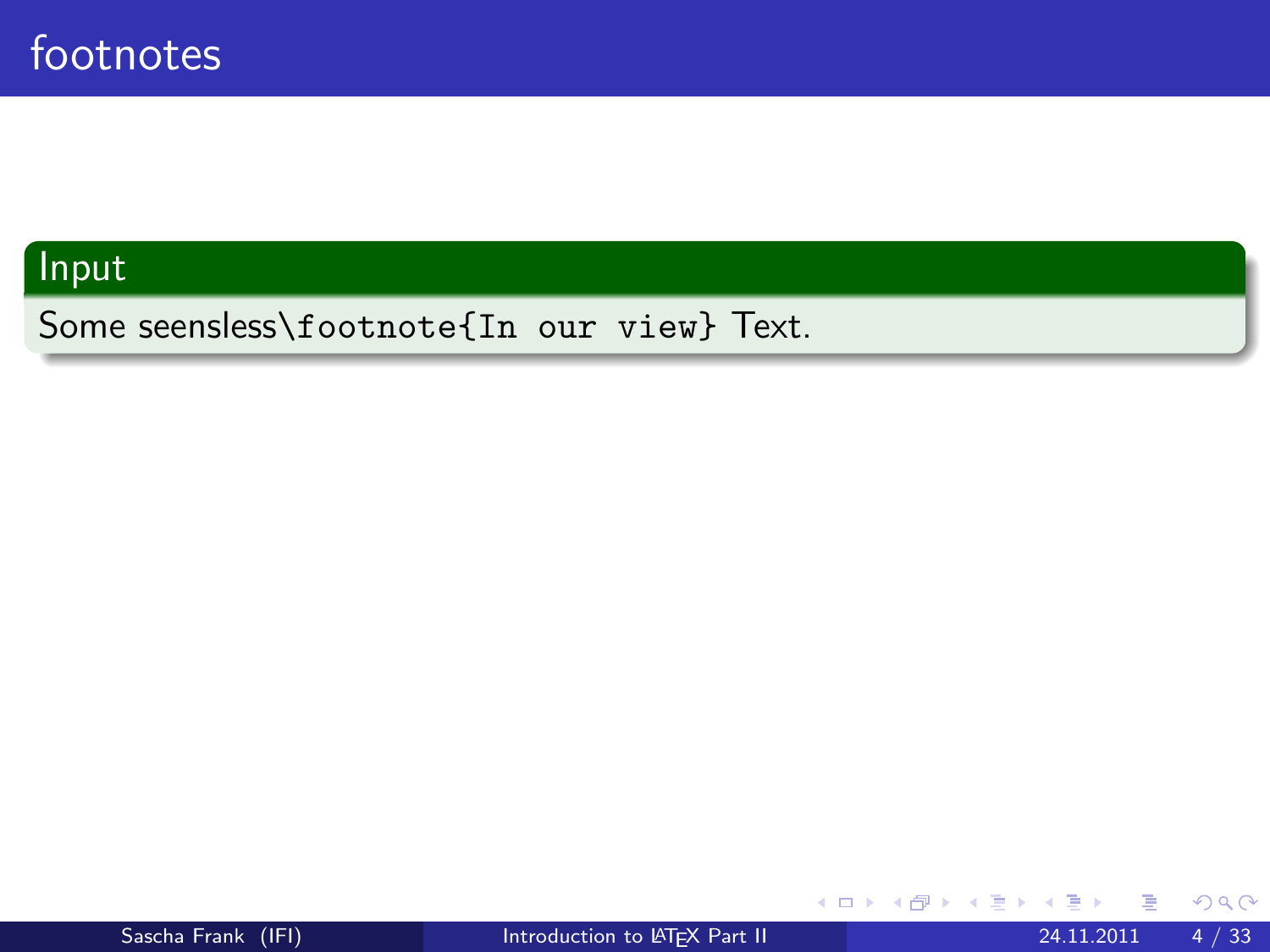Some seensless\footnote{In our view} Text.

### Output

Some seensless<sup>a</sup> Text.

<sup>a</sup>ln our view

4 日下

す唐をす

÷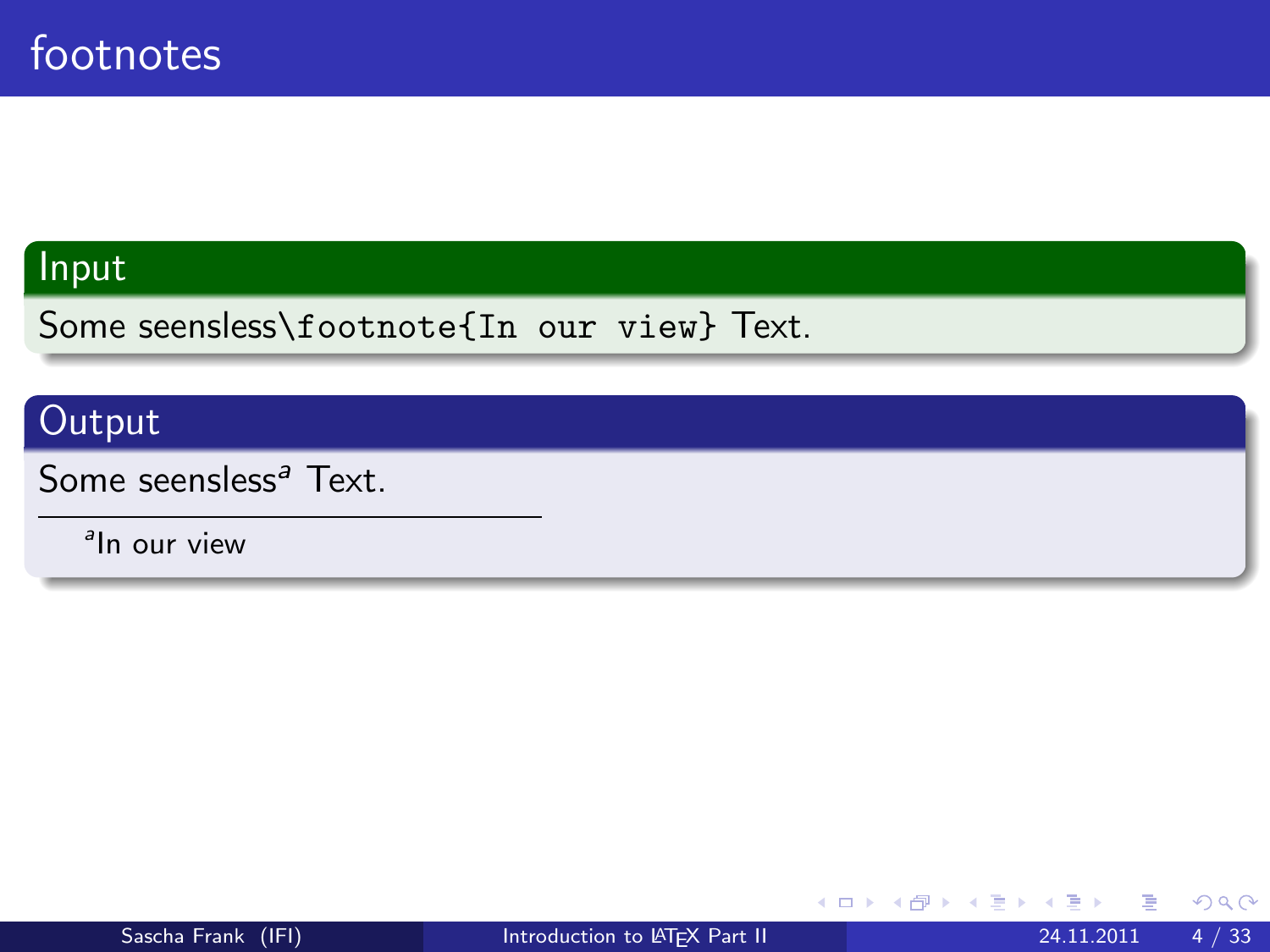Some seensless\footnote{In our view} Text.

### **Output**

Some seensless<sup>a</sup> Text.

<sup>a</sup>ln our view

### **Tables**

The default tabular enviroment don't support footnotes!

4 0 8

∋ x k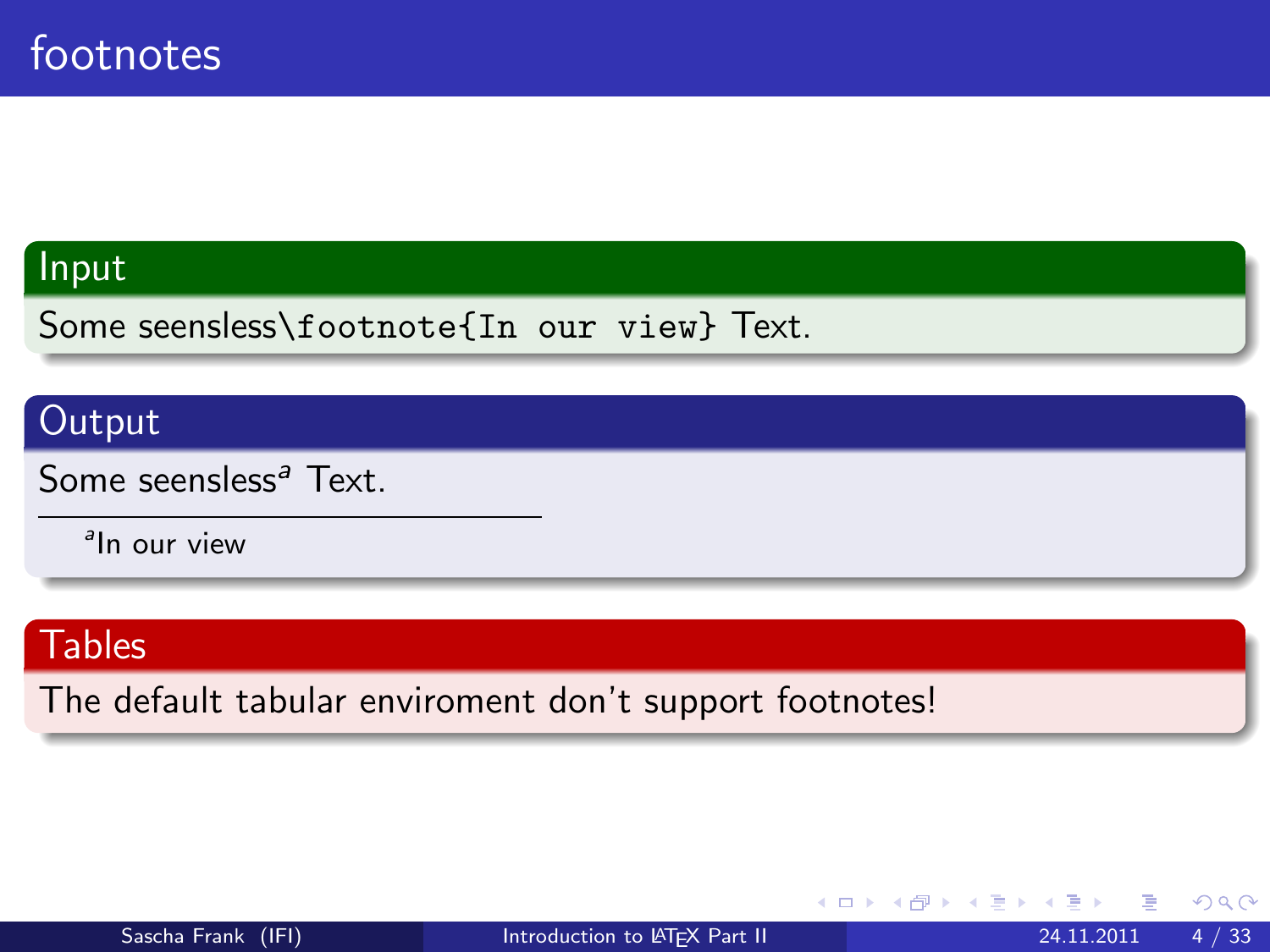<span id="page-6-1"></span>Mark a text by a keyword \label{keyword}. Reference with \ref{keyword}.

4 0 8

<span id="page-6-0"></span> $2Q$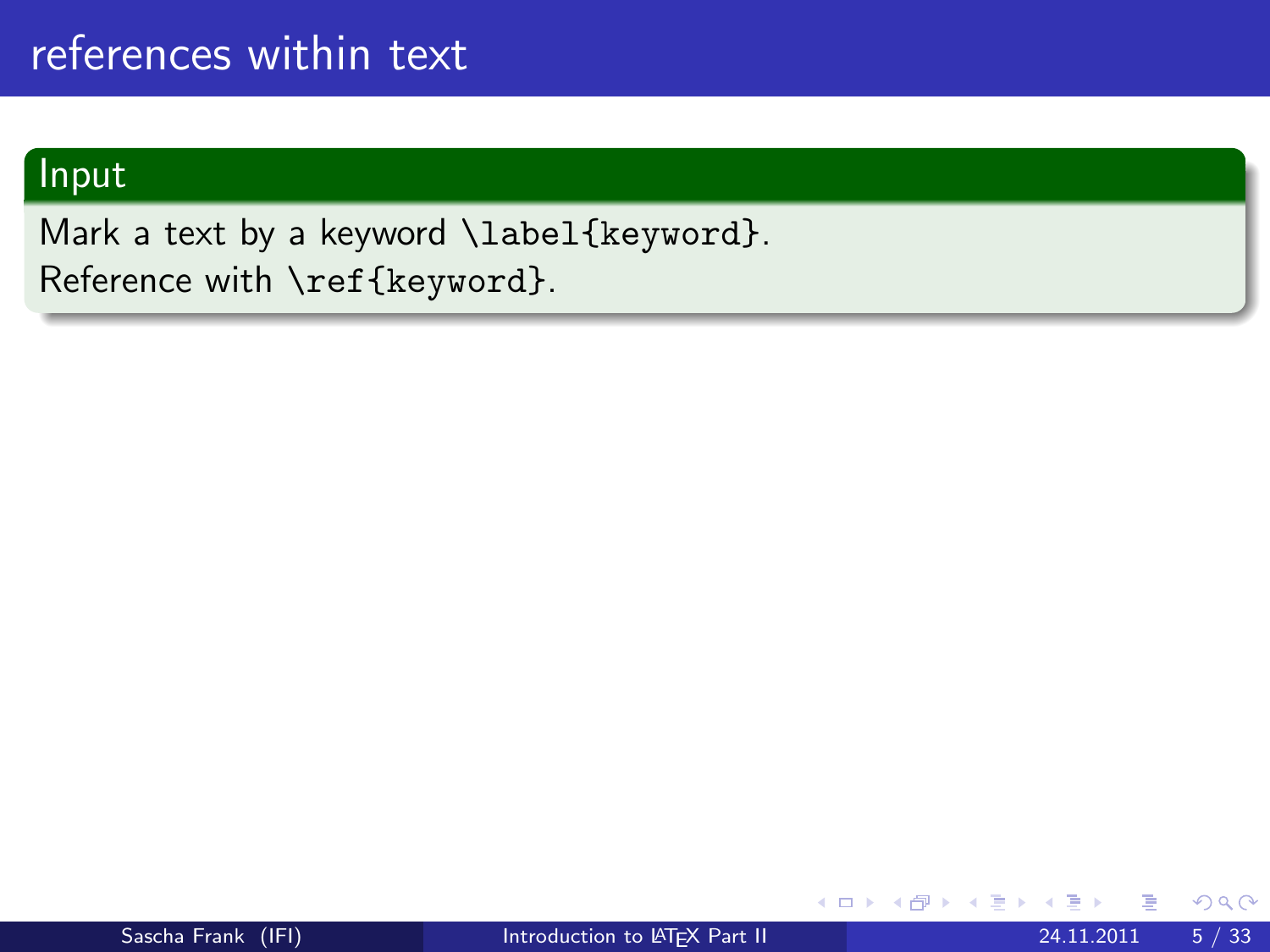Mark a text by a keyword \label{keyword}. Reference with \ref{keyword}.

### **Output**

Mark a text by a keyword . Reference with [1.](#page-6-1) Here slide number.

4 0 8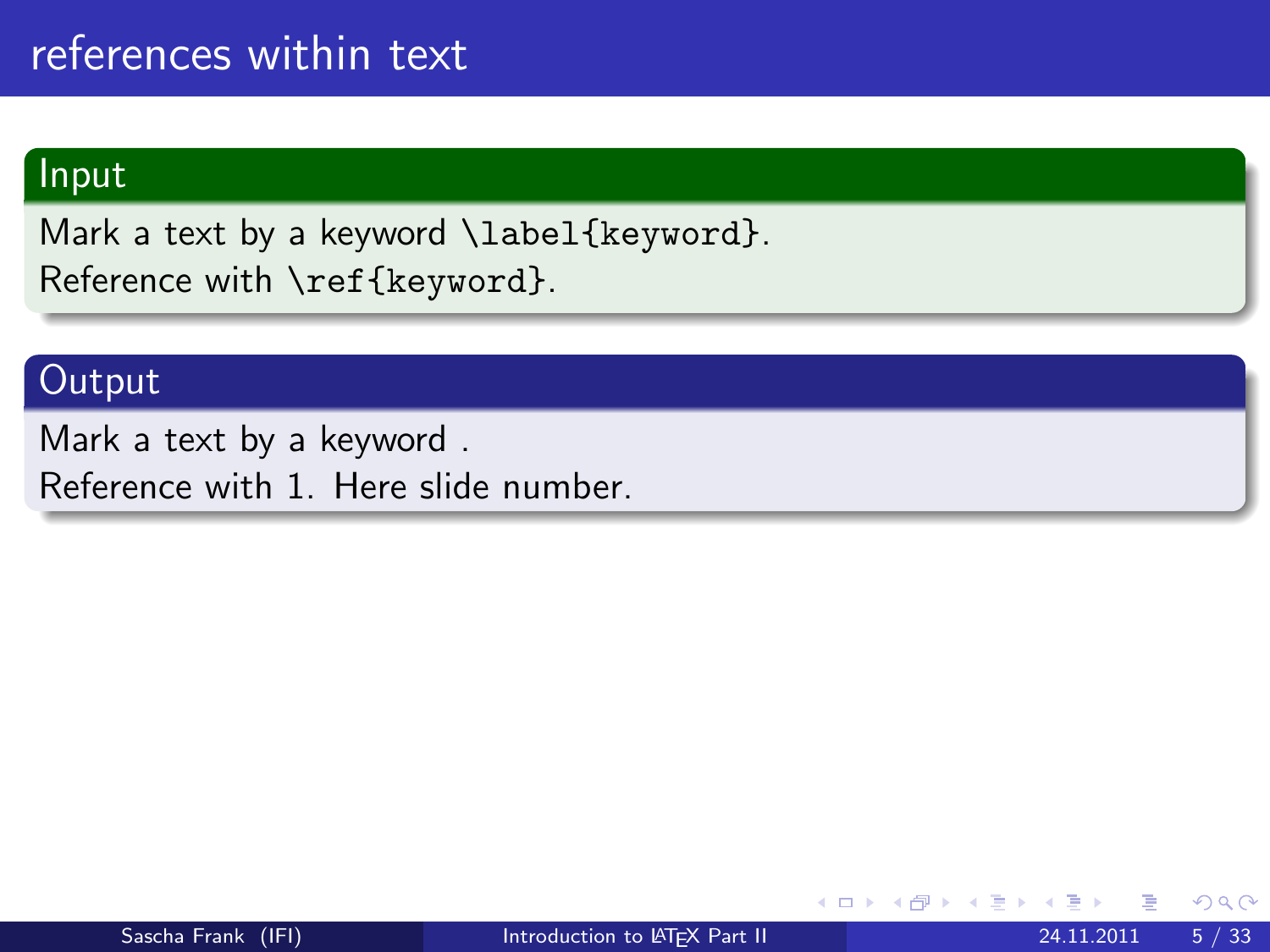Mark a text by a keyword \label{keyword}. Reference with \ref{keyword}.

### **Output**

Mark a text by a keyword . Reference with [1.](#page-6-1) Here slide number.

#### page reference

Or the pagenumber with \pageref{keyword}.

Or the pagenumber with 7.

 $\leftarrow$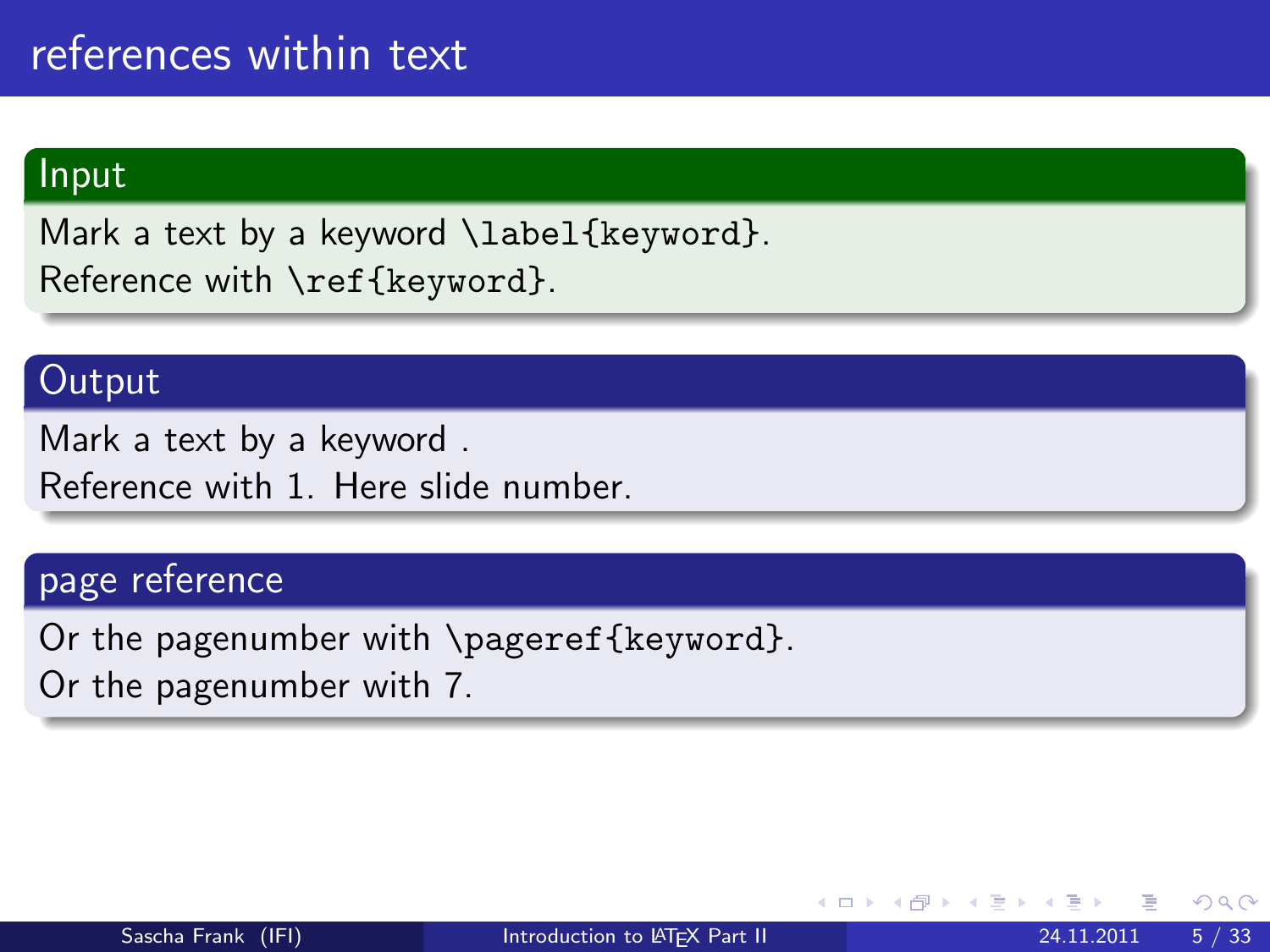Mark a text by a keyword \label{keyword}. Reference with \ref{keyword}.

### **Output**

Mark a text by a keyword . Reference with [1.](#page-6-1) Here slide number.

#### page reference

Or the pagenumber with \pageref{keyword}.

Or the pagenumber with 7.

#### twice run  $\text{MTF}X$  2 $\times$  $QQ$ 4 日下 ∢母 Sascha Frank (IFI) [Introduction to L](#page-0-0)ATEX Part II 24.11.2011 5 / 33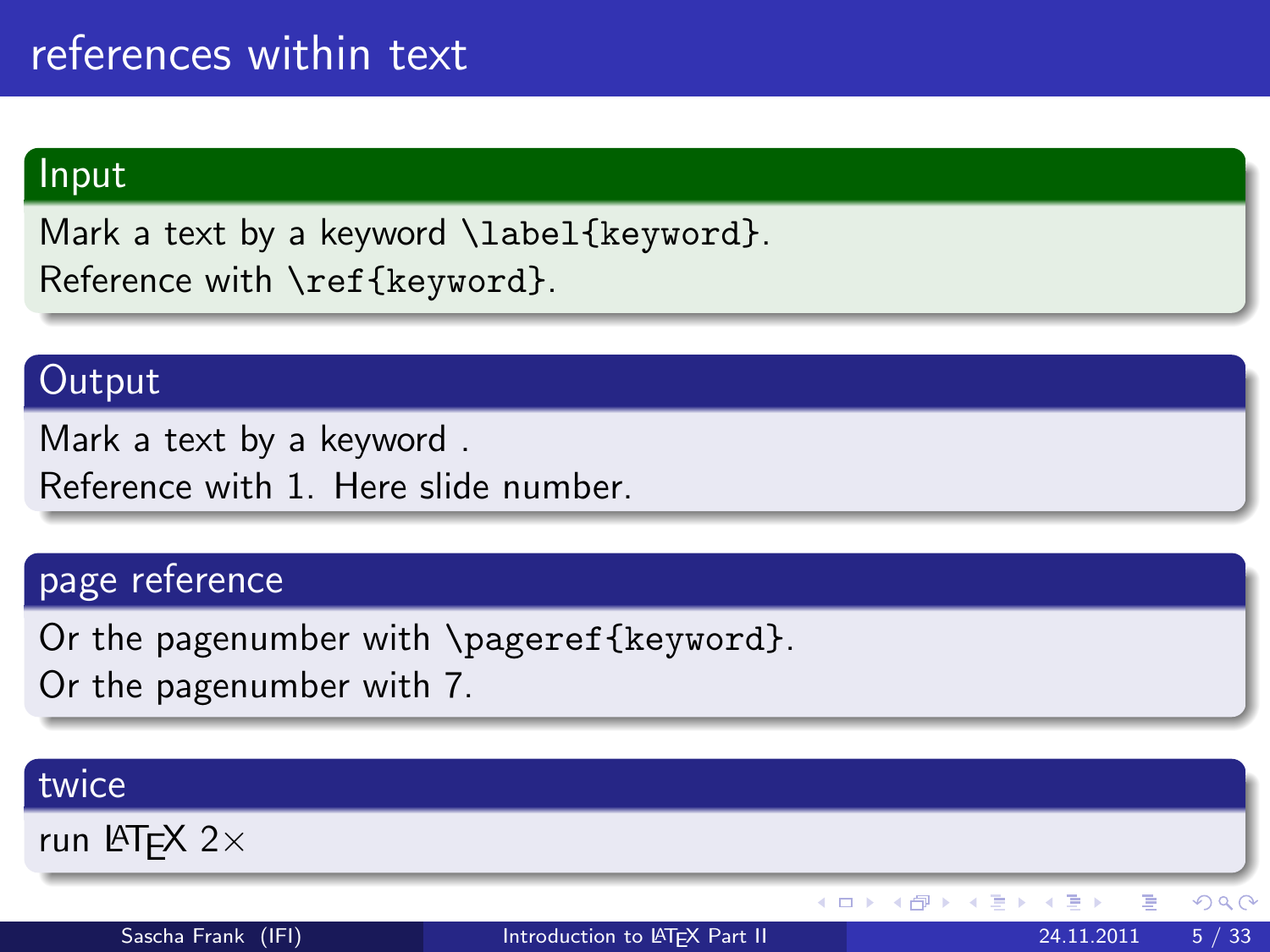<span id="page-10-0"></span>в

**K ロ ⊁ K 倒 ≯ K 差 ≯ K**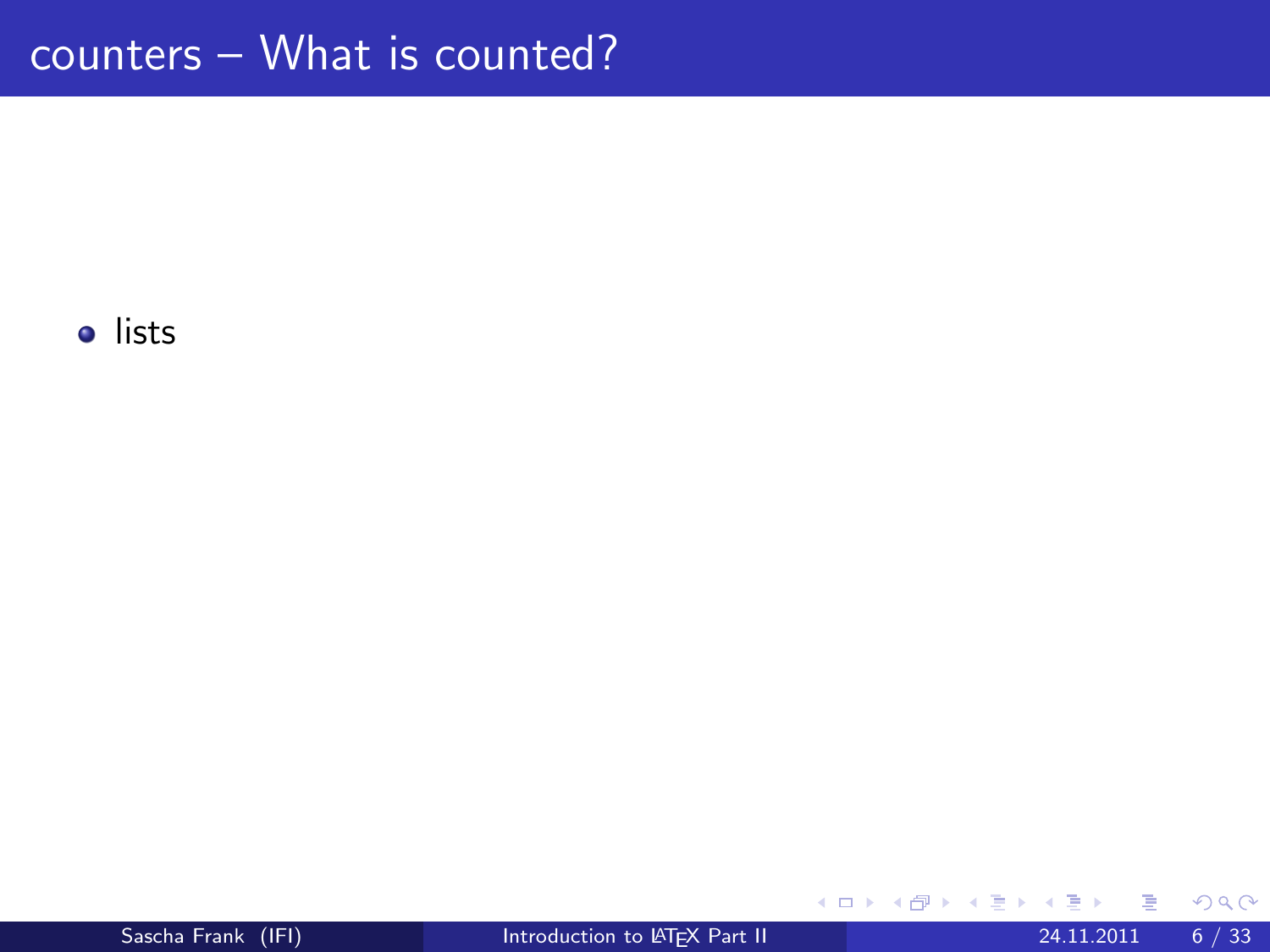$\bullet$  chapter, section, figure, table ...

4 日下

 $\rightarrow$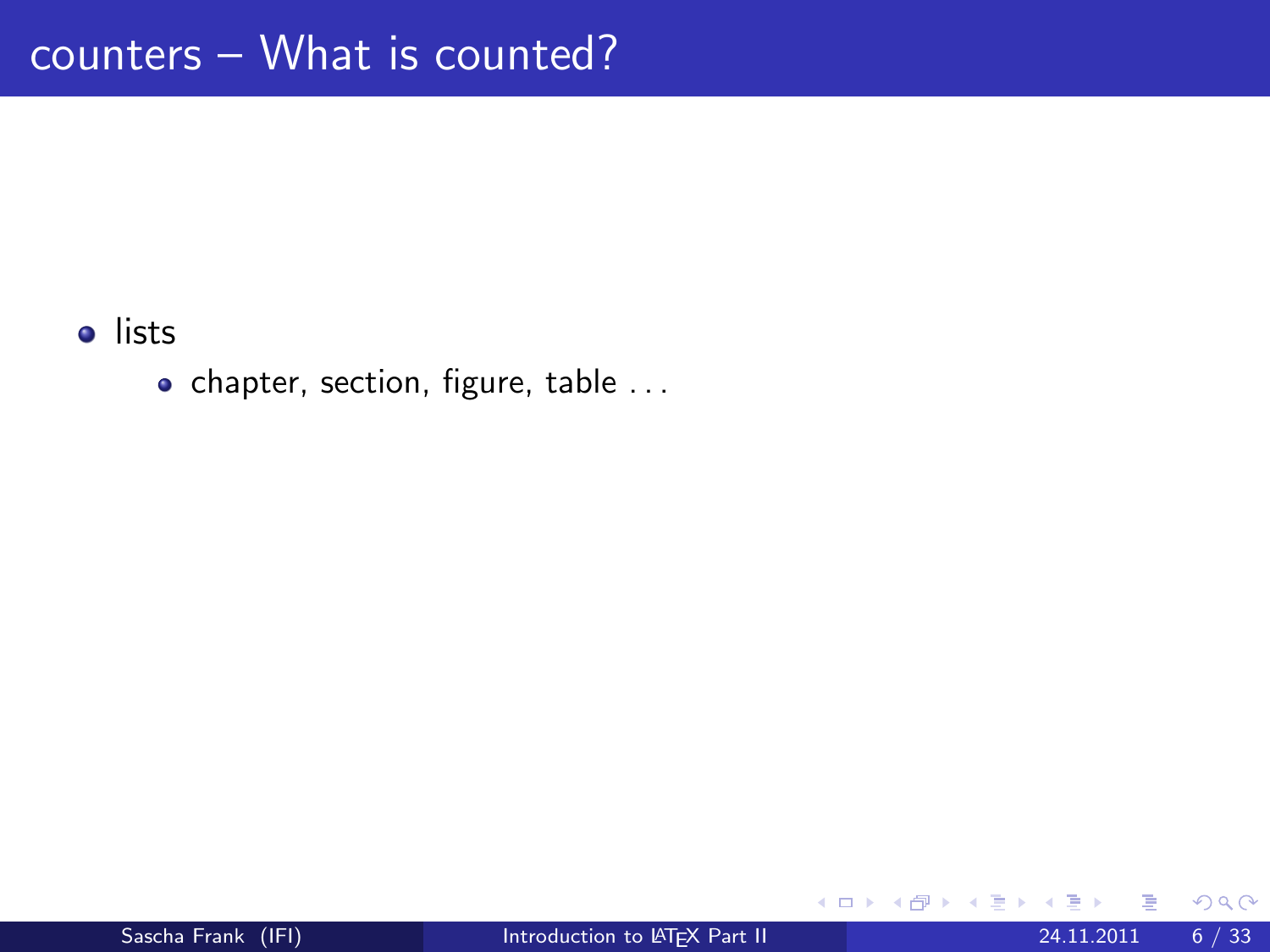$\bullet$  chapter, section, figure, table ...

page

4 日下

 $\rightarrow$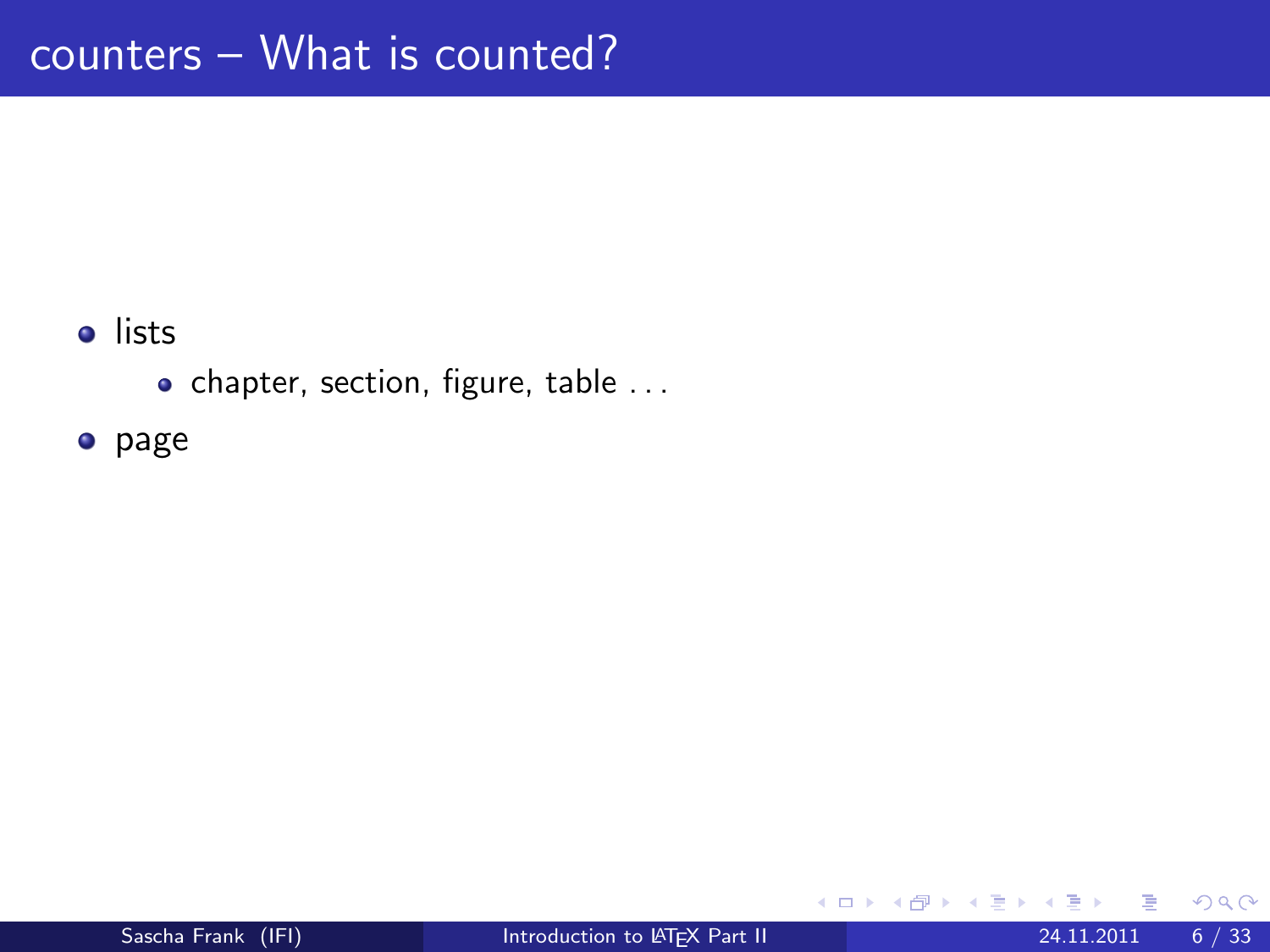- $\bullet$  chapter, section, figure, table ...
- **o** page
- **•** equation

4 0 8

 $\rightarrow$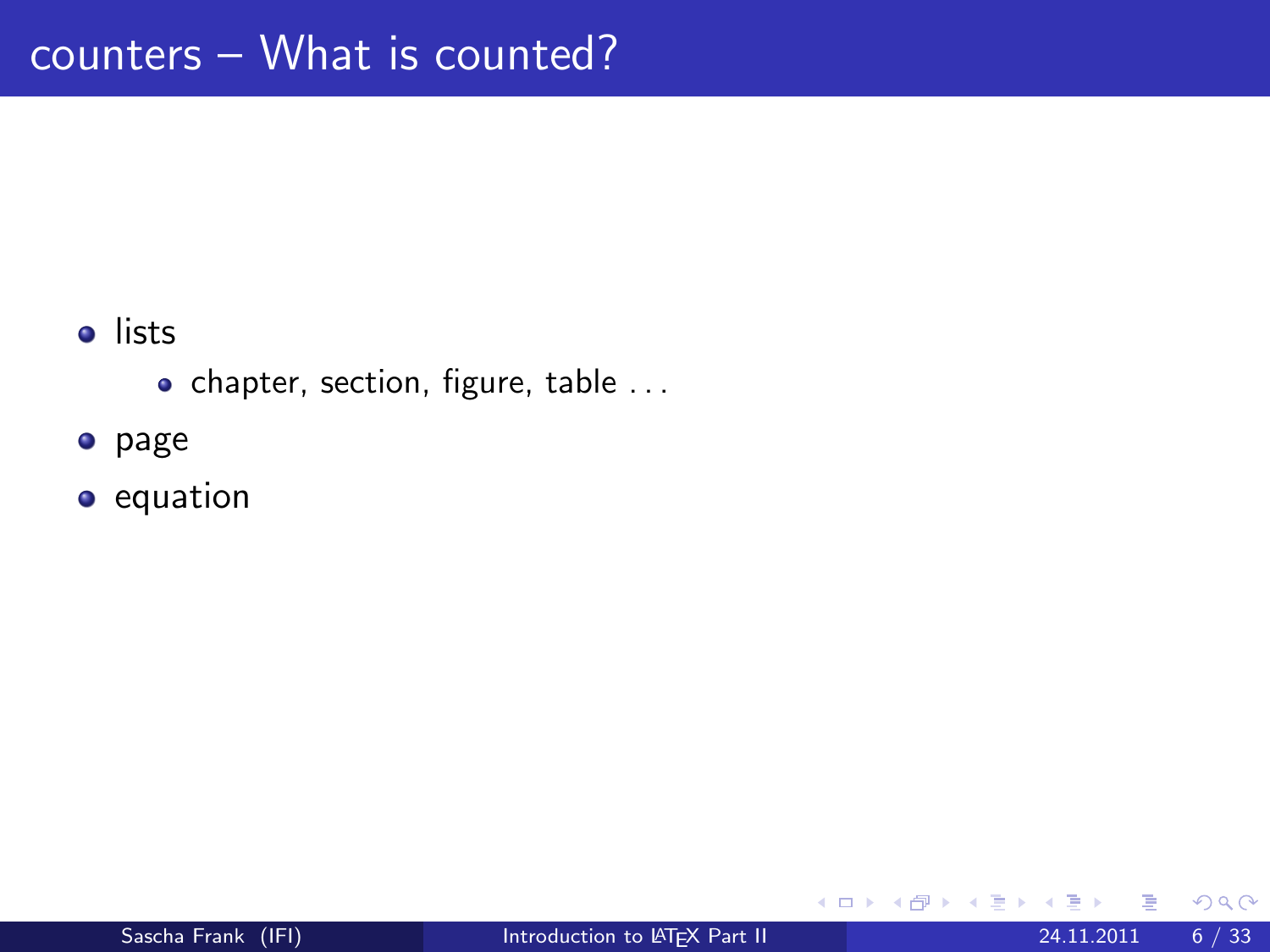- $\bullet$  chapter, section, figure, table ...
- **o** page

#### **•** equation

**•** footnote

4 0 8

 $\rightarrow$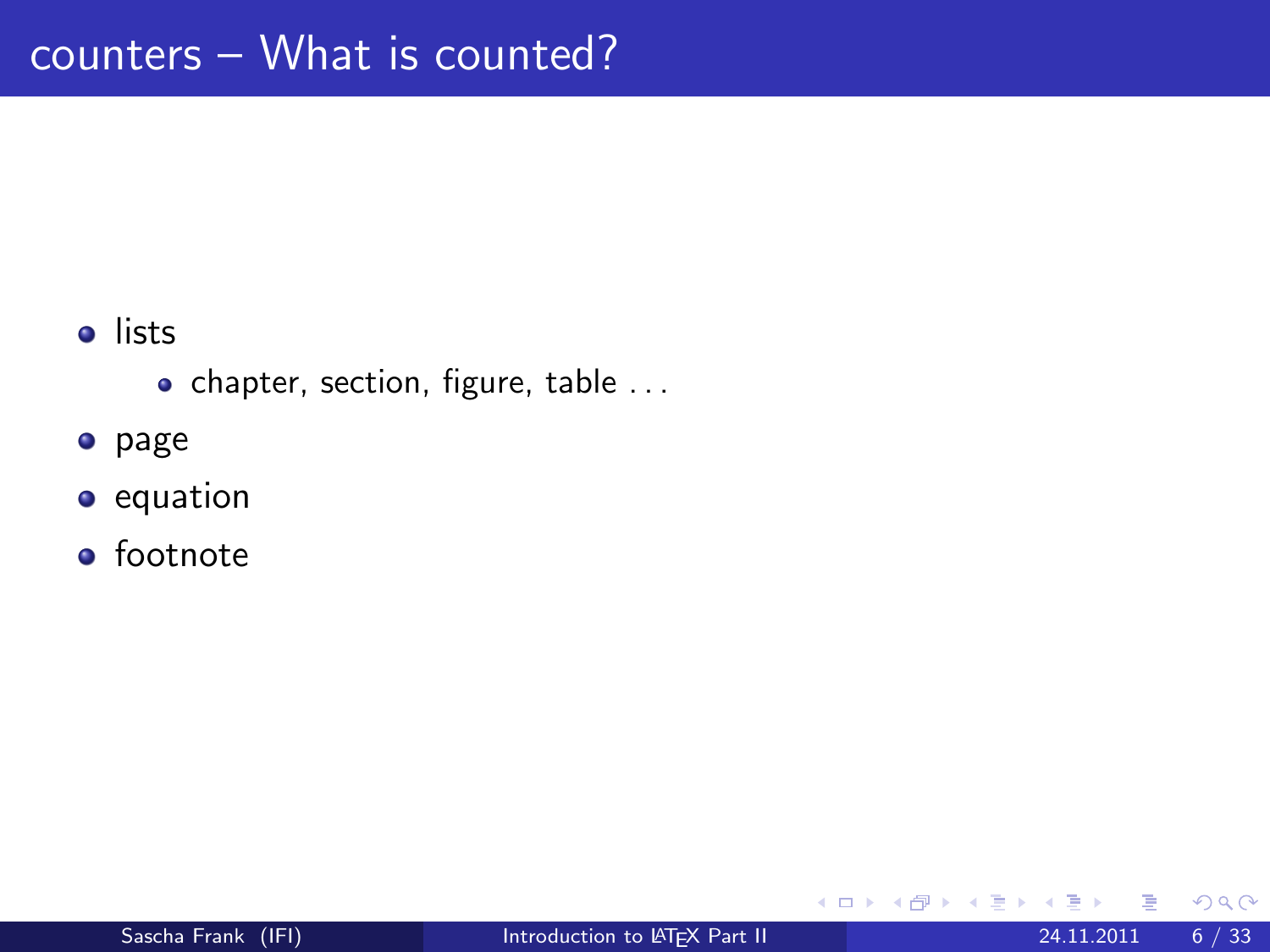- $\bullet$  chapter, section, figure, table ...
- **o** page

#### **•** equation

- **o** footnote
- **e** enumerations

4 0 8

 $\rightarrow$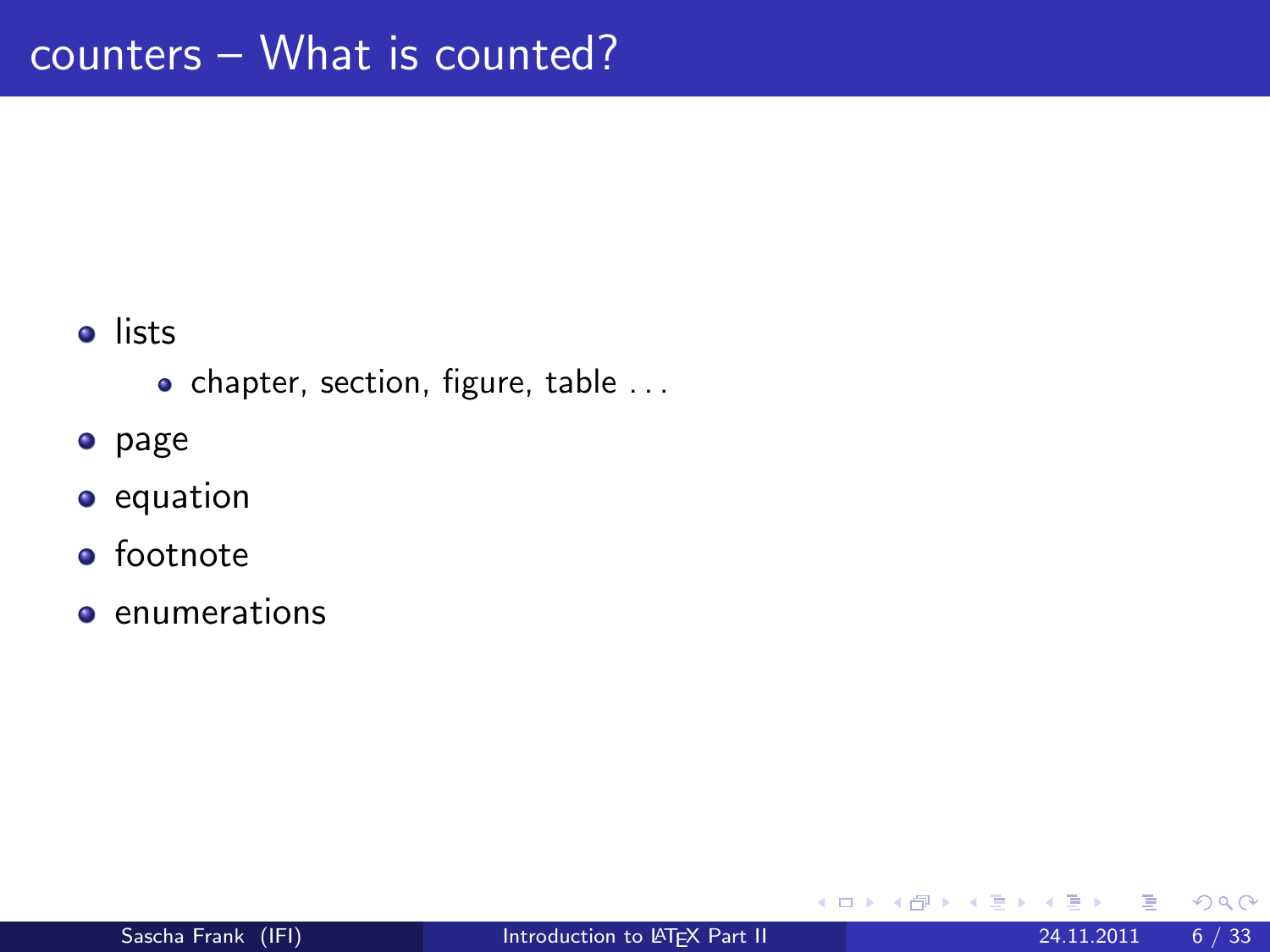• \newcounter{name}

4 日下

 $\rightarrow$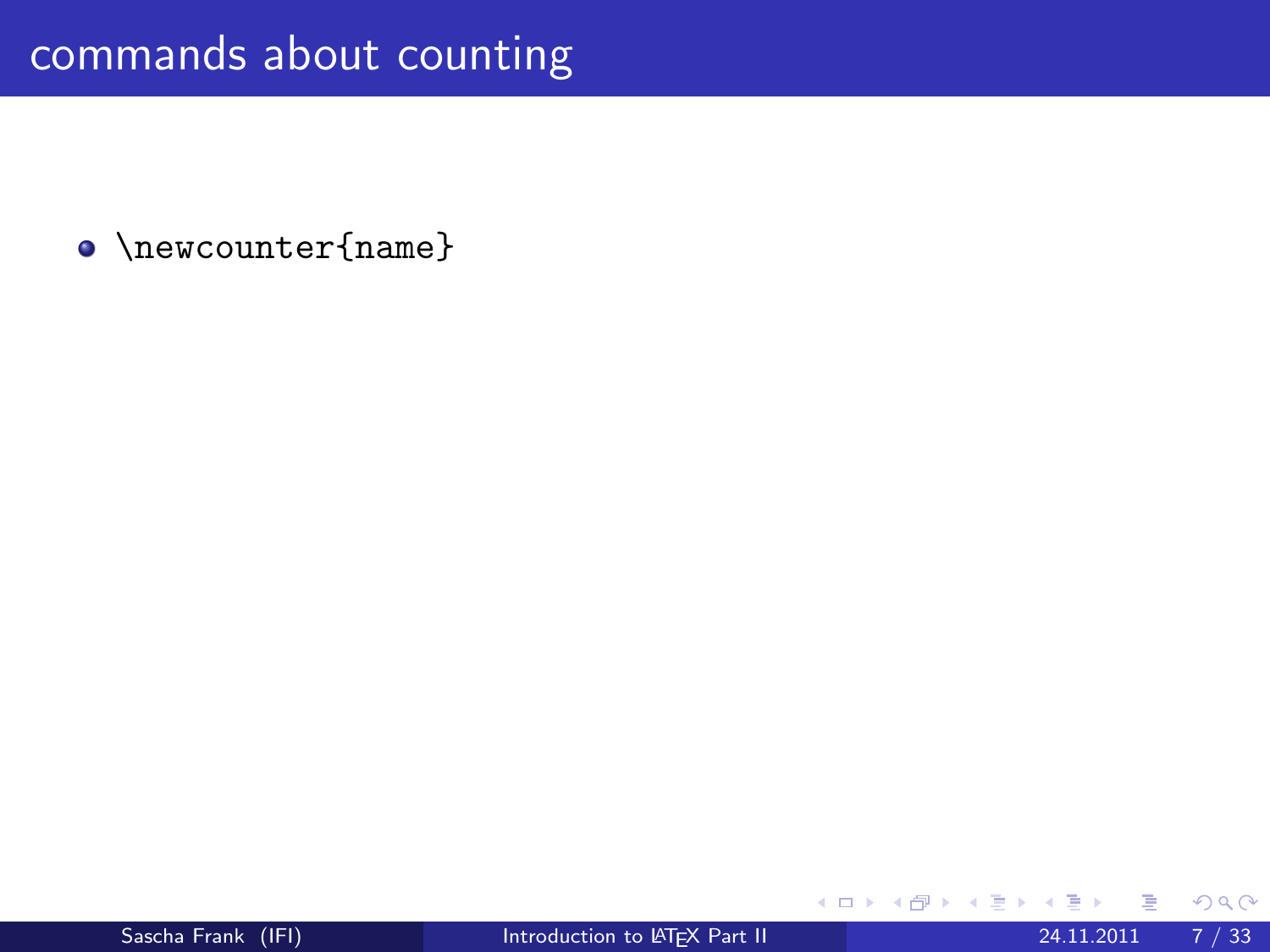- $\bullet$  \newcounter{name}
- \setcounter{name}{new value}

4 0 8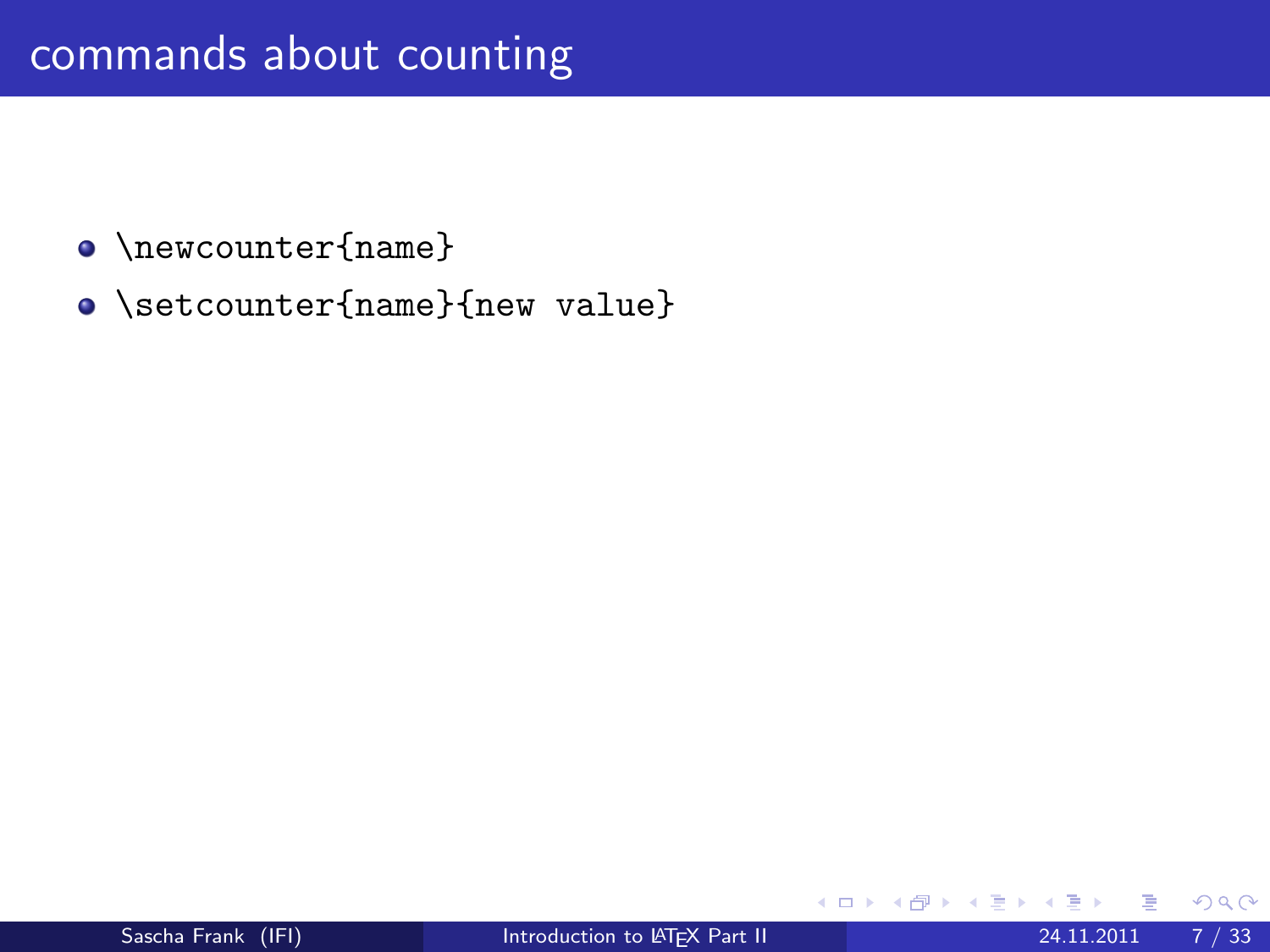- \newcounter{name}
- \setcounter{name}{new value}
- **•** forms of numbers

4 0 8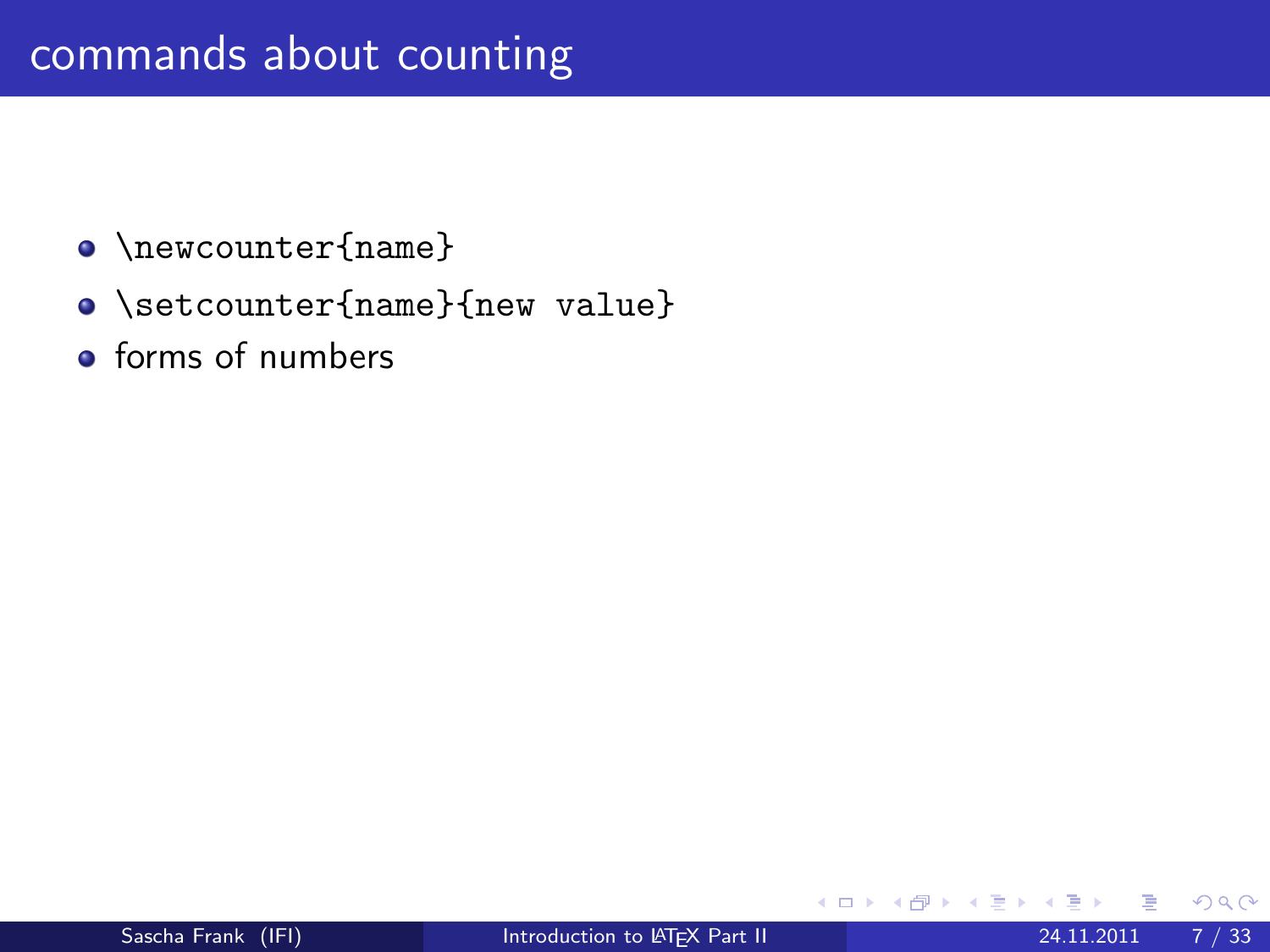- $\bullet$  \newcounter{name}
- \setcounter{name}{new value}
- **•** forms of numbers
	- \roman{name}

4 0 8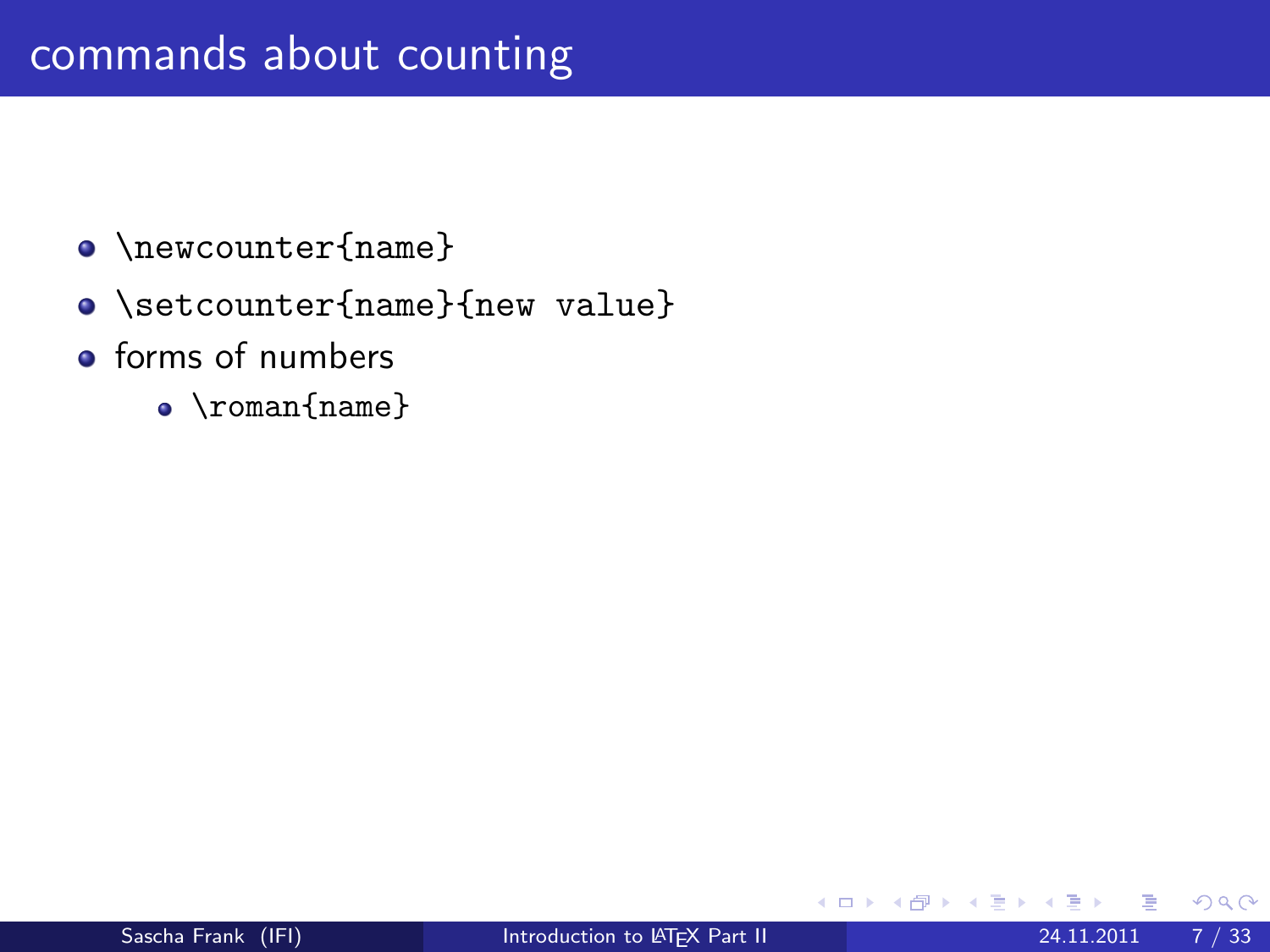- $\bullet$  \newcounter{name}
- \setcounter{name}{new value}
- **o** forms of numbers
	- \roman{name}
	- \arabic{name}

4 0 8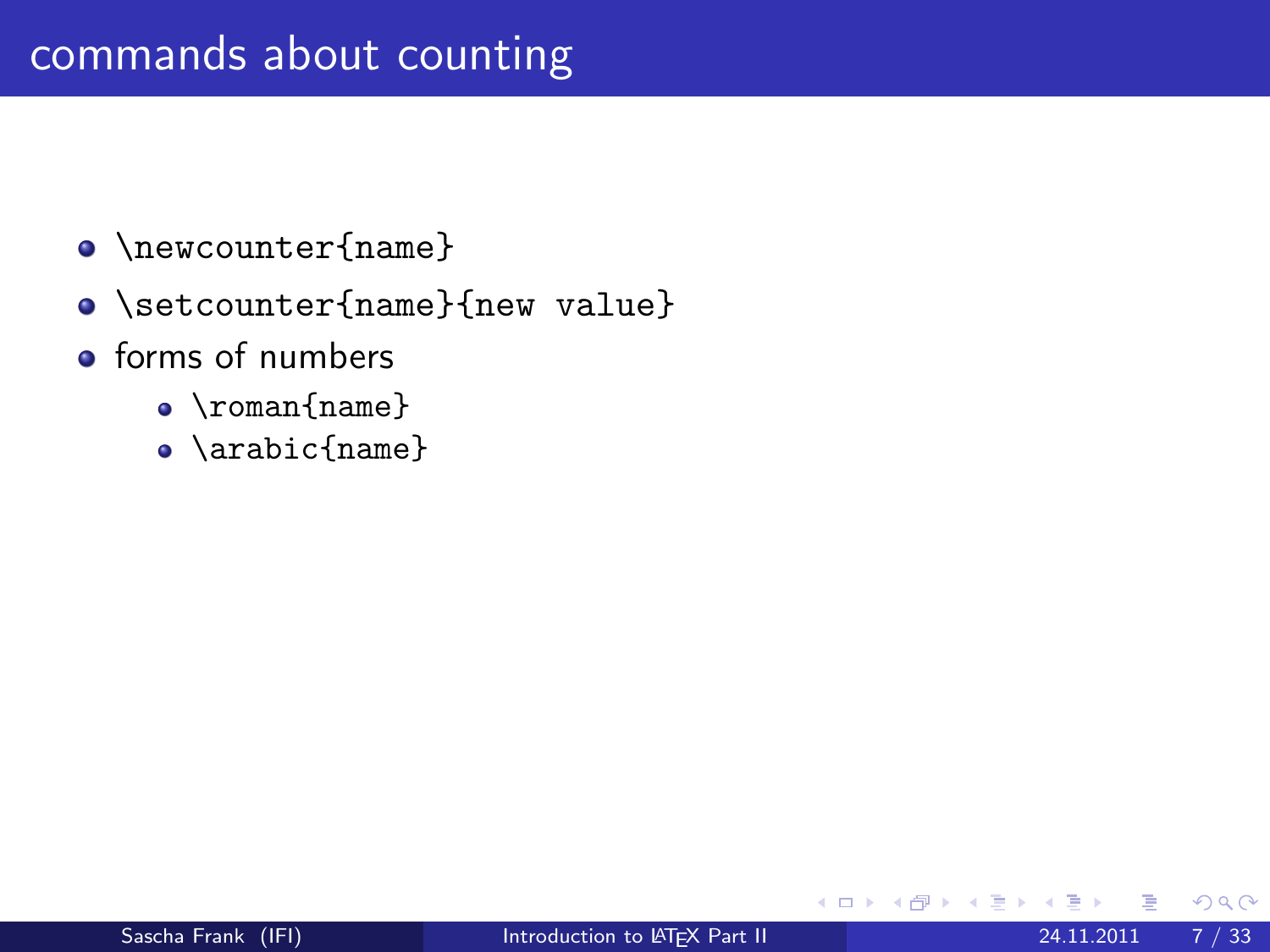- $\bullet$  \newcounter{name}
- \setcounter{name}{new value}
- **o** forms of numbers
	- \roman{name}
	- \arabic{name}
	- \alph{name}

4 0 8

 $QQ$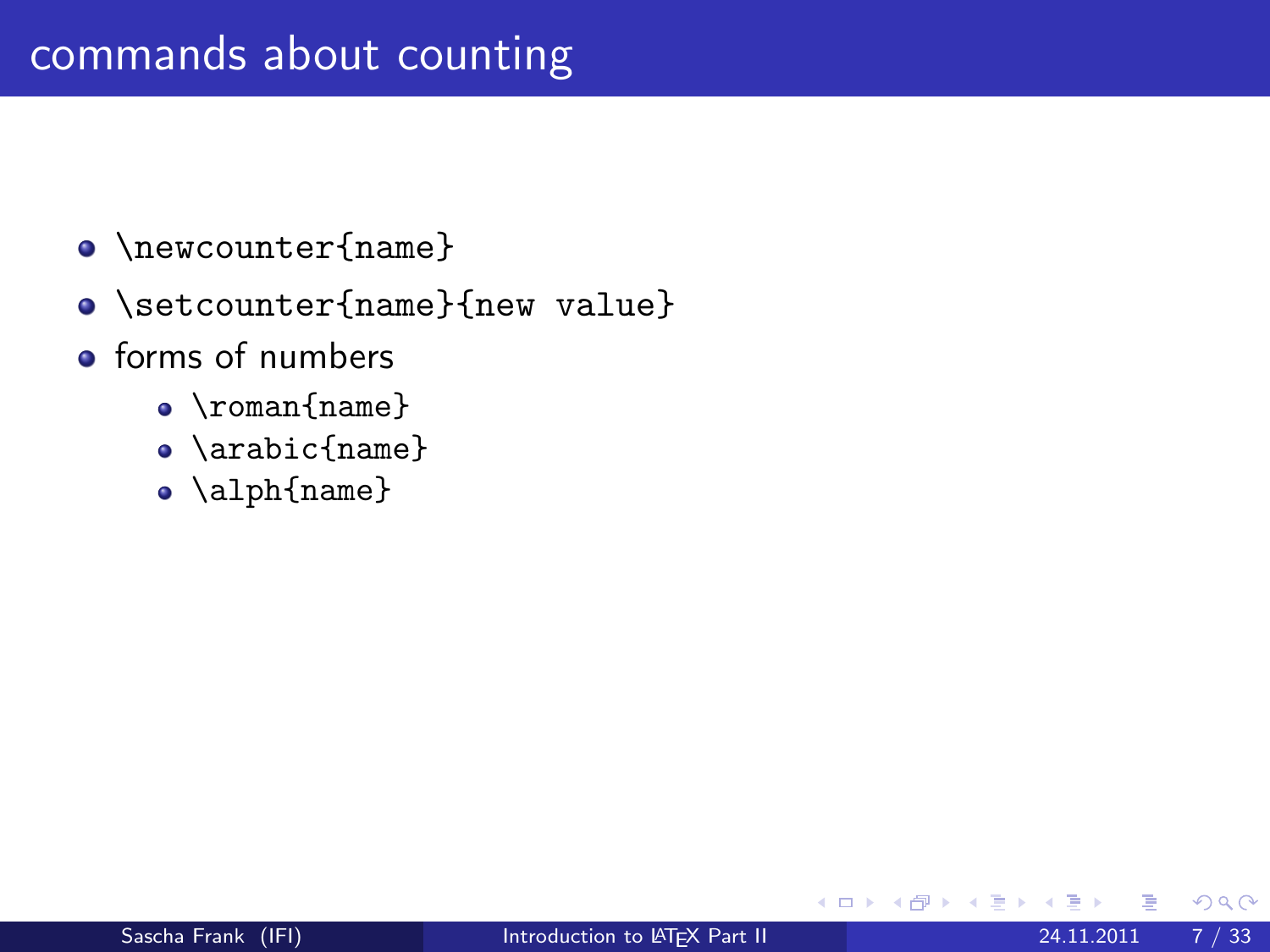- $\bullet$  \newcounter{name}
- \setcounter{name}{new value}
- **o** forms of numbers
	- \roman{name}
	- \arabic{name}
	- \alph{name}
	- \Alph{name}

4 0 8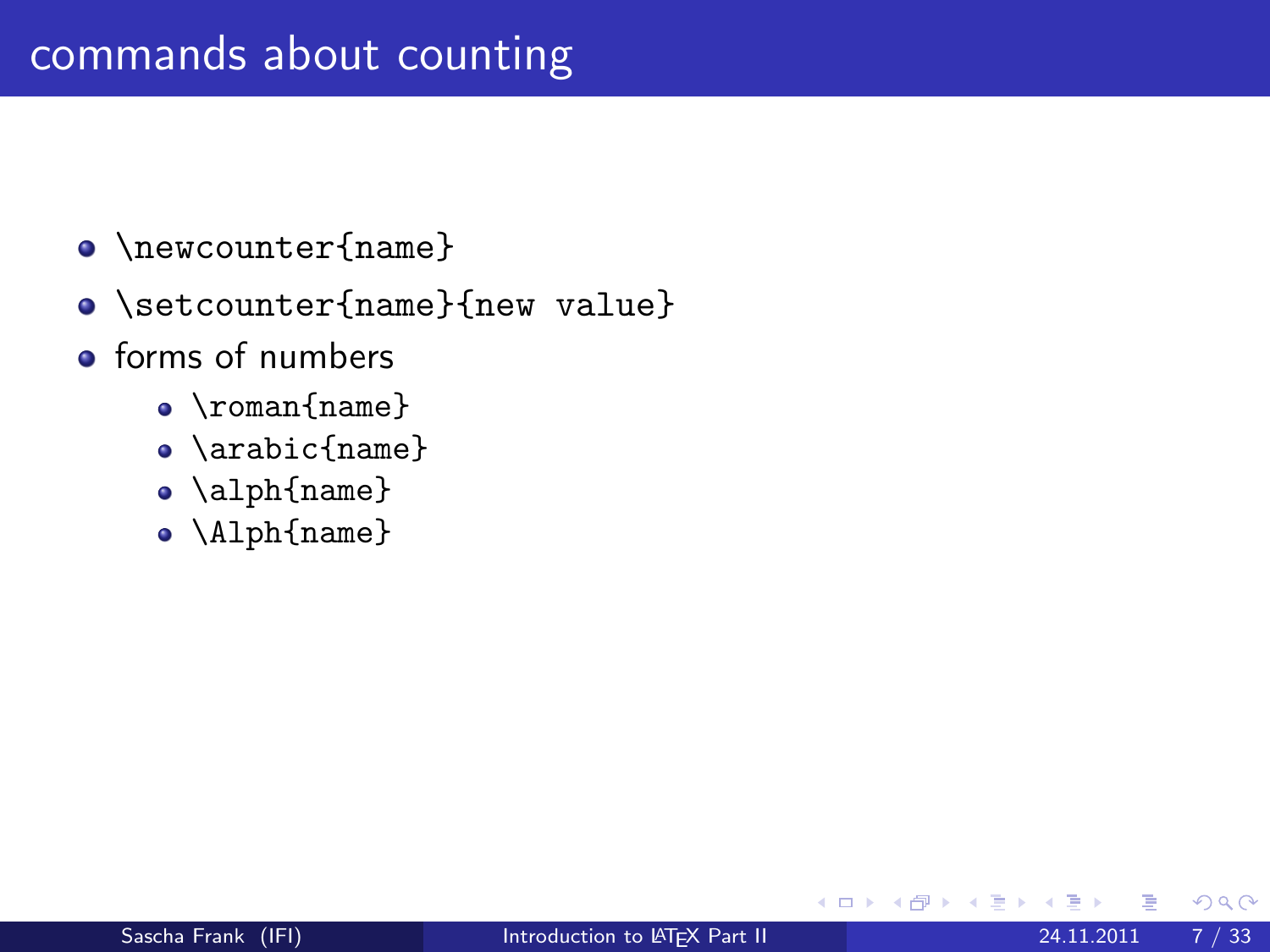- $\bullet$  \newcounter{name}
- \setcounter{name}{new value}
- **o** forms of numbers
	- \roman{name}
	- \arabic{name}
	- \alph{name}
	- \Alph{name}
	- \fnsymbol{name}

**∢ ⊡**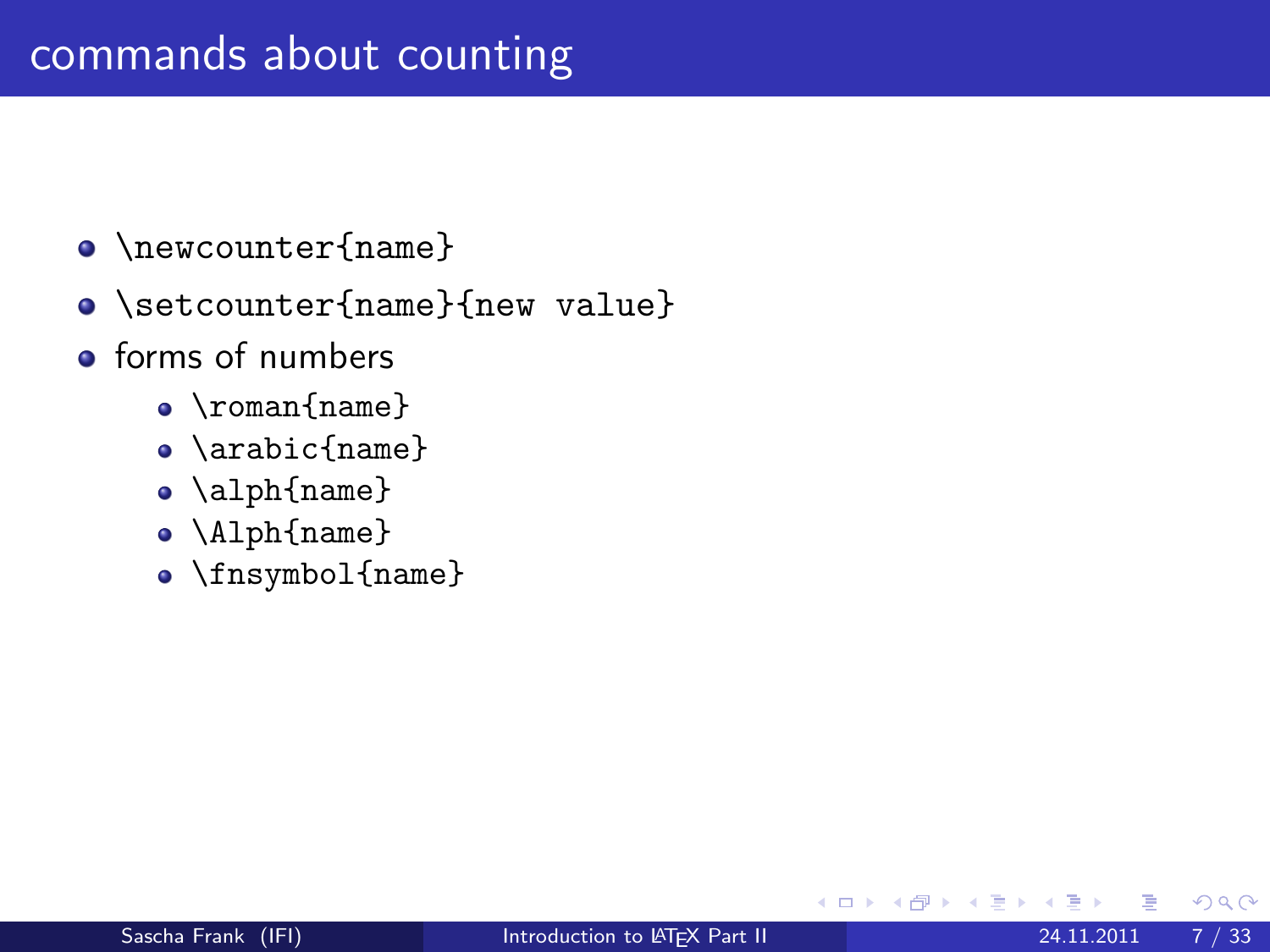- $\bullet$  \newcounter{name}
- \setcounter{name}{new value}
- **o** forms of numbers
	- \roman{name}
	- \arabic{name}
	- \alph{name}
	- \Alph{name}
	- \fnsymbol{name}
- \addtocounter{name}{value}

 $\leftarrow$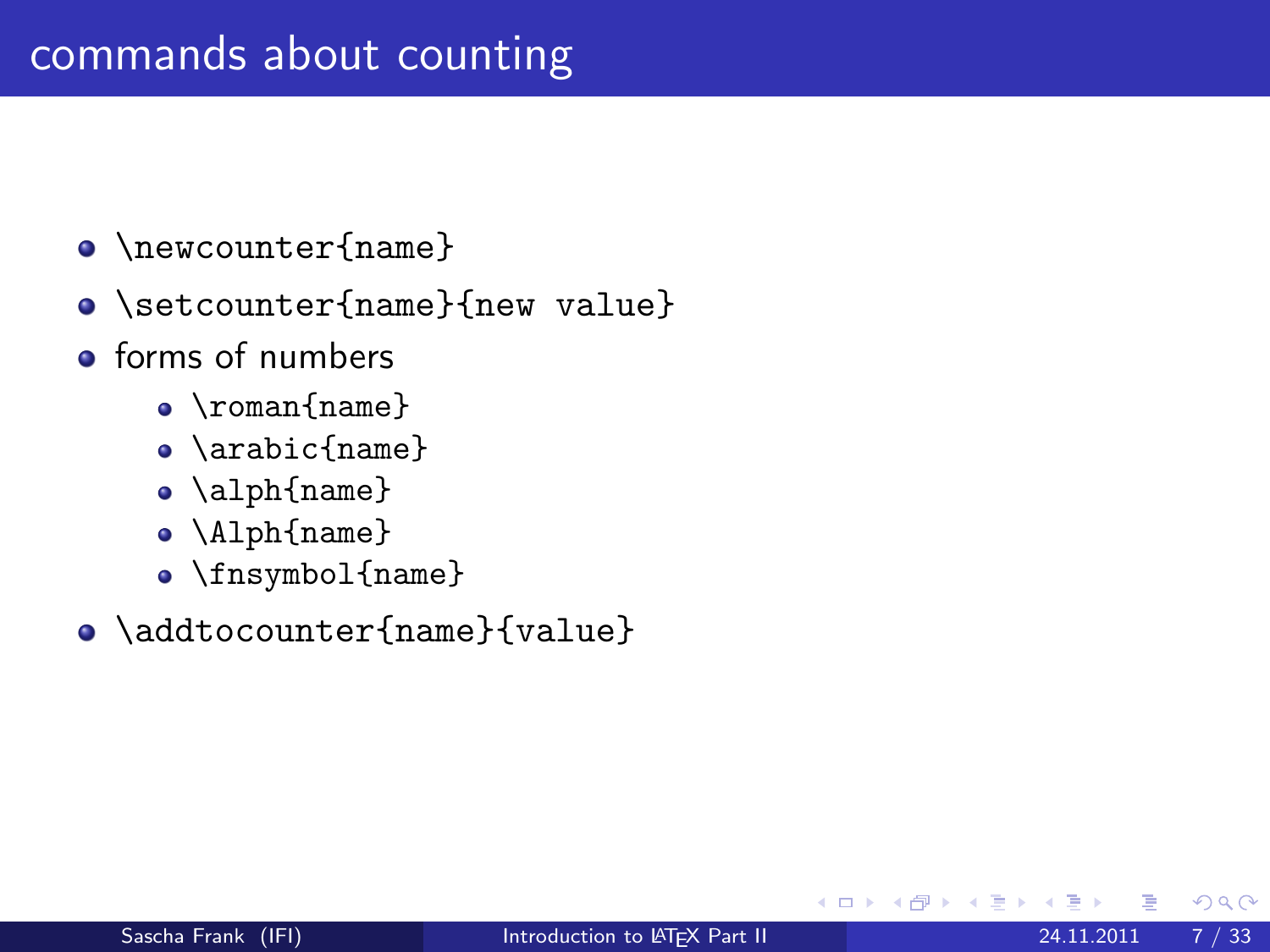- $\bullet$  \newcounter{name}
- \setcounter{name}{new value}
- **o** forms of numbers
	- \roman{name}
	- \arabic{name}
	- \alph{name}
	- \Alph{name}
	- \fnsymbol{name}
- \addtocounter{name}{value}
- o \stepcounter{name}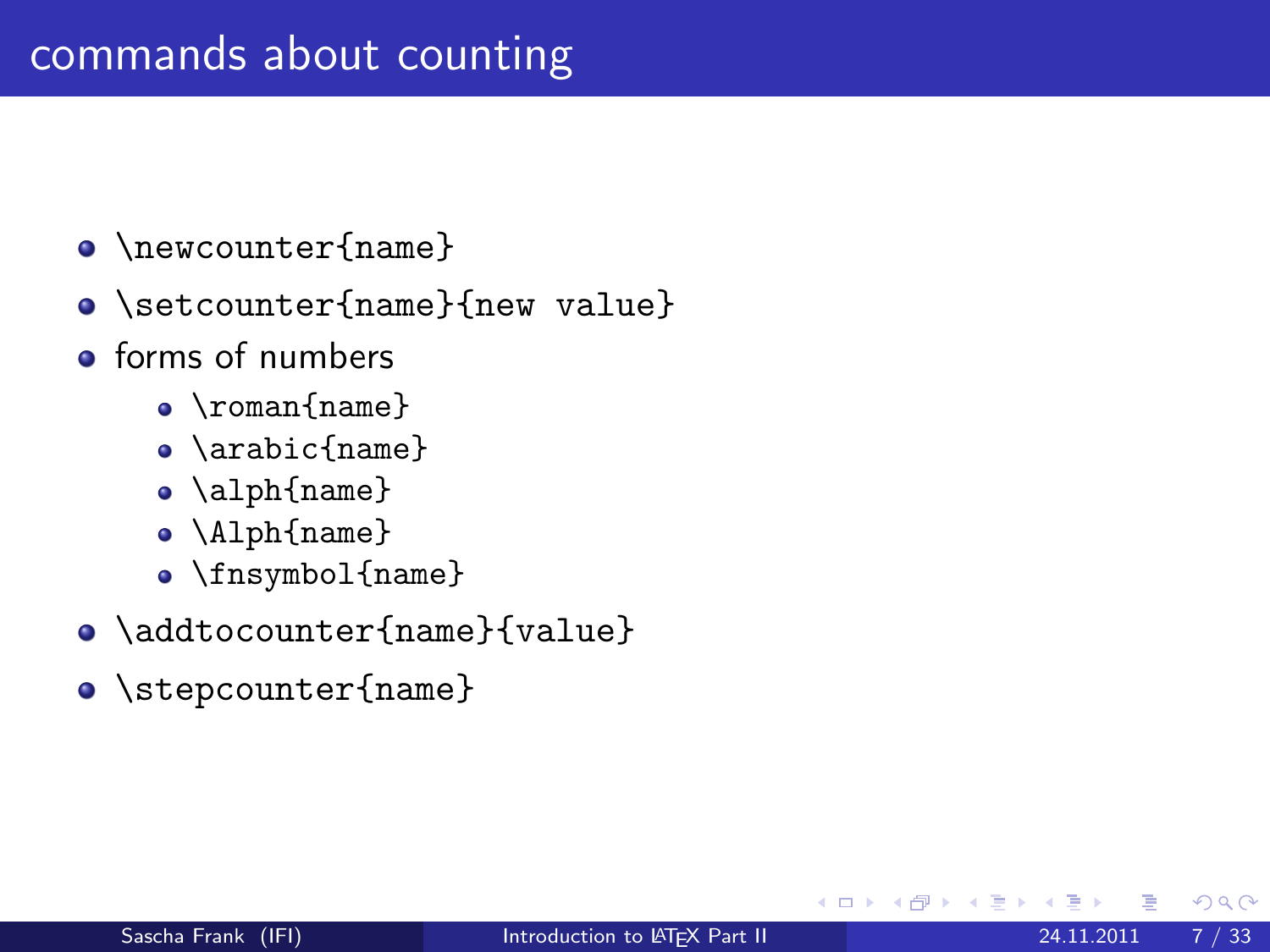- $\bullet$  \newcounter{name}
- \setcounter{name}{new value}
- **o** forms of numbers
	- \roman{name}
	- \arabic{name}
	- \alph{name}
	- \Alph{name}
	- \fnsymbol{name}
- \addtocounter{name}{value}
- o \stepcounter{name}
- \value{name}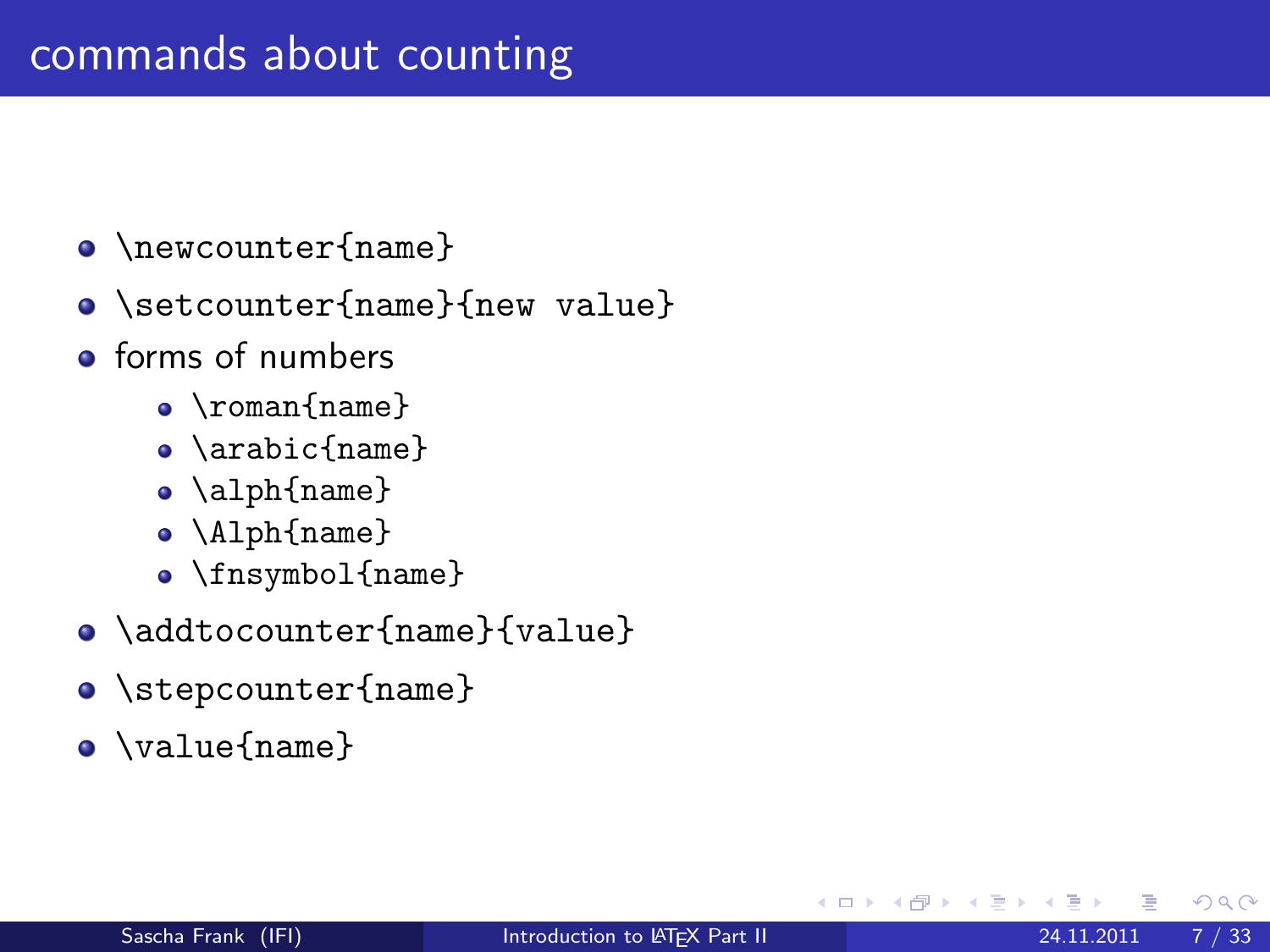#### abstract

\begin{abstract} An abstract. \end{abstract}

4 日下

 $\rightarrow$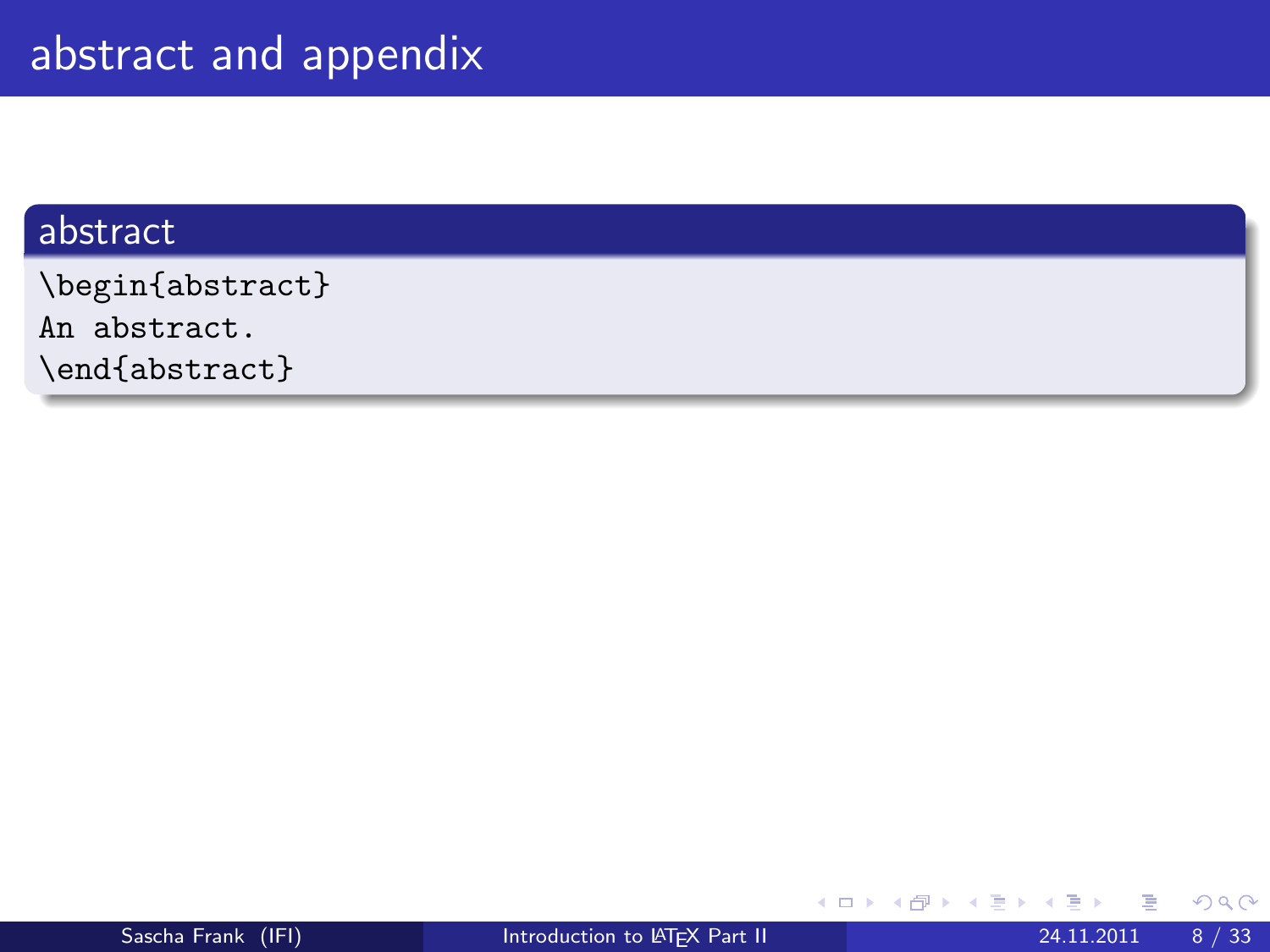#### abstract

\begin{abstract}

An abstract.

\end{abstract}

### appendix

\appendix \section{Figures} \section{Tables}

4 0 8

 $\rightarrow$ 

 $QQ$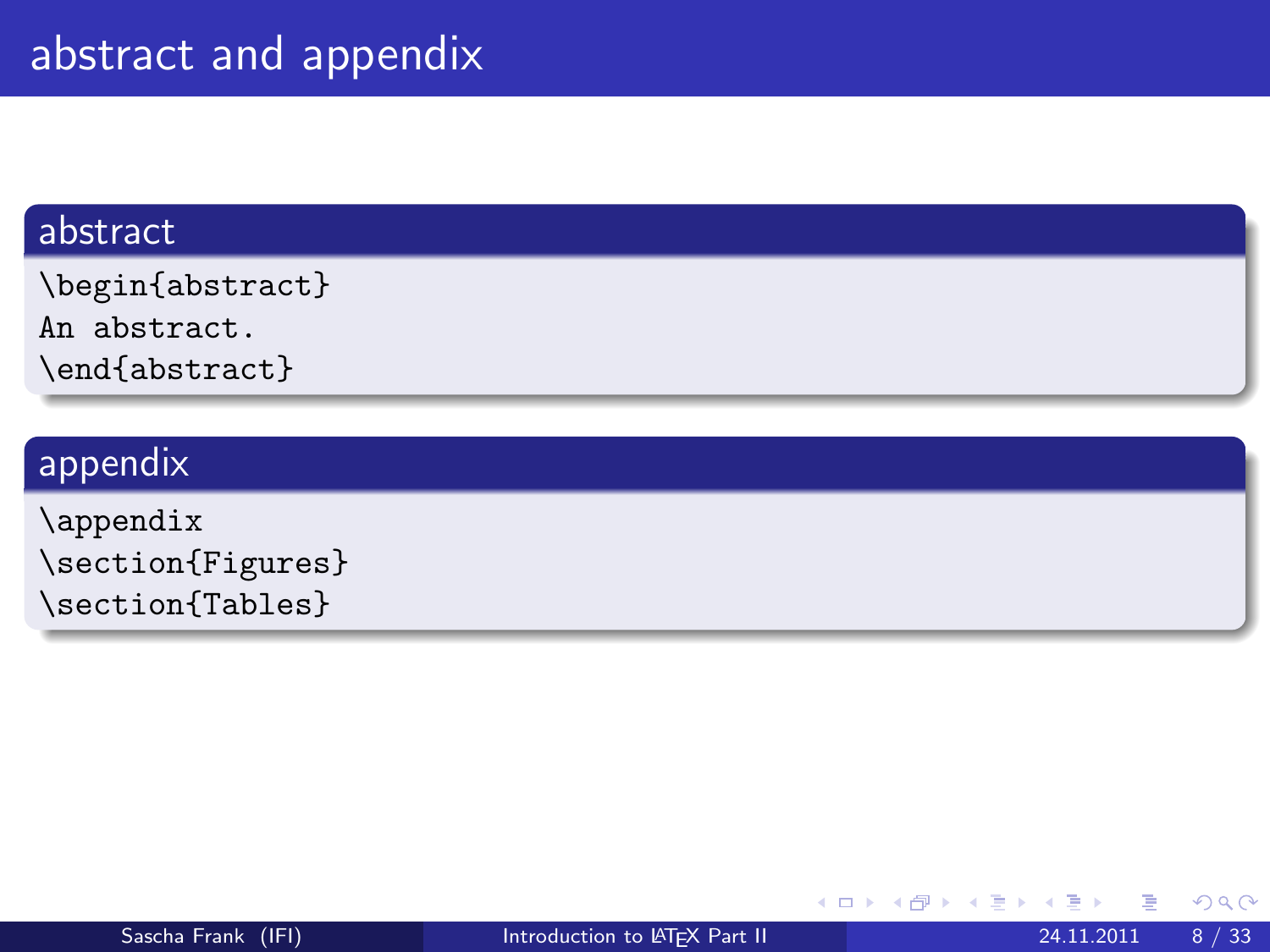#### abstract

\begin{abstract}

An abstract.

\end{abstract}

#### appendix

\appendix \section{Figures} \section{Tables}

### appendix

Appendix use capital letters for counting.

4 0 8

 $QQ$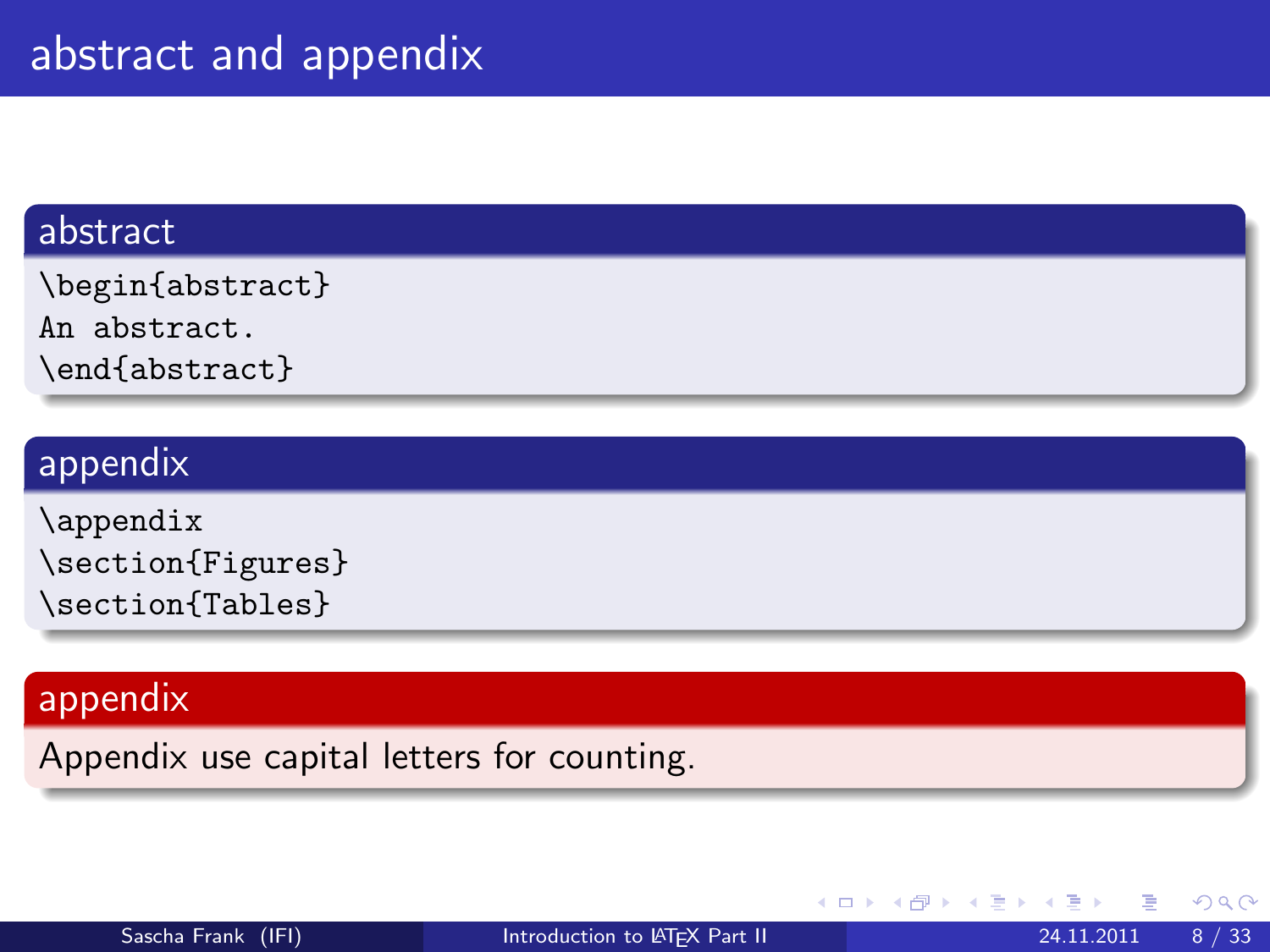o no plain text

<span id="page-30-0"></span>J.

メロト メ都 トメ ヨ トメ ヨ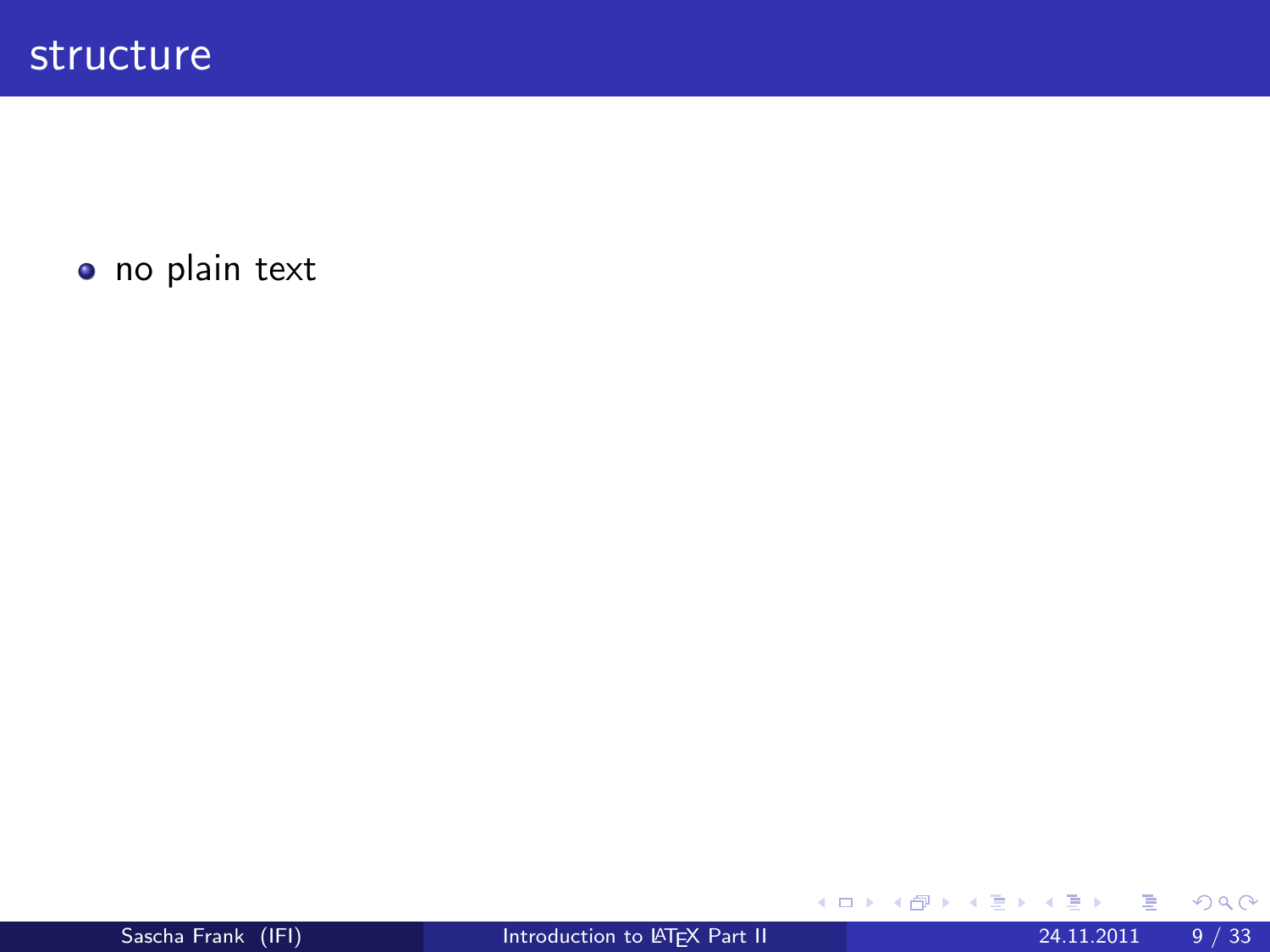- o no plain text
- use \input{name} to include single TFX files

4 0 8

化重 的人

**SILLER**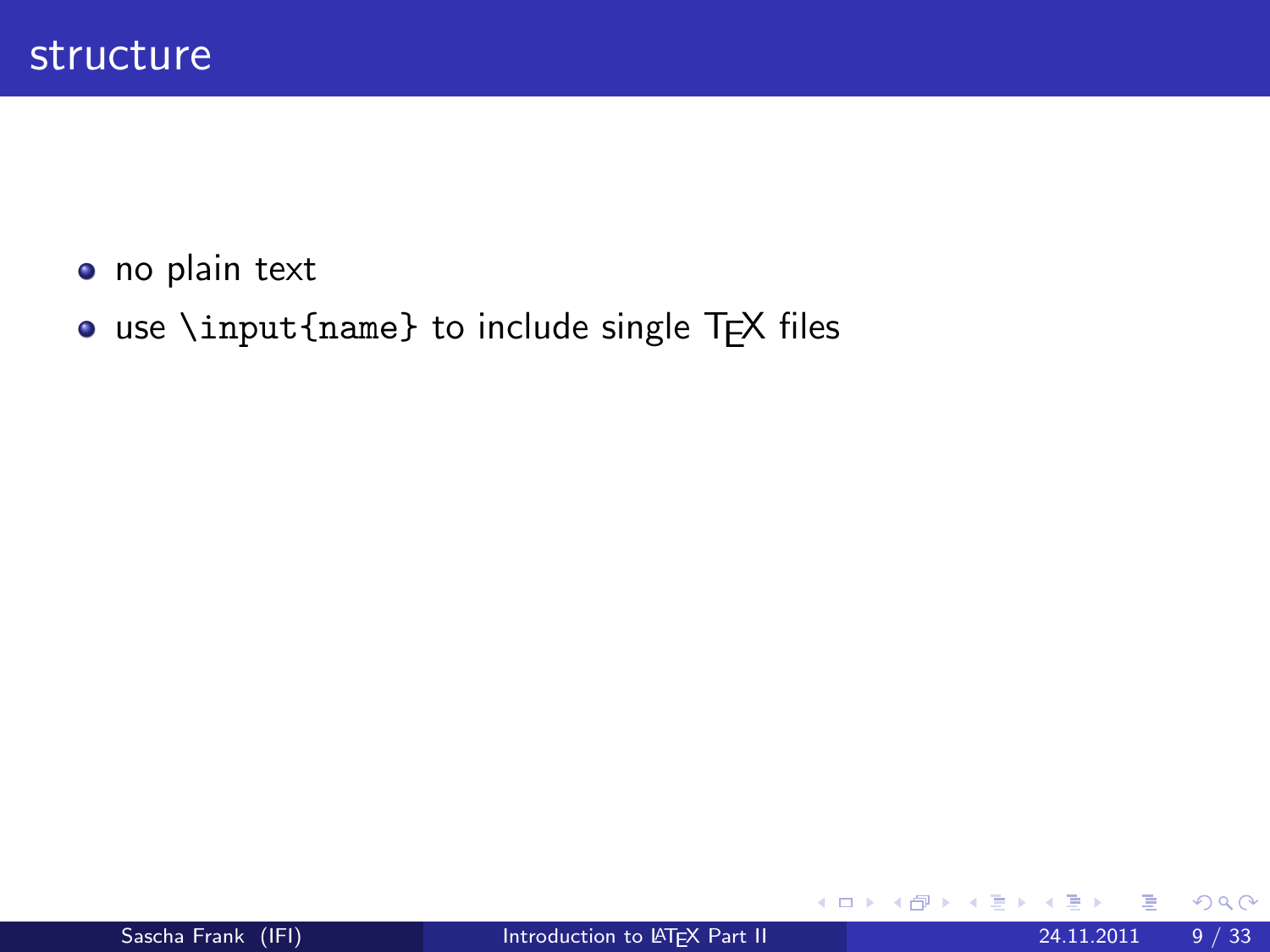- o no plain text
- use \input{name} to include single TFX files
- example

す唐をす

 $\rightarrow$ 

4 0 8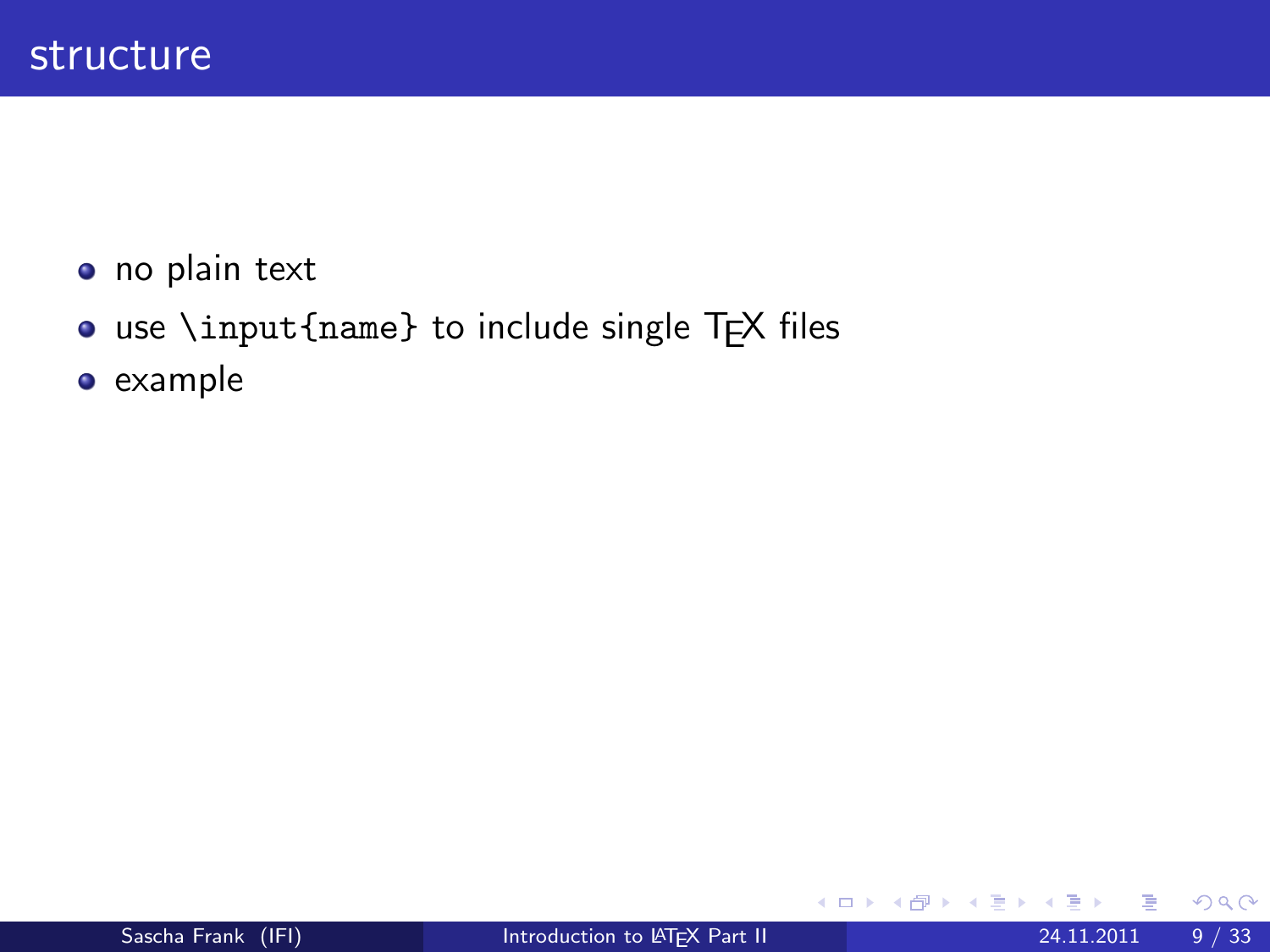o no plain text

• use \input{name} to include single TFX files

**e** example

\begin{document} \input{chapter1} \input{chapter2} \end{document}

4 0 8

Э×.

 $QQ$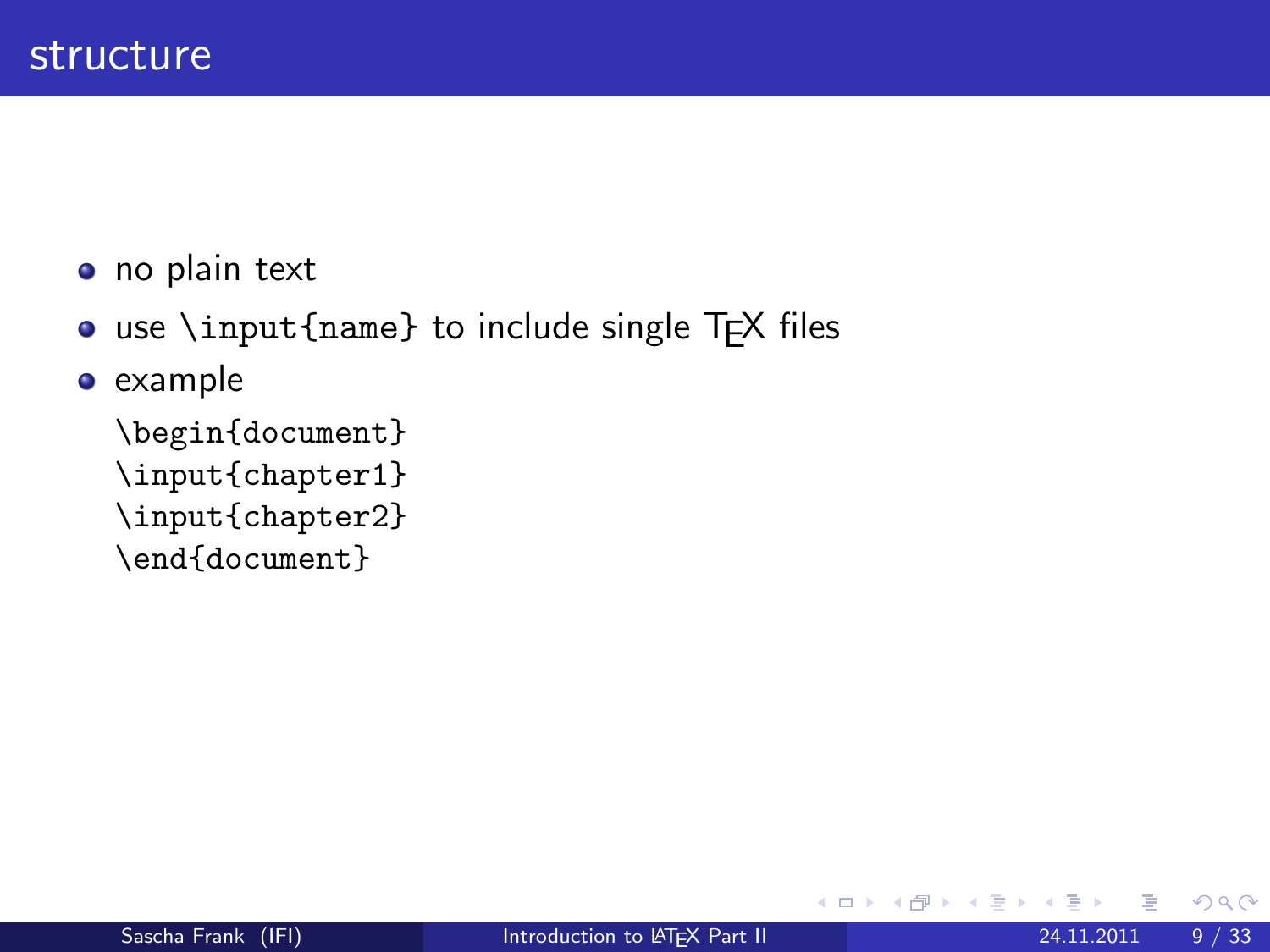• no plain text

o use \input{name} to include single TFX files

**e** example

\begin{document} \input{chapter1} \input{chapter2} \end{document}

#### alternative

\include{file} but better use input

 $\leftarrow$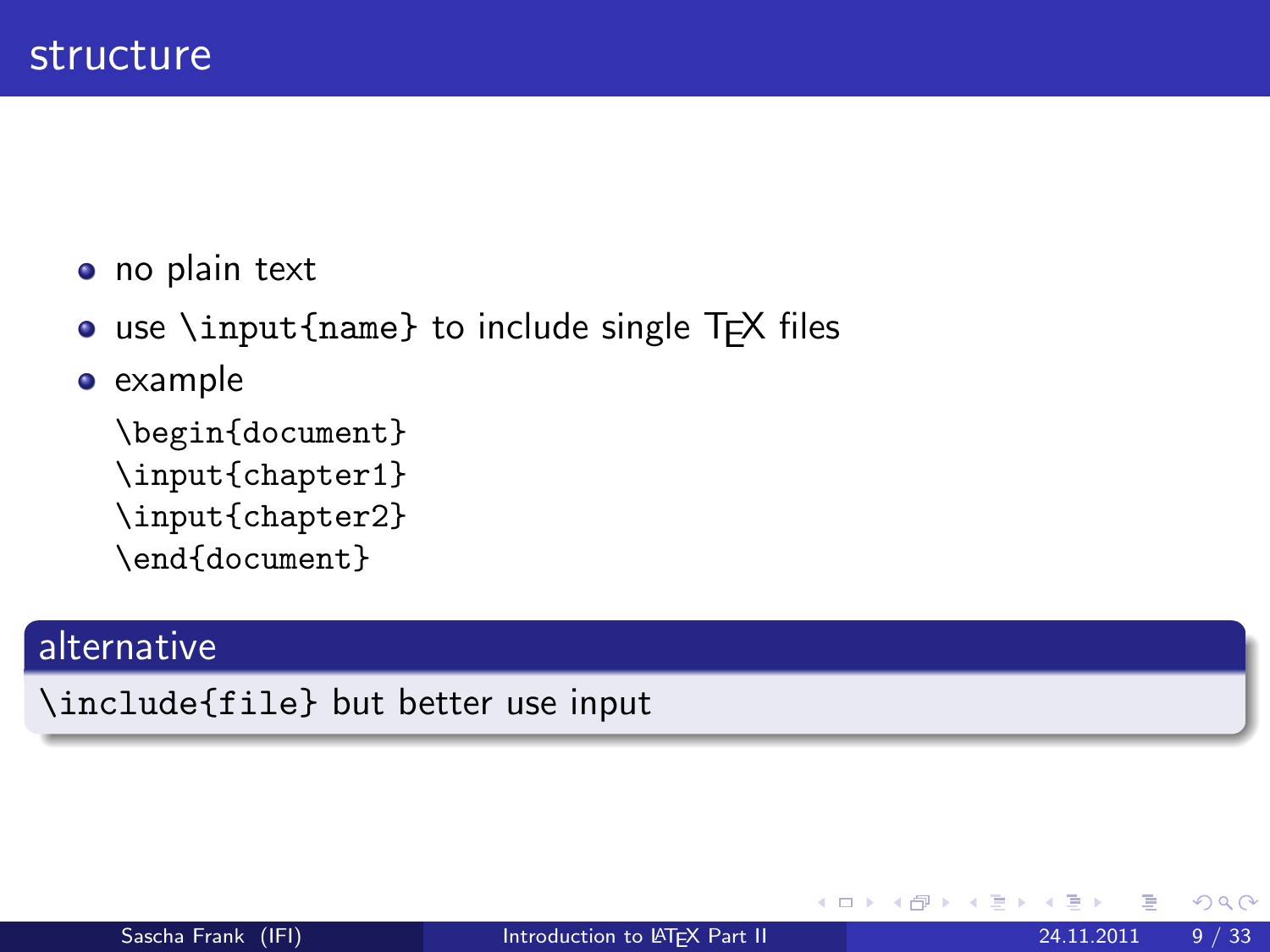#### table of contens \tableofcontents

в

**K ロ ⊁ K 倒 ≯ K 差 ≯ K**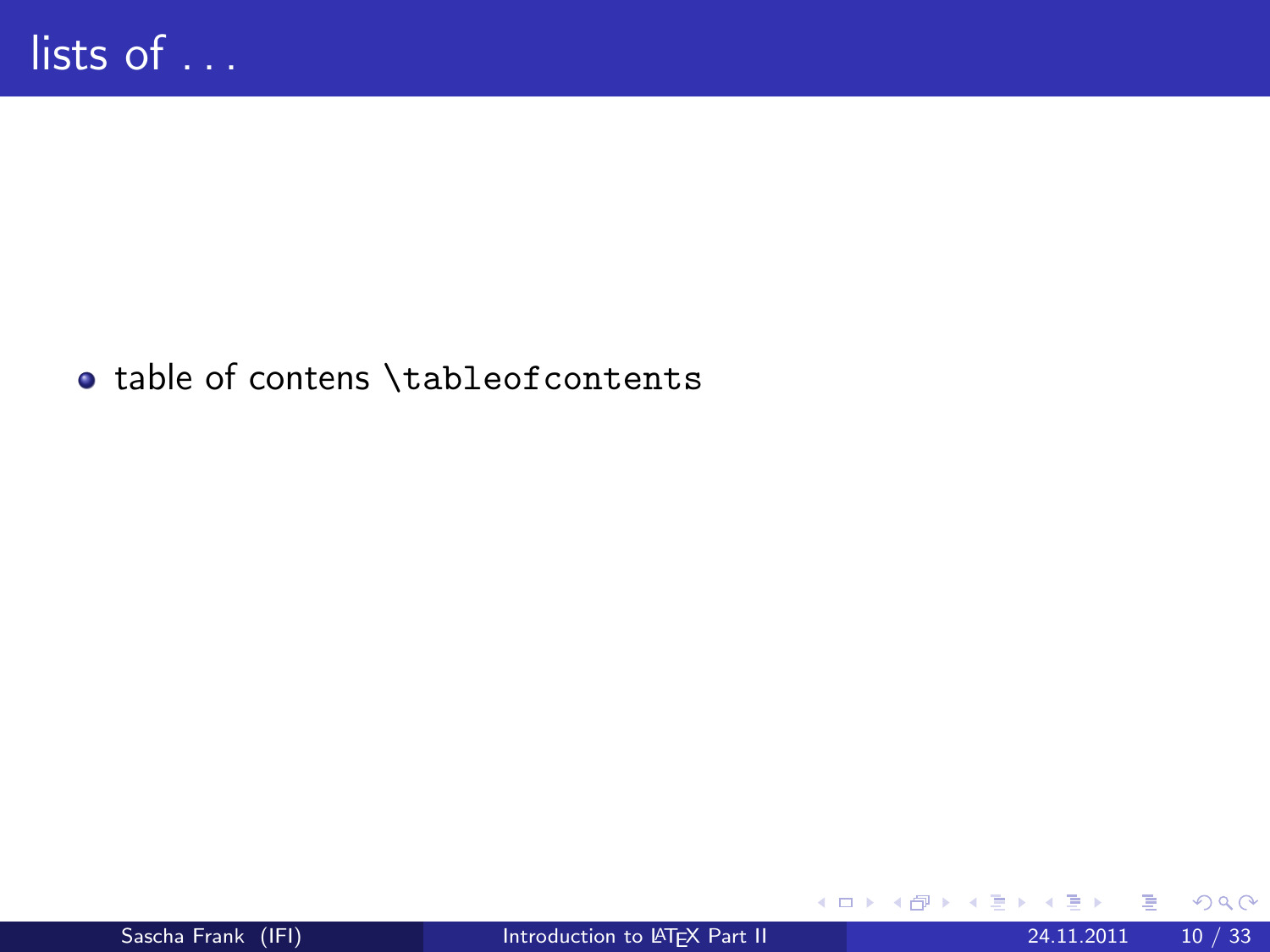- table of contens \tableofcontents
- o list of figures \listoffigures

4 日下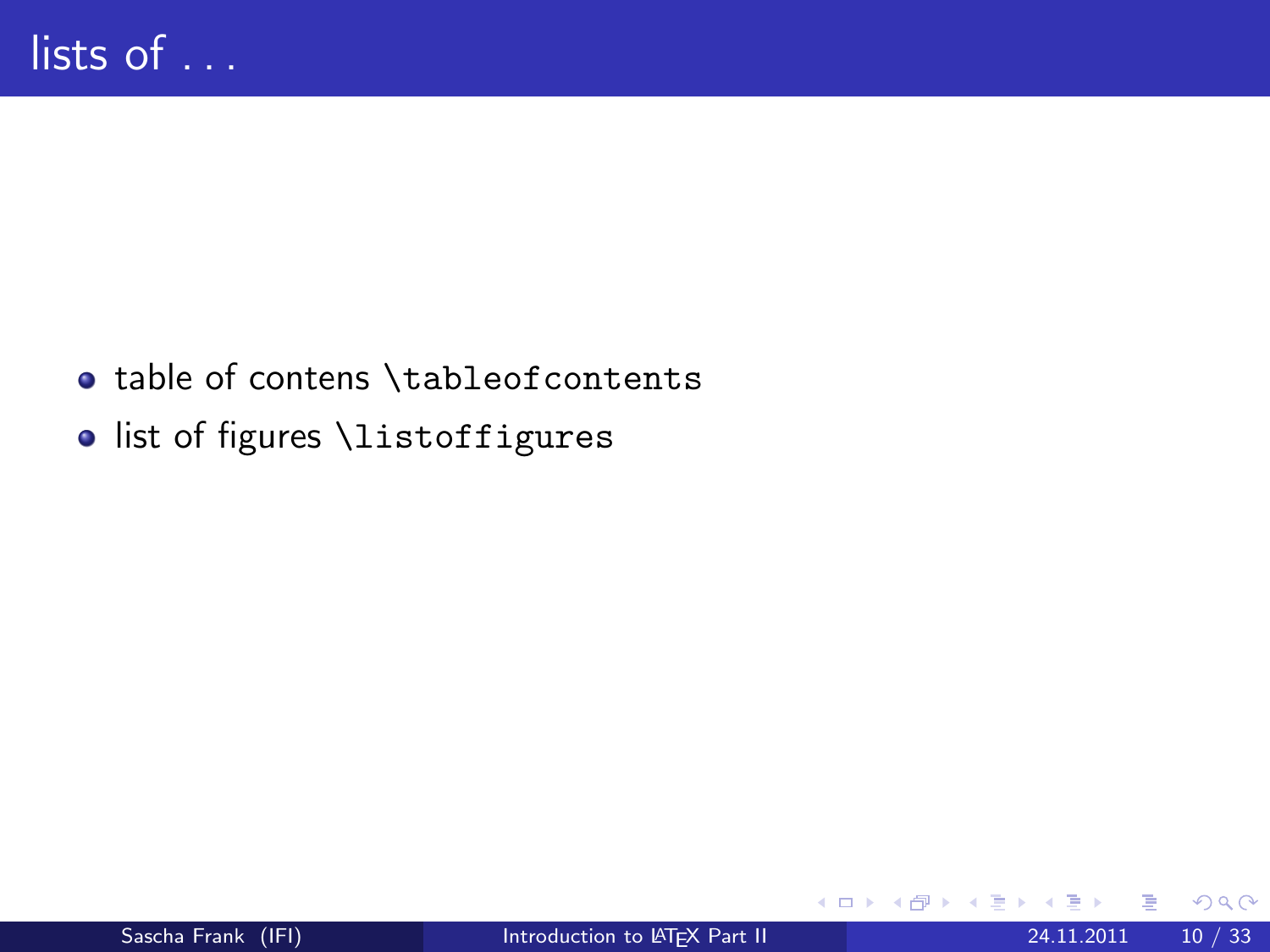- table of contens \tableofcontents
- o list of figures \listoffigures
- list of tables \listoftables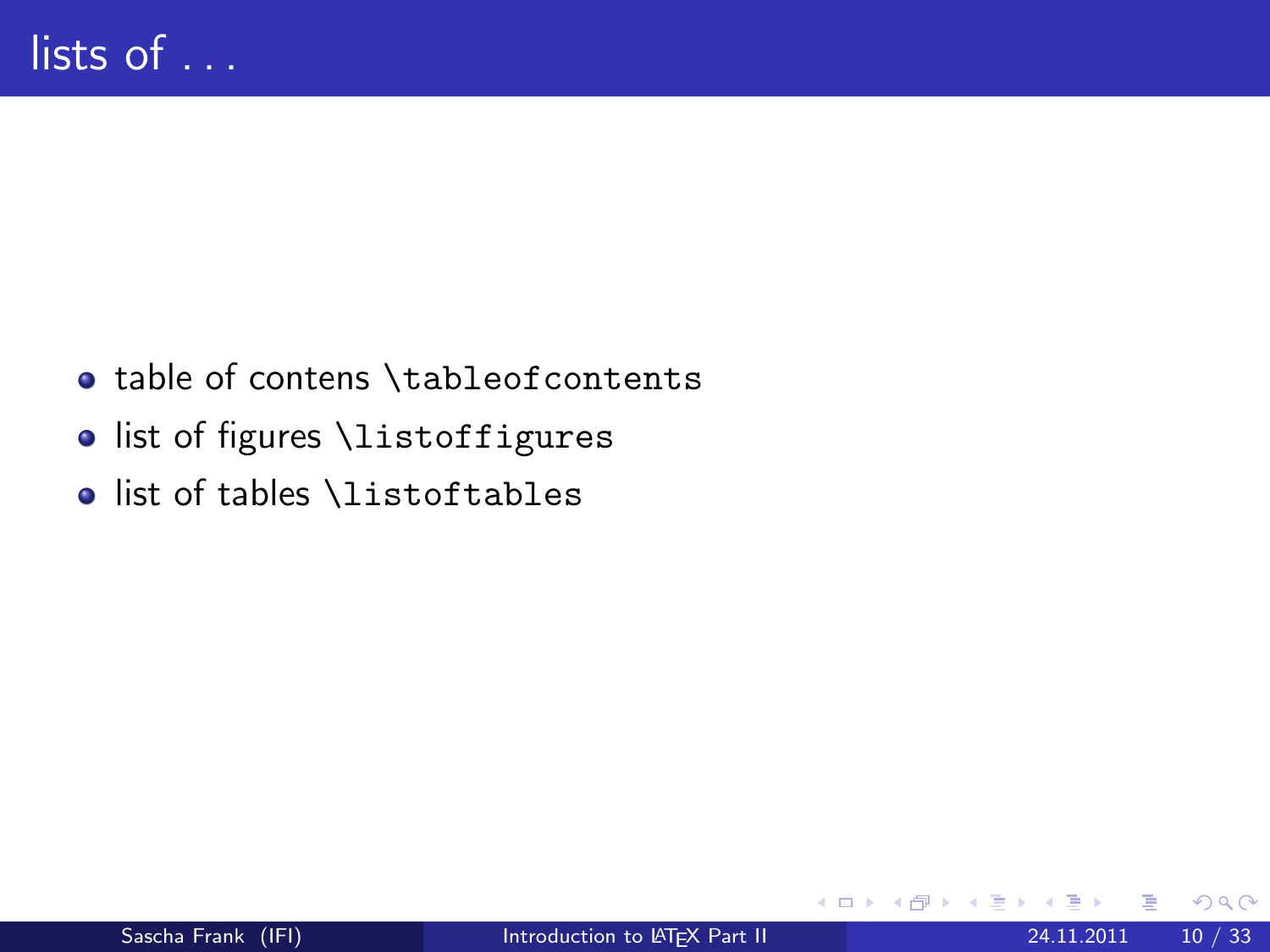- table of contens \tableofcontents
- o list of figures \listoffigures
- list of tables \listoftables
- list of references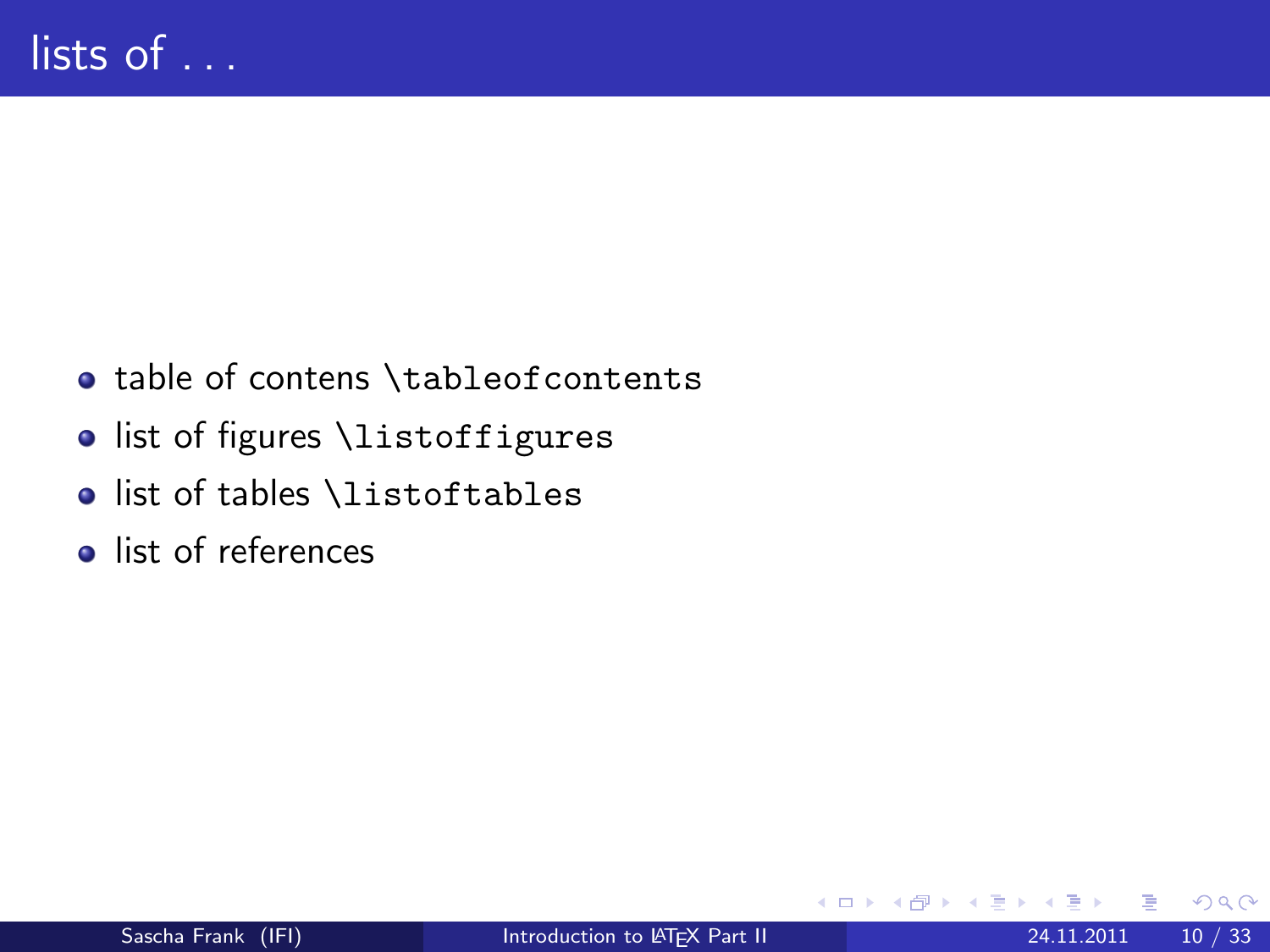## structure

#### headings

\part{Bla} \chapter{Bla} \section{Bla} \subsection{Bla} and \subsubsection{Bla} \paragraph{Bla} and \subparagraph{Bla}

4 0 8

4 B K 4

 $2Q$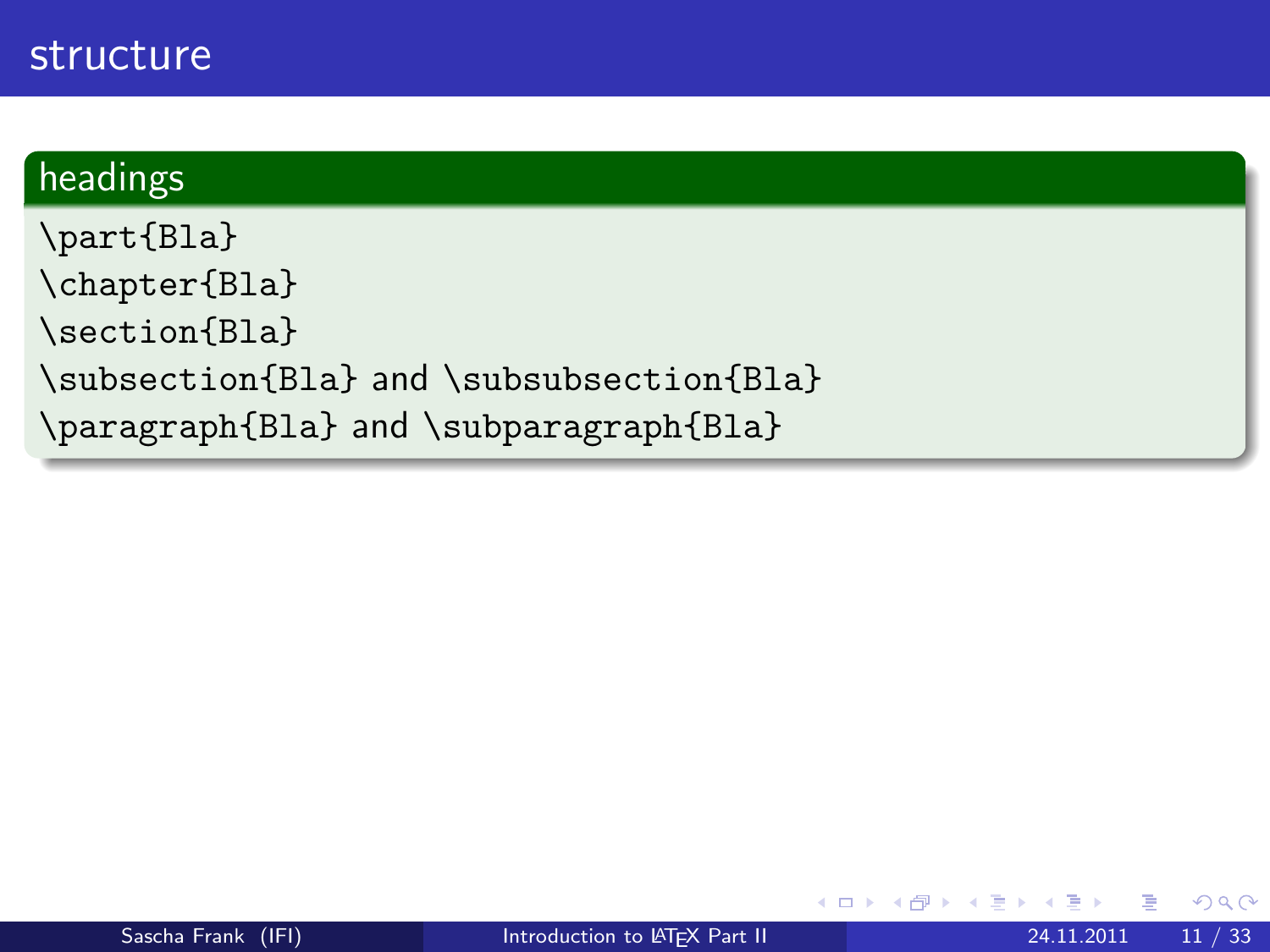## structure

#### headings

\part{Bla} \chapter{Bla} \section{Bla} \subsection{Bla} and \subsubsection{Bla} \paragraph{Bla} and \subparagraph{Bla}

#### table of contents

\tableofcontents headings were automatically included

4 0 8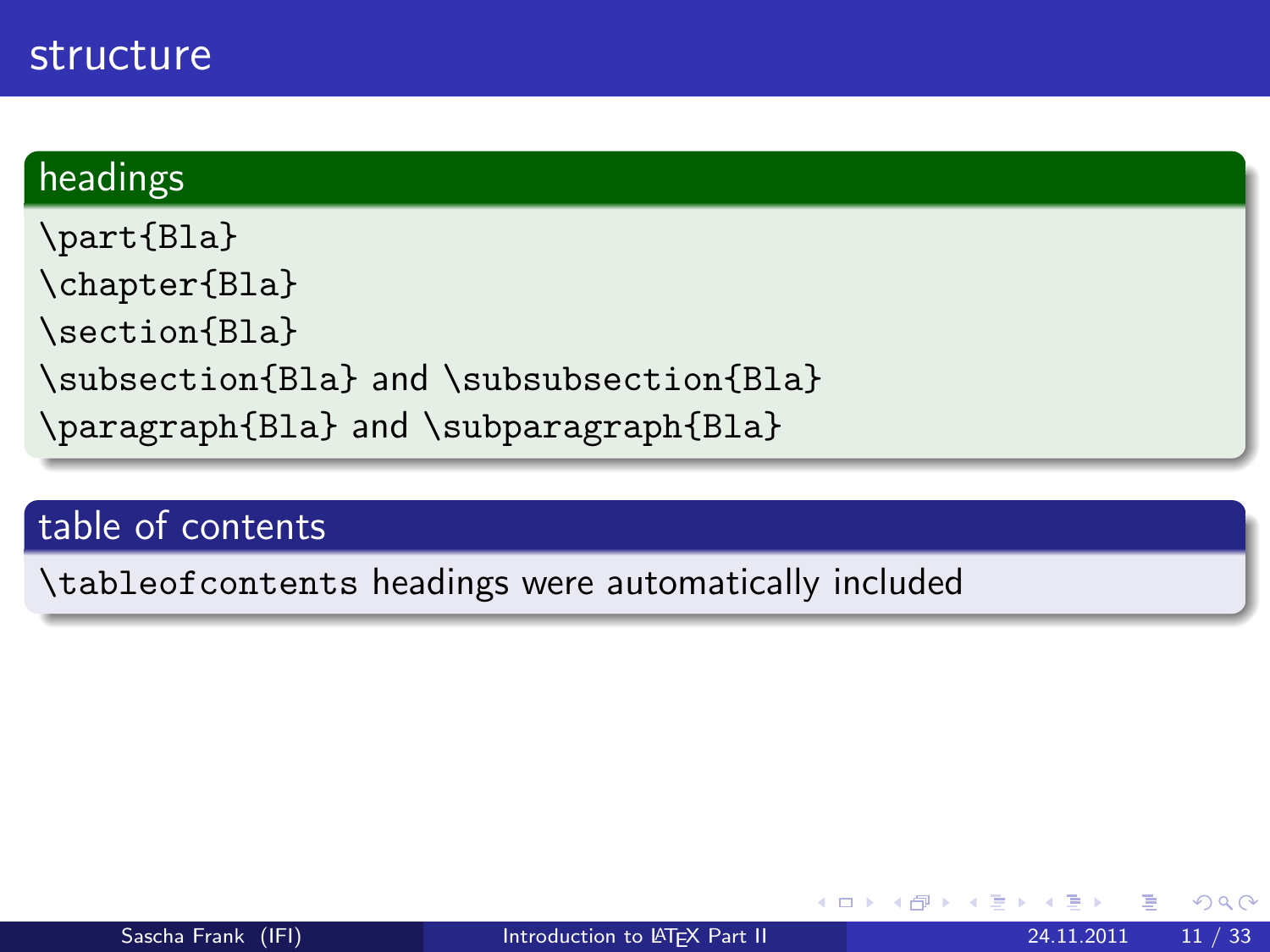## structure

#### headings

\part{Bla} \chapter{Bla} \section{Bla} \subsection{Bla} and \subsubsection{Bla} \paragraph{Bla} and \subparagraph{Bla}

#### table of contents

\tableofcontents headings were automatically included

#### implementation

\headingcommand{Heading} \headingcommand[short form]{Heading}

\headingcommand\*{Heading}

メロメ メ都 メメ きょくき

 $QQ$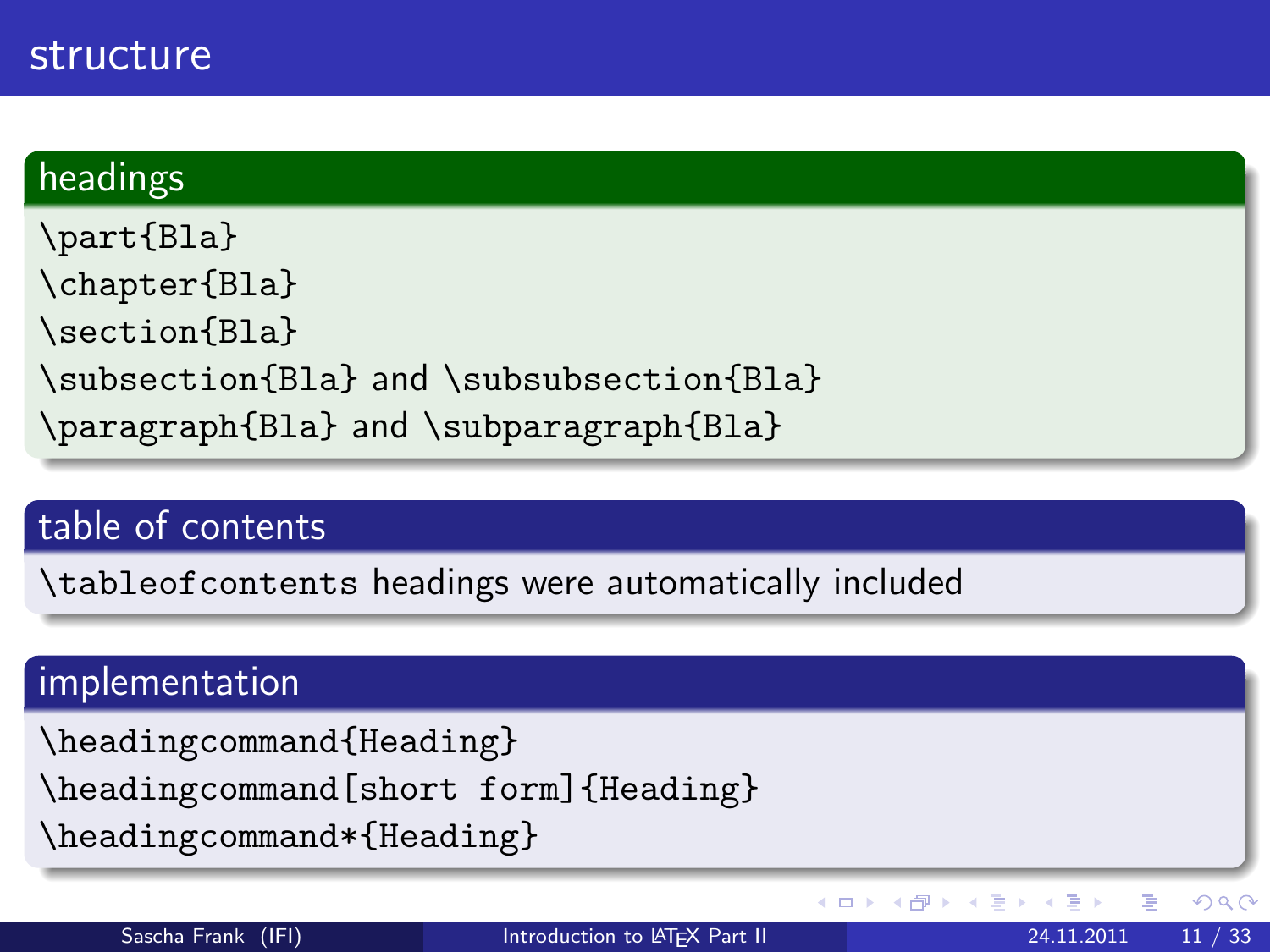

#### package

graphicx

活 þ.

メロト メ都 トメ ヨ トメ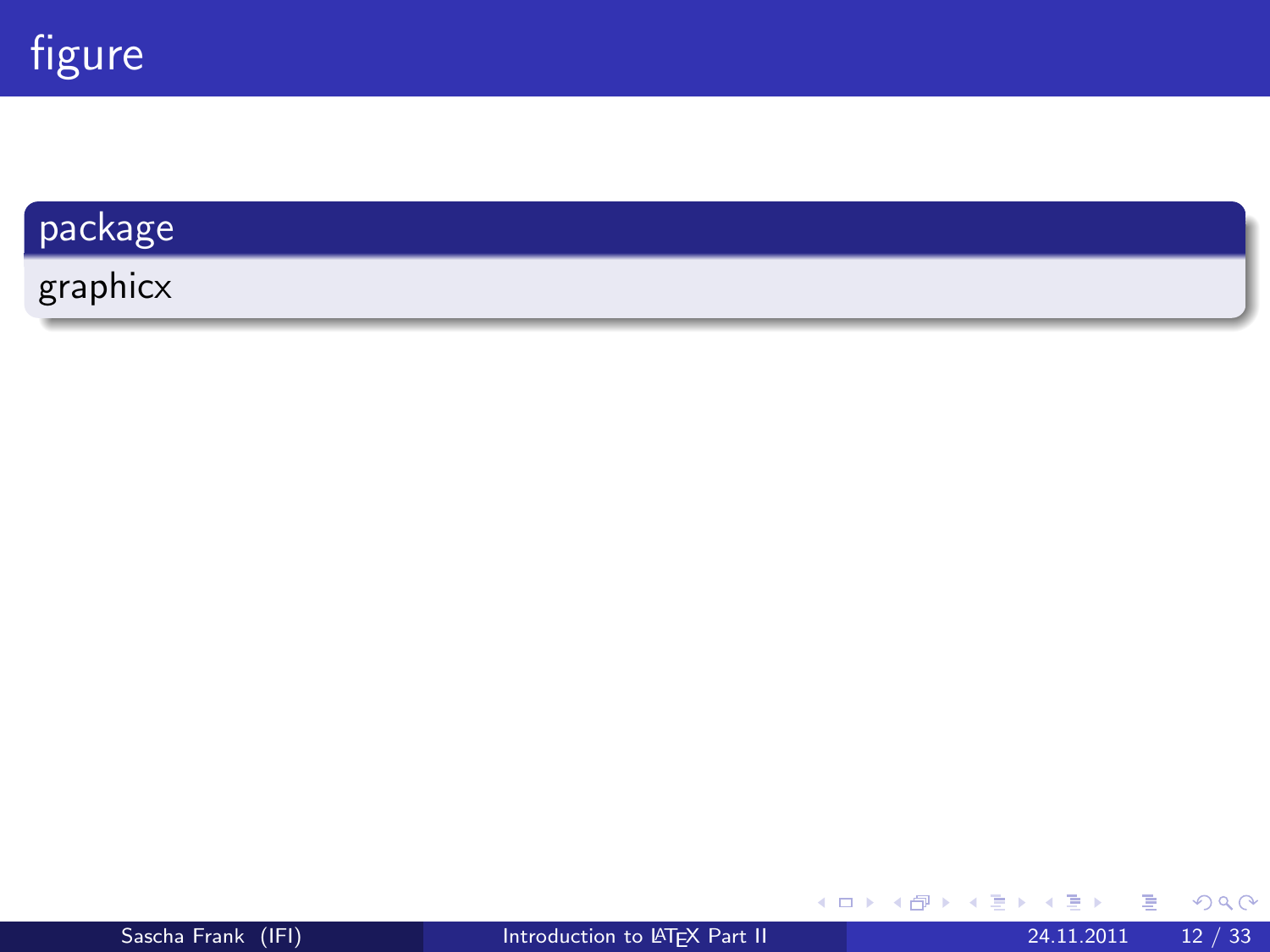

# package graphicx

## format

eps, pdf, jpg

 $\rightarrow$   $\equiv$   $\rightarrow$   $\rightarrow$ Þ þ.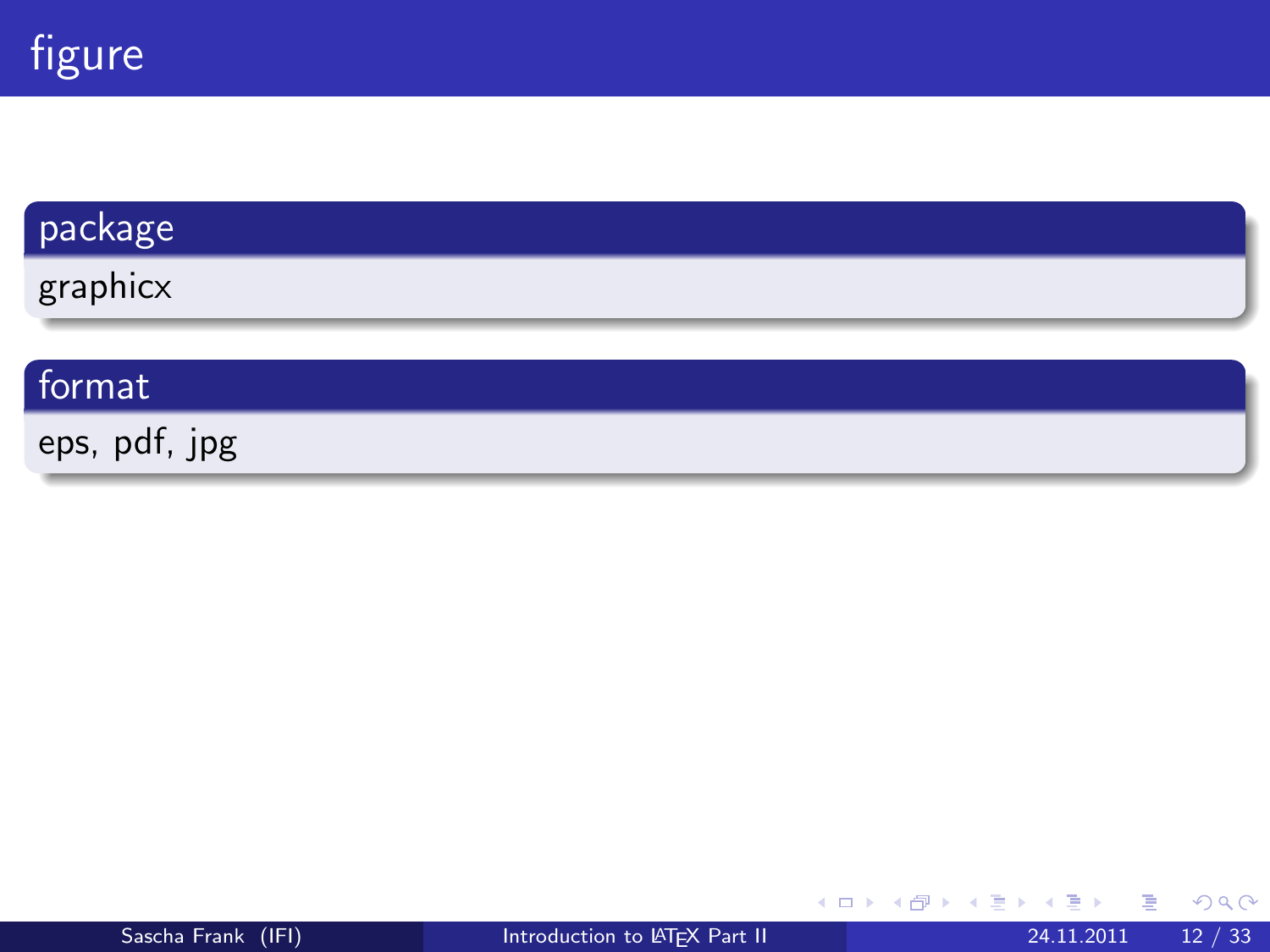

## package

graphicx

#### format

eps, pdf, jpg

#### command

\includegraphics(Options: draft, scale, angle)

 $298$ 

Brix 14

4 0 8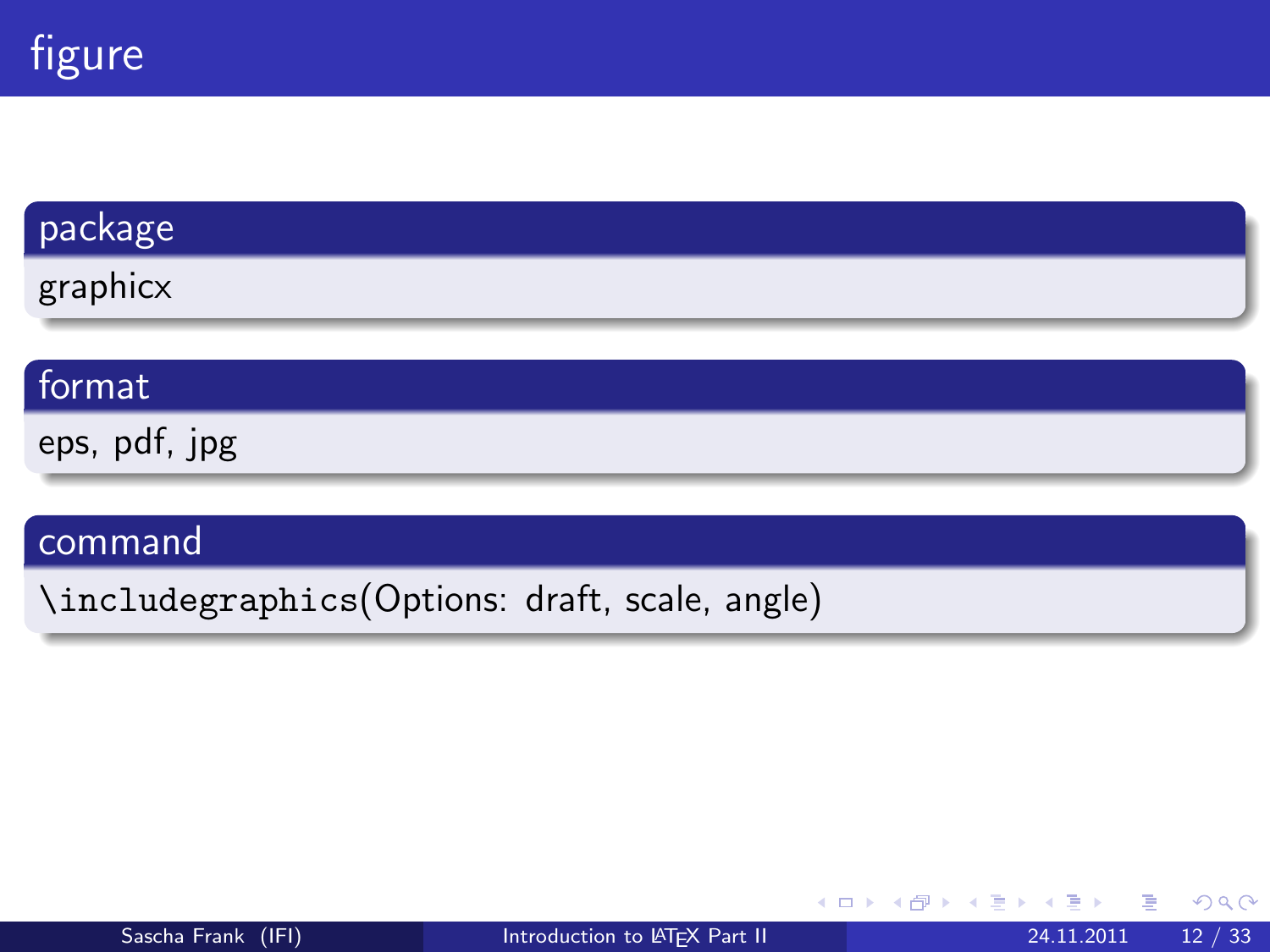

#### package

graphicx

#### format

eps, pdf, jpg

#### command

\includegraphics(Options: draft, scale, angle)

#### example

\includegraphics[scale=0.5, angle=90]{logo}

| Sascha Frank (IFI) |  |
|--------------------|--|
|                    |  |

**← ロ ▶ → イ 同** 

4. B. K. 4.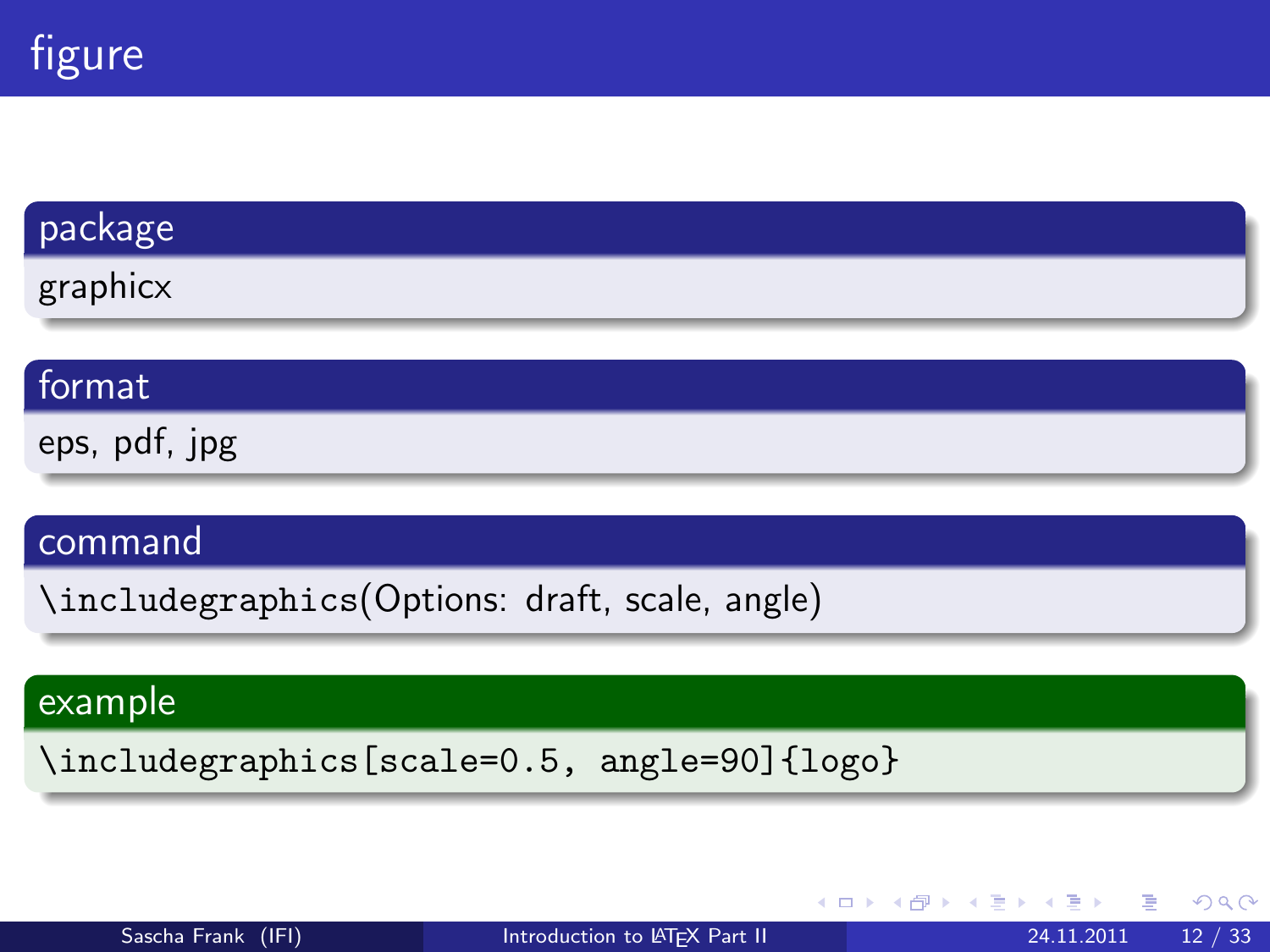```
\begin{figure}
\includegraphics[scale=0.1]{logo-SF}
\caption{what ever}
\end{figure}
```
4 日下

→ 何 ▶

医毛管 医牙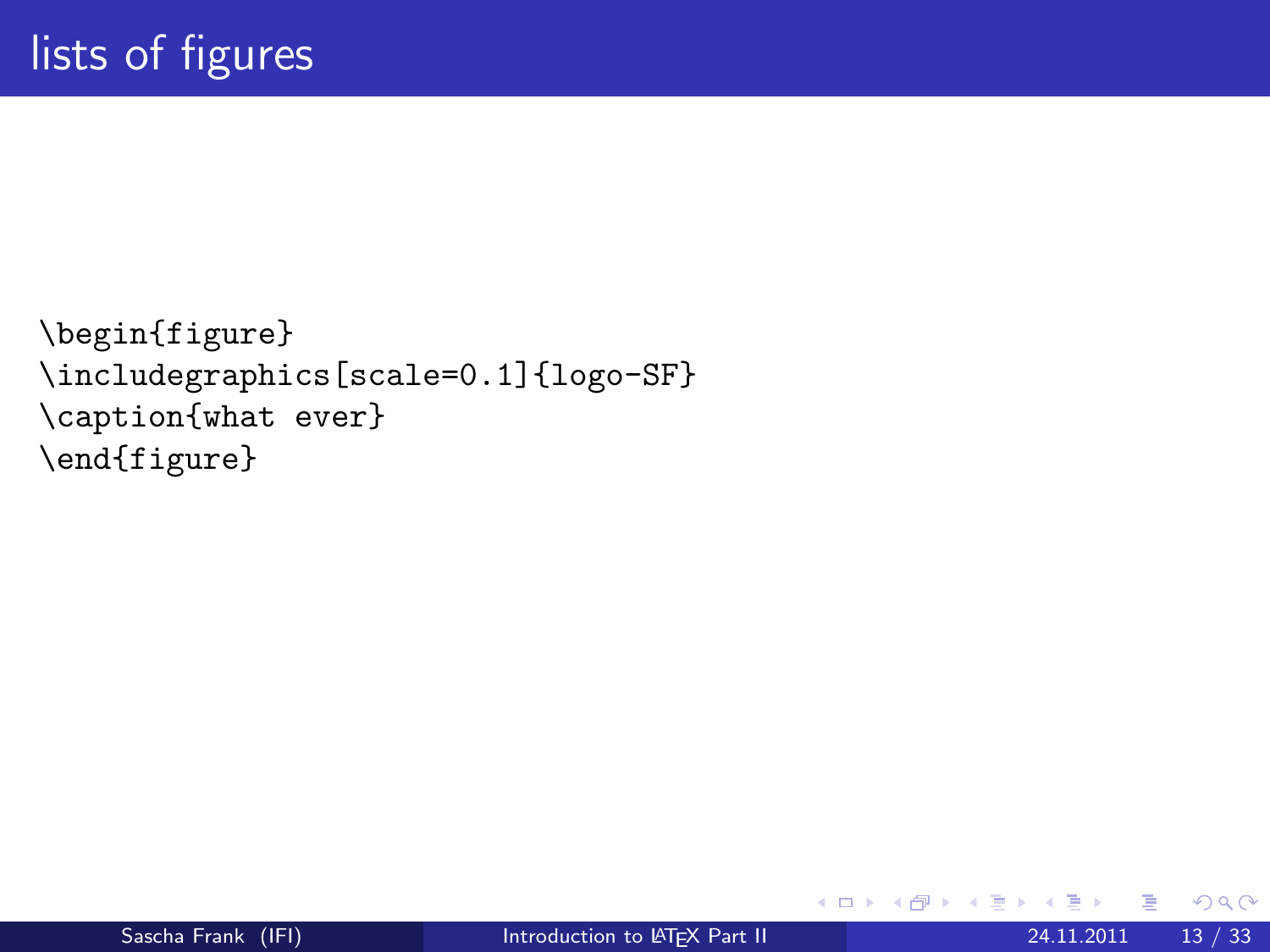```
\begin{figure}
\includegraphics[scale=0.1]{logo-SF}
\caption{what ever}
\end{figure}
```
## file type pdflatex

jpg, pdf, png . . .

4 0 8

Э×

 $QQ$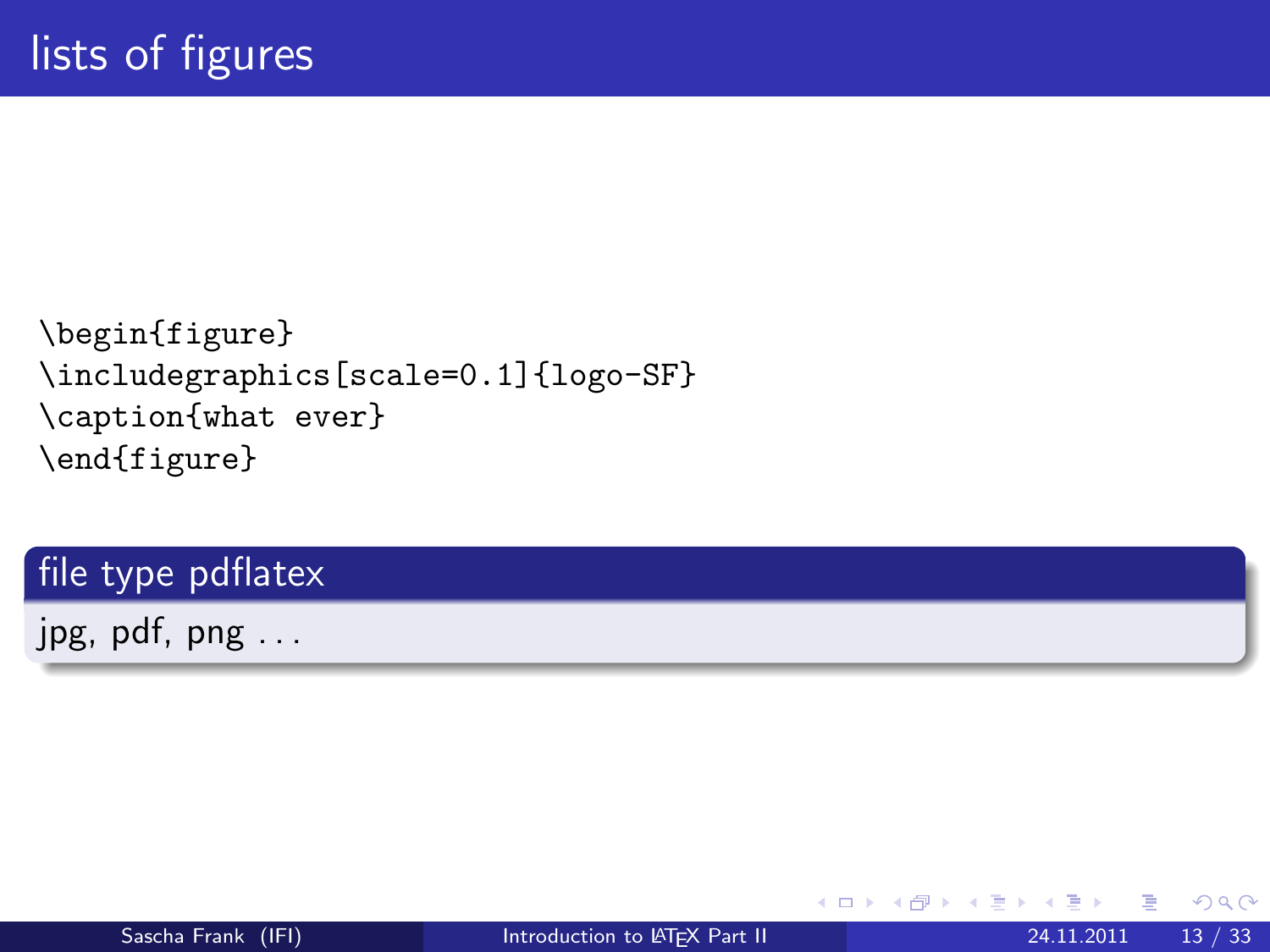# lists of tables

```
\begin{table}
\begin{tabular}{|c|c|c|}
\hline
A & B & C\\
1 & 2 & 3\\
\hline
\end{tabular}
\caption{simple example}
\end{table}
```
Þ

 $\mathcal{A} \cap \mathcal{B}$   $\rightarrow$   $\mathcal{A} \cap \mathcal{B}$   $\rightarrow$   $\mathcal{A}$ 

4 D F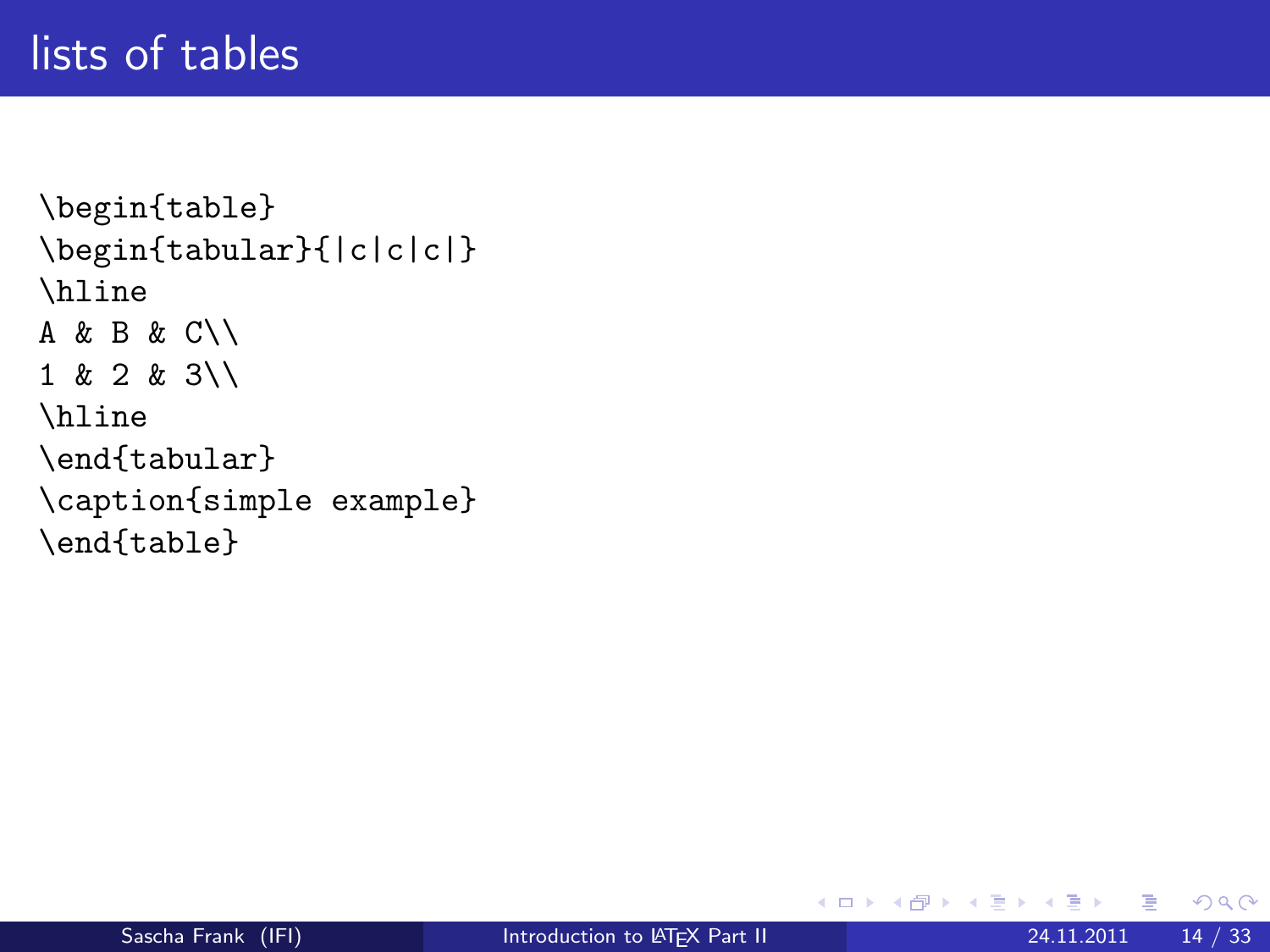```
\begin{table}
\begin{tabular}{|c|c|c|}
\hline
A & B & C\\
1 & 2 & 3\\
\hline
\end{tabular}
\caption{simple example}
\end{table}
```

Table: simple example

- 4 重 8 3

4 D F

→ 何 ▶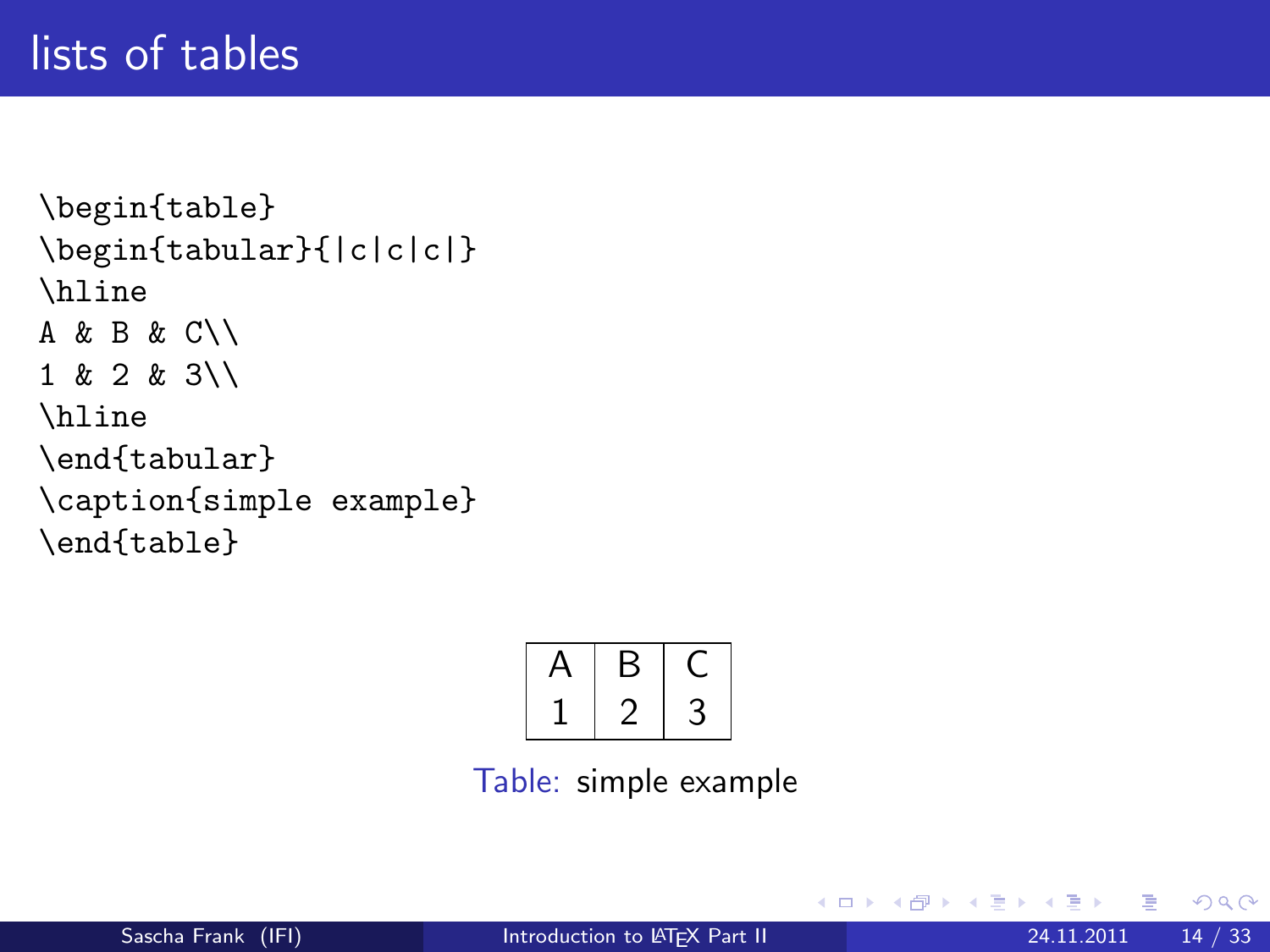name literatur.bib

э

メロト メ都 トメ ヨ トメ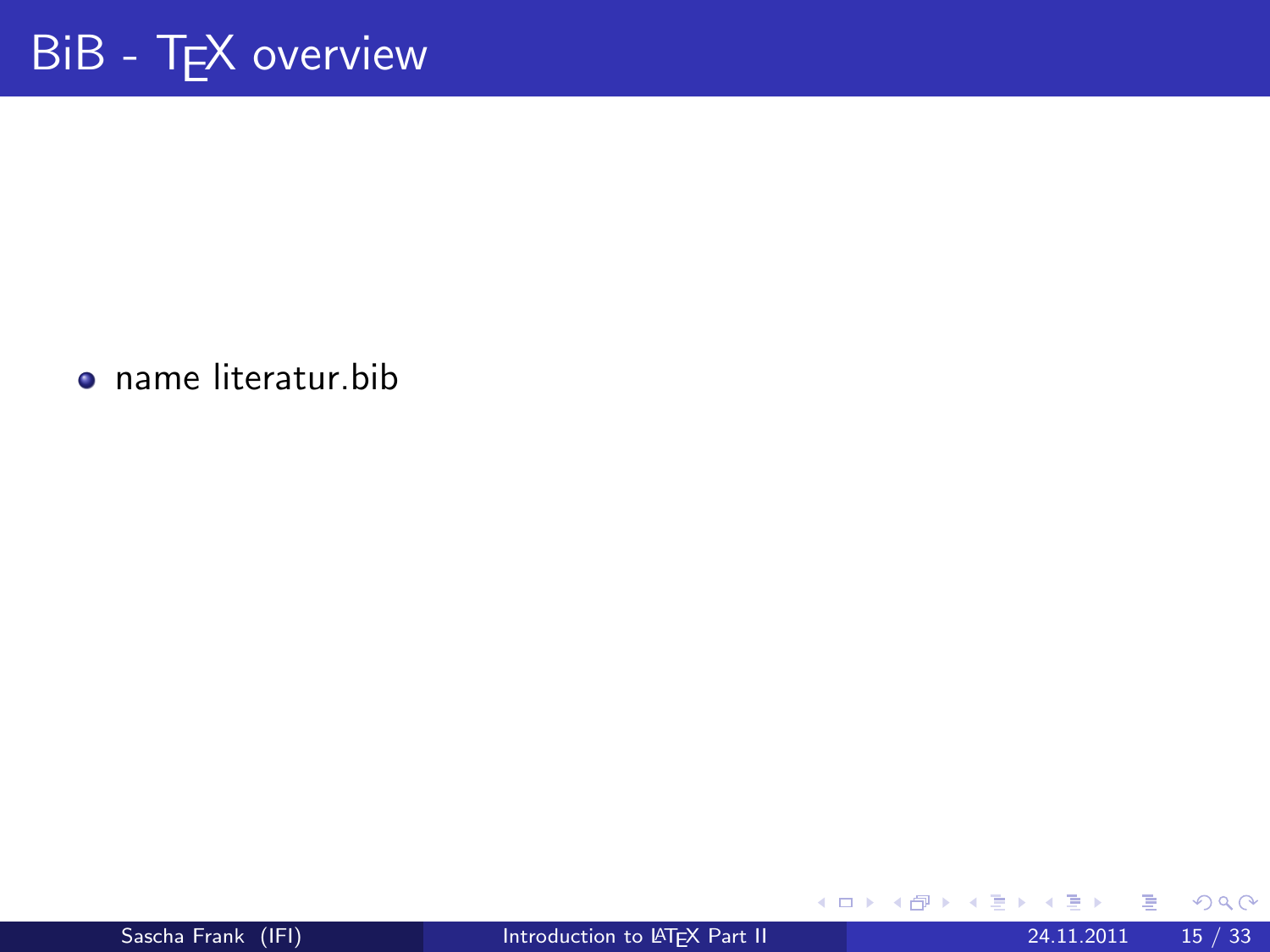- name literatur.bib
- o quote with \cite{kurz2}

4 日下

4 B K 4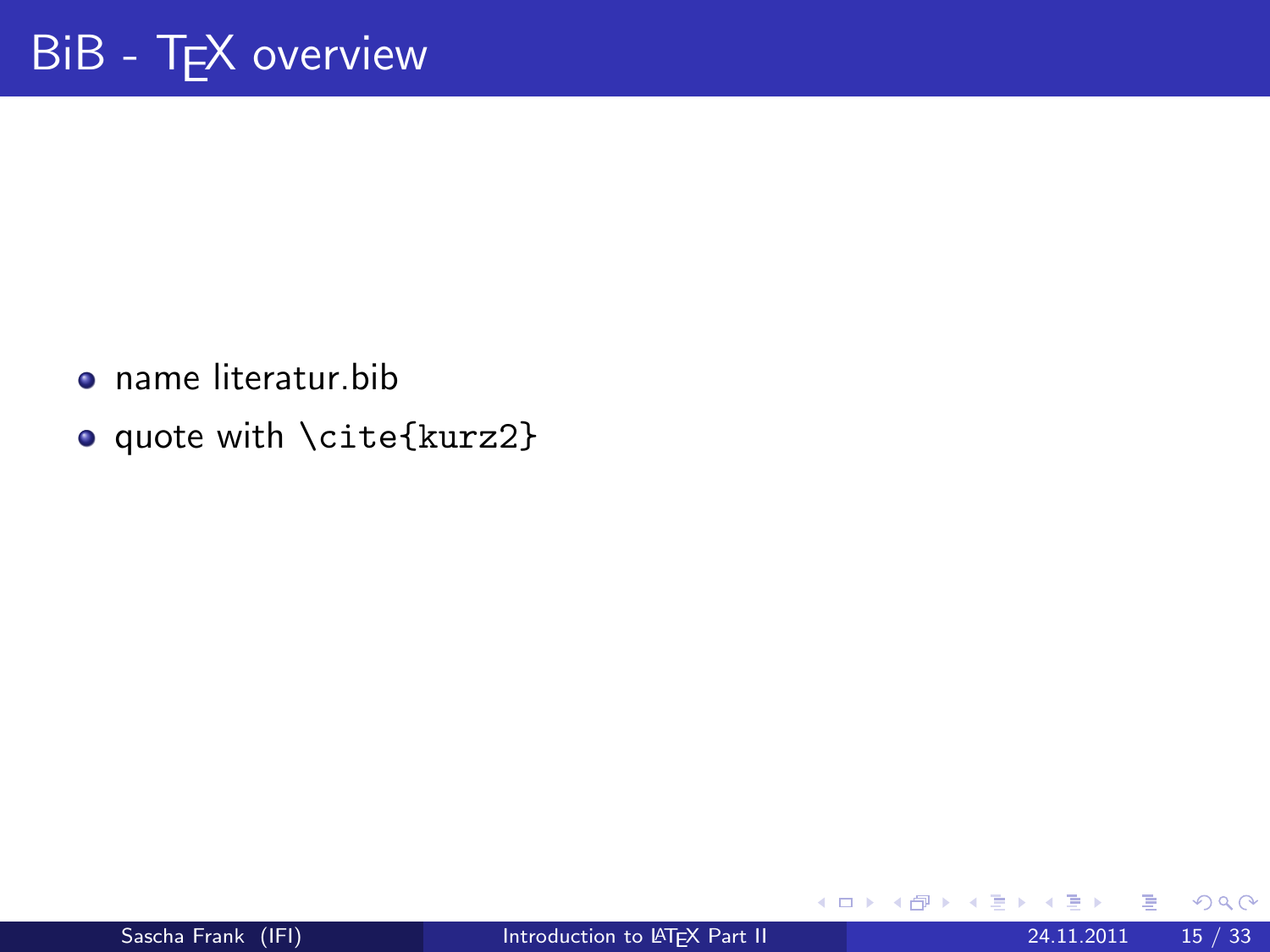- name literatur.bib
- o quote with \cite{kurz2}
- **o** sources

4 日下

医高头头

 $\rightarrow$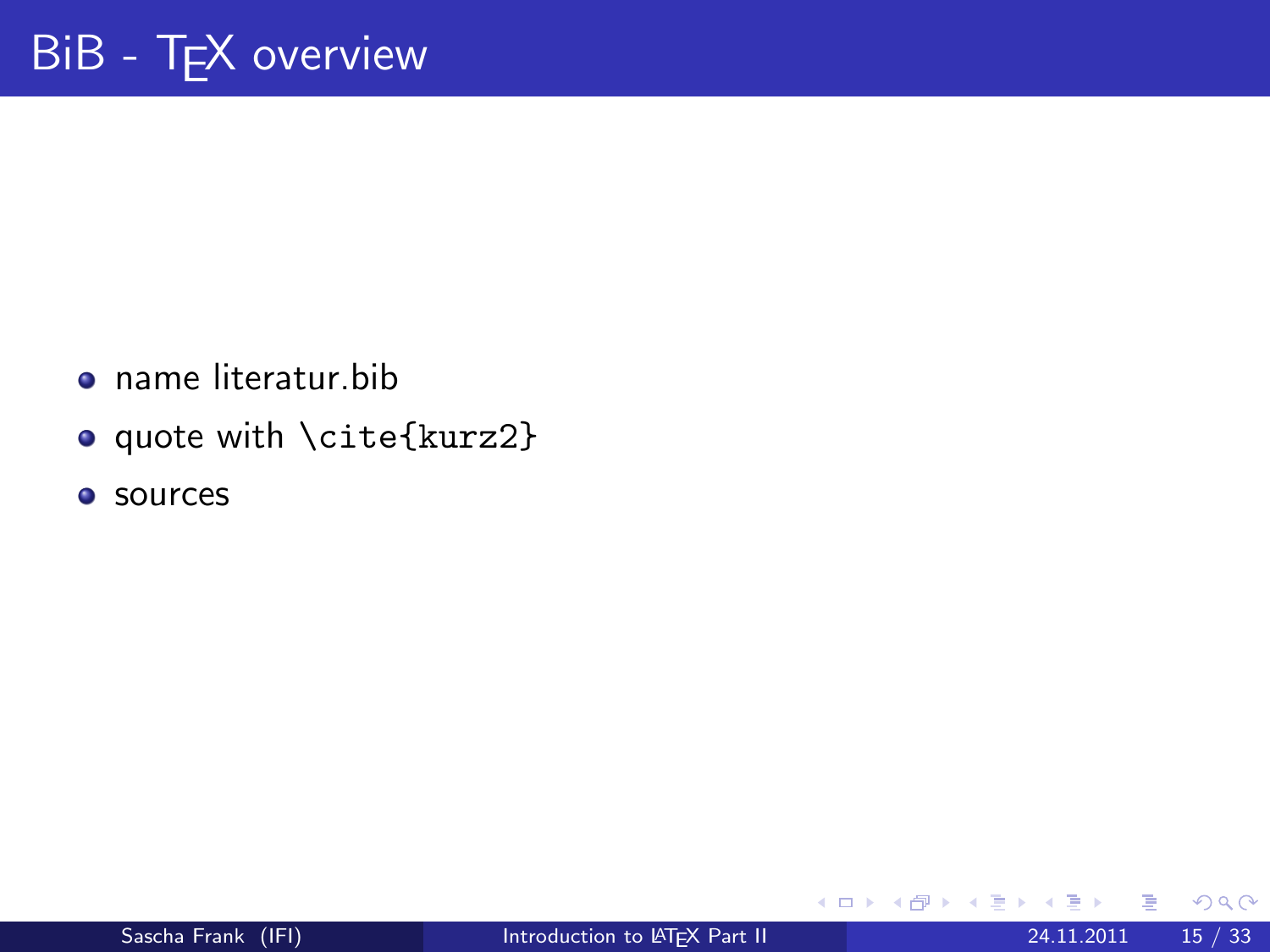- name literatur.bib
- o quote with \cite{kurz2}
- **o** sources
- include

4 B K 4 - 64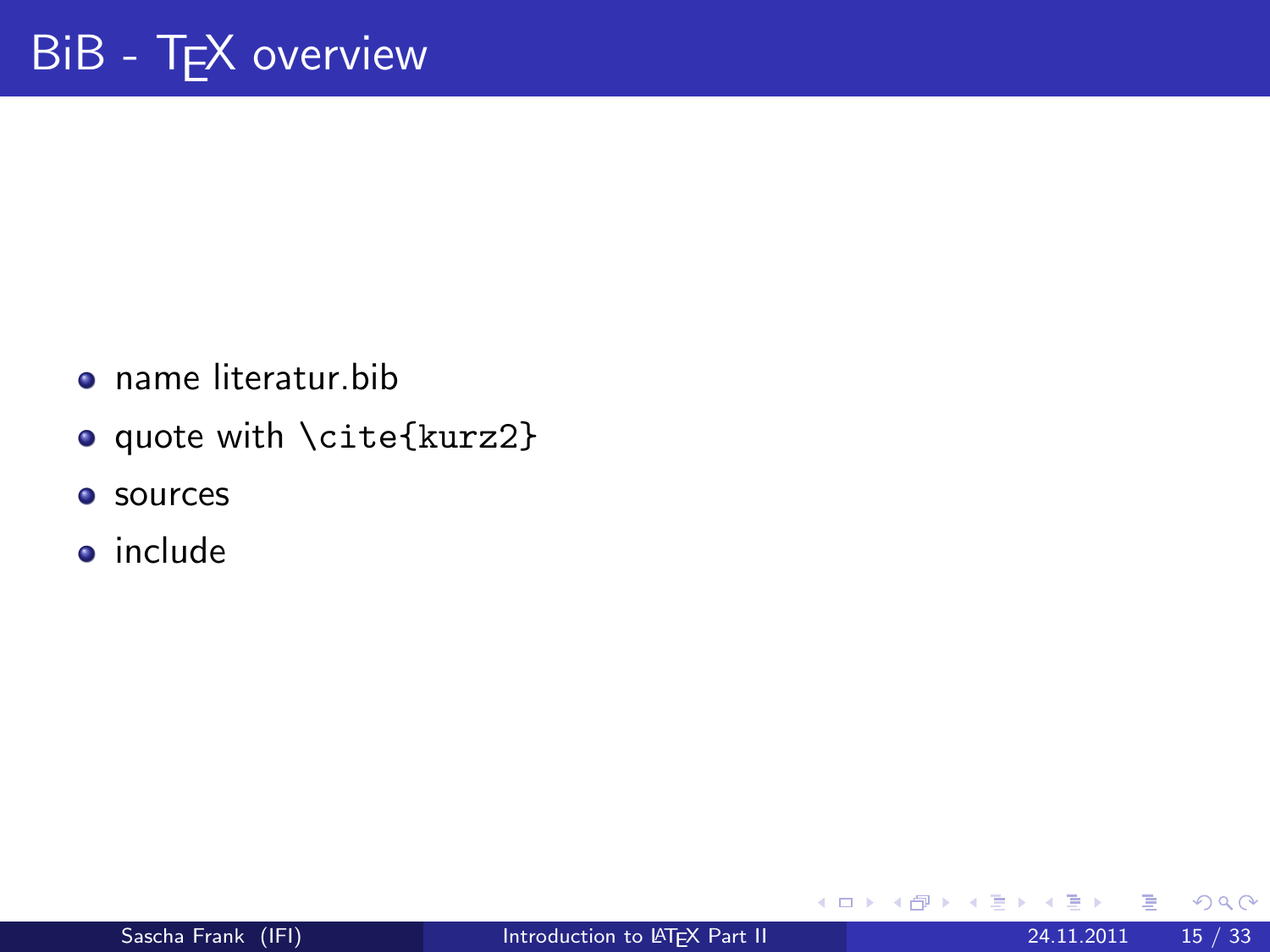```
@TechReport{RePEc:pra:mprapa:5765,
author={Frank, Sascha and Rehm, Jan},
title={An unnoted fair bet in german state run lotteries,
a short notice},
year=2007,
month=Nov,
institution={University Library of Munich, Germany},
type={MPRA Paper},
url={http://ideas.repec.org/p/pra/mprapa/5765.html},
number={5765},
abstract={},
keywords={}
}
```
 $\Omega$ 

スタース ミドス ミドリ ミ

4 0 8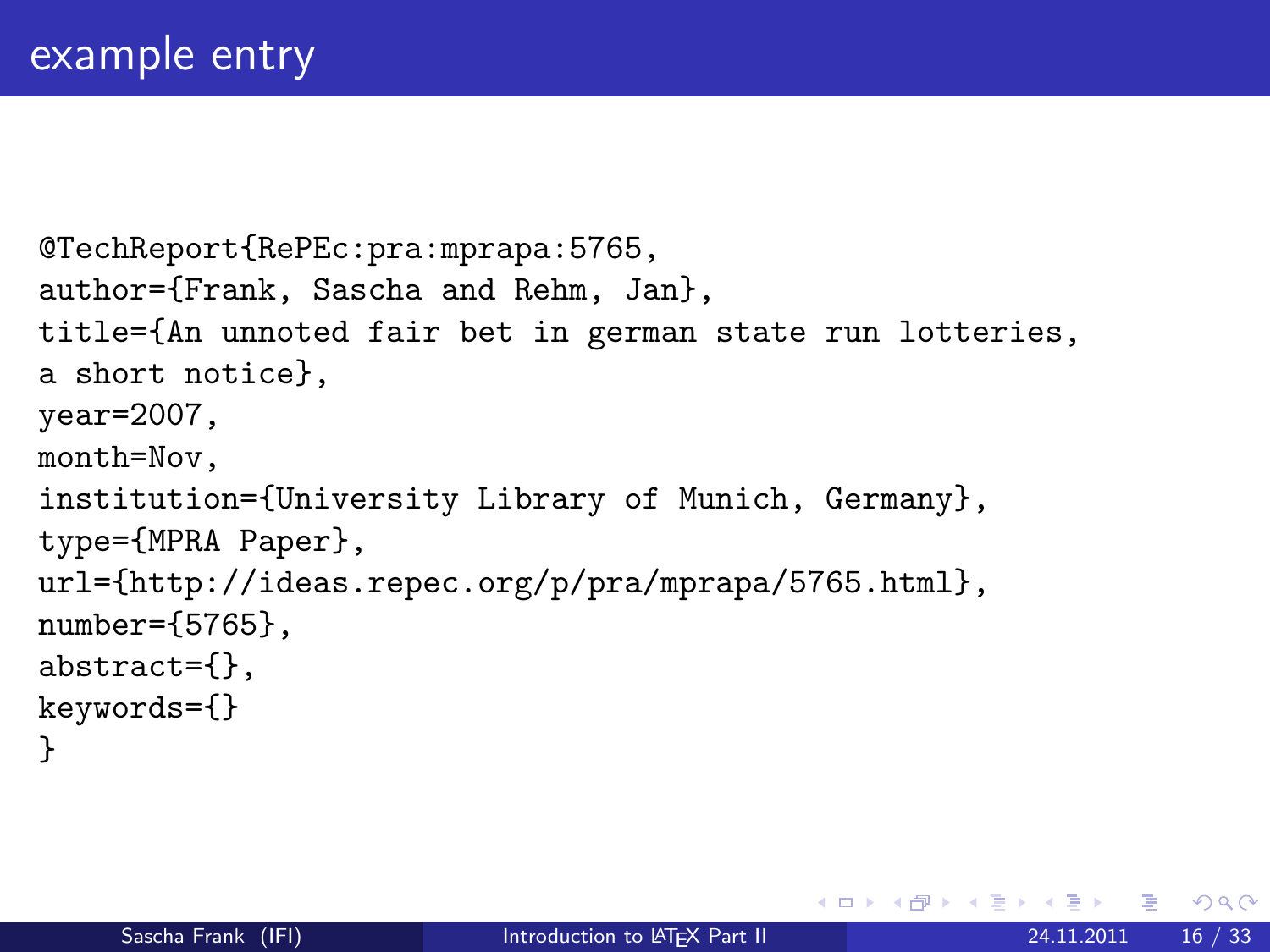place \bibliography{literatur} style \bibliographystyle{unsrtdin}

4 0 8

Э×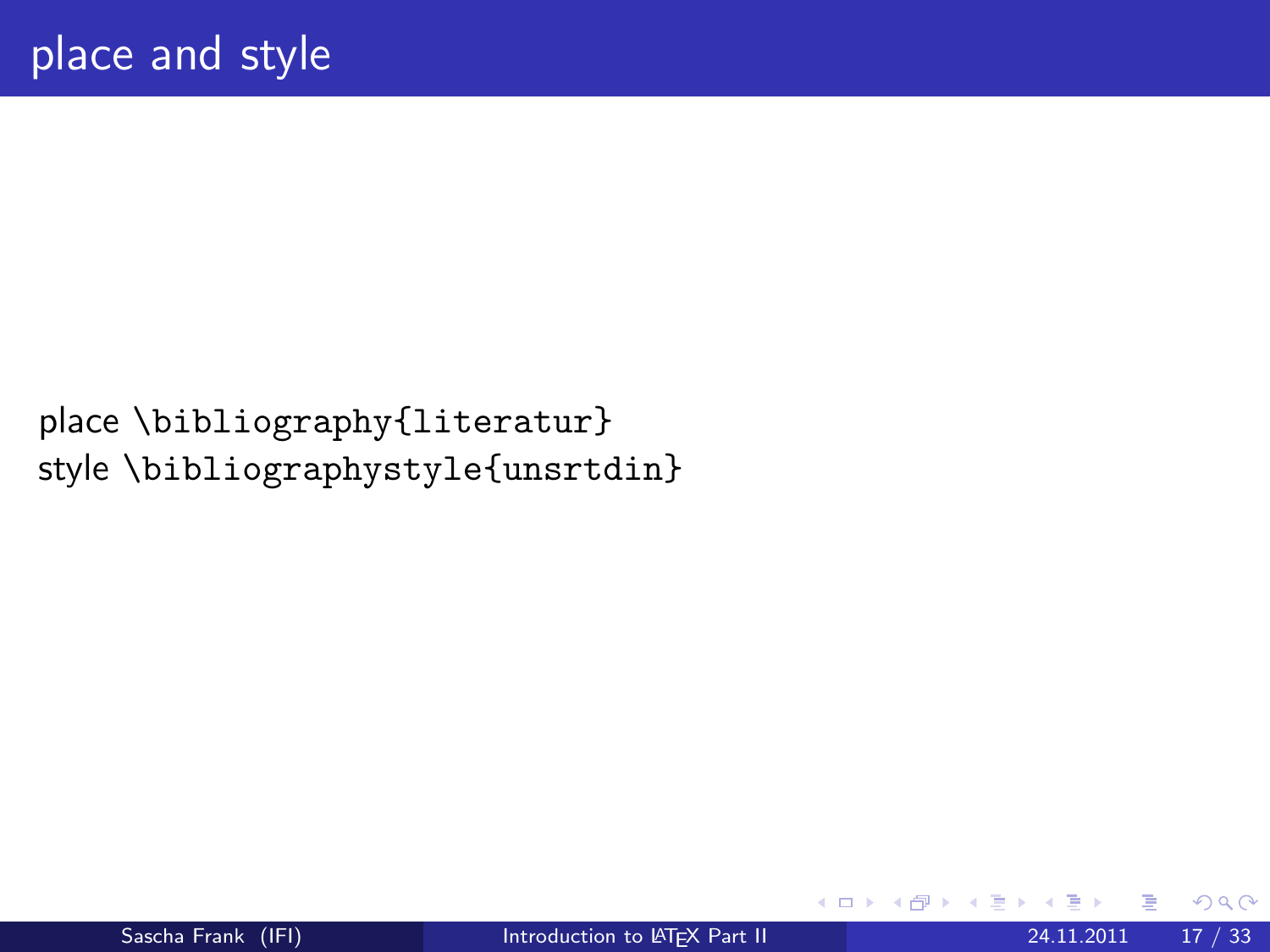Different source have different can and must fields must and can fields: Book (author,editor,title, publisher, year, series, edition, . . . ) Article (author, title, journal, year, key, volume, ...) PhdThesis (author, title, school, year, address, month, note, . . . ) TechReport(author, title, journal, year, key, type,. . . )

 $\Omega$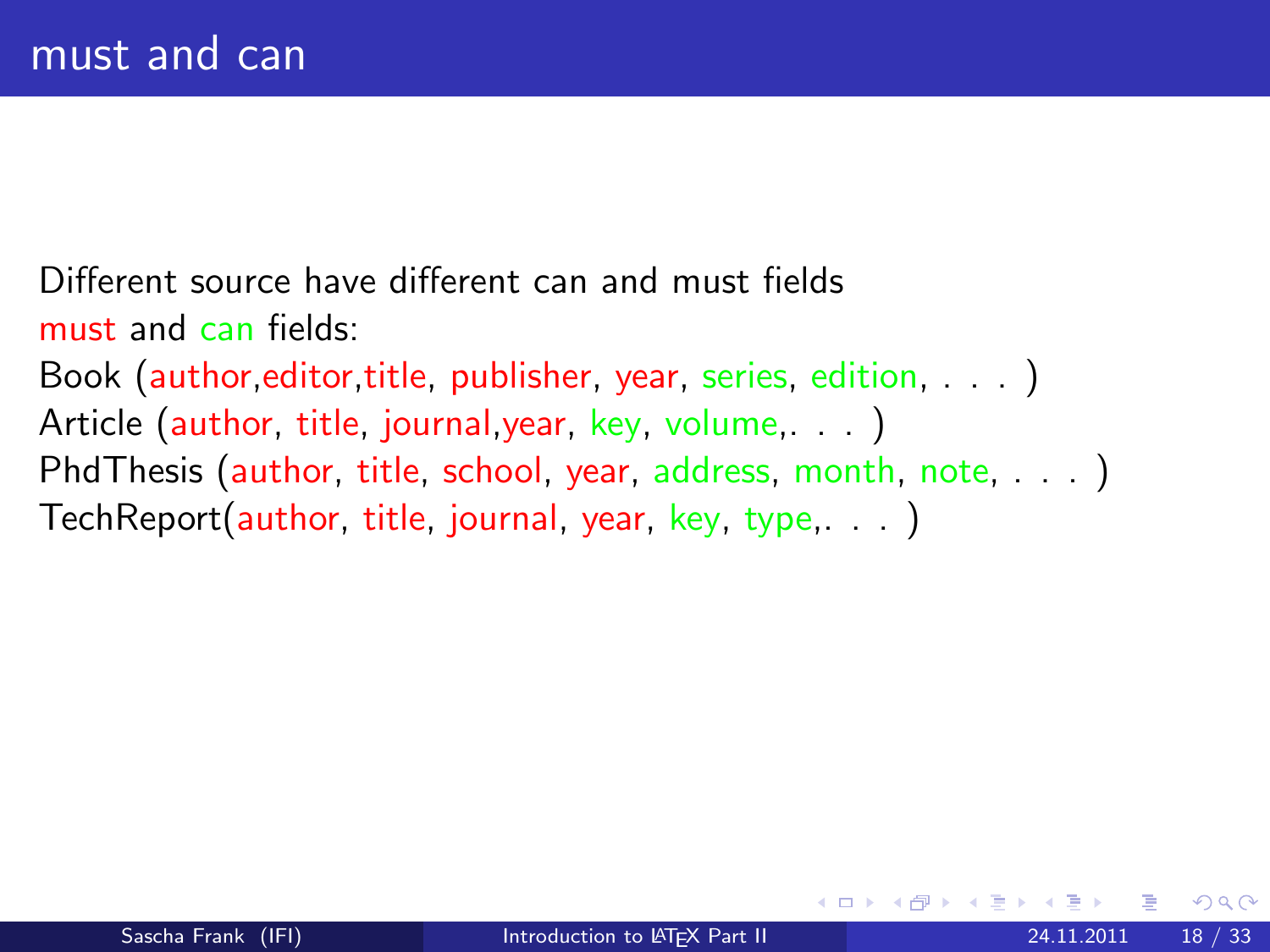Different source have different can and must fields must and can fields: Book (author, editor, title, publisher, year, series, edition, . . . ) Article (author, title, journal, year, key, volume, ...) PhdThesis (author, title, school, year, address, month, note, ...) TechReport(author, title, journal, year, key, type,. . . )

#### problems

for example ä etc. or & will cause some problems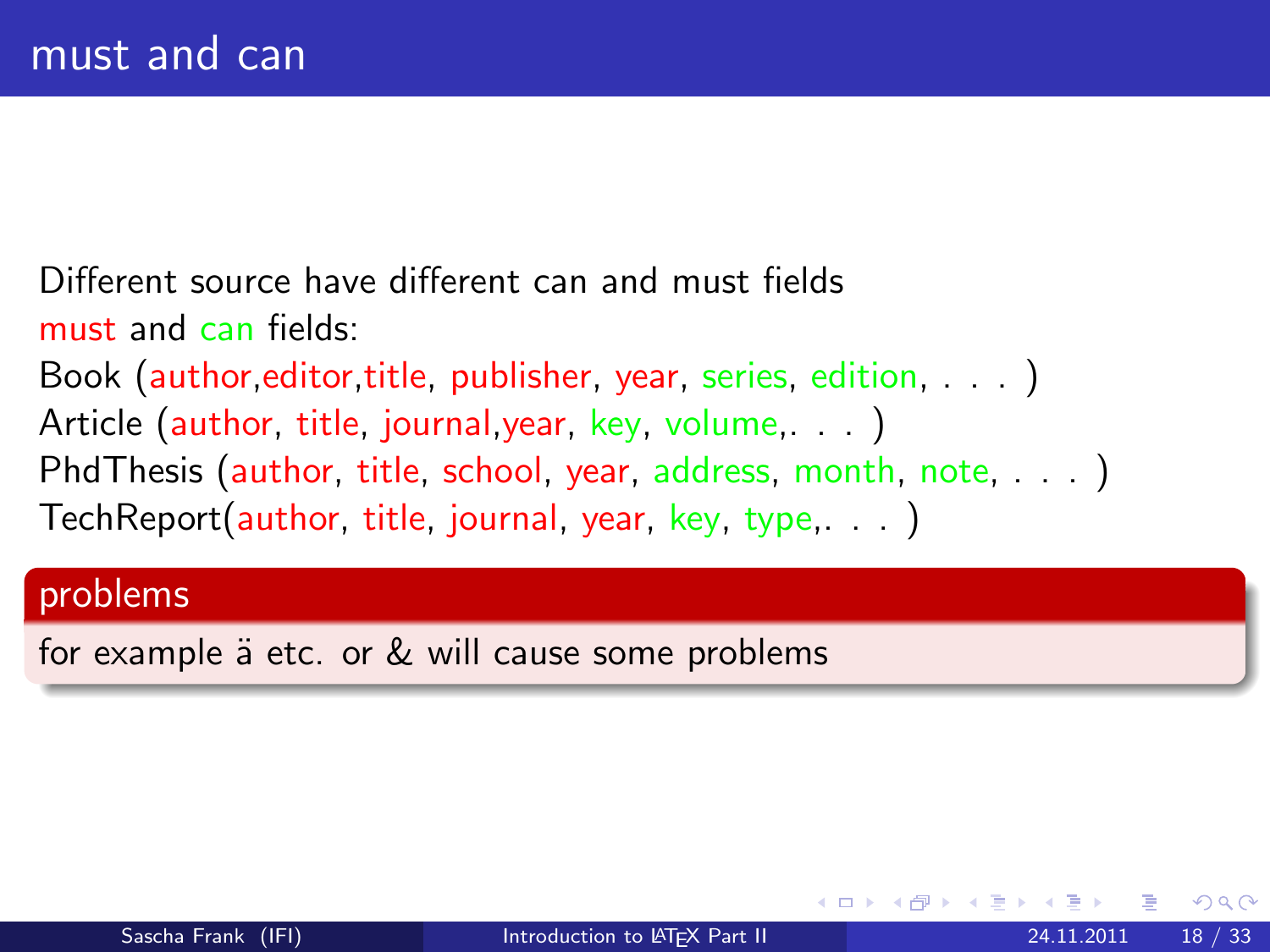**O** pdflatex seminar.tex

重 ×

メロト メ都 トメ ヨ トメ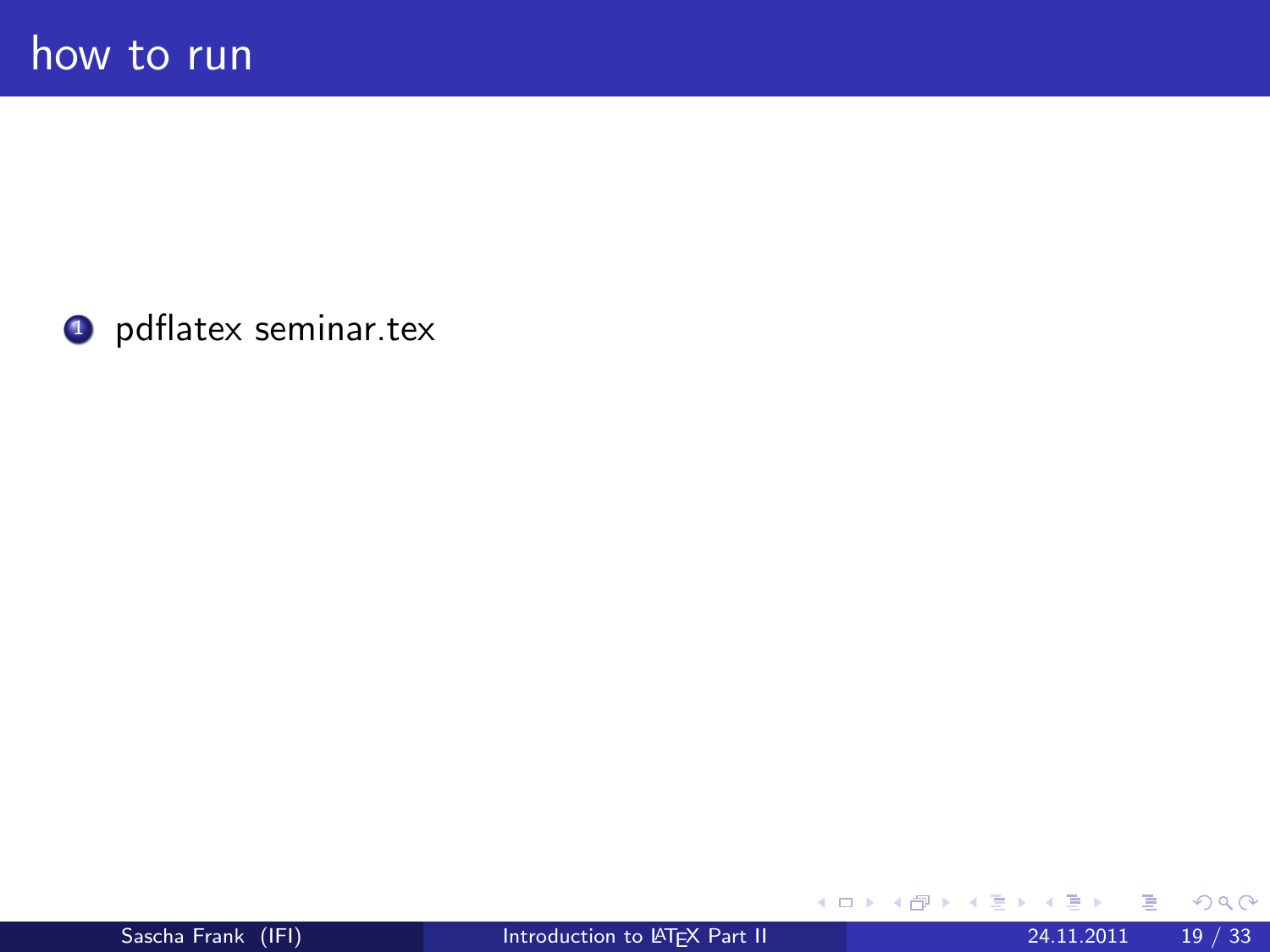- **O** pdflatex seminar.tex
- <sup>2</sup> pdflatex seminar.tex

**≮ロ ▶ (伊 )** 

医心室 医心室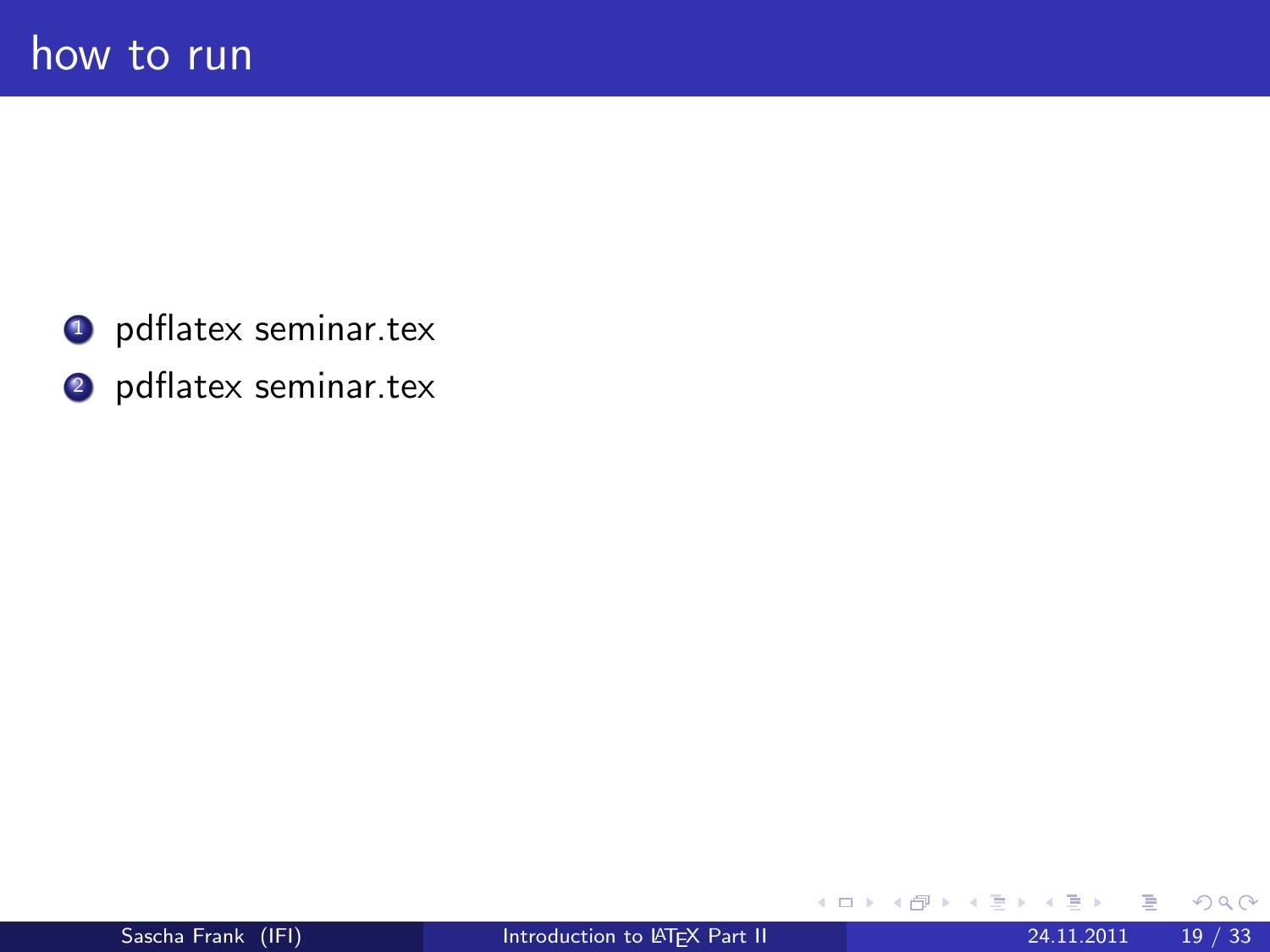- **O** pdflatex seminar.tex
- <sup>2</sup> pdflatex seminar.tex
- <sup>3</sup> bibtex seminar

- ∢ n⊡  $\rightarrow$ ×. ⊞ ⊁ ⊣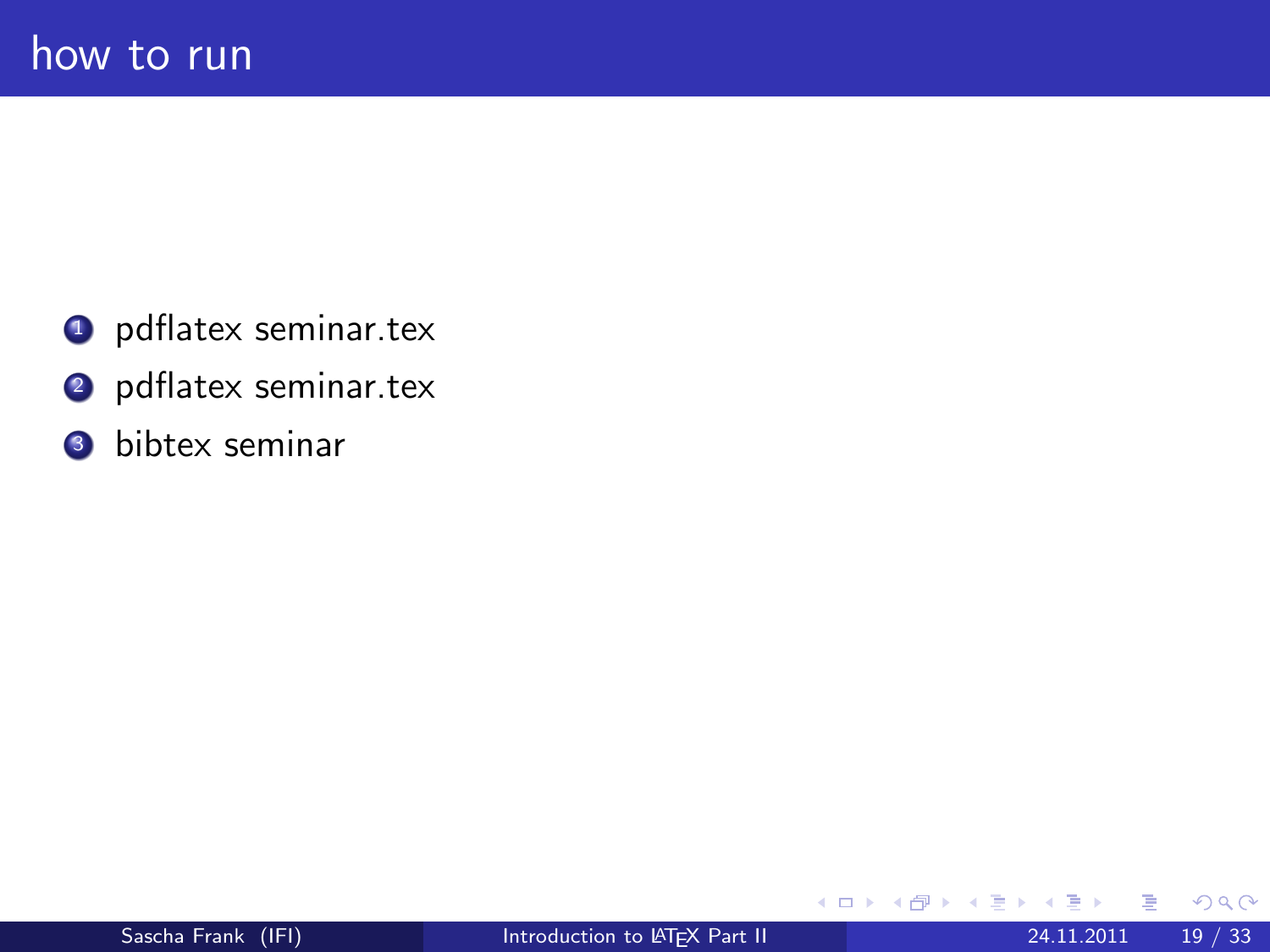- **O** pdflatex seminar.tex
- <sup>2</sup> pdflatex seminar.tex
- <sup>3</sup> bibtex seminar
- **4** pdflatex seminar.tex

э  $\rightarrow$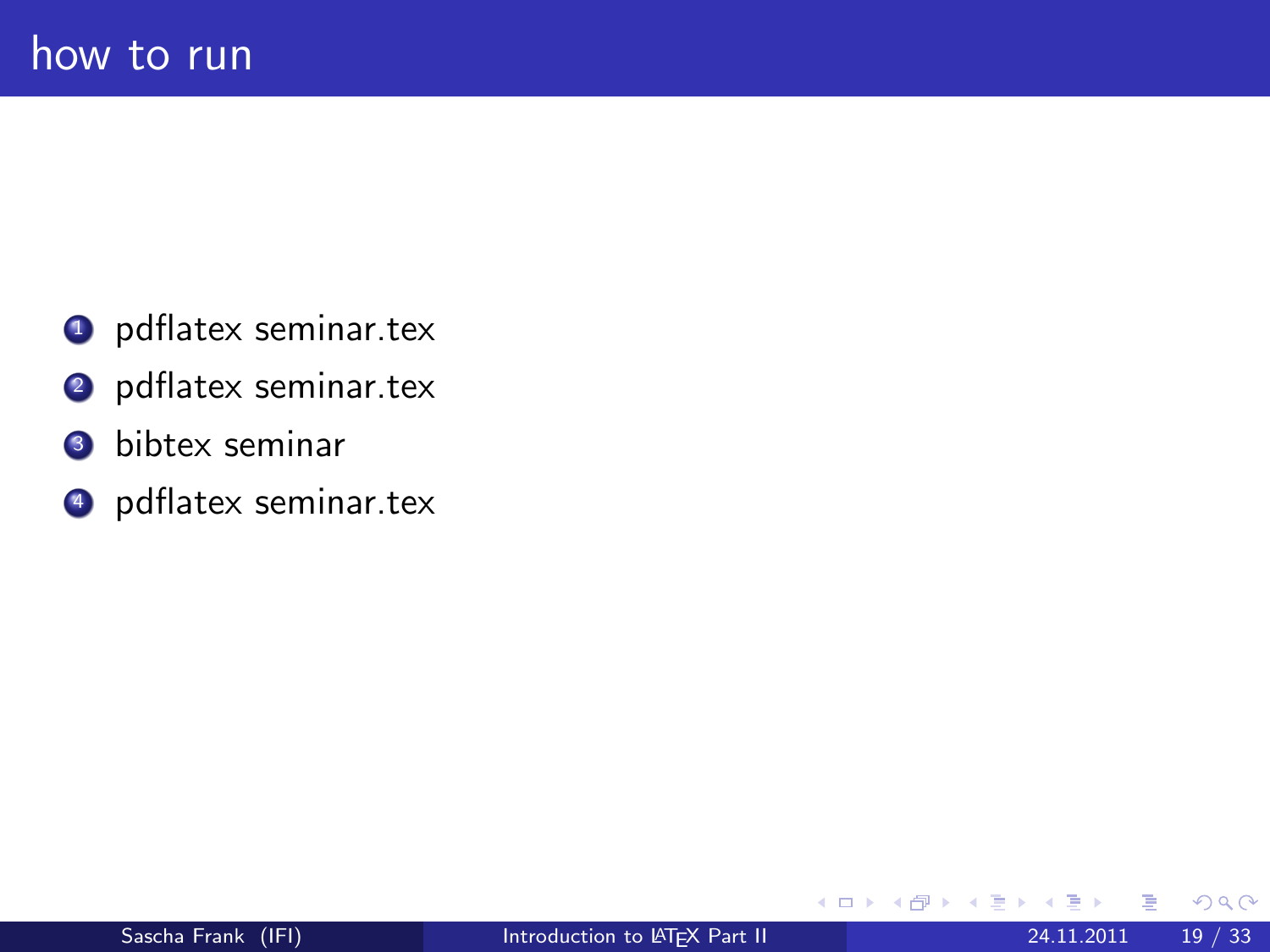- **O** pdflatex seminar.tex
- <sup>2</sup> pdflatex seminar.tex
- <sup>3</sup> bibtex seminar
- **4** pdflatex seminar.tex
- **O** pdflatex seminar.tex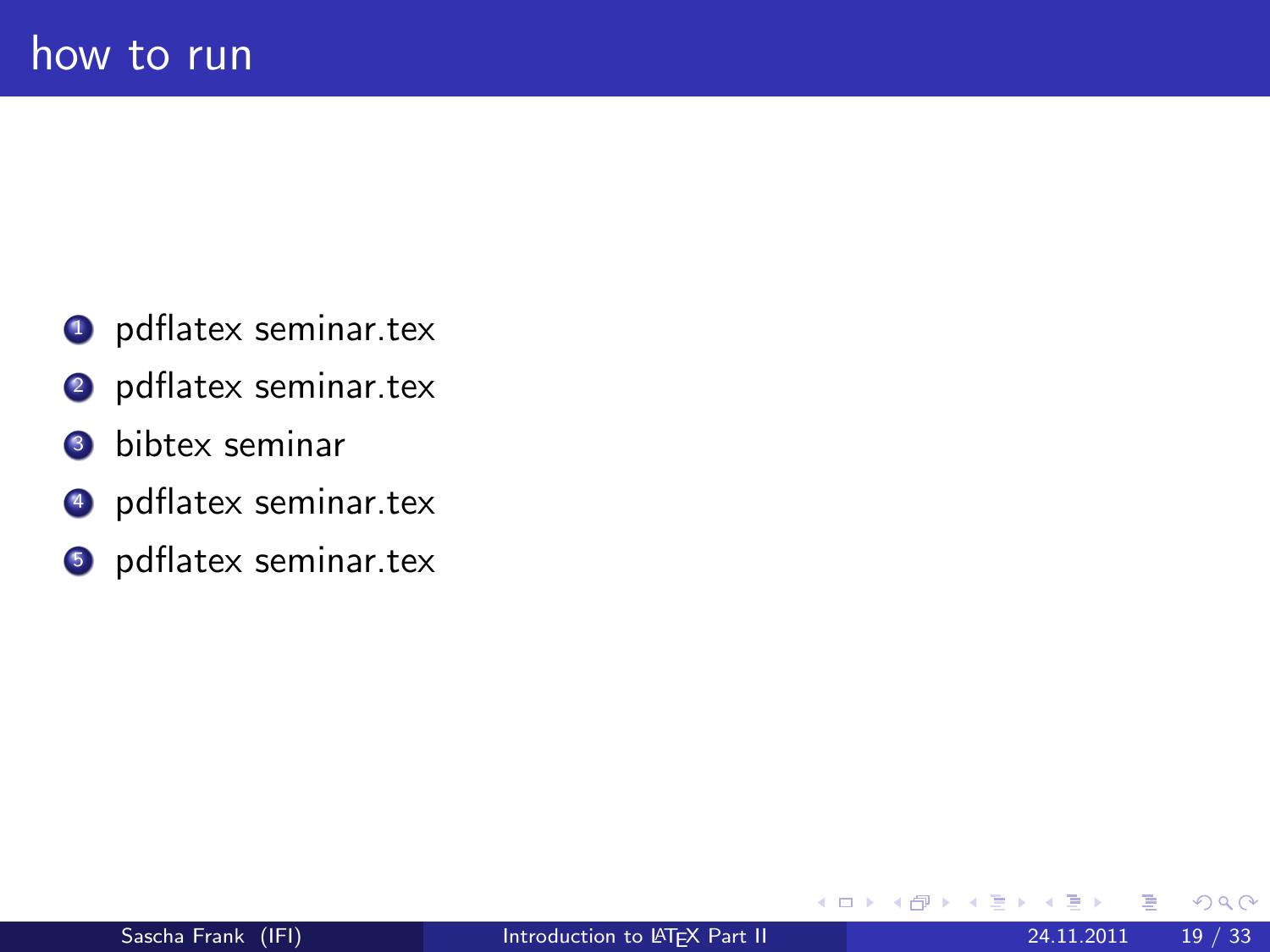- **1** pdflatex seminar.tex
- <sup>2</sup> pdflatex seminar.tex
- <sup>3</sup> bibtex seminar
- **4** pdflatex seminar.tex
- **5** pdflatex seminar.tex
- **6** acroread seminar.pdf

 $\Omega$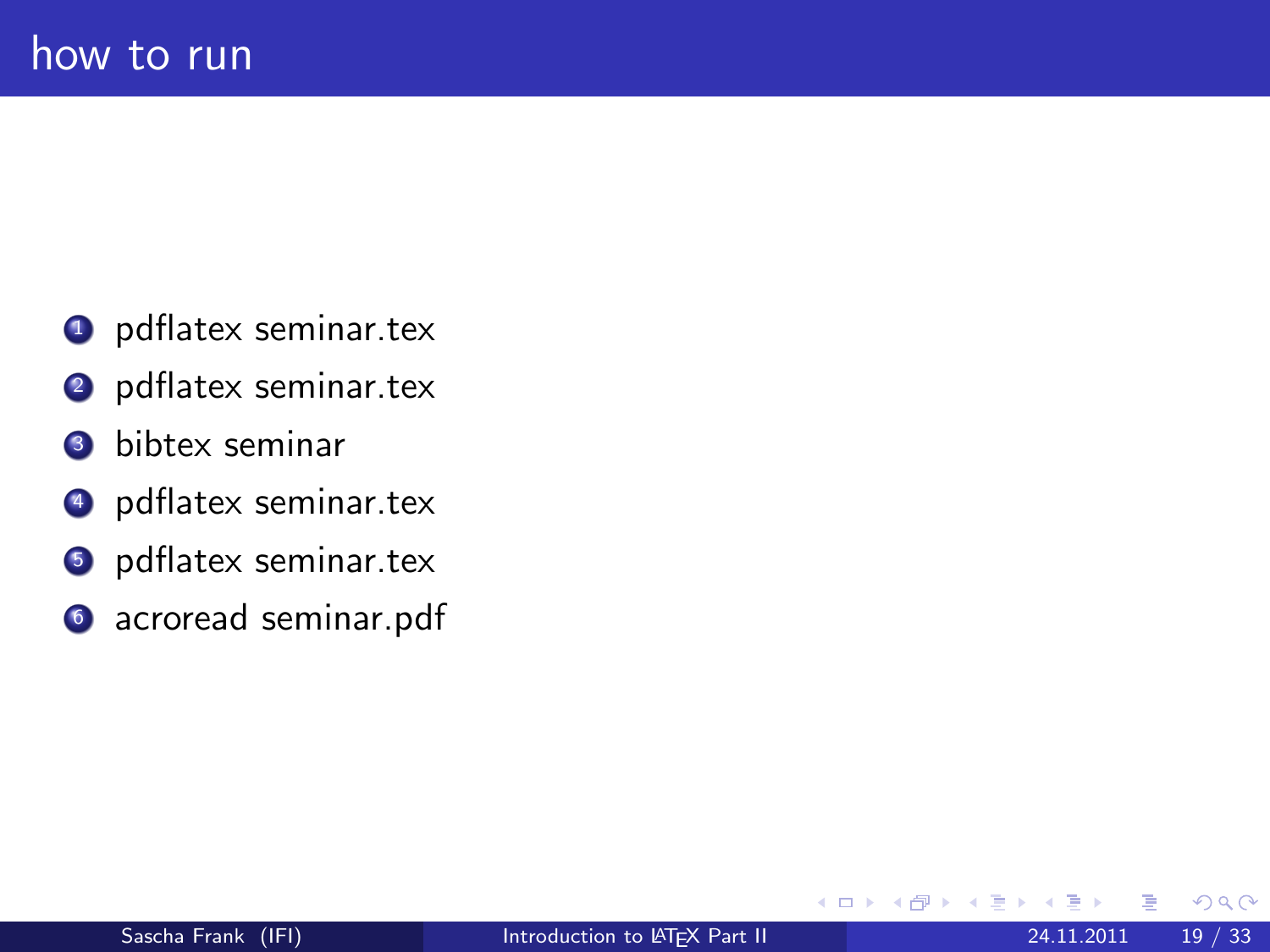If \$a,b \in R, then  $(a+b)^{2} = a^{2} + 2ab + b^{2} + 2ab$ 

メロメ メ御 メメ きょくきょ

 $E = 990$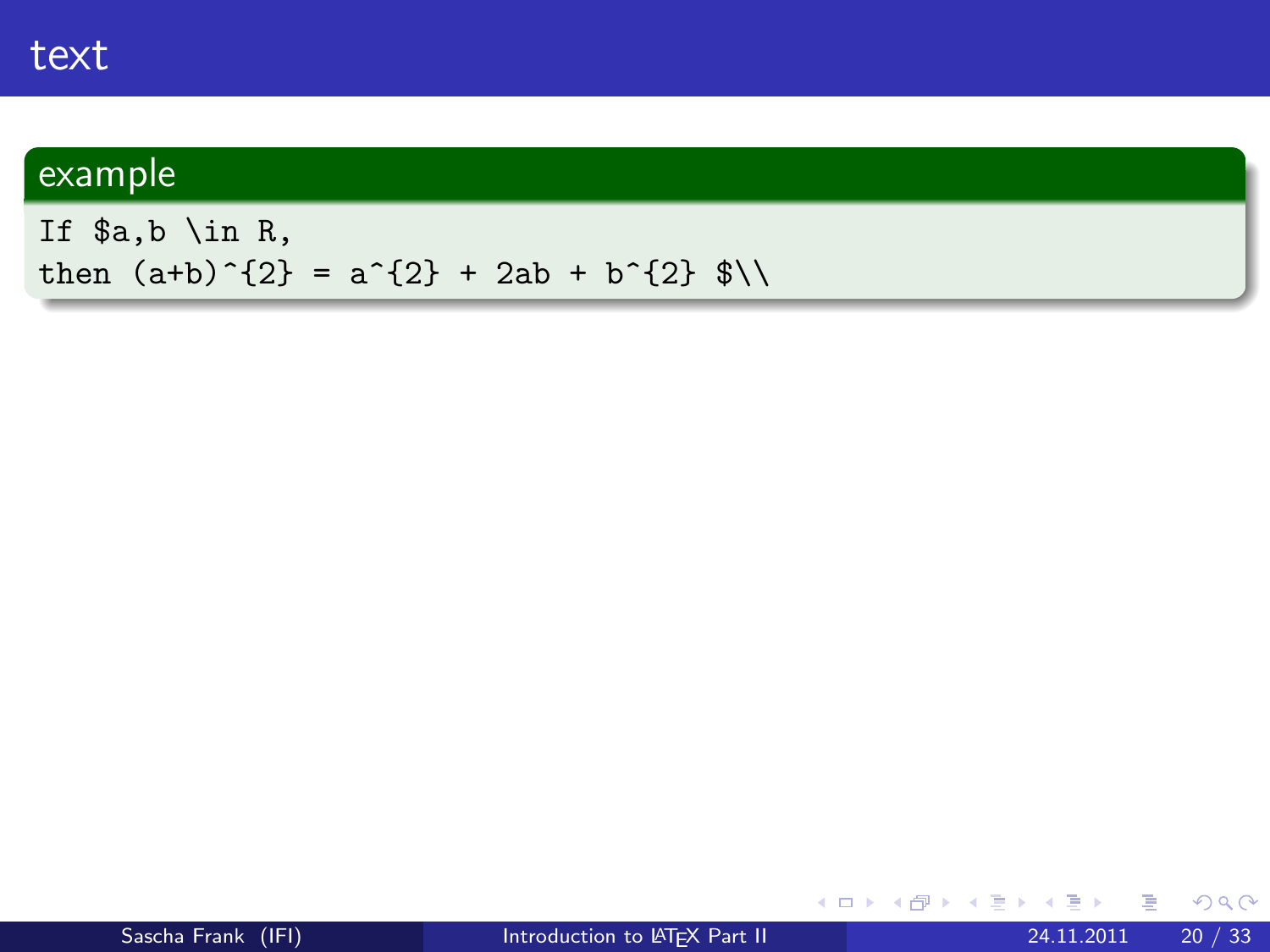If  $a,b$  \in R, then  $(a+b)^{2} = a^{2} + 2ab + b^{2} + 2ab$ 

## **Output**

If  $a,b\in R,$  then $(a+b)^2=a^2+2ab+b^2$ 

医单位 医单位

4 0 8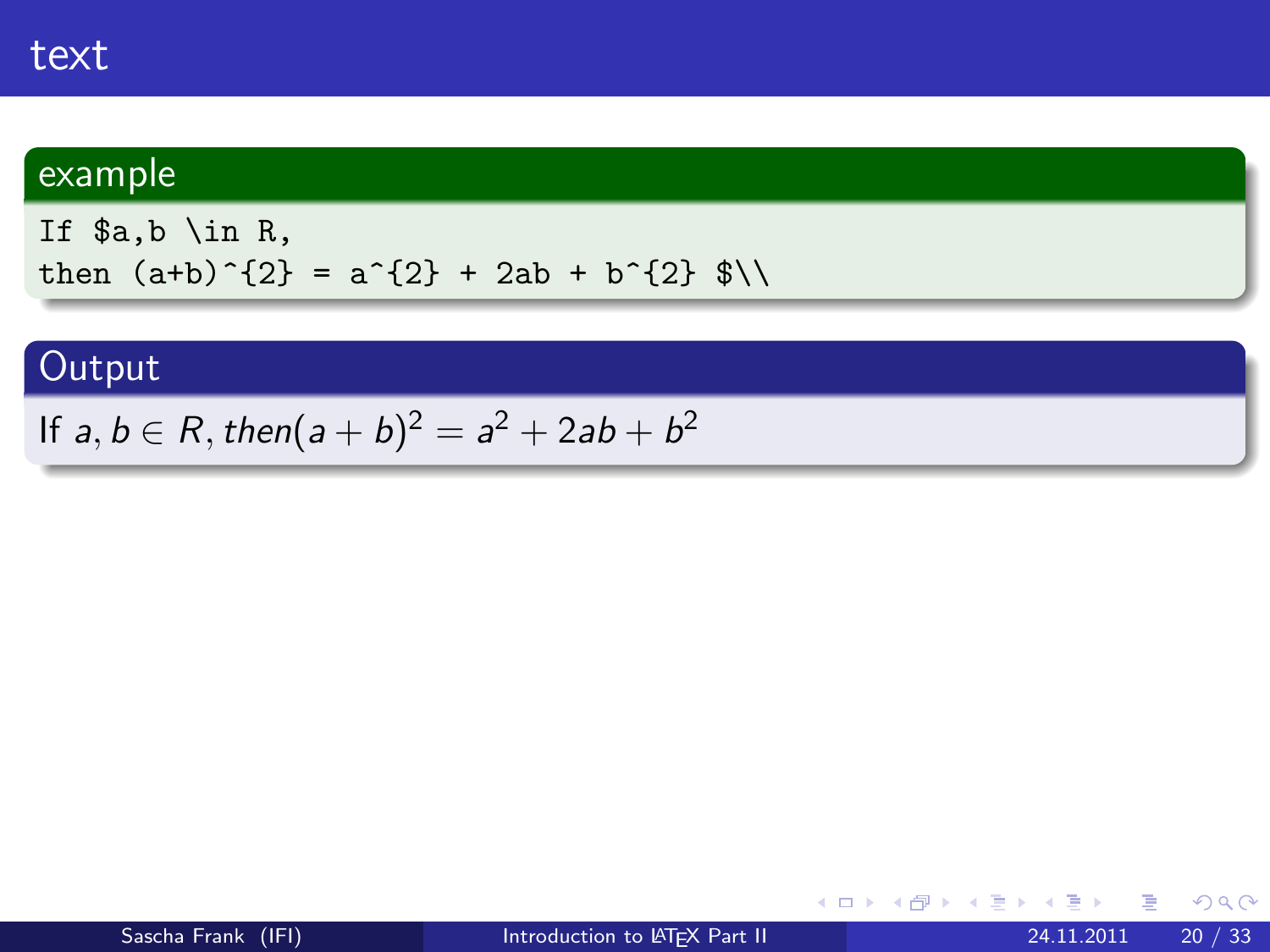If  $a,b$  \in R, then  $(a+b)^{2} = a^{2} + 2ab + b^{2} + 2ab$ 

# **Output**

If  $a,b\in R,$  then $(a+b)^2=a^2+2ab+b^2$ 

#### better

医电影 化重氮

4 0 8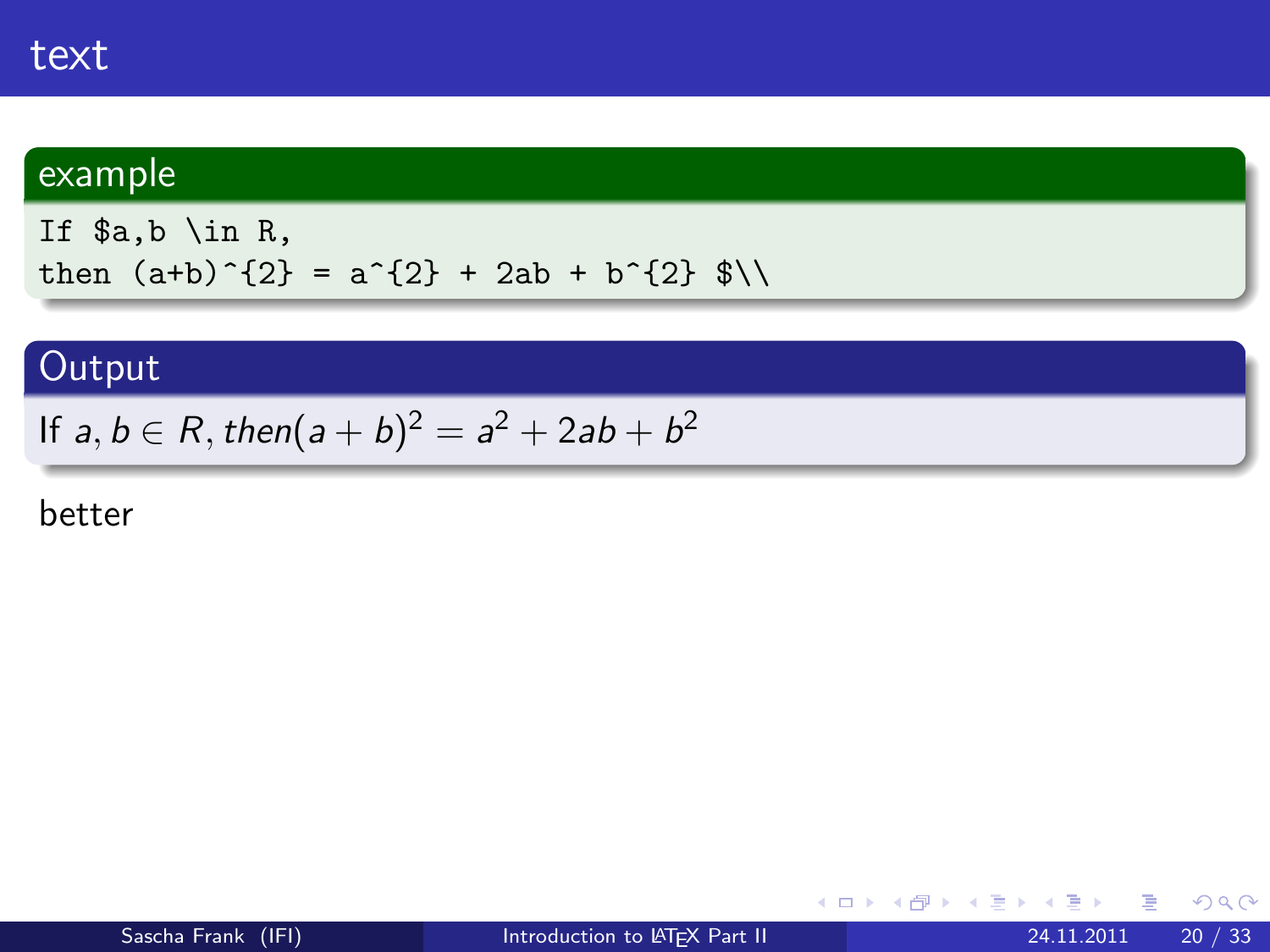If  $a,b \in \mathbb{R}$ , then  $(a+b)^{2} = a^{2} + 2ab + b^{2} + 2ab$ 

## **Output**

If 
$$
a, b \in R
$$
, then  $(a + b)^2 = a^2 + 2ab + b^2$ 

#### better

#### example

If \$a,b \in R,  $\text{trm{then}}\, (a+b)^{2} = a^{2} + 2ab + b^{2} \$ 

医毛囊 医牙骨下的

4 0 8

 $\equiv$  990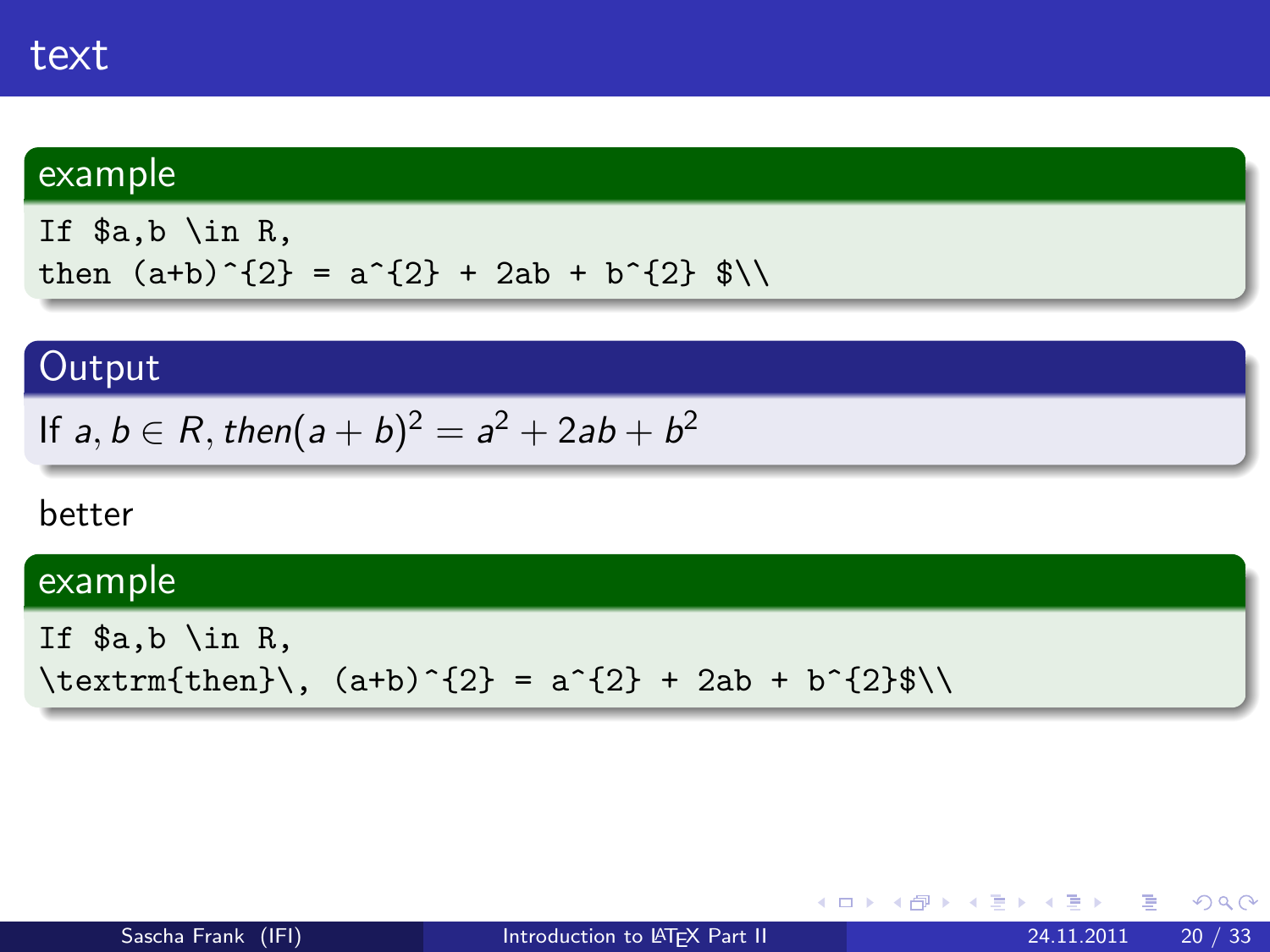If \$a,b \in R, then  $(a+b)^{2} = a^{2} + 2ab + b^{2} + 2ab$ 

# **Output**

If 
$$
a, b \in R
$$
, then  $(a + b)^2 = a^2 + 2ab + b^2$ 

#### better

## example

If 
$$
\aa, b \in R
$$
,  
\textrm{then}\, (a+b)^{2} = a^{2} + 2ab + b^{2}\*\

# **Output**

If 
$$
a, b \in R
$$
, then  $(a + b)^2 = a^2 + 2ab + b^2$ 

(ロ) ( d )

重

 $299$ 

K 등 > K 등 >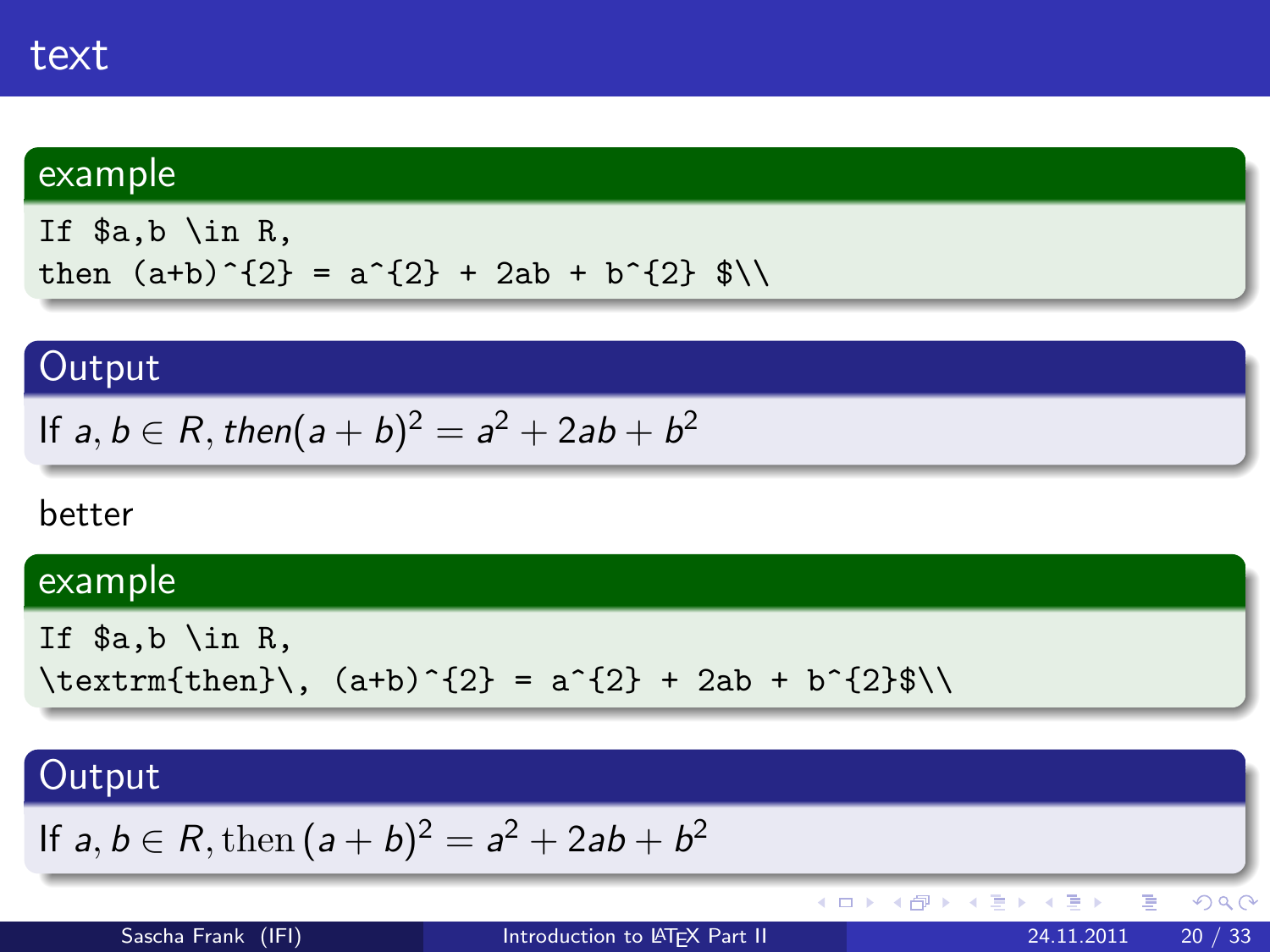If \$a,b \in R, then  $(a+b)^{2} = a^{2} + 2ab + b^{2} + 2ab$ 

K ロ ▶ K 個 ▶ K 로 ▶ K 로 ▶ - 로 - K 9 Q @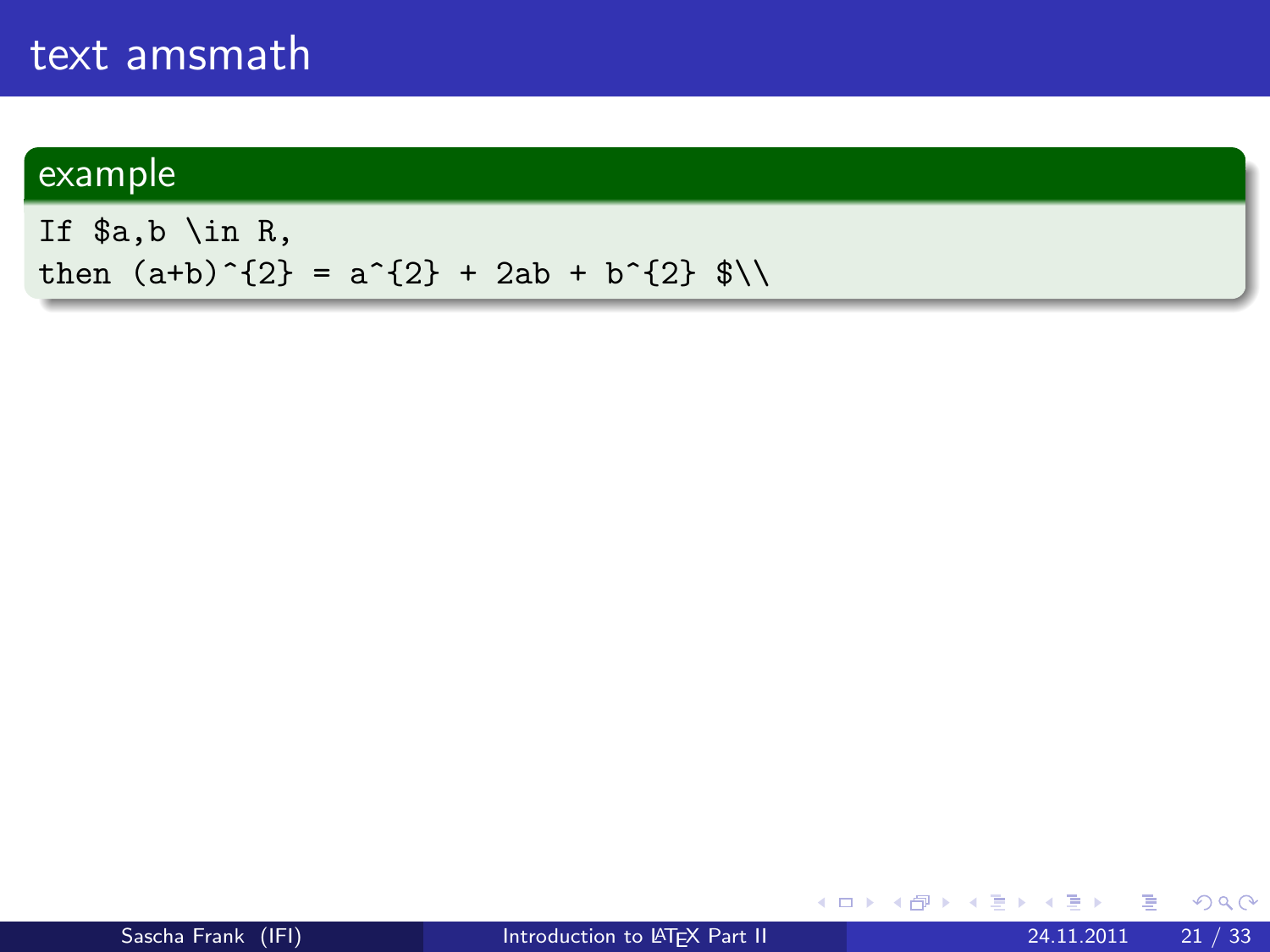If  $a,b \in \mathbb{R}$ , then  $(a+b)^{2} = a^{2} + 2ab + b^{2} + 2ab$ 

## **Output**

If  $a,b\in R,$  then $(a+b)^2=a^2+2ab+b^2$ 

④重き ④重き

4 0 8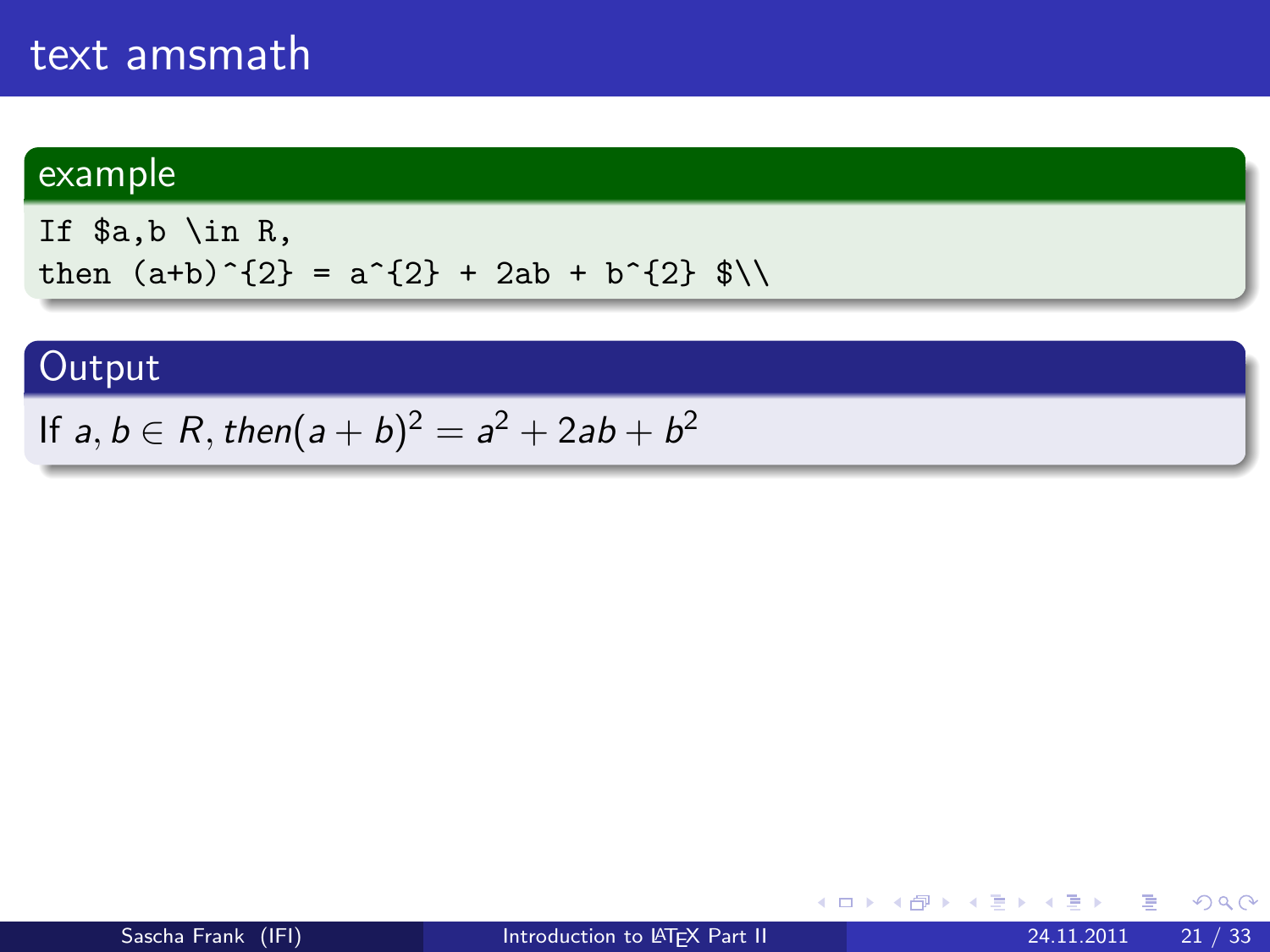If  $a,b \in \mathbb{R}$ , then  $(a+b)^{2} = a^{2} + 2ab + b^{2} + 2ab$ 

## **Output**

If  $a,b\in R,$  then $(a+b)^2=a^2+2ab+b^2$ 

#### better

化重新润滑脂

4 0 8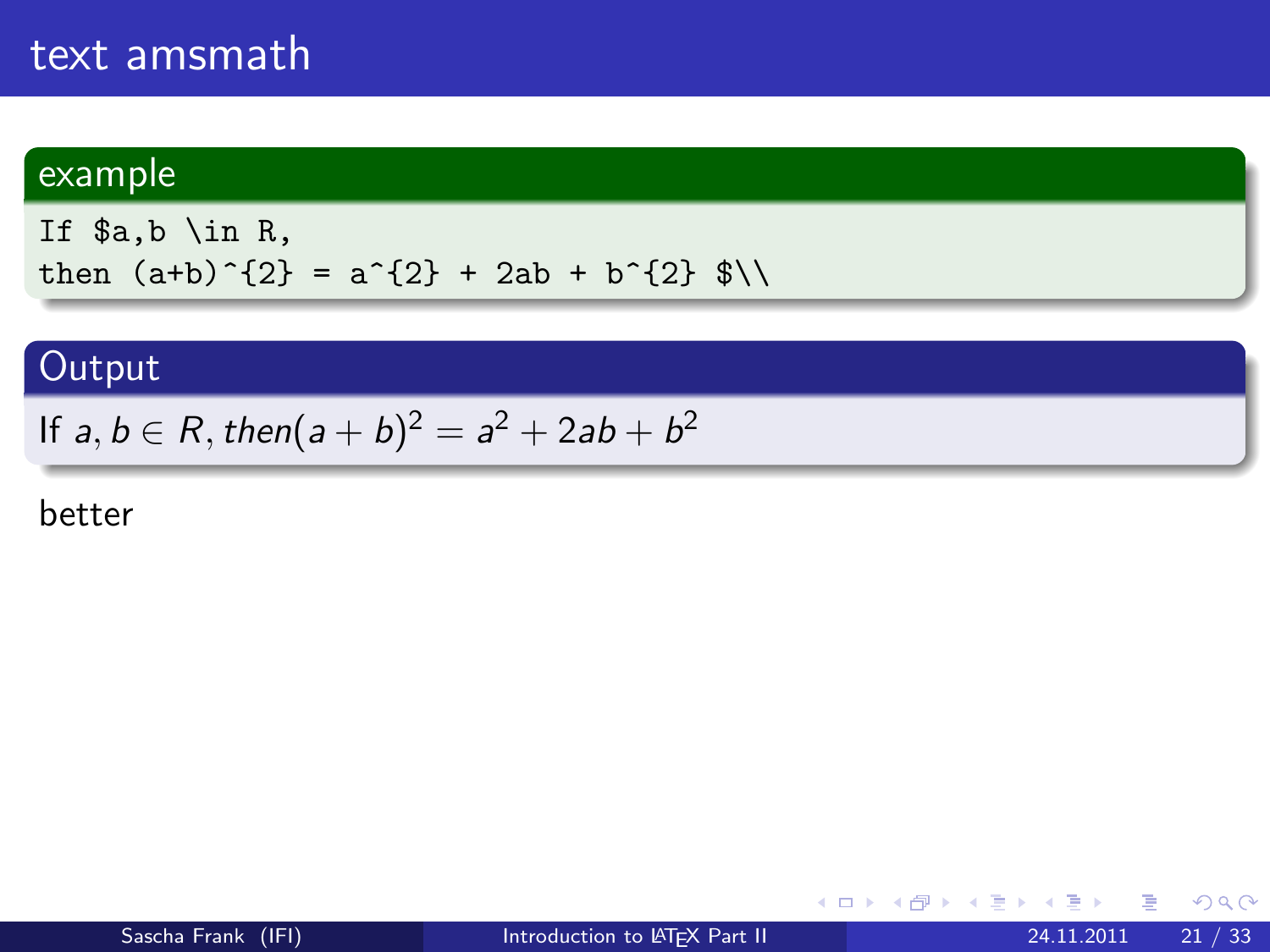#### example

If  $a,b \in \mathbb{R}$ , then  $(a+b)^{2} = a^{2} + 2ab + b^{2} + 2ab$ 

### **Output**

If 
$$
a, b \in R
$$
, then  $(a + b)^2 = a^2 + 2ab + b^2$ 

#### better

#### example

If  $a,b \in \mathbb{R}$ ,  $\text{then}\, (\text{a+b})^{2} = a^{2} + 2ab + b^{2} \$ 

- 4 后 8 - 4 后

4 0 8

 $E = \Omega Q$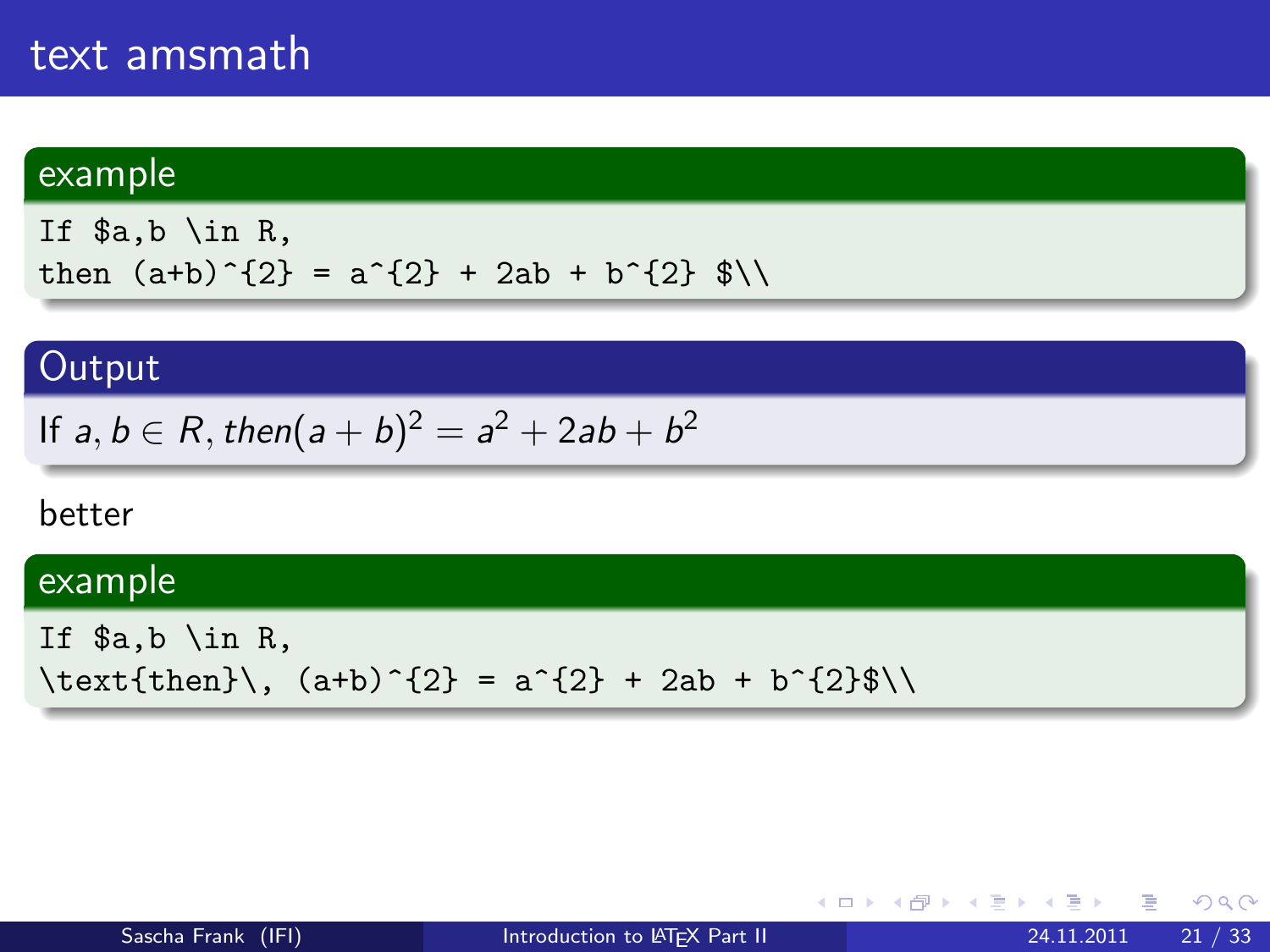### example

If \$a,b \in R, then  $(a+b)^{2} = a^{2} + 2ab + b^{2} + 2ab$ 

### **Output**

If 
$$
a, b \in R
$$
, then  $(a + b)^2 = a^2 + 2ab + b^2$ 

#### better

### example

$$
\begin{array}{ll}\n\text{If } \$a, b \in R, \\
\text{then}\, \, (a+b)^{2} = a^{2} + 2ab + b^{2} \.\n\end{array}
$$

### **Output**

If 
$$
a, b \in R
$$
, then  $(a + b)^2 = a^2 + 2ab + b^2$ 

(ロ) ( d )

重

 $299$ 

K 등 > K 등 >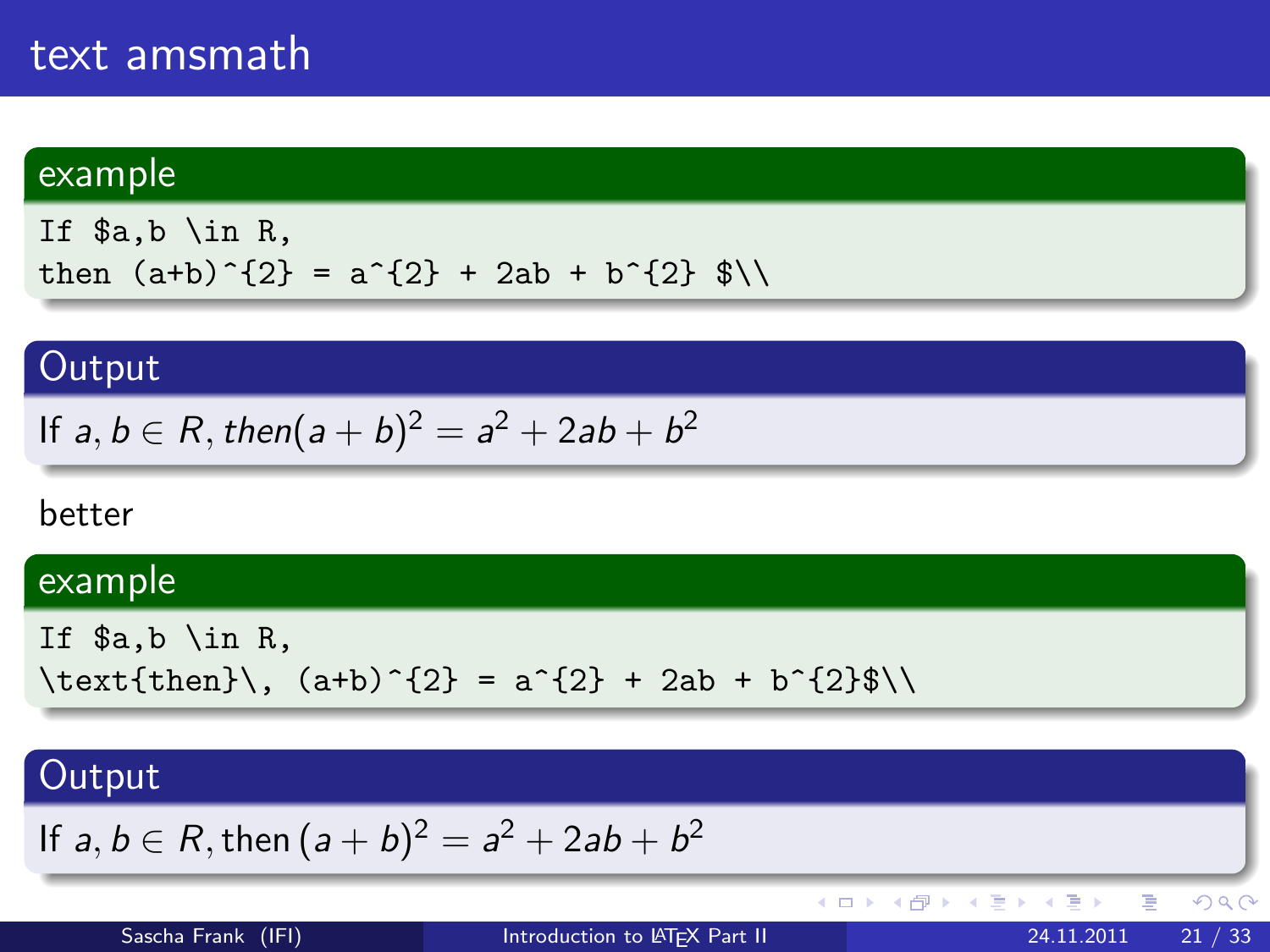| distance                |  |
|-------------------------|--|
| $x \ y$ xy              |  |
| $x\lambda, y\$ xy       |  |
| $x\qquadq u$ ad y\$ x y |  |

э

**K ロ ⊁ K 倒 ≯ K 差 ≯ K**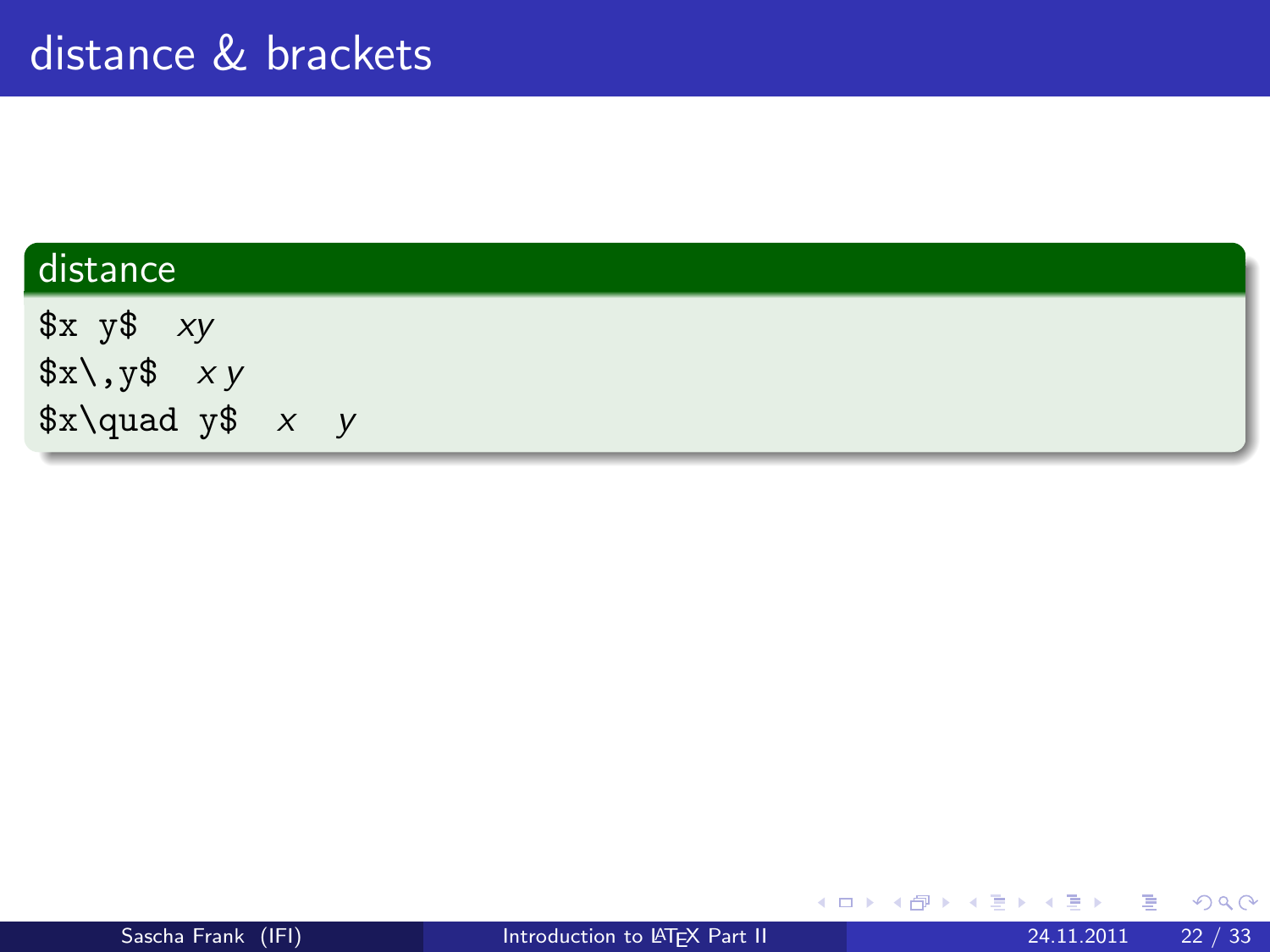### distance

 $x \ y$ \$ xy  $x\rightarrow y$  $x\qquadmath> y \qquad x \qquad y$ 

#### brackets

instead (x + \sum\_{i=0}^{n} y^{i^{2}}) (x + P<sup>n</sup> <sup>i</sup>=0 y i 2 ) better \left(x + \sum\_{i=0}^{n} y^{i^{2}} \right) x + P<sup>n</sup> <sup>i</sup>=0 y i 2 

4 0 8 4

化重新润滑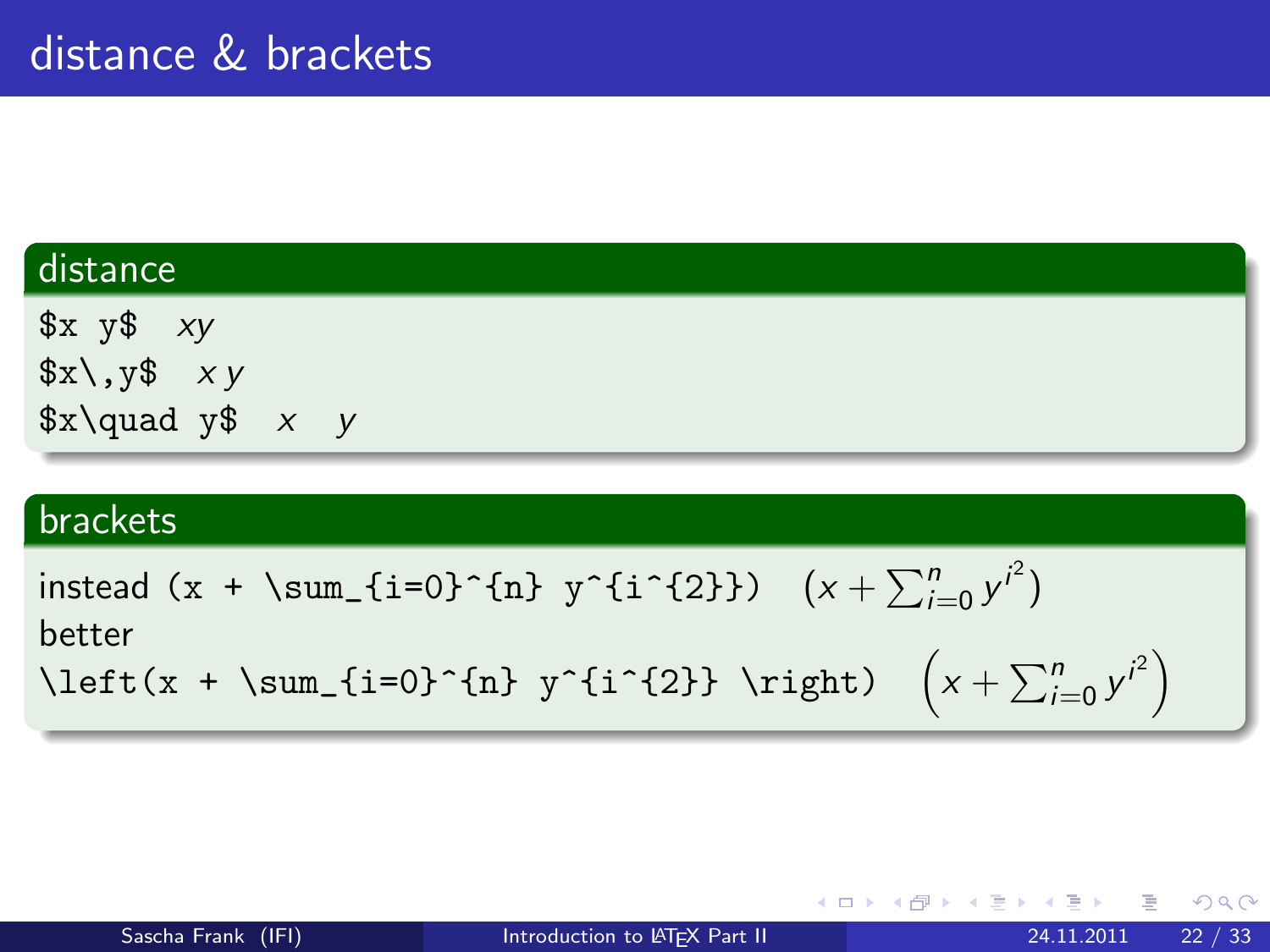$\equiv$  990

メロトメ 伊 トメ 君 トメ 君 ト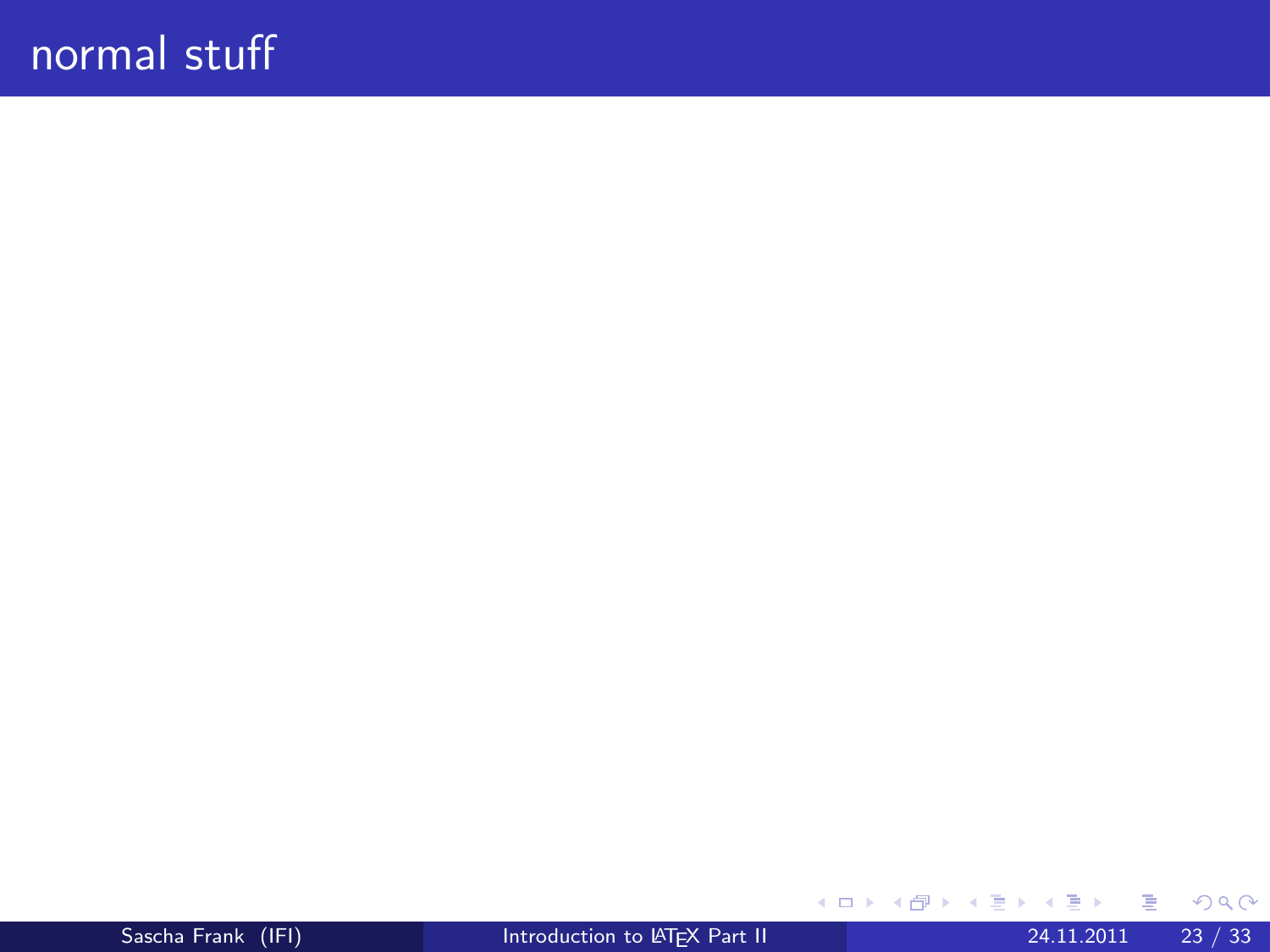\$e^{i \phi}\$ e  $e^{i\phi}$ 

 $\leftarrow$   $\Box$ 

⊣⊢  $\rightarrow$  $\rightarrow$   $\rightarrow$   $\rightarrow$  Þ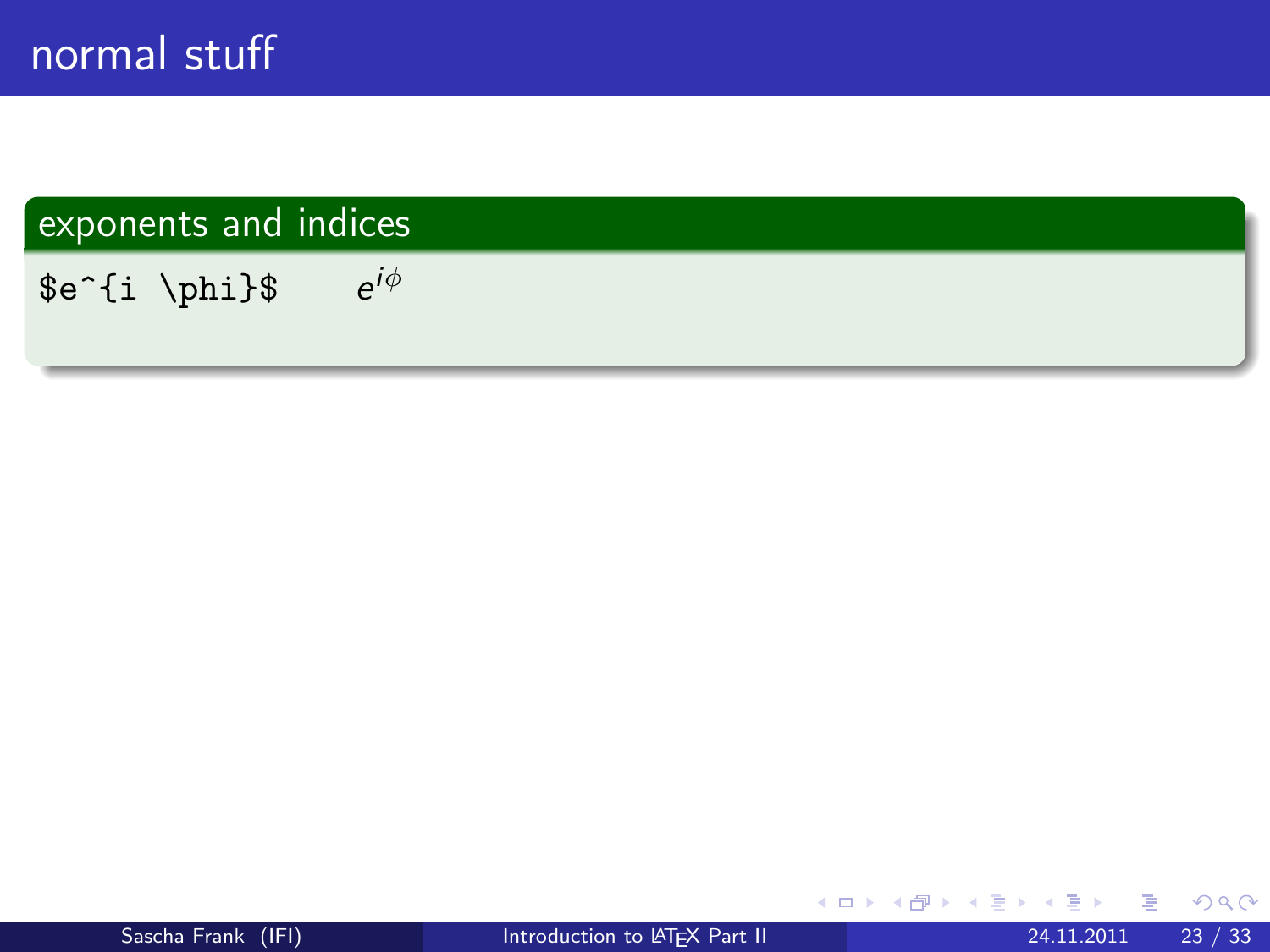\$e^{i \phi}\$ e  $e^{i\phi}$  $a_{i}$ {i}\$  $a_{i}$ 

メロメ メ都 メメ きょくきょ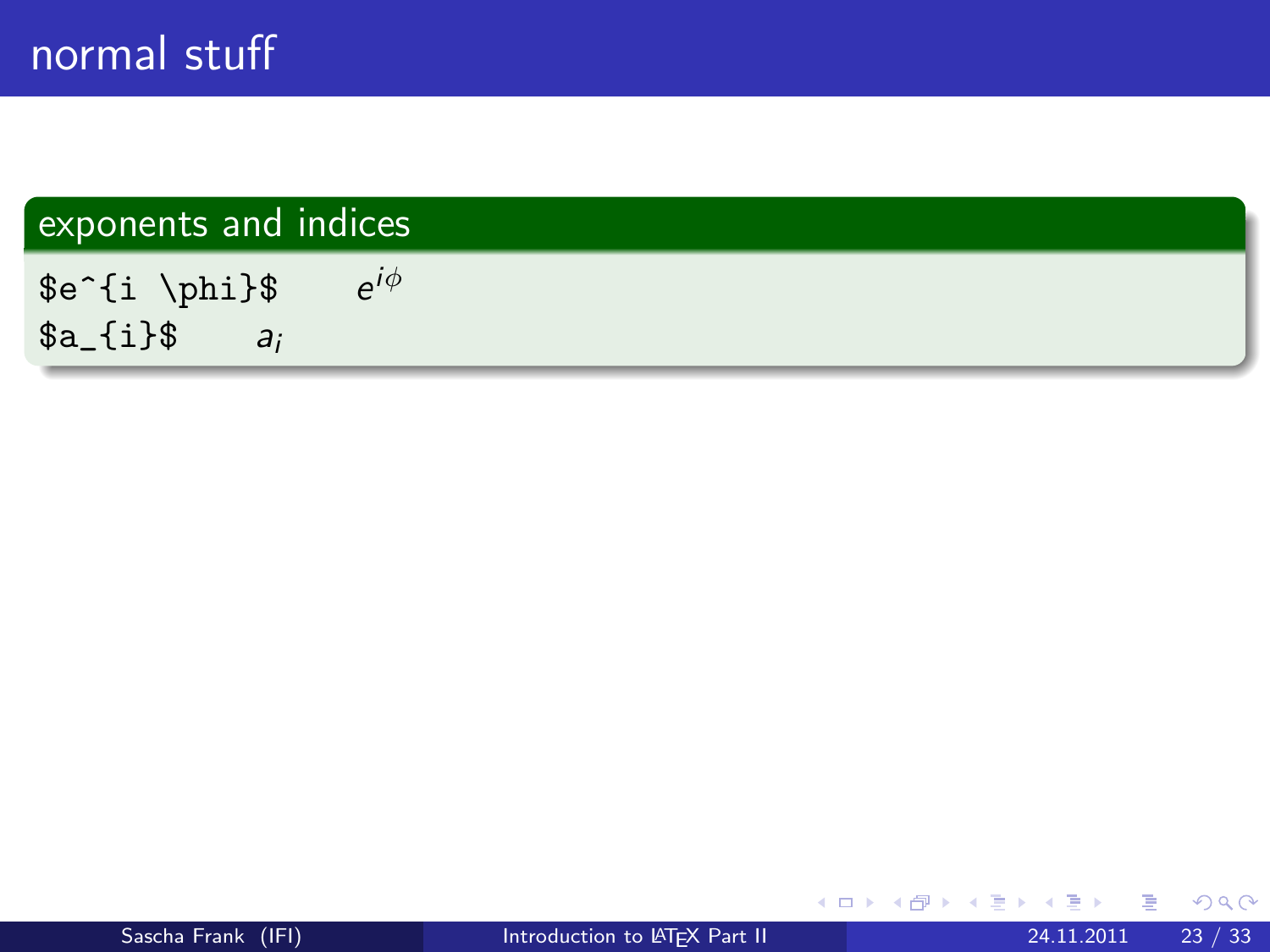\$e^{i \phi}\$ e  $e^{i\phi}$  $a_{i}$ {i}\$  $a_{i}$ 

#### root

\$\sqrt{2}\$ <sup>√</sup>  $\sqrt{2}$ 

**← ロ ▶ → イ 同** 

 $A \equiv 3$ 重 . p

 $\rightarrow$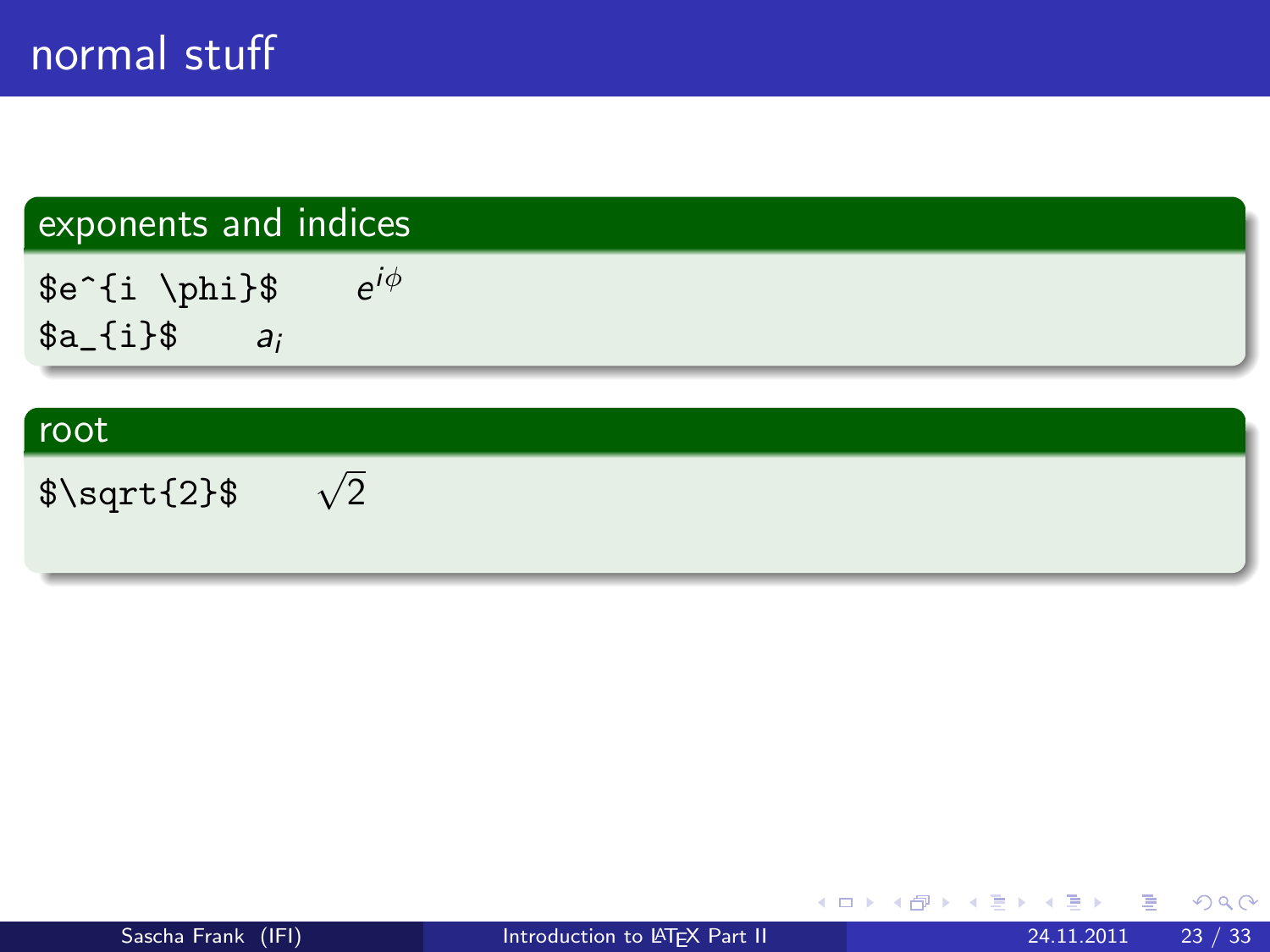\$e^{i \phi}\$ e  $e^{i\phi}$  $a_{i}$ {i}\$  $a_{i}$ 

#### root

| $\sqrt{$\sqrt{2}$}$ | $\sqrt{2}$ |               |
|---------------------|------------|---------------|
| $\sqrt{2}\$         |            | $\sqrt[3]{2}$ |

重 J.

 $4$  ロ }  $4$   $4$   $9$  }  $4$   $\equiv$  }  $-4$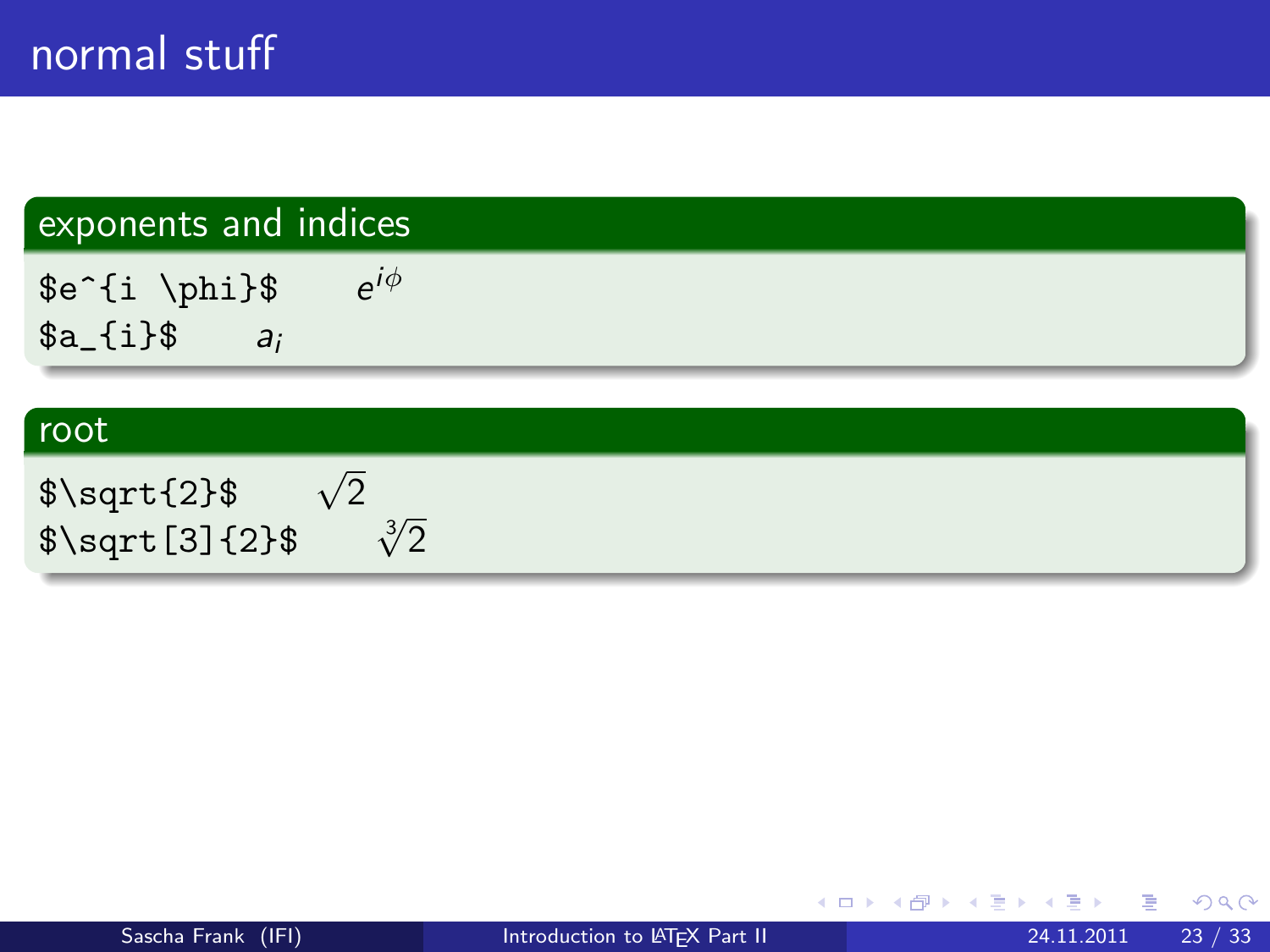\$e^{i \phi}\$ e  $e^{i\phi}$  $a_{i}$ {i}\$  $a_{i}$ 

#### root

| $\sqrt{\sqrt{2}}$ | $\sqrt{2}$ |               |
|-------------------|------------|---------------|
| $\sqrt{2}\$       |            | $\sqrt[3]{2}$ |

| frac          |                |  |  |  |
|---------------|----------------|--|--|--|
| $\frac{1}{a}$ | $\overline{a}$ |  |  |  |
|               |                |  |  |  |

**← ロ ▶ → イ 同** 

 $-4.29 \times 14.$ 重

 $\rightarrow$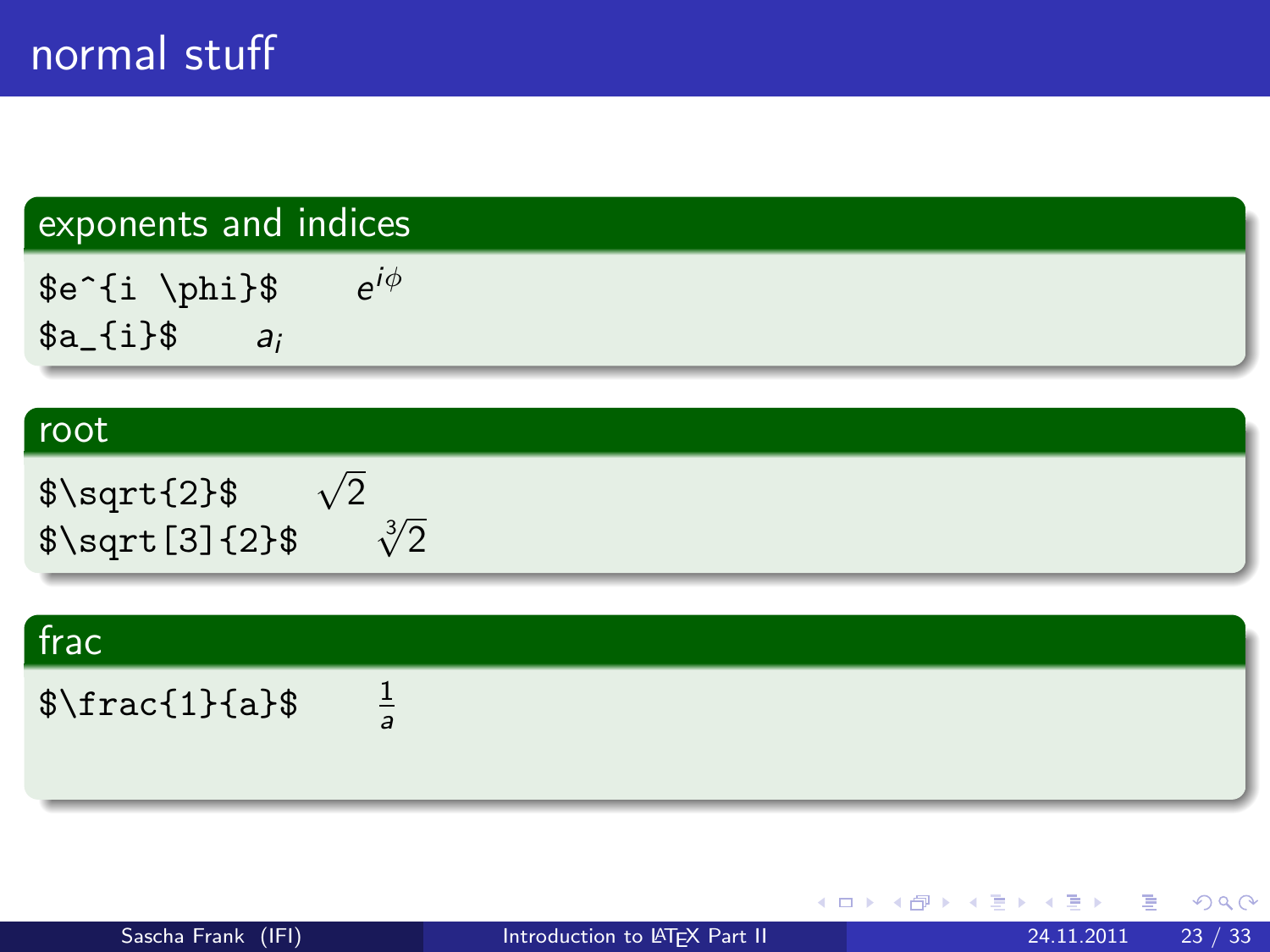\$e^{i \phi}\$ e  $e^{i\phi}$  $a_{i}$   $\{i\}$   $a_{i}$ 

#### root

| $\sqrt{$\sqrt{2}$}$    | $\sqrt{2}$ |               |
|------------------------|------------|---------------|
| $\sqrt{$\sqrt{3}]{2}}$ |            | $\sqrt[3]{2}$ |

### frac

 $\frac{1}{a}$  $\frac{1}{a}$ \$\frac{1}{\frac{a}{b}}\$ <sup>1</sup>

a b

 $298$ 

 $-4.29 + 4.$ 重

**4 ロ ▶ 4 包**  $\rightarrow$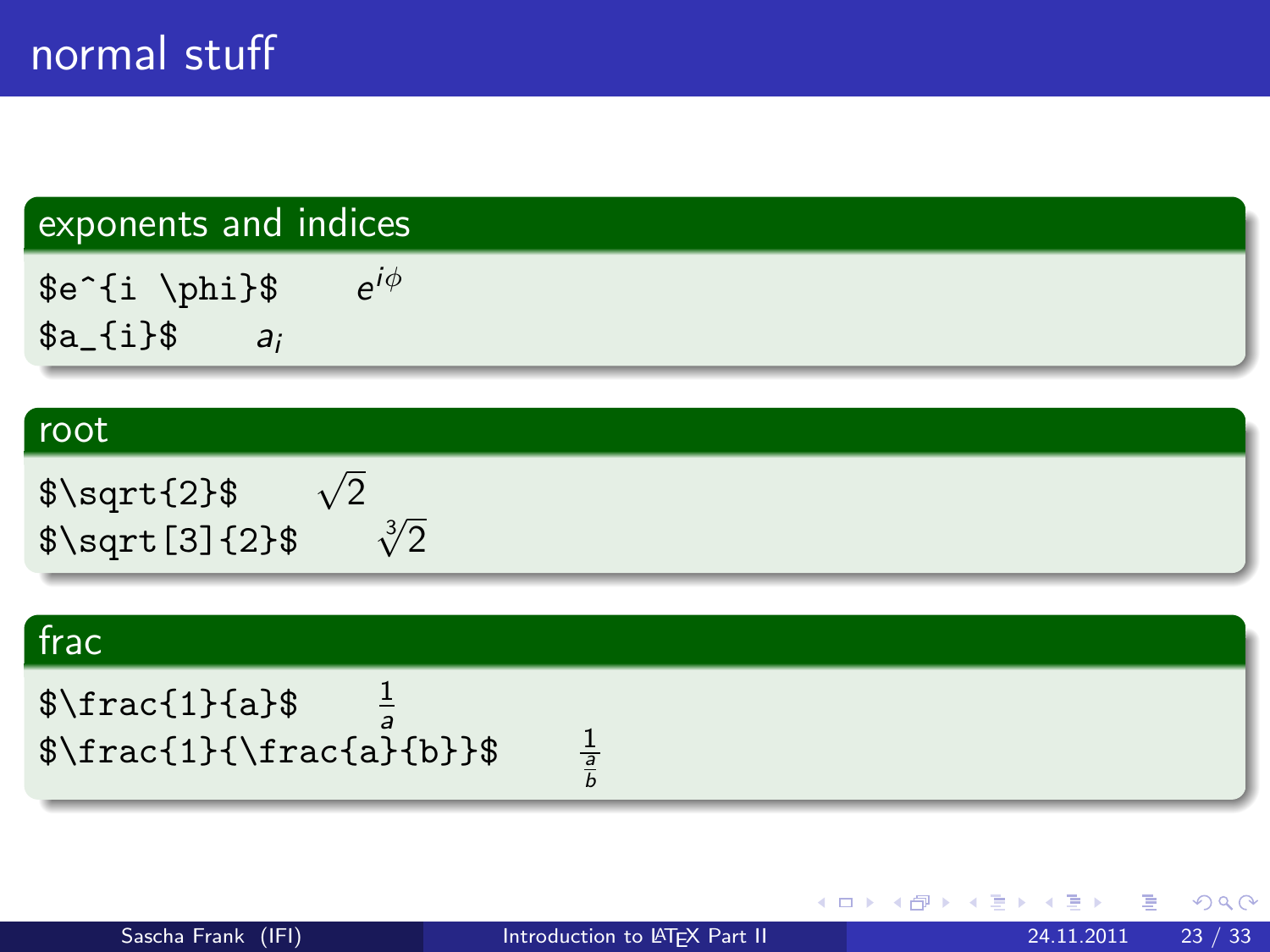

Sascha Frank (IFI) [Introduction to L](#page-0-0)ATEX Part II 24.11.2011 24 / 33

重

 $2990$ 

メロトメ 倒 トメ ミトメ ミト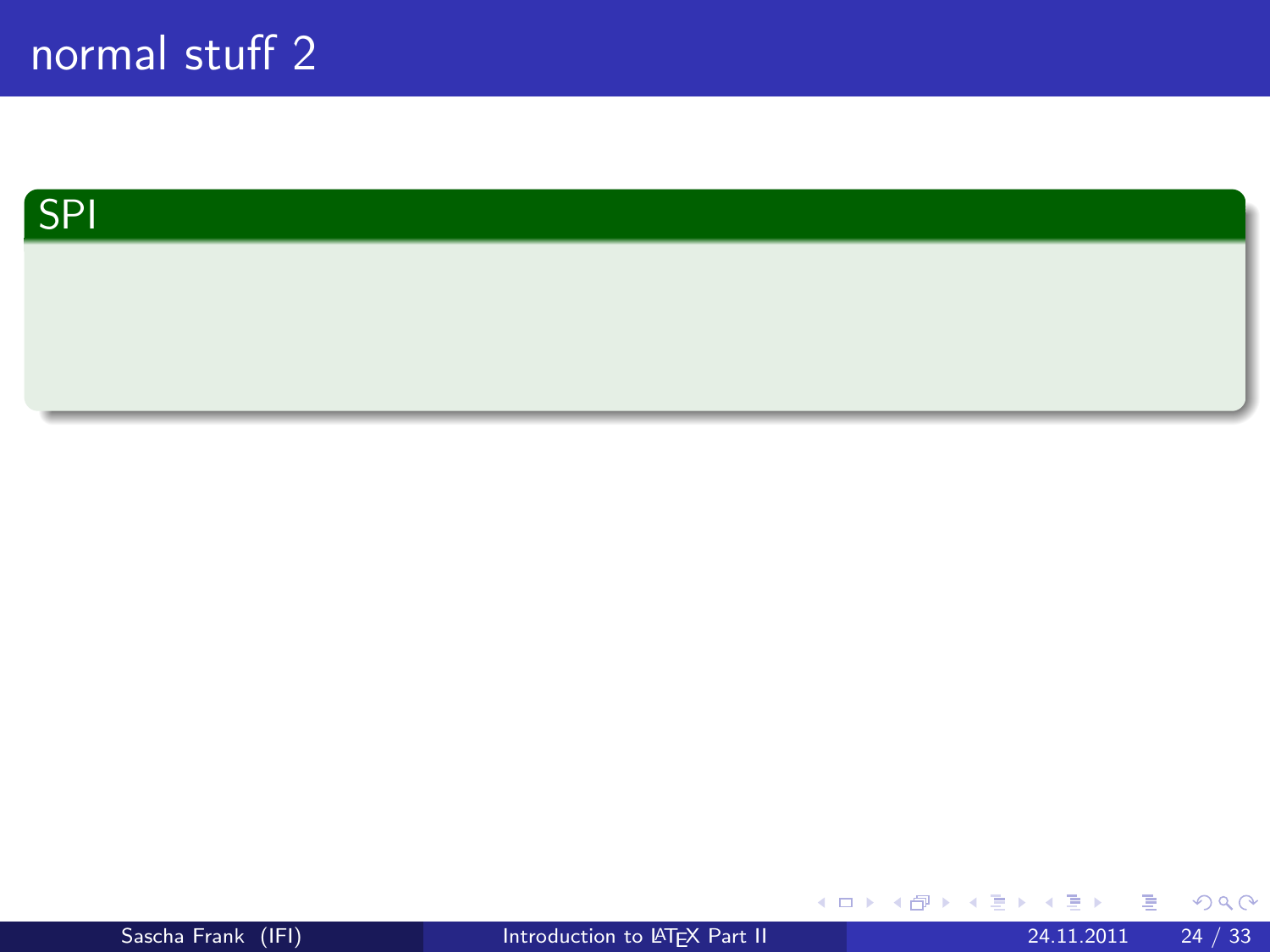

### $\sum_{i=1}^{n} a_i$

$$
\begin{array}{c}\n\ast \quad \bullet \quad \bullet \\
\hline\n24.11.2011 \quad 24 \end{array}
$$

K ロ ▶ K 優 ▶ K 둘 ▶ K 둘 ▶ ...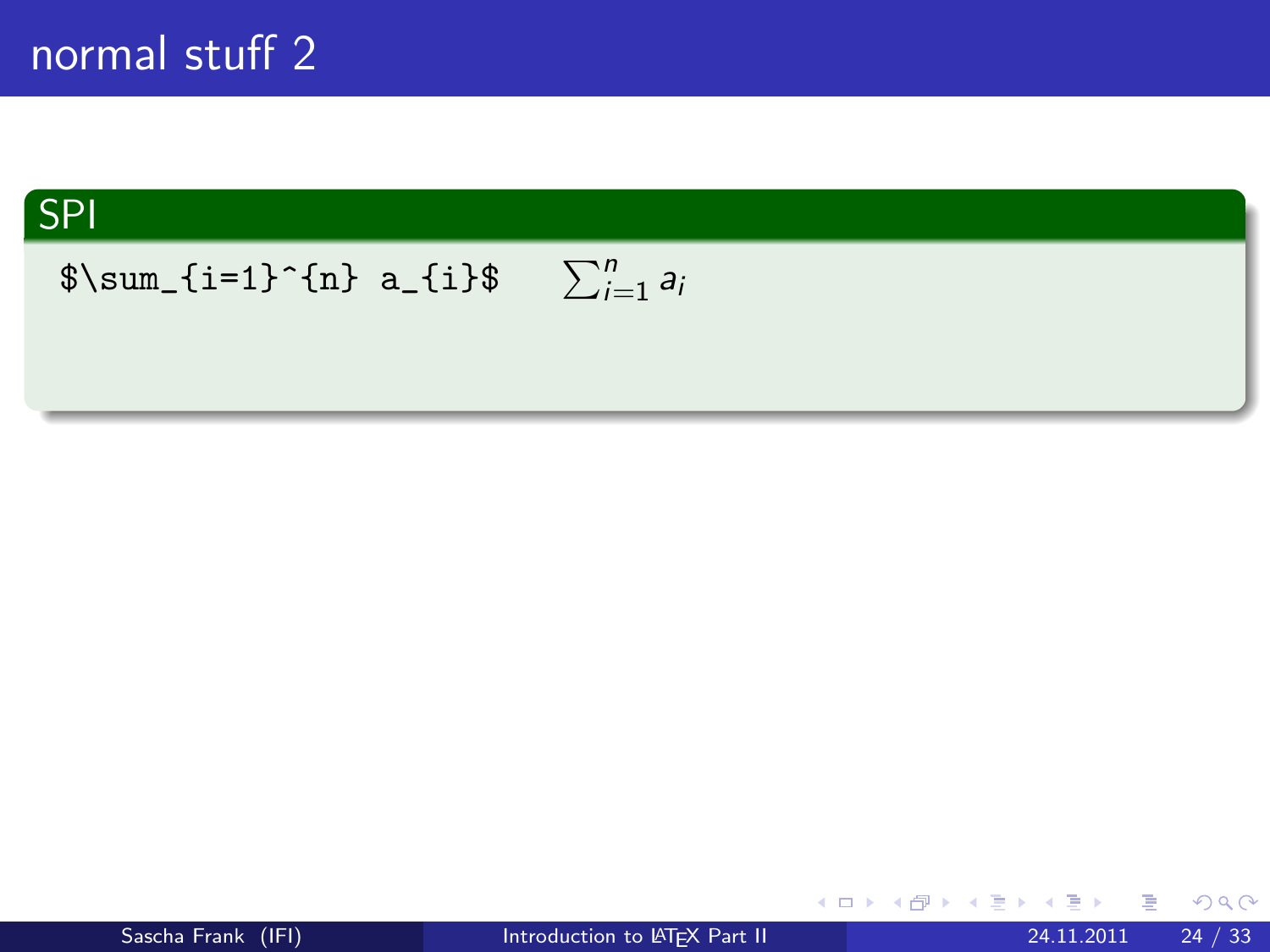$$
\sum_{i=1}^{n} a_{i} \sum_{i=1}^{n} a_{i}
$$
\n
$$
\sum_{i=1}^{n} a_{i} \sum_{i=1}^{n} a_{i}
$$
\n
$$
\prod_{i=1}^{n} a_{i}
$$

メロメ メ都 メメ きょくきょ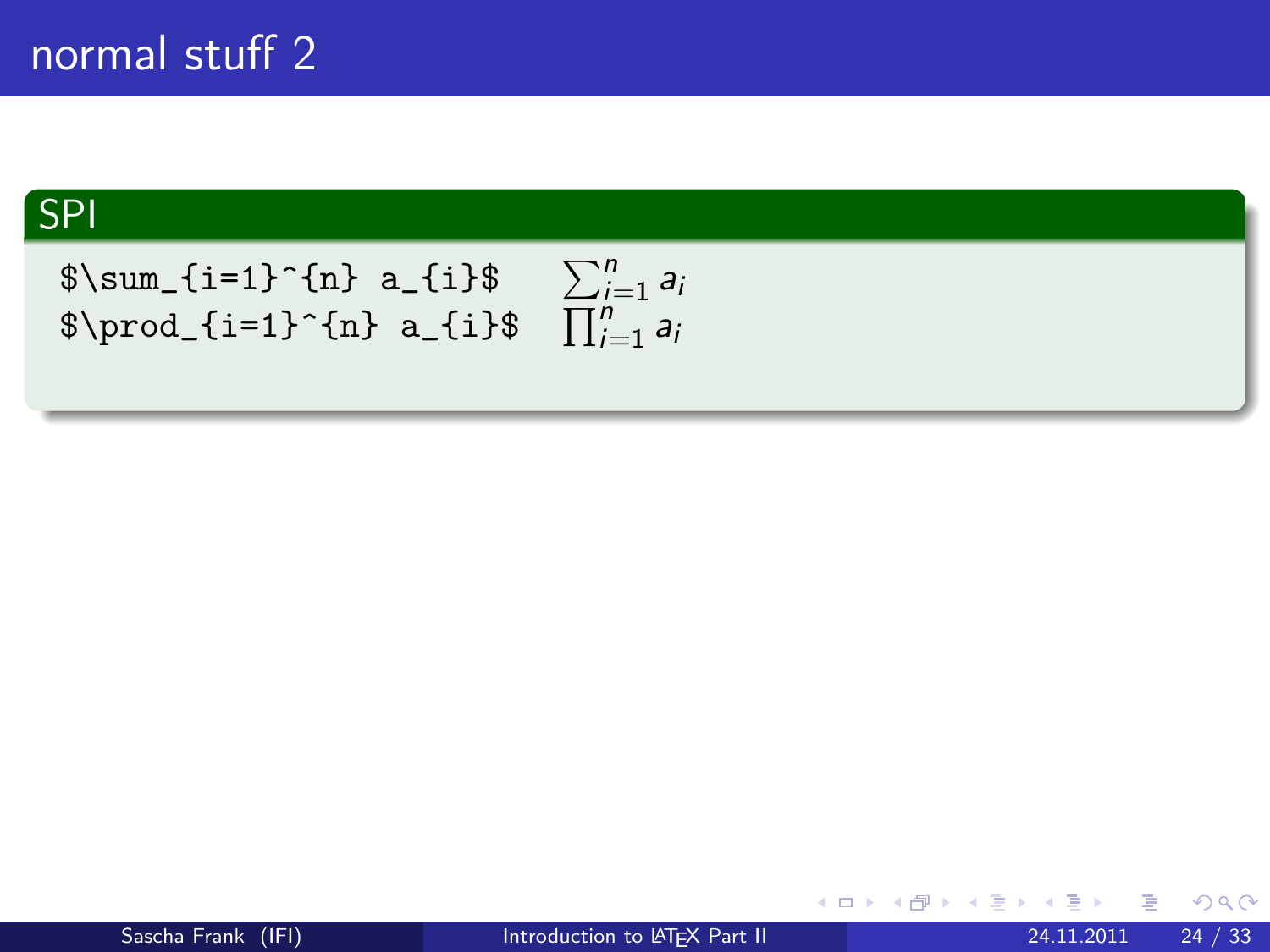$\sum_{i=1}^{n} a_{i}$  $\sum_{i=1}^n a_i$  $\prod_{i=1}^{n} a_i$  a\_{i}\$  $\prod_{i=1}^{n} a_i$  $\int x \ dx$  \$  $\int x dx$ 

4 0 8

 $\rightarrow$   $\rightarrow$   $\rightarrow$ э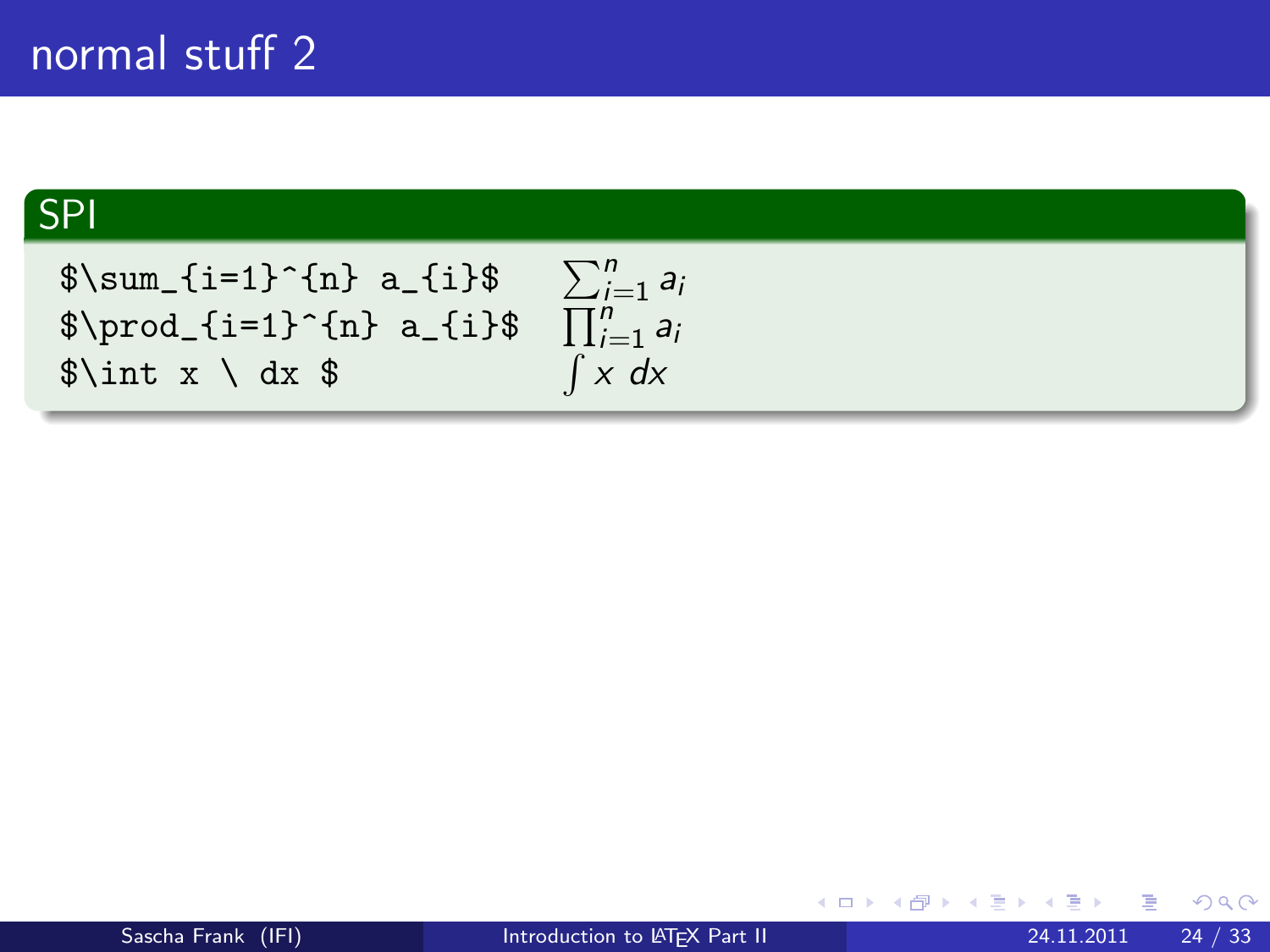$\sum_{i=1}^{n} a_{i}$  $\prod_{i=1}^{n} a_{i}$  $\int x \ dx$  \$

$$
\frac{\sum_{i=1}^{n} a_i}{\prod_{i=1}^{n} a_i}
$$
  

$$
\int x \, dx
$$



 $4.22 \times 4.$ 重

4 0 8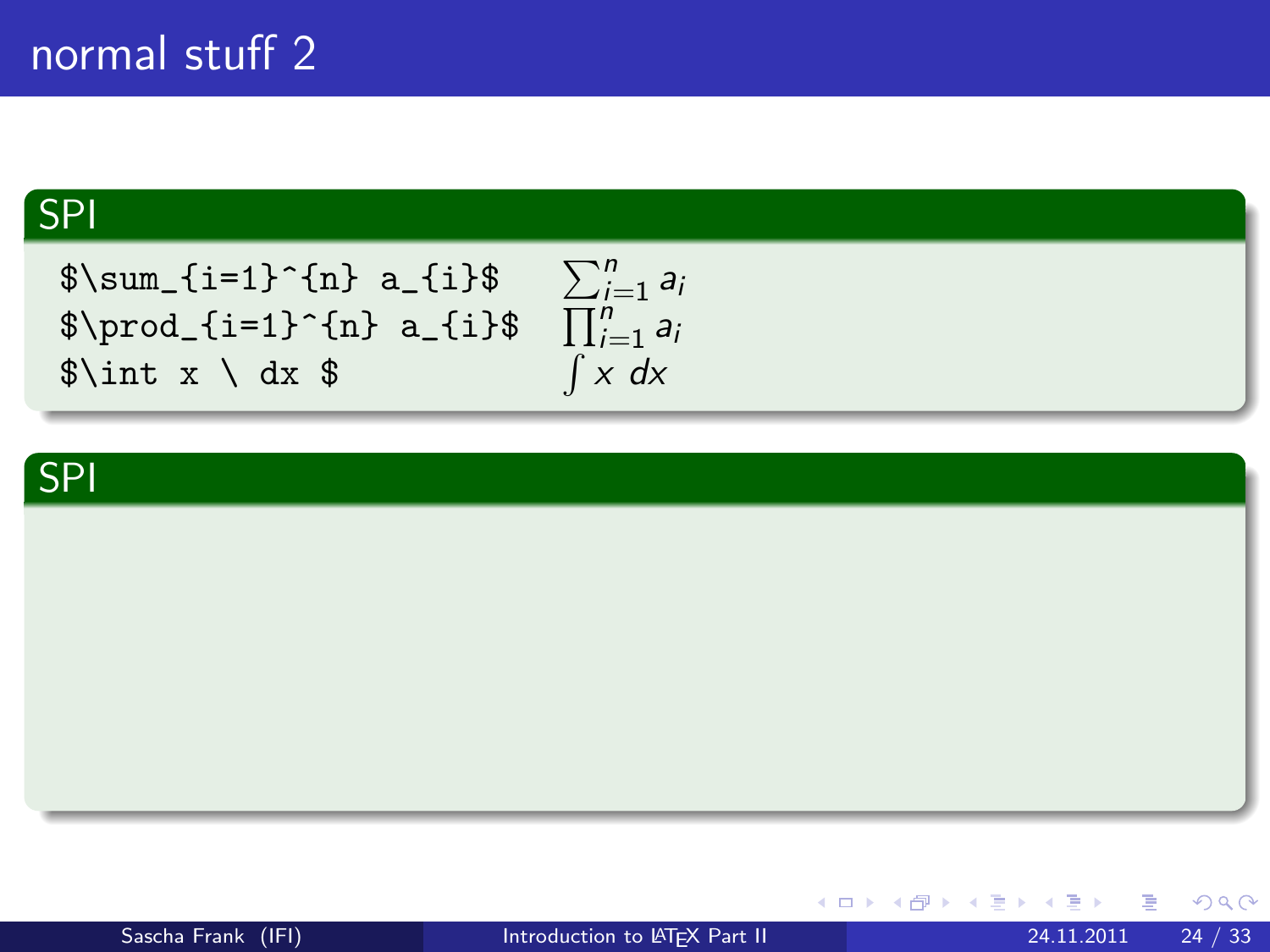$\sum_{i=1}^{n} a_{i}$  $\prod_{i=1}^{n} a_i$  a\_{i}\$  $\prod_{i=1}^{n} a_i$  $\int x \ dx$  \$

## $\sum_{i=1}^n a_i$  $\int x dx$

#### SPI

 $\sum\{i=1}^{n} a_{i}$ 

 $i=1$ ai

4 0 8

Sascha Frank (IFI) **[Introduction to L](#page-0-0)ATEX Part II** 24.11.2011 24 / 33

÷

医高头头

÷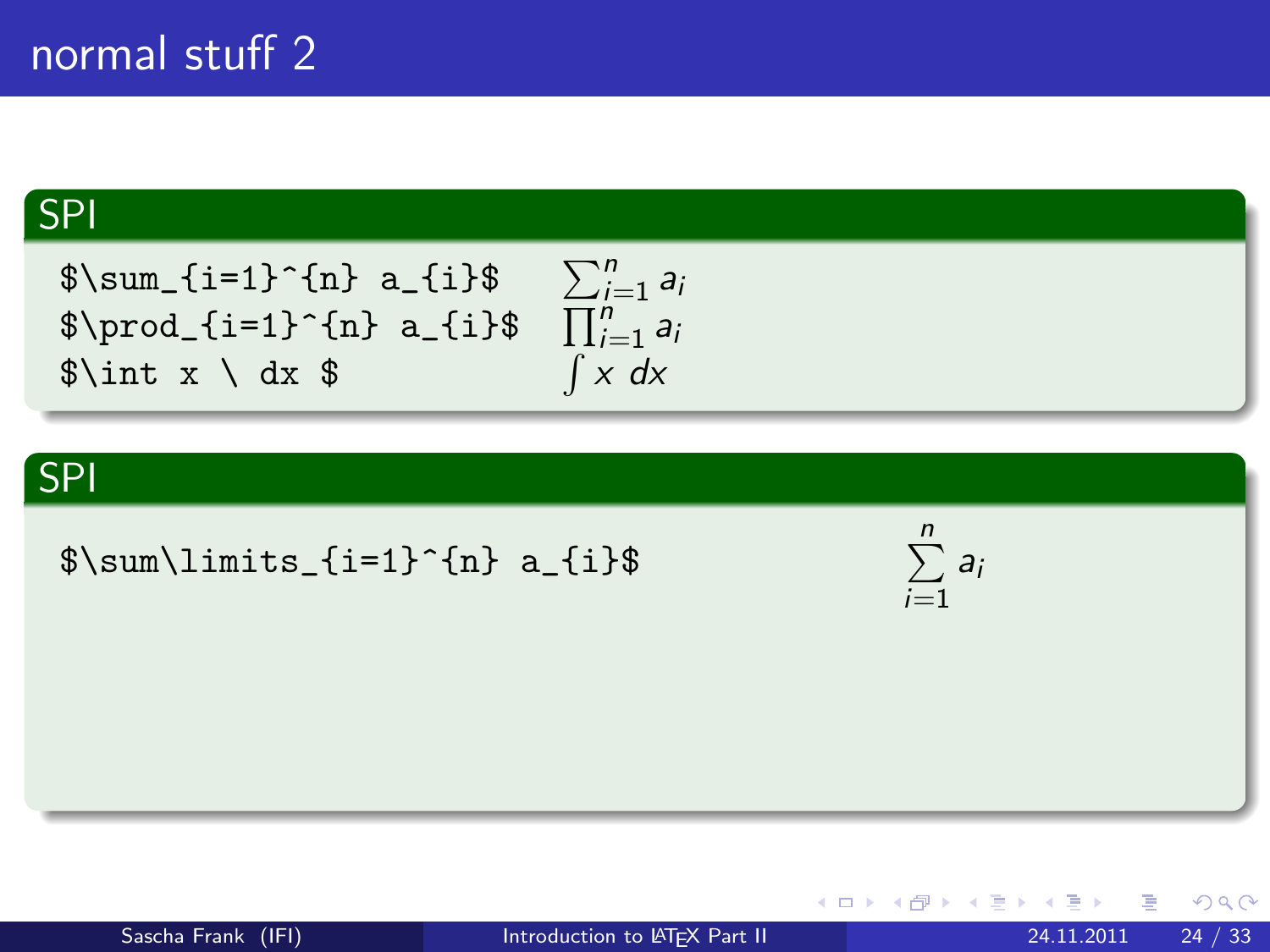$\sum_{i=1}^{n} a_{i}$  $\sum_{i=1}^n a_i$  $\prod_{i=1}^{n} a_i$  a\_{i}\$  $\prod_{i=1}^{n} a_i$  $\int x \ dx$  \$  $\int x dx$ 

### SPI

```
\sum\{i=1}^{n} a_{i}
```

```
\prod\{i=1}^{n} a_{i}
```


4 D F

医电影 化

≘⇒

 $QQQ$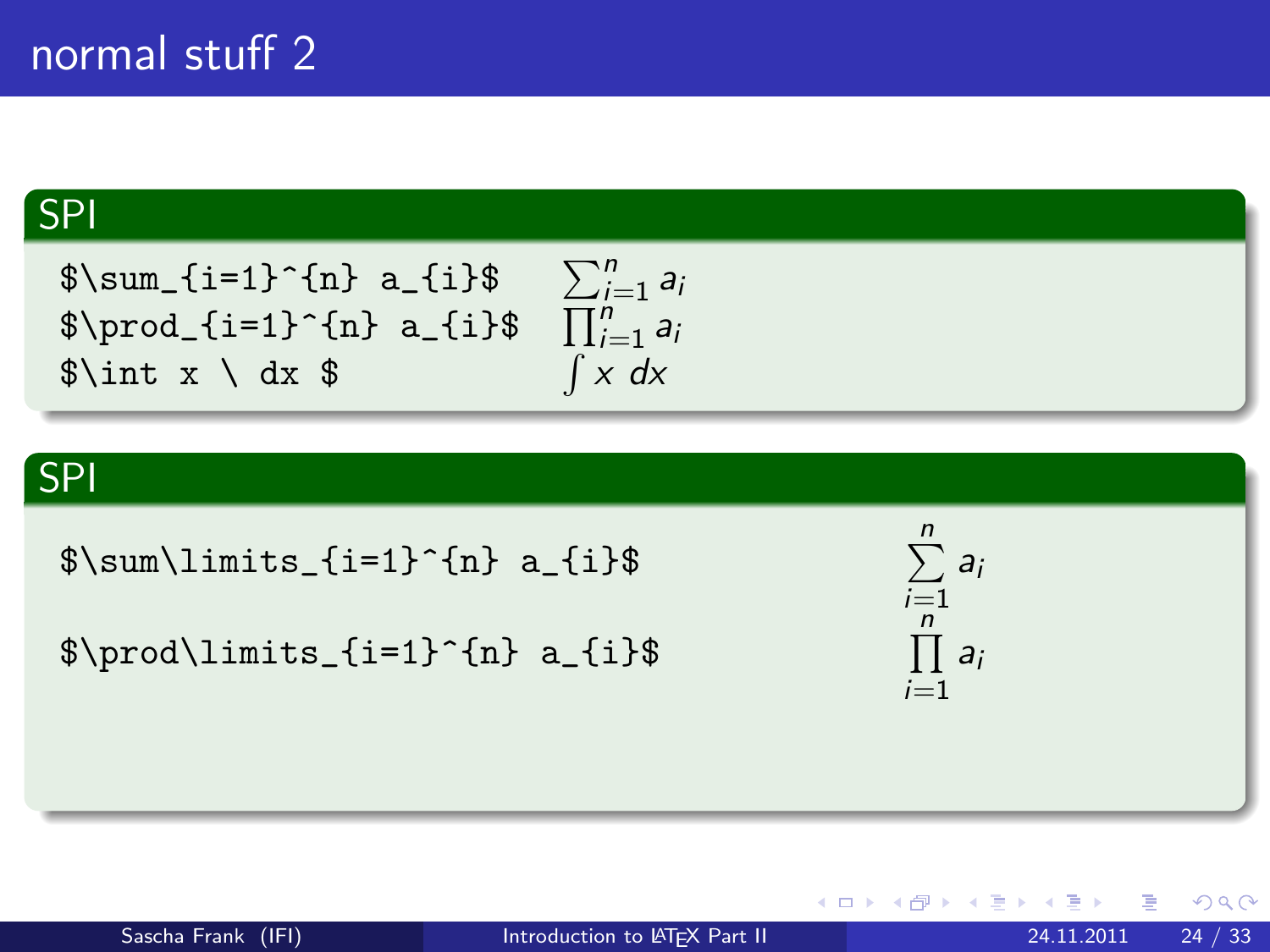$\sum_{i=1}^{n} a_{i}$  $\sum_{i=1}^n a_i$  $\prod_{i=1}^{n} a_i$  a\_{i}\$  $\prod_{i=1}^{n} a_i$  $\int x \ dx$  \$  $\int x dx$ 

#### SPI

$$
\sum_{i=1}^{n} a_{i} = \sum_{i=1}^{n} a_{i}
$$
\n
$$
\sum_{i=1}^{n} a_{i}
$$
\n
$$
\sum_{i=1}^{n} a_{i}
$$
\n
$$
\sum_{i=1}^{n} a_{i}
$$
\n
$$
\sum_{i=1}^{n} a_{i}
$$
\n
$$
\sum_{i=1}^{n} a_{i}
$$
\n
$$
\sum_{i=1}^{n} a_{i}
$$
\n
$$
\sum_{i=1}^{n} a_{i}
$$
\n
$$
\sum_{i=1}^{n} a_{i}
$$

$$
\begin{array}{c}\n\ast \quad \bullet \quad \bullet \\
\hline\n24.11.2011 \quad 24 \end{array}
$$

おぼこわす 悪わり

4 D F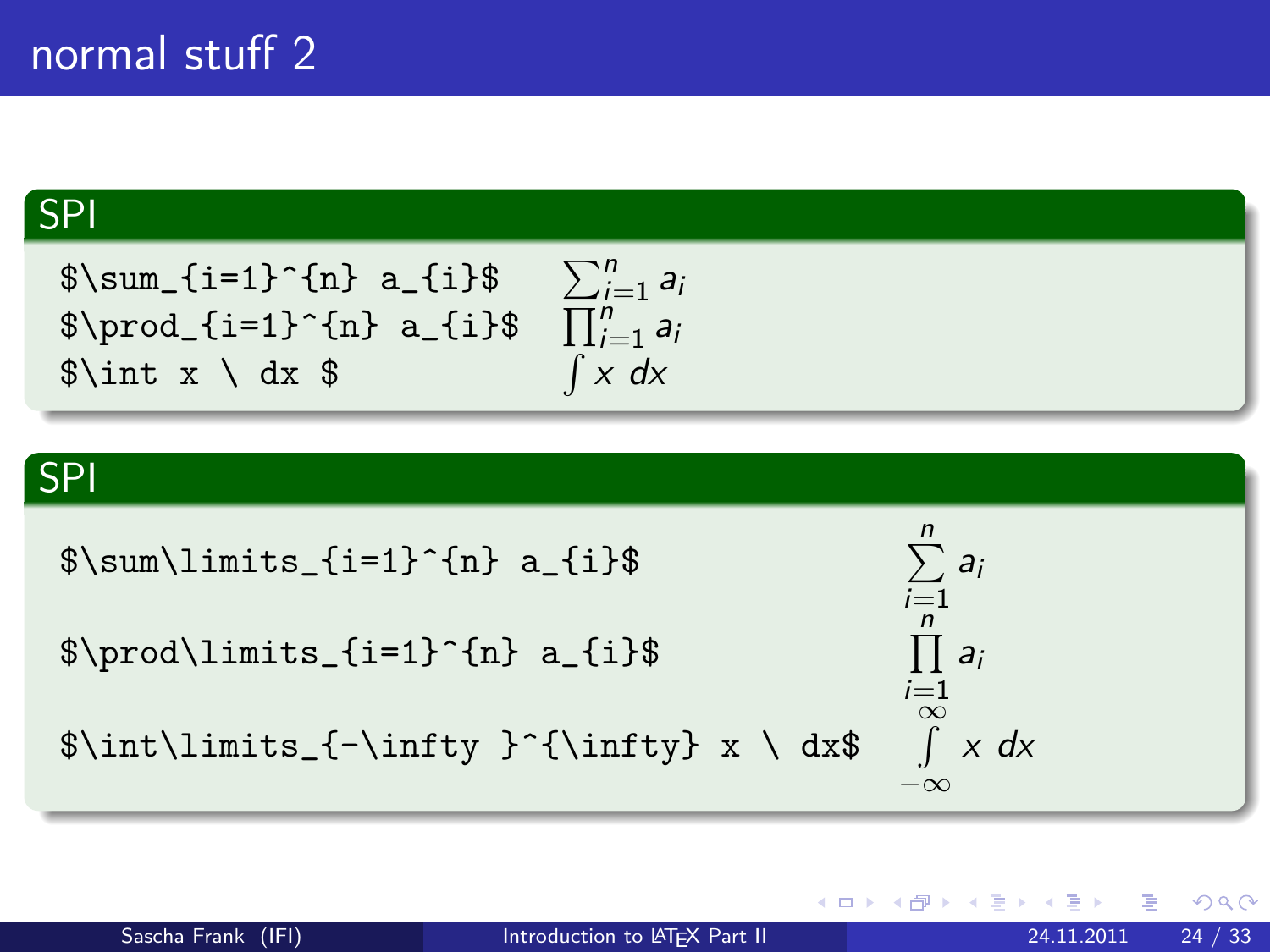# remarks  $\dots$

メロト メ都 トメ ヨ トメ ヨ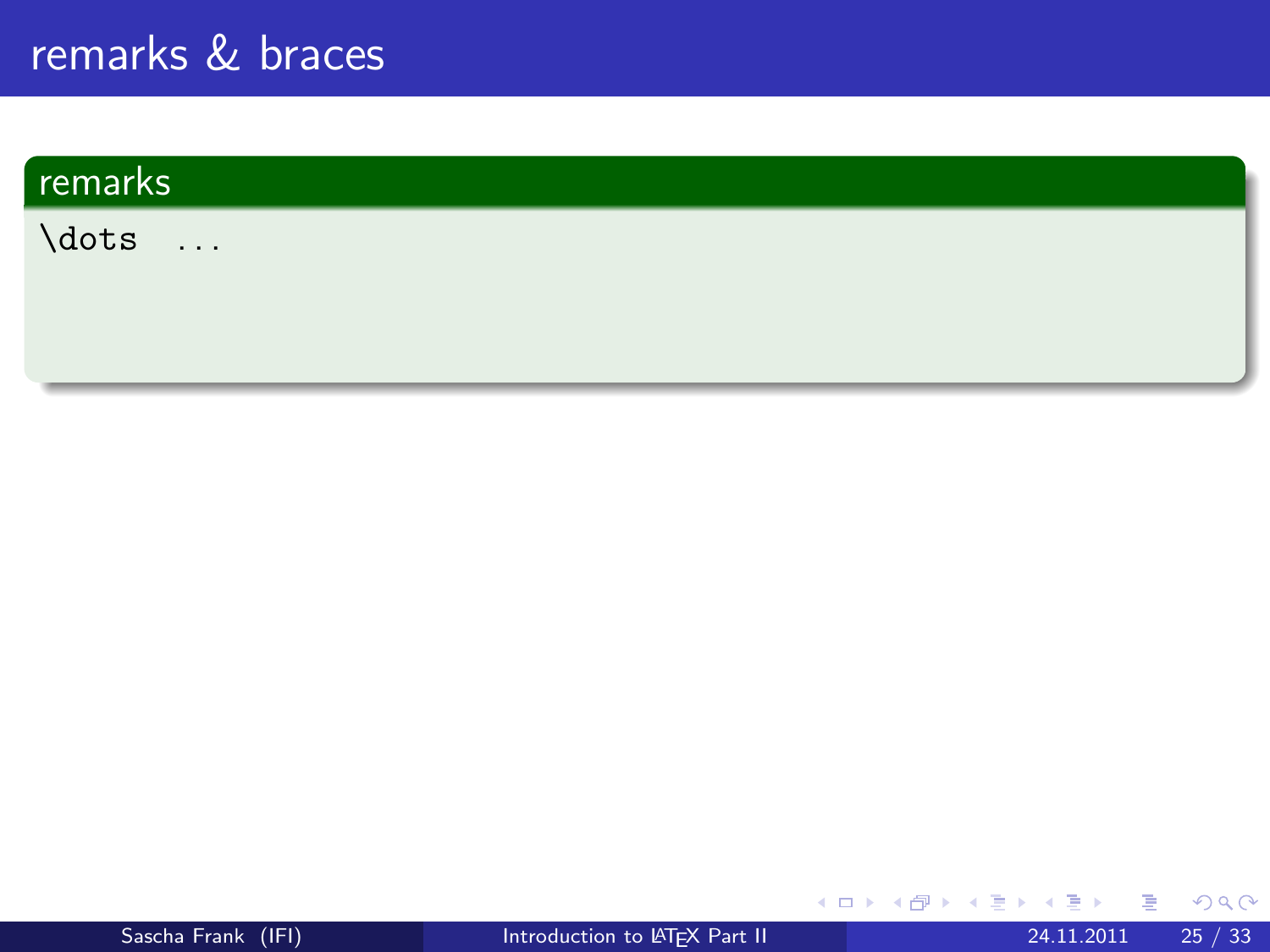| remarks                               |  |
|---------------------------------------|--|
| $\diamond$<br>$\sim 100$ km s $^{-1}$ |  |
| $\vdots$                              |  |

∍

**K ロ ⊁ K 倒 ≯ K 差 ≯ K**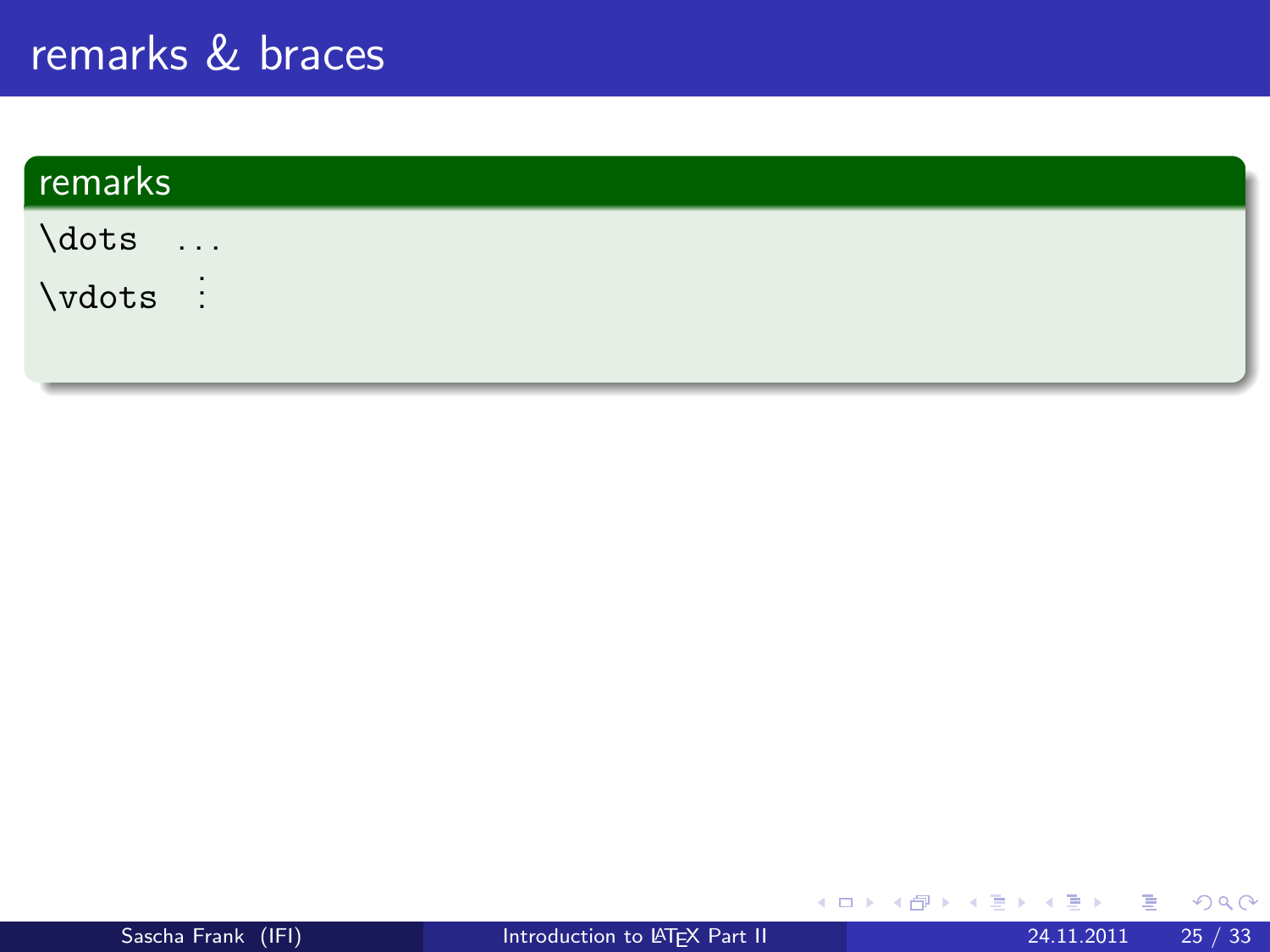| remarks                              |  |
|--------------------------------------|--|
| \dots<br>$\cdots$                    |  |
| $\vdots$                             |  |
| $\mathcal{L}(\mathcal{A})$<br>\ddots |  |

э

**K ロ ⊁ K 倒 ≯ K 差 ≯ K**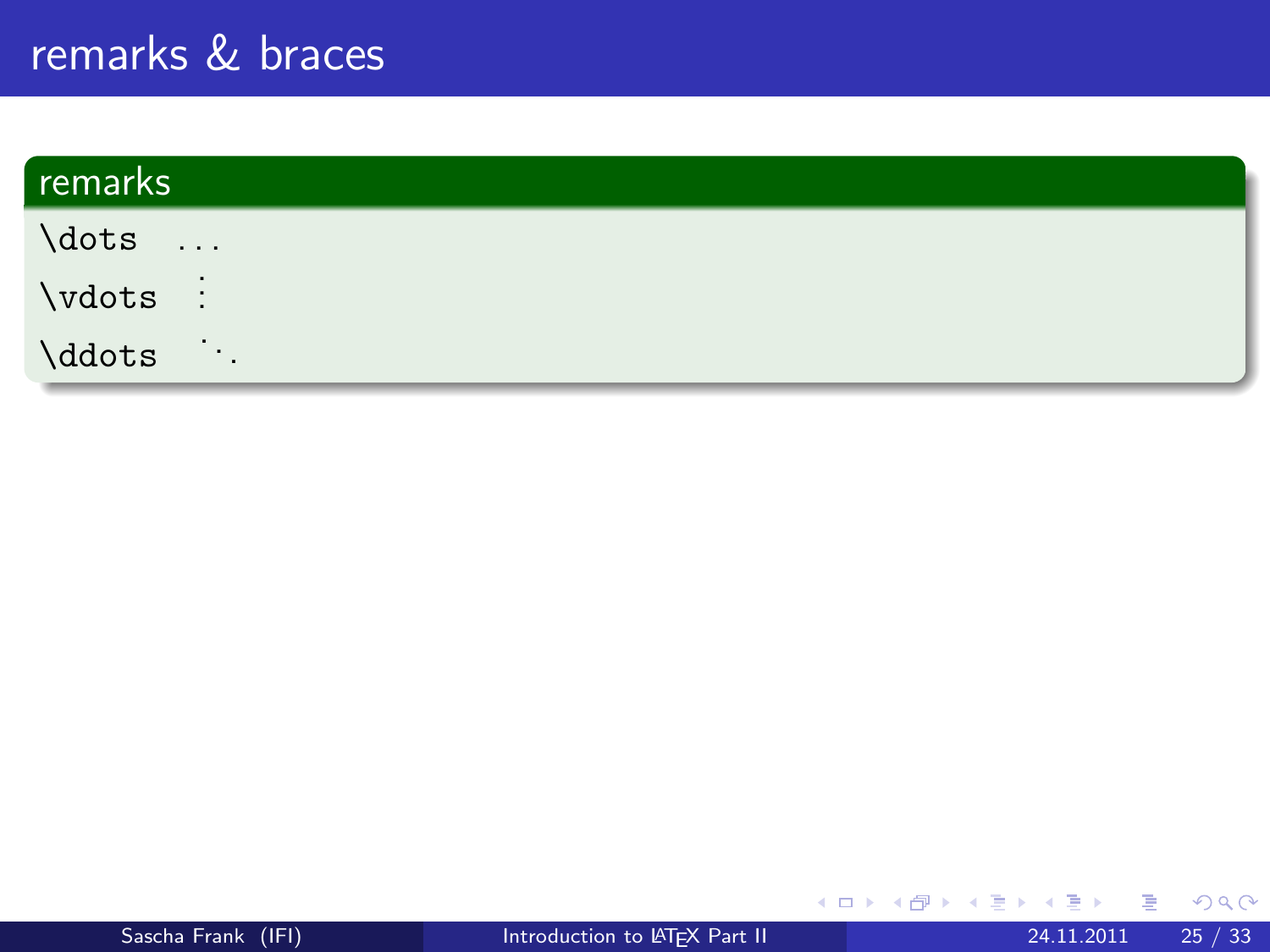| remarks                              |  |
|--------------------------------------|--|
| \dots<br>$\sim$ 100 $\sim$           |  |
| $\vdots$                             |  |
| $\mathcal{O}(\mathcal{E})$<br>\ddots |  |

### under. . .

 $\{\text{n-times}\} = na$ 

4 D.K.

 $\rightarrow$   $\rightarrow$   $\rightarrow$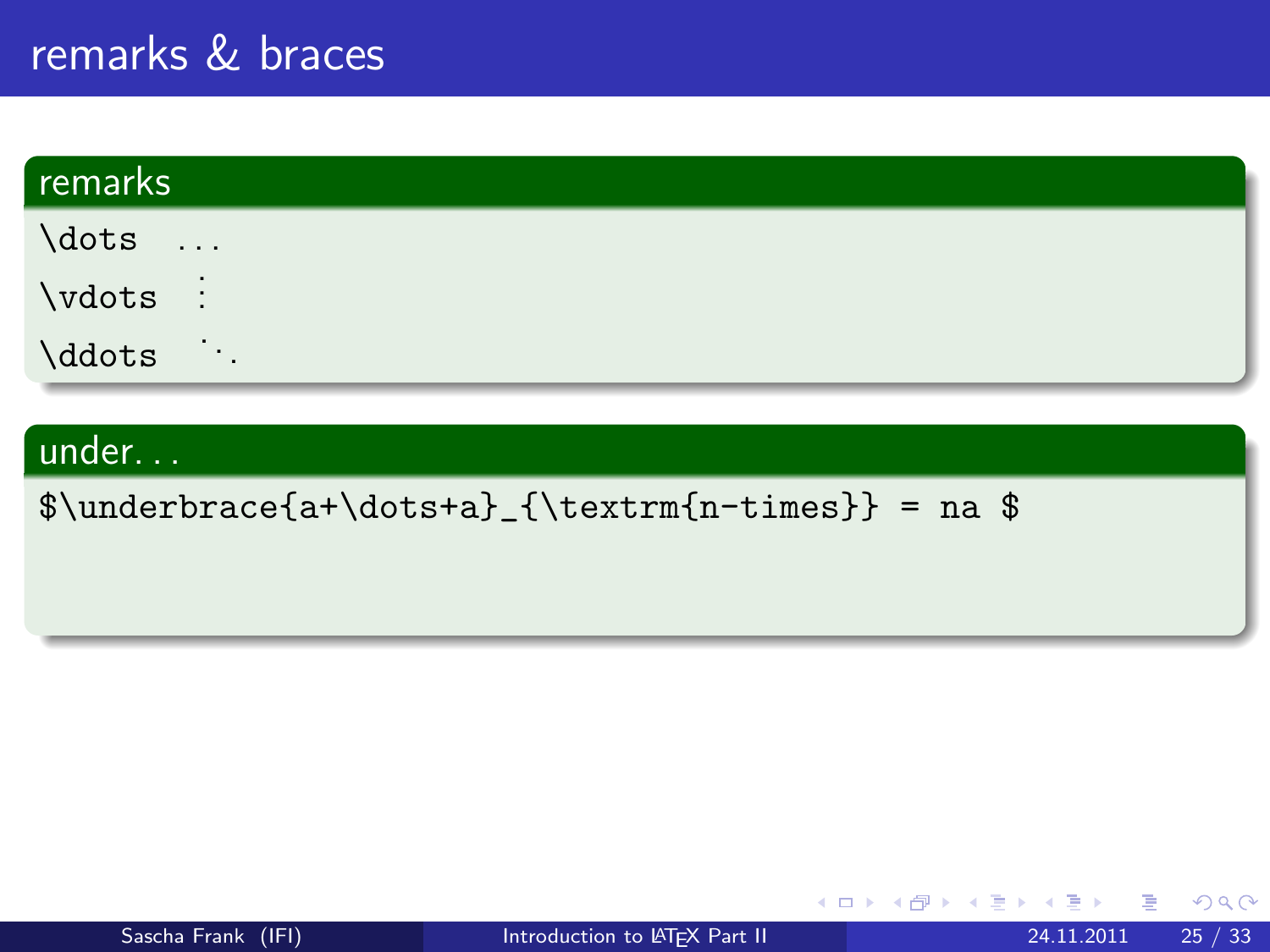| remarks                              |  |
|--------------------------------------|--|
| \dots<br>$\sim$                      |  |
| $\vdots$                             |  |
| $\mathcal{L}(\mathcal{A})$<br>\ddots |  |

#### under. . .

 $\{\text{n-times}\} = na$ 

 $a + \cdots + a = na$ n-times

メロト メ押 トメミト メミ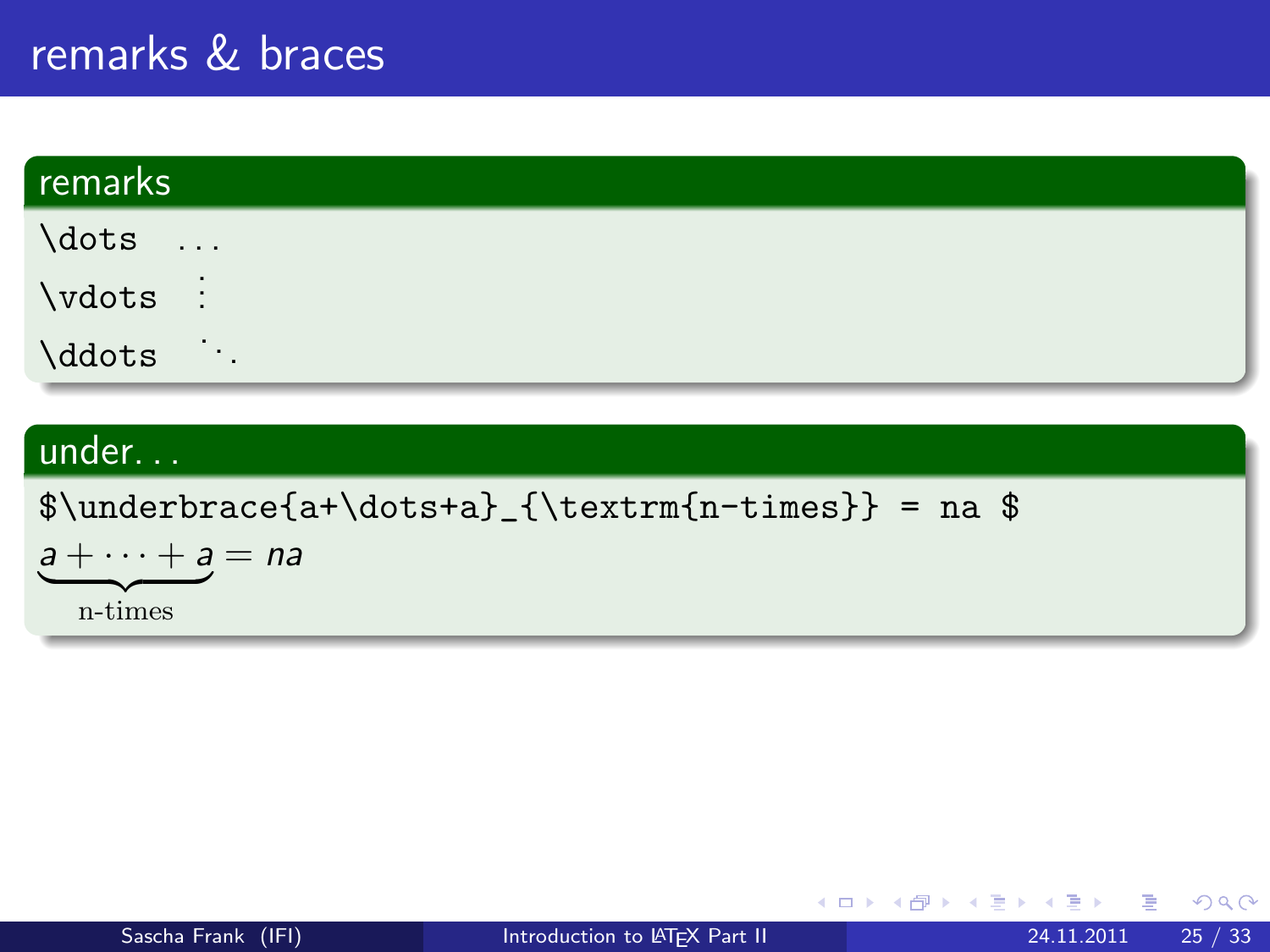| remarks                       |  |
|-------------------------------|--|
| \dots<br>$\sim$ $\sim$ $\sim$ |  |
| $\vdots$                      |  |
| \ddots<br>$\sim$ $\sim$       |  |

### under. . .

 $\{\text{n-times}\} = na$ 

$$
a + \cdots + a = na
$$

#### over. . .

 $\overbrace{a+\dots+a}^{\text{n-times}} = na$ 

| Sascha Frank (IFI) |  |
|--------------------|--|
|                    |  |
|                    |  |

イロト イ母 トイヨ トイヨト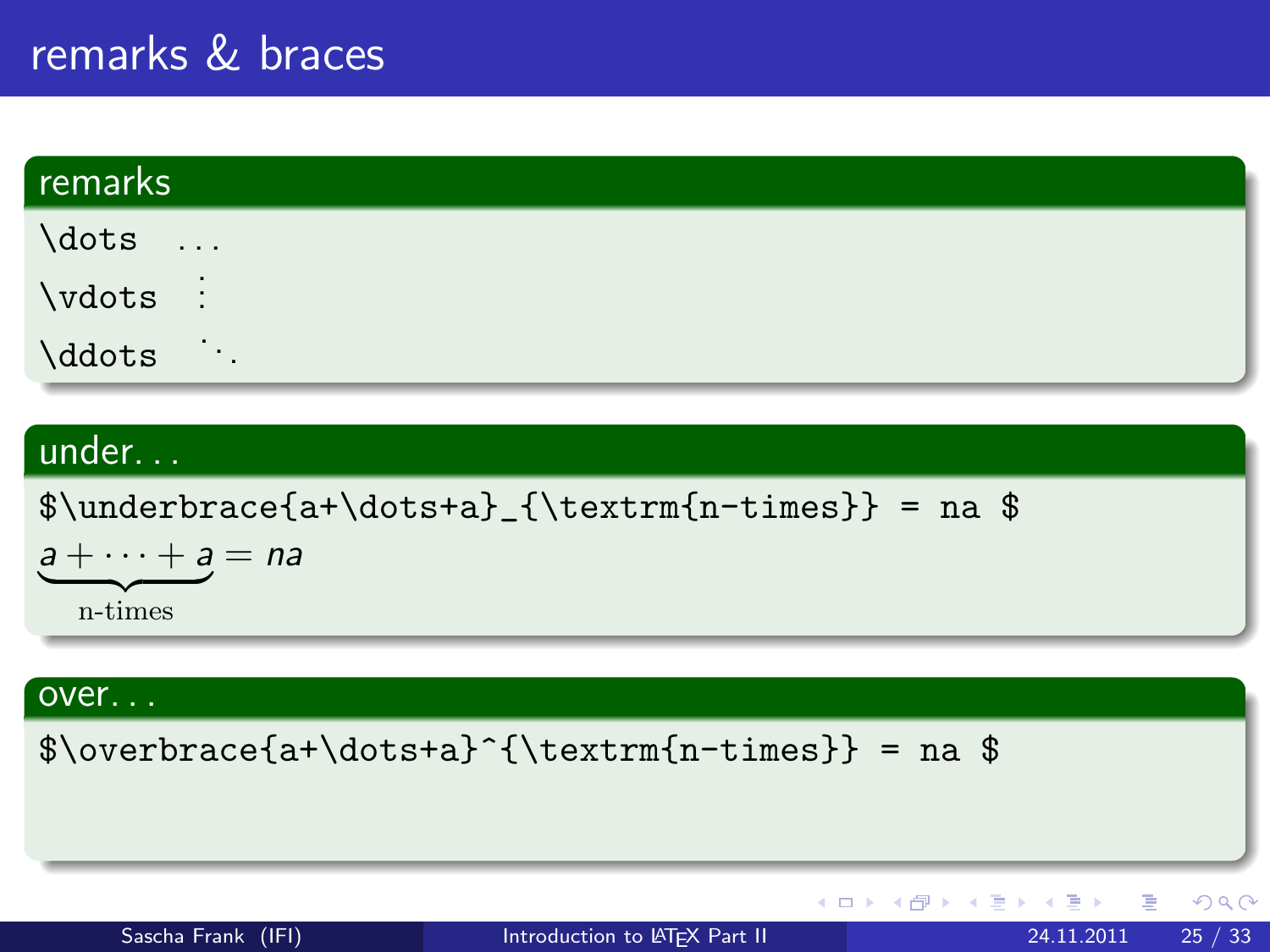| remarks                              |  |
|--------------------------------------|--|
| \dots                                |  |
| $\vdots$                             |  |
| $\mathcal{L}(\mathcal{A})$<br>\ddots |  |

### under. . .

 $\underbrace{\atop{a+\dots+a}_{\text{normal}} = na$ 

$$
a + \cdots + a = na
$$

#### over. . .

 $\overbrace{a+\dots+a}^{\text{n-times}} = na$ n-times  $\overline{a + \cdots + a} = na$  $299$ イロト イ母 トイヨ トイヨト 目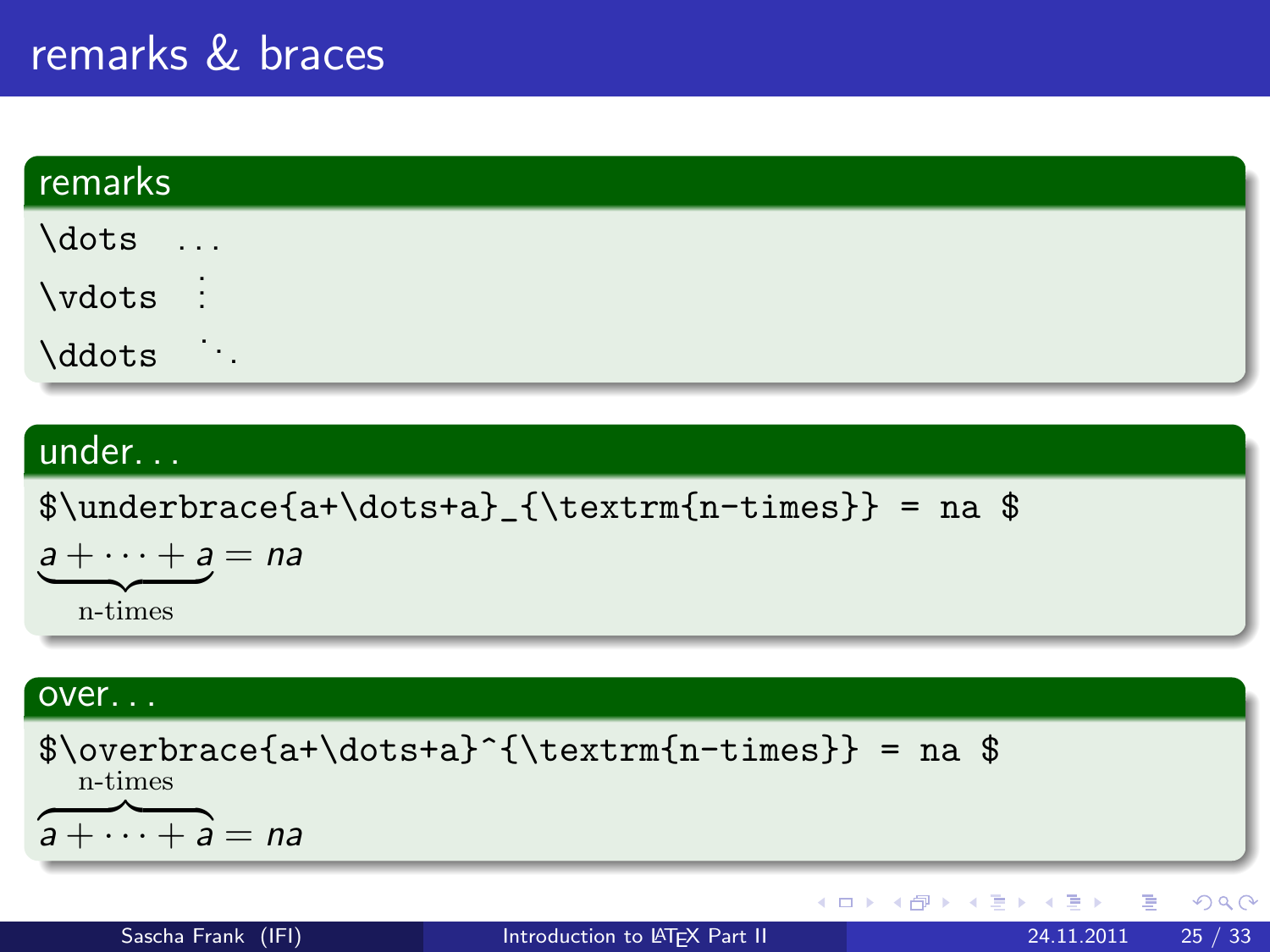### \$ Input

 $$ x-y \leq 0 \, \times \frac{11}{x \leq y}$  $\sum_{i=0}^{n} a_{i}$ 

4 0 8

化医头头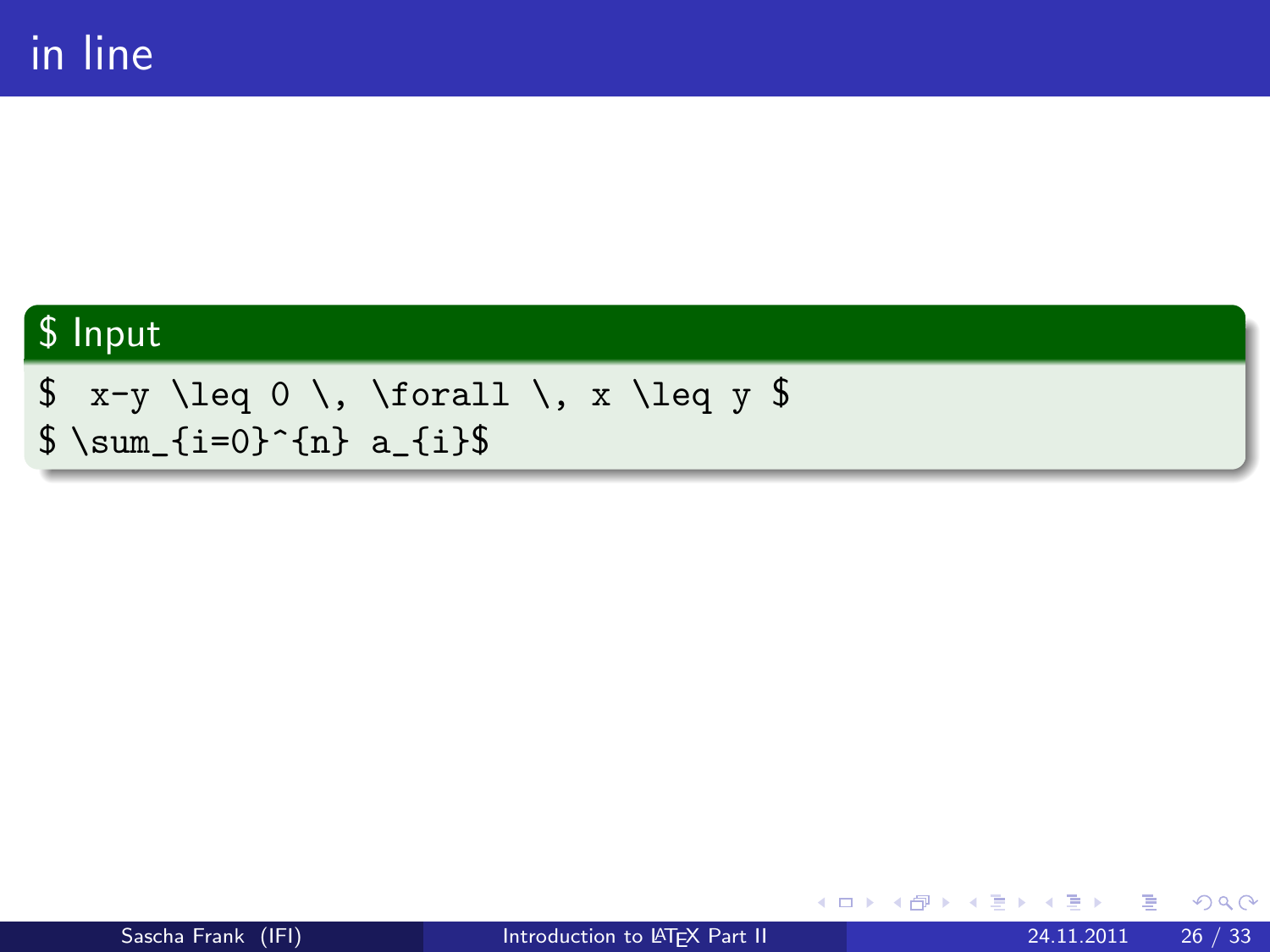### \$ Input

$$
x-y \leq 0 \, \text{for all } x \leq y \
$$
  

$$
sum_{i=0}^{n} a_{i}
$$

### \$ Output

$$
x-y\leq 0\,\forall\,x\leq y\,\sum_{i=0}^n a_i
$$

◆ ロ ▶ → 伊

不同 医牙 重

×

 $2Q$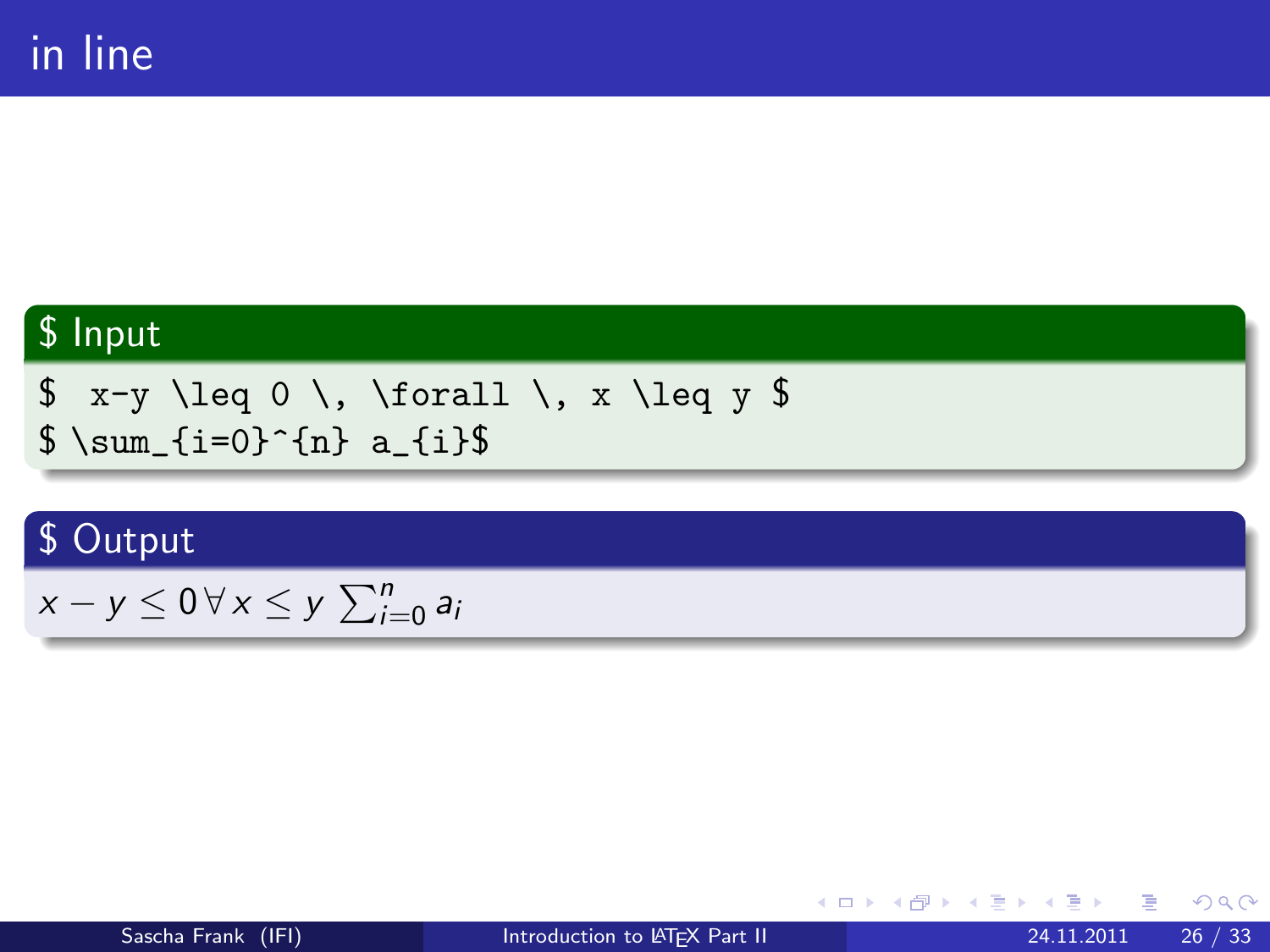### Input

```
\begin{displaymath}
x-y \leq 0 \leq x and \leq x\sum_{i=0}^{n} a_{i}\end{displaymath}
```
 $\rightarrow$   $\rightarrow$   $\rightarrow$ 

÷

4 0 8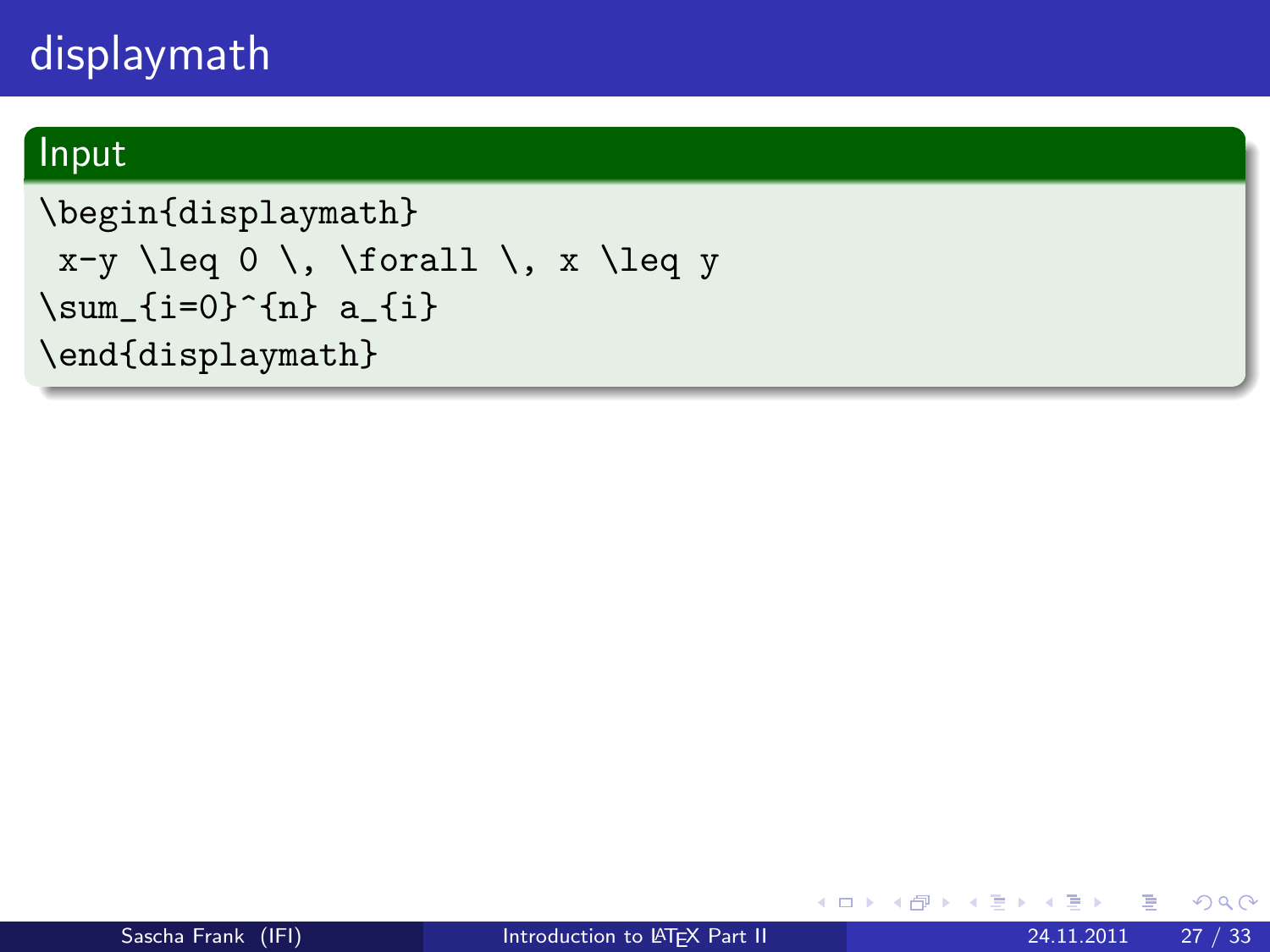### Input

```
\begin{displaymath}
x-y \leq 0 \leq x and \leq x\sum_{i=0}^{n} a_{i}\end{displaymath}
```
### **Output**

$$
x-y\leq 0\,\forall\,x\leq y\sum_{i=0}^n a_i
$$

4 0 8

化医头头

 $QQ$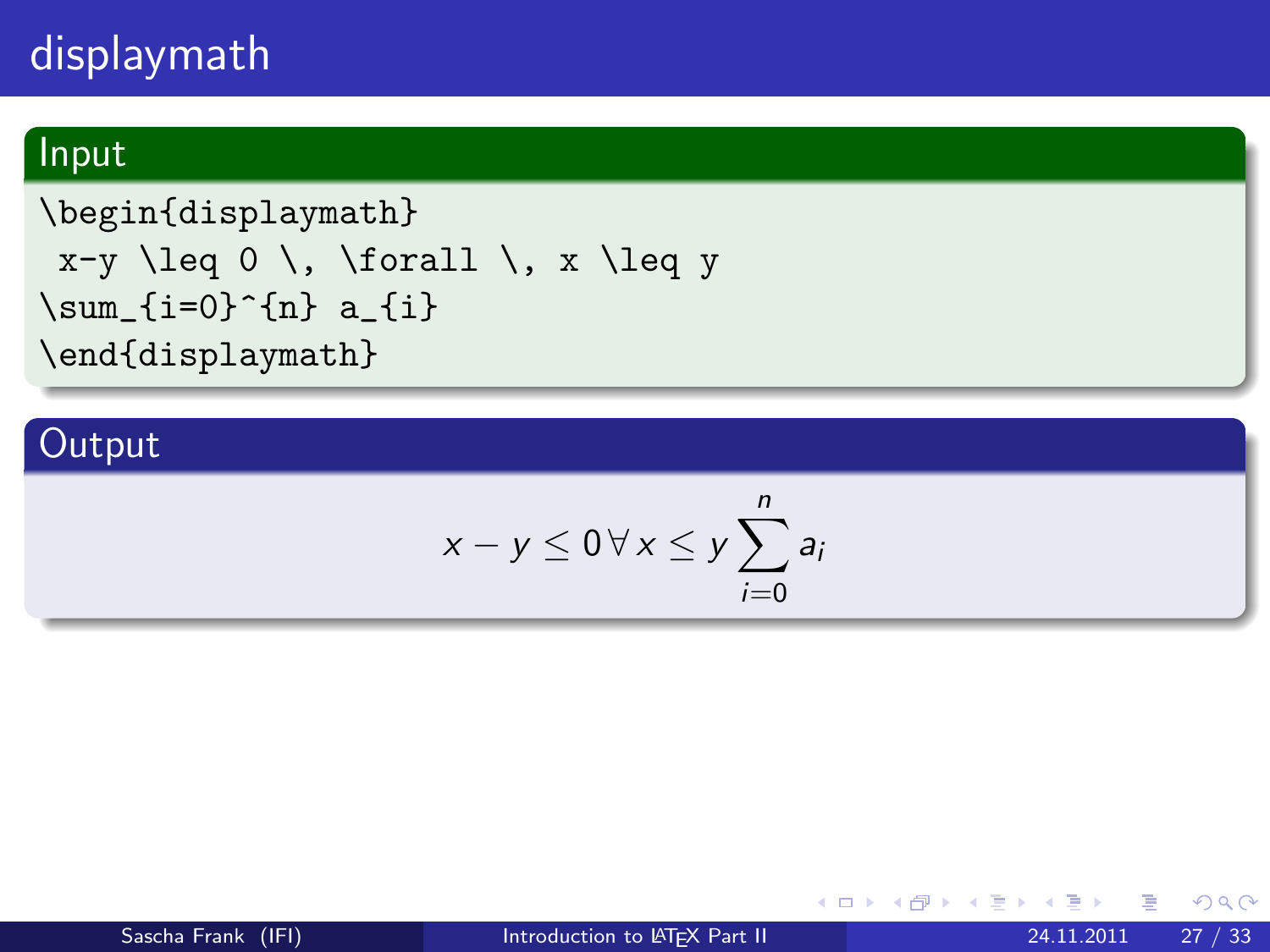### Input

```
\begin{displaymath}
x-y \leq 0 \leq x and x-y \leq 0\sum_{i=0}^{n} a_{i}\end{displaymath}
```
### **Output**

$$
x-y\leq 0\,\forall\,x\leq y\sum_{i=0}^n a_i
$$

### Input displaymath–short

```
\[\begin{array}{c}\x-y \leq 0 \end{array}\], \{ orall \\}, x \leq y \
```
 $QQ$ 

(大唐) 大 唐 )

4 D F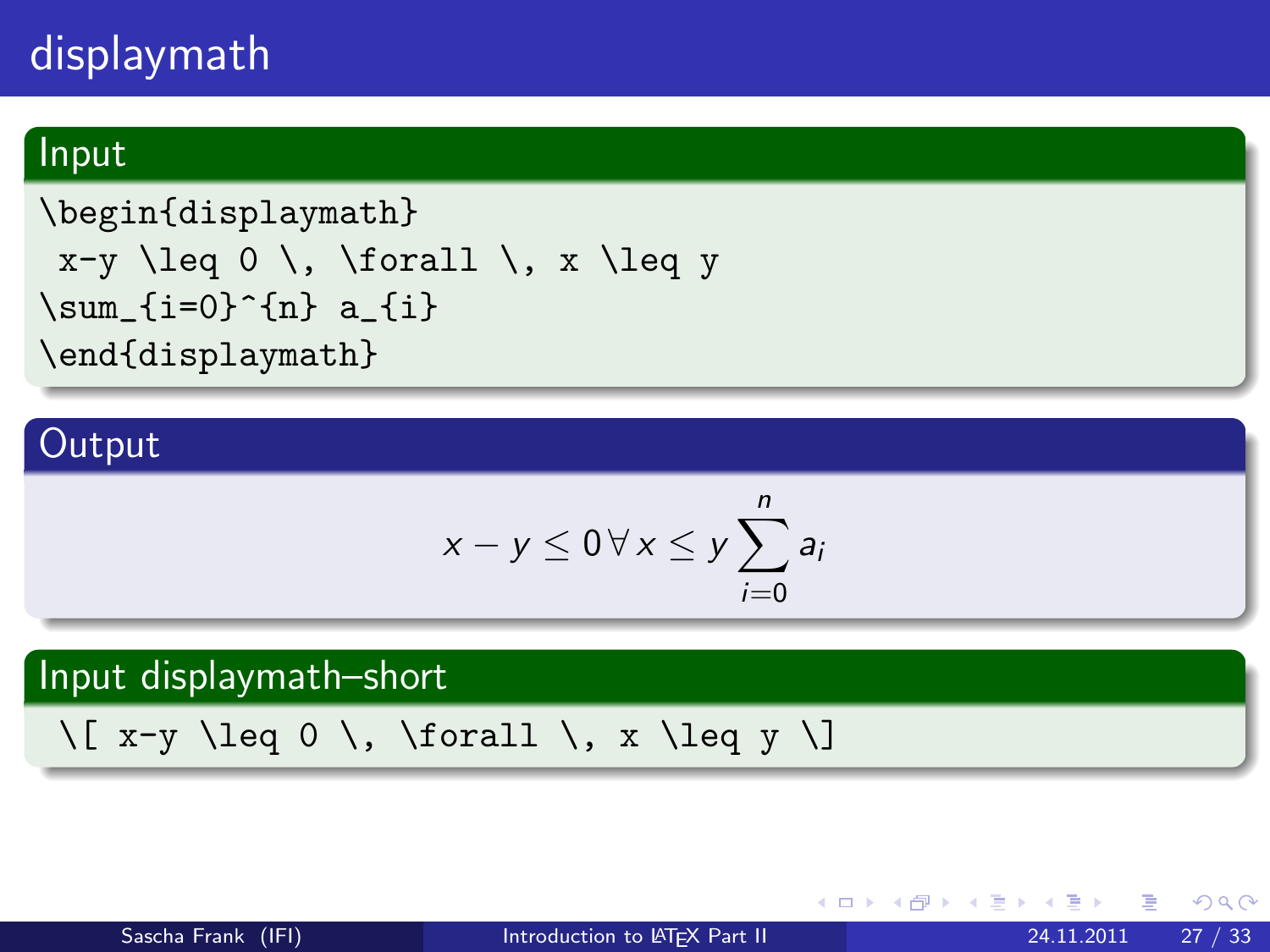### Input

```
\begin{displaymath}
x-y \leq 0 \leq x and x-y \leq 0\sum_{i=0}^{n} a_{i}\end{displaymath}
```
### **Output**

$$
x-y\leq 0\,\forall\,x\leq y\sum_{i=0}^n a_i
$$

### Input displaymath–short

```
\[\begin{array}{c}\x-y \leq 0 \end{array}\], \{ orall \\}, x \leq y \
```
### Output displaymath–short

$$
x-y\leq 0\,\forall\,x\leq y
$$

Sascha Frank (IFI) [Introduction to L](#page-0-0)ATEX Part II 24.11.2011 27 / 33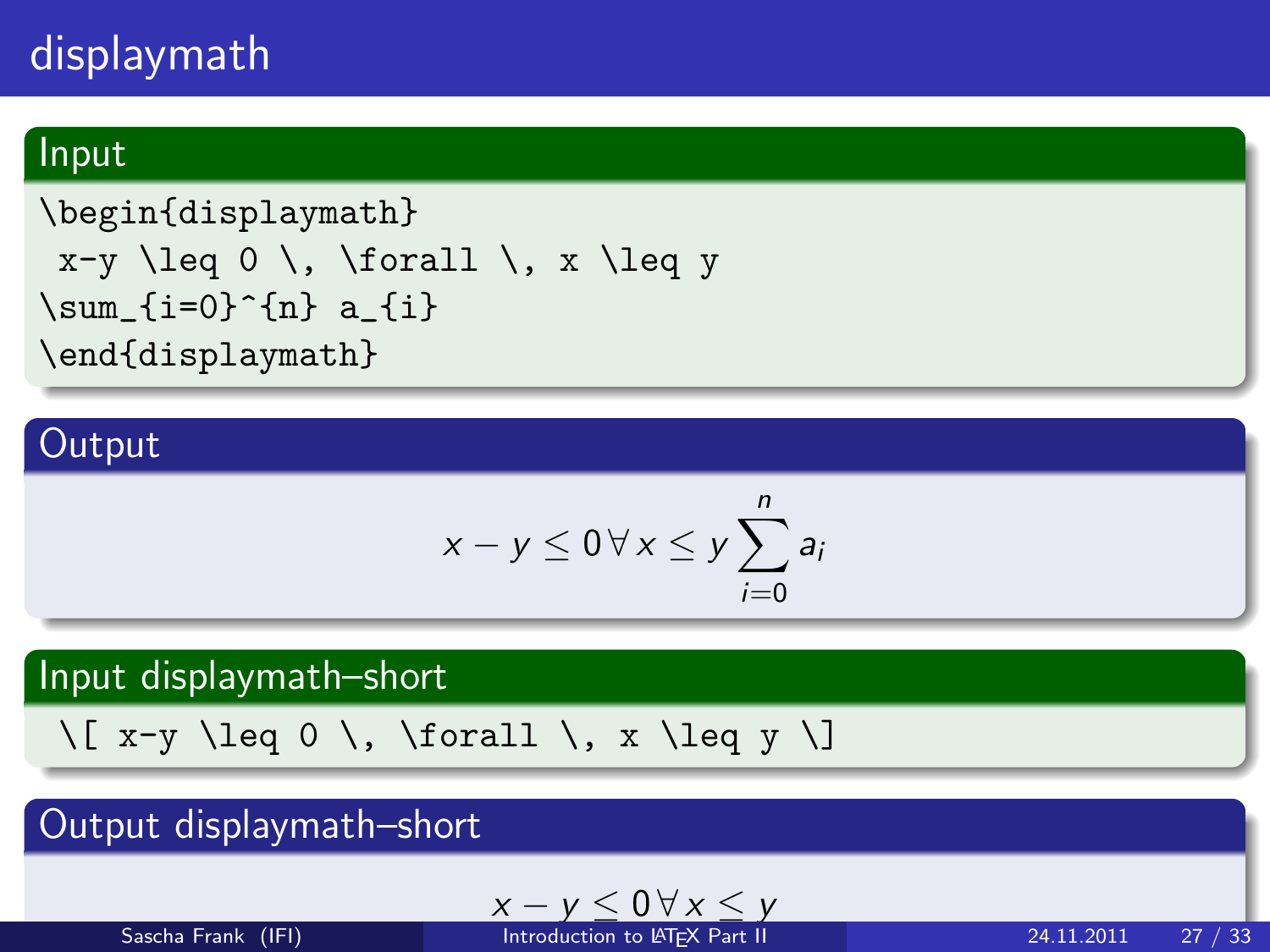### equation

### Input

```
\begin{equation}
x-y \leq 0 \leq x and \leq x\end{equation}
\begin{equation}
\sum_{i=0}^{n} a_{i}\end{equation}
```
4 0 8

4 B K 4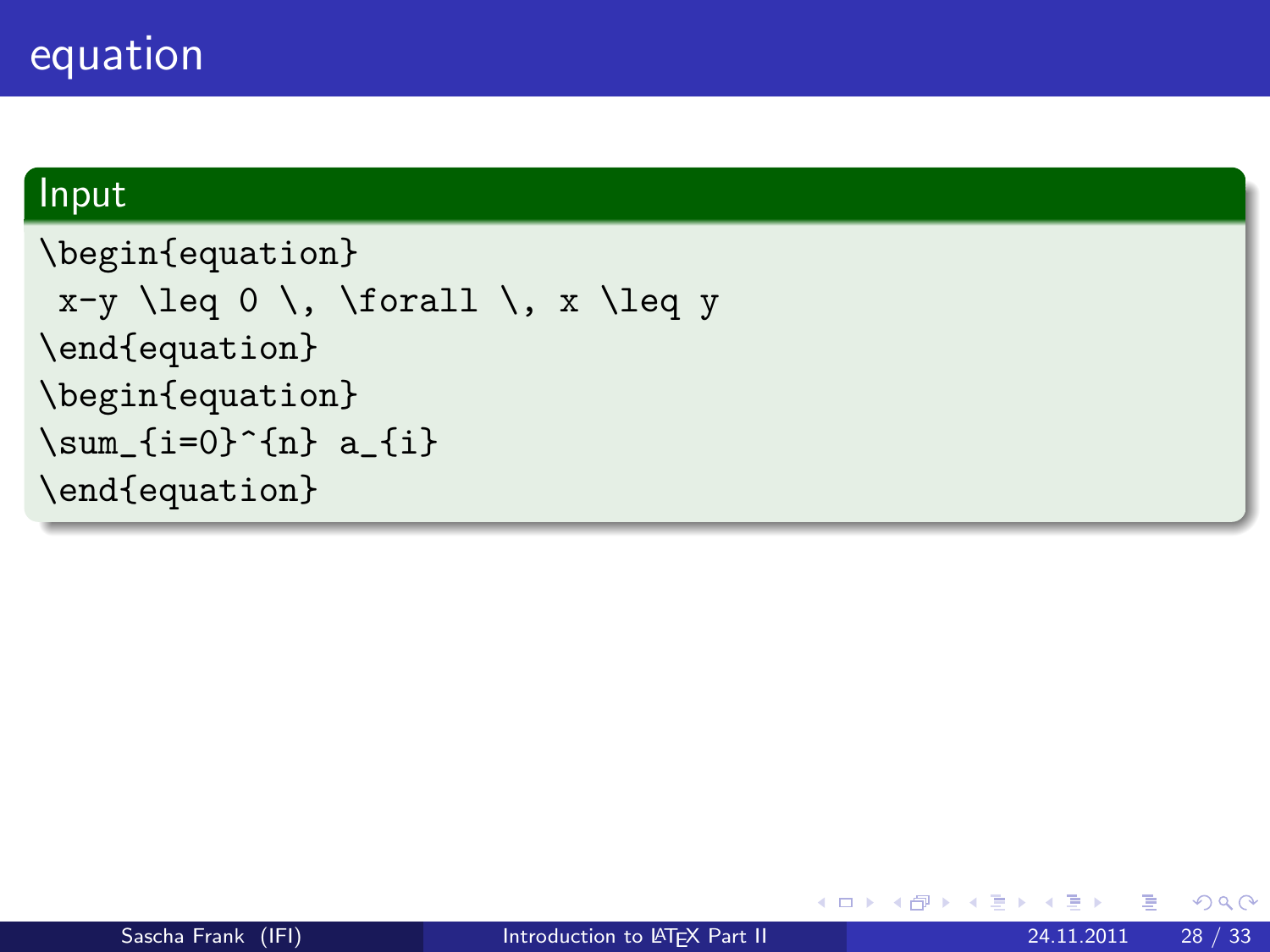### equation

### Input

```
\begin{equation}
x-y \leq 0 \leq x and \leq x\end{equation}
\begin{equation}
\sum_{i=0}^{n} a_{i}\end{equation}
```
### **Output**

$$
x - y \le 0 \forall x \le y \tag{1}
$$
\n
$$
\sum_{i=0}^{n} a_i \tag{2}
$$

4 0 8

Э×.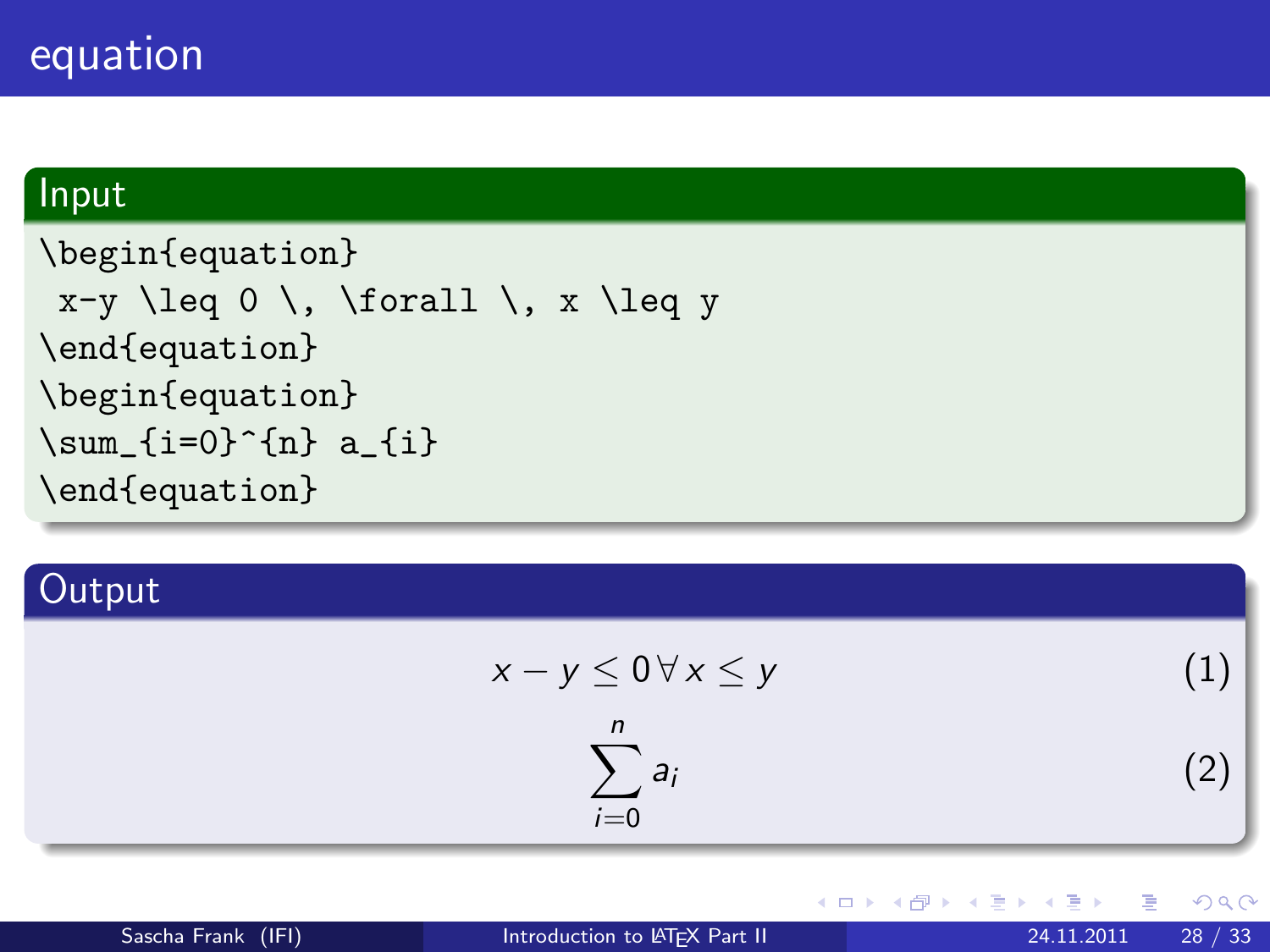### Input eqnarray

```
\begin{eqnarray}
x-y & \leq & 0 \, \forall \, x \leq y \\
\sum_{i=0}^{n}a_{i}&\geq&0\,, \forall \,a_{i}\geq0
\end{eqnarray}
```
4 0 8

 $\rightarrow$   $\rightarrow$   $\rightarrow$ 

 $QQQ$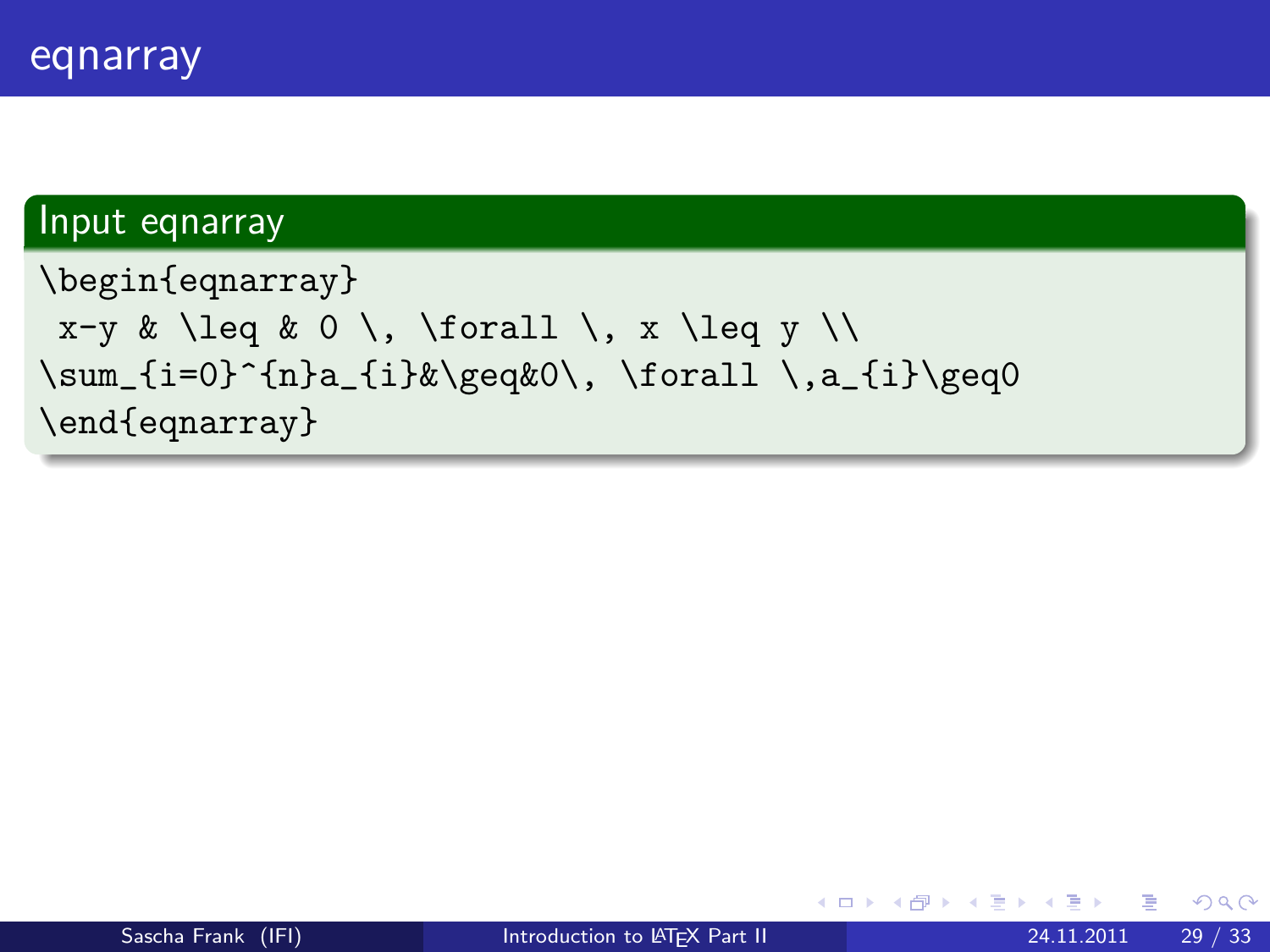### Input eqnarray

```
\begin{eqnarray}
x-y & \leq & 0 \, \forall \, x \leq y \\
\sum_{i=0}^{n}a_{i}k\geq0, \forall \,a_{i}\geq0
\end{eqnarray}
```
### Output eqnarray

$$
x - y \leq 0 \forall x \leq y \tag{1}
$$
\n
$$
\sum_{i=0}^{n} a_i \geq 0 \forall a_i \geq 0 \tag{2}
$$

**∢ ロ ▶ ィ 何** 

 $QQQ$ 

化重新润滑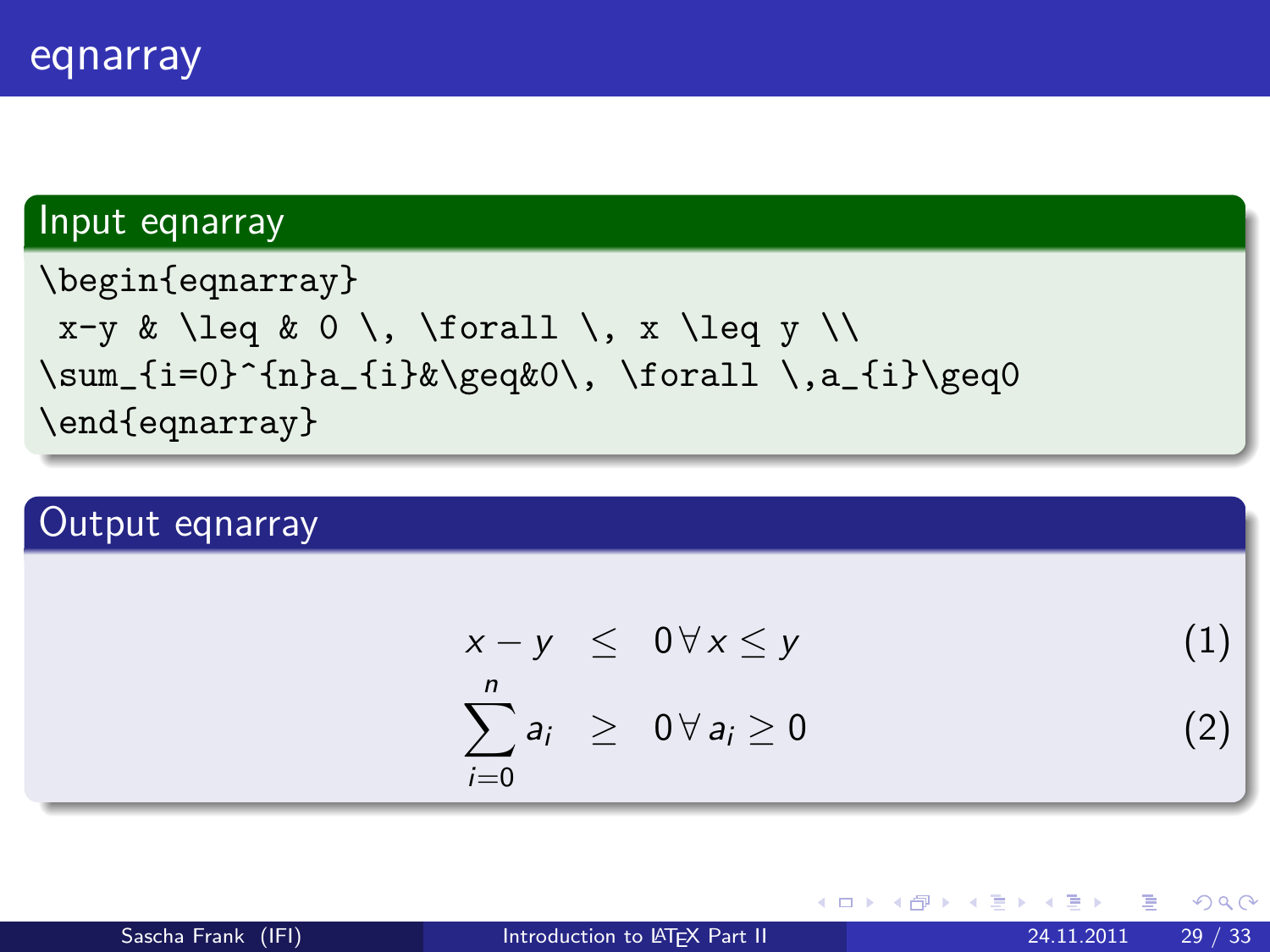```
\begin{eqnarray}
\sin^{-1} &=& \cos(x)\cos^{-1} &=& - \sin(x) \
\sin^{-1} &=& - \sin(x)\sin^{-1} k=k - \cos(x)\sin^{-1}''''} &=& \sin(x)\end{eqnarray}
```
4 D F

医心室 医心室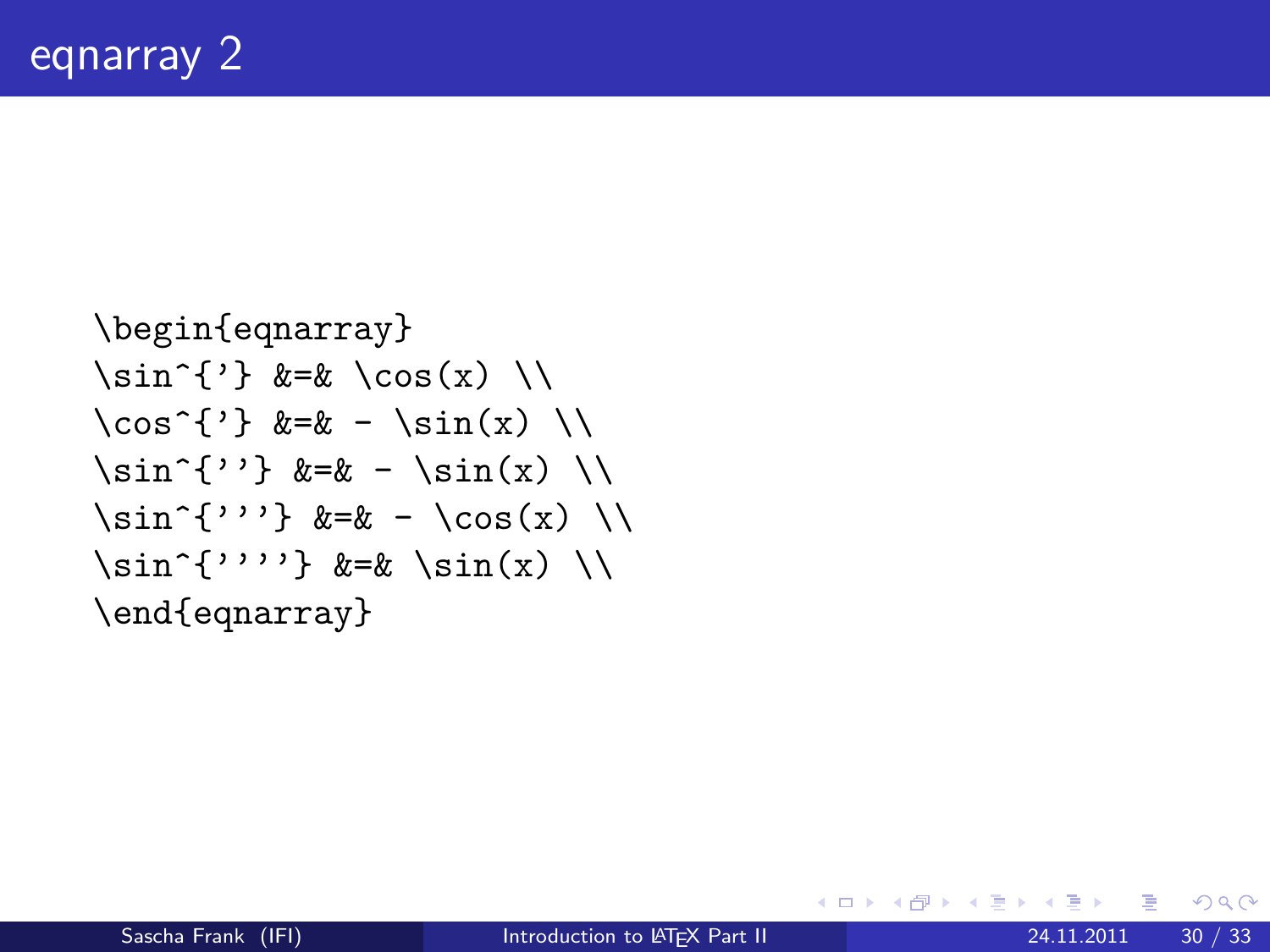\begin{eqnarray} \sin^{'} &=& \cos(x) \\ \cos^{'} &=& - \sin(x) \\ \sin^{''} &=& - \sin(x) \\ \sin^{'''} &=& - \cos(x) \\ \sin^{''''} &=& \sin(x) \\ \end{eqnarray}

$$
\sin' = \cos(x) \qquad (1)
$$

$$
\cos' = -\sin(x) \qquad (2)
$$

$$
\sin'' = -\sin(x) \qquad (3)
$$

$$
\sin^{'''} = -\cos(x) \quad (4)
$$

$$
\sin''' = \sin(x) \qquad (5)
$$
\n(6)

メロト メ都 トメ ヨ トメ ヨト

 $2990$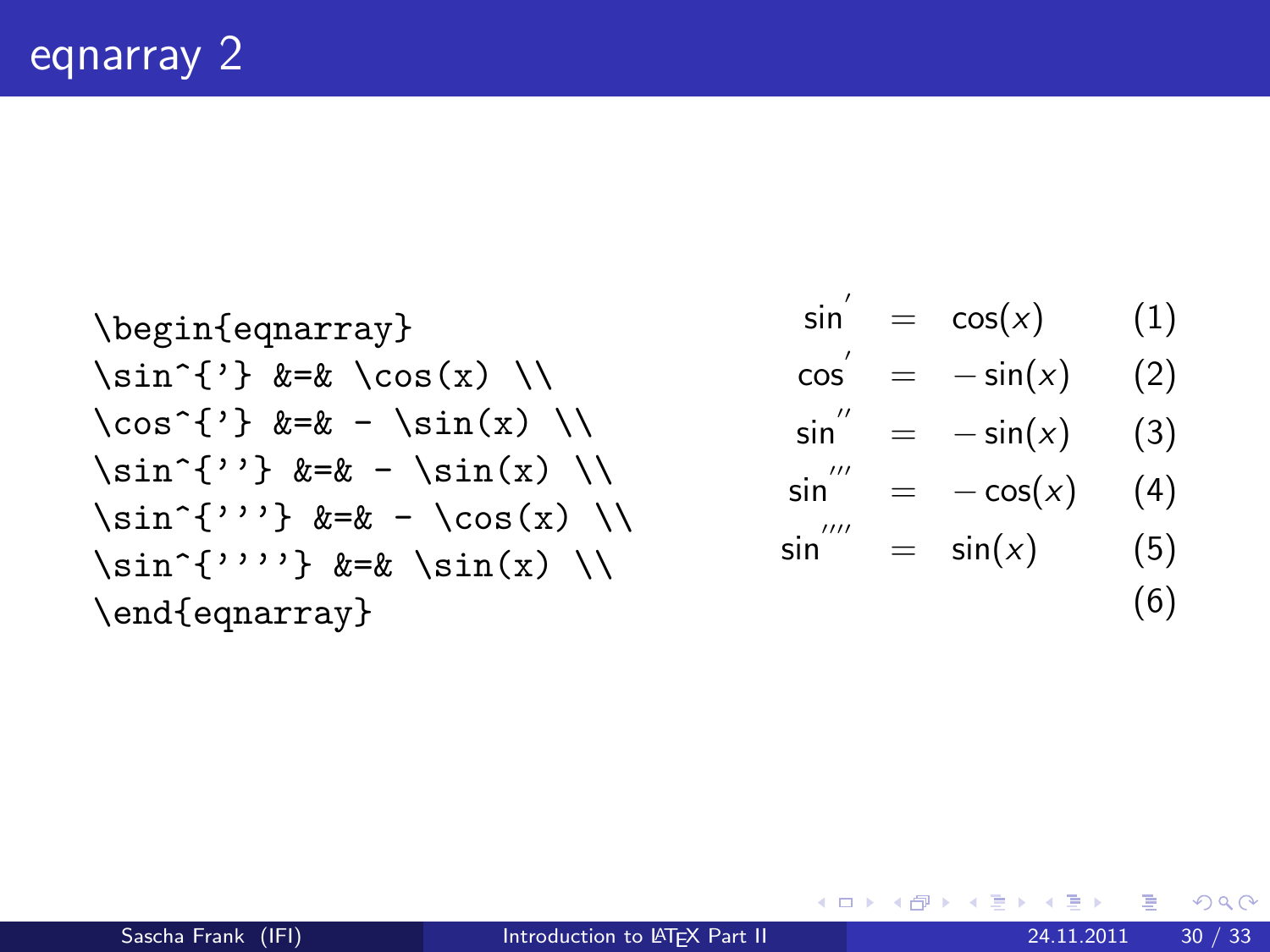```
\begin{eqnarray}
\sin^{-1} &=& \cos(x)\cos^{-1} &=& - \sin(x)\sin^{-1} &=& - \sin(x)\sin^{-1}''} k=k - \cos(x)\sin^{-1}'''} &=& \sin(x)\end{eqnarray}
```
4 D F

医心室 医心室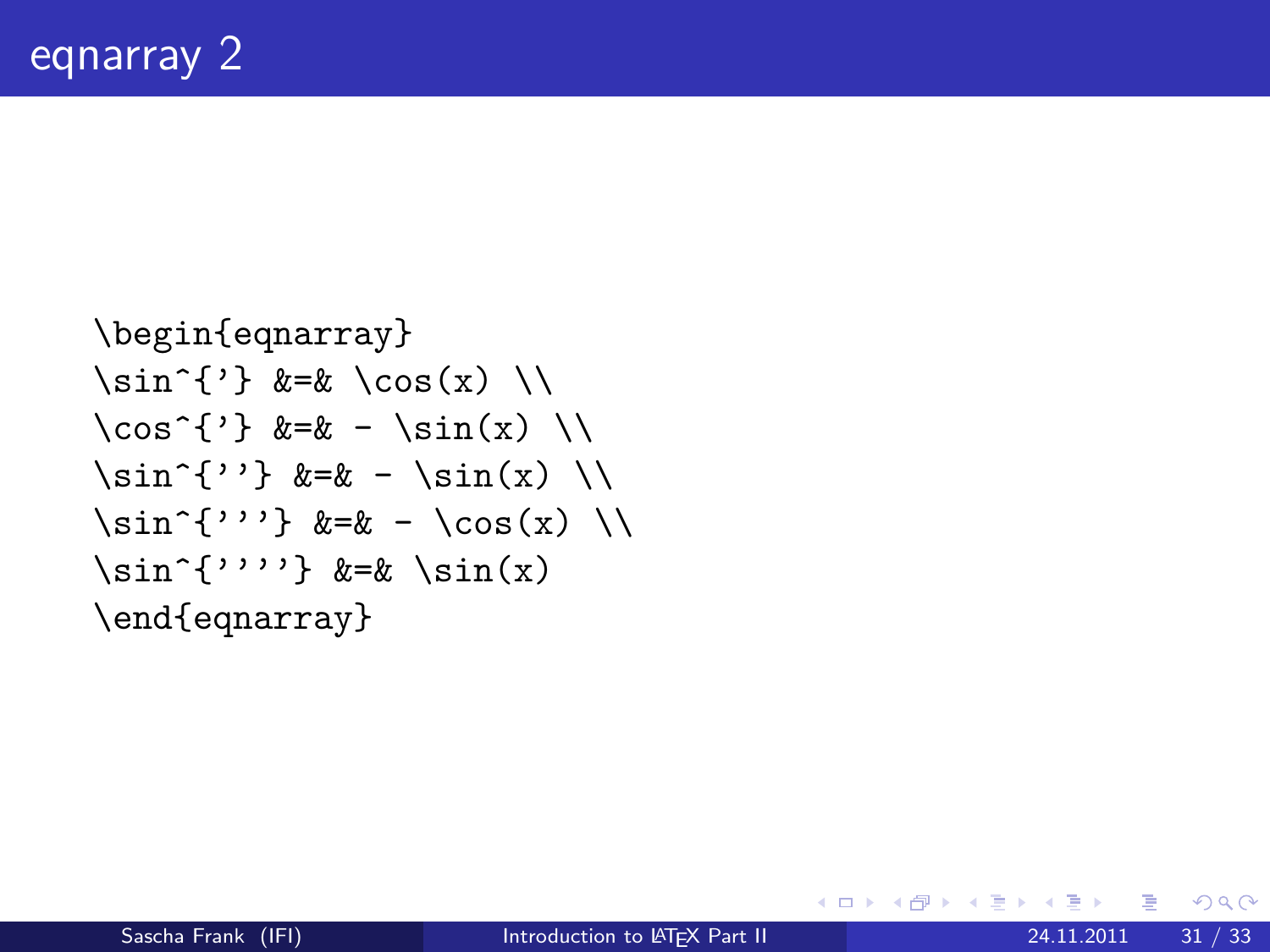\begin{eqnarray} \sin^{'} &=& \cos(x) \\ \cos^{'} &=& - \sin(x) \\ \sin^{''} &=& - \sin(x) \\ \sin^{'''} &=& - \cos(x) \\ \sin^{''''} &=& \sin(x) \end{eqnarray}

$$
\sin' = \cos(x) \qquad (1)
$$

$$
\cos' = -\sin(x) \qquad (2)
$$

$$
\sin'' = -\sin(x) \qquad (3)
$$

$$
\sin^{'''} = -\cos(x) \qquad (4)
$$

$$
\sin^{***} = \sin(x) \quad (5)
$$

メロト メ都 トメ ヨ トメ ヨト

 $2990$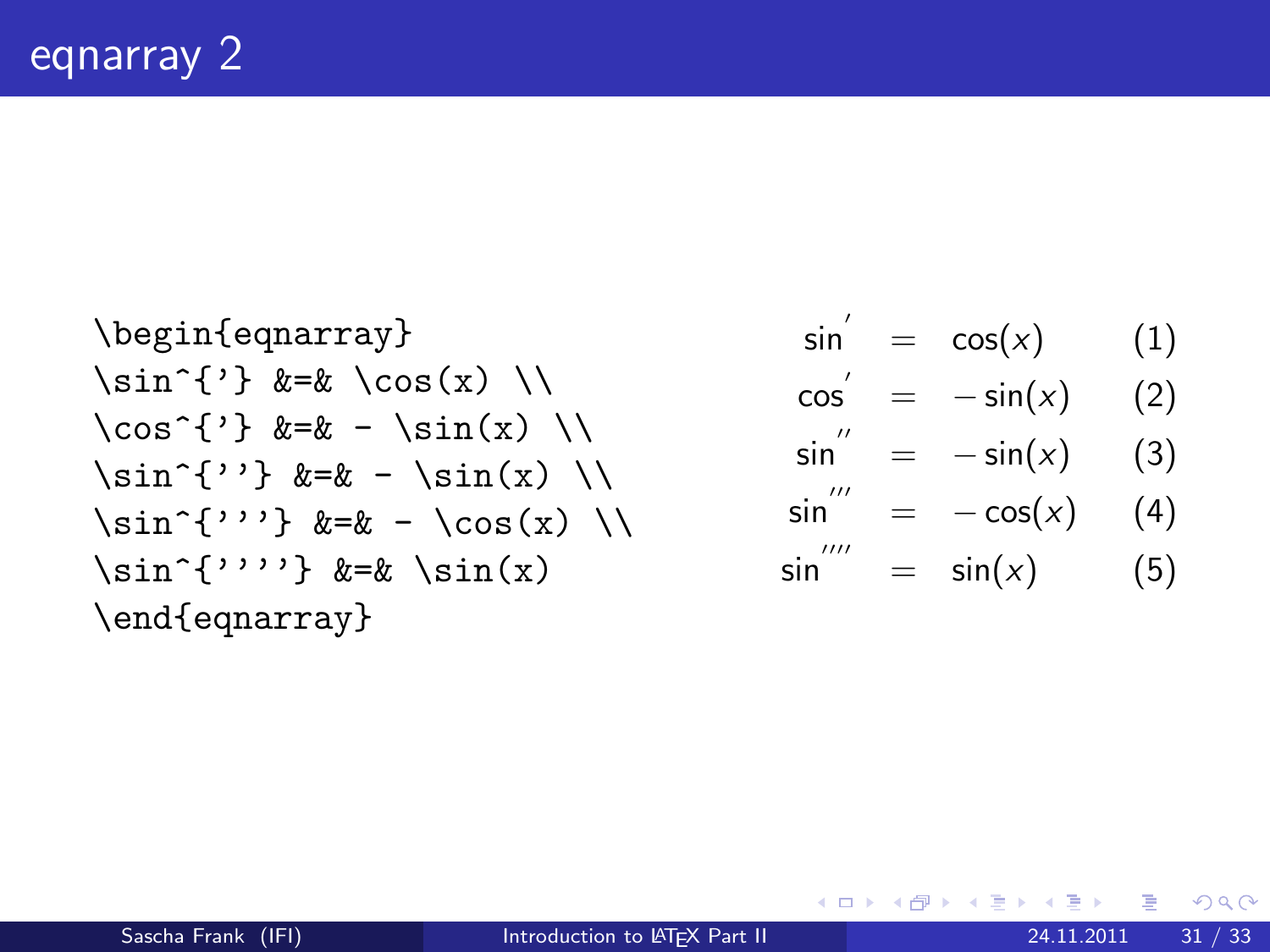## eqnarray 2 better 2

```
\begin{eqnarray}
\sin^{-1} &=& \cos(x) \
\cos^{-1} &=& - \sin(x) \nonumber \nonumber \\
\sin^{-1} k=k - \sin(x)\sin^{-1} k=k - \cos(x)\end{eqnarray}
```
4 0 8

**K 何 ▶ 【 ヨ ▶ 【**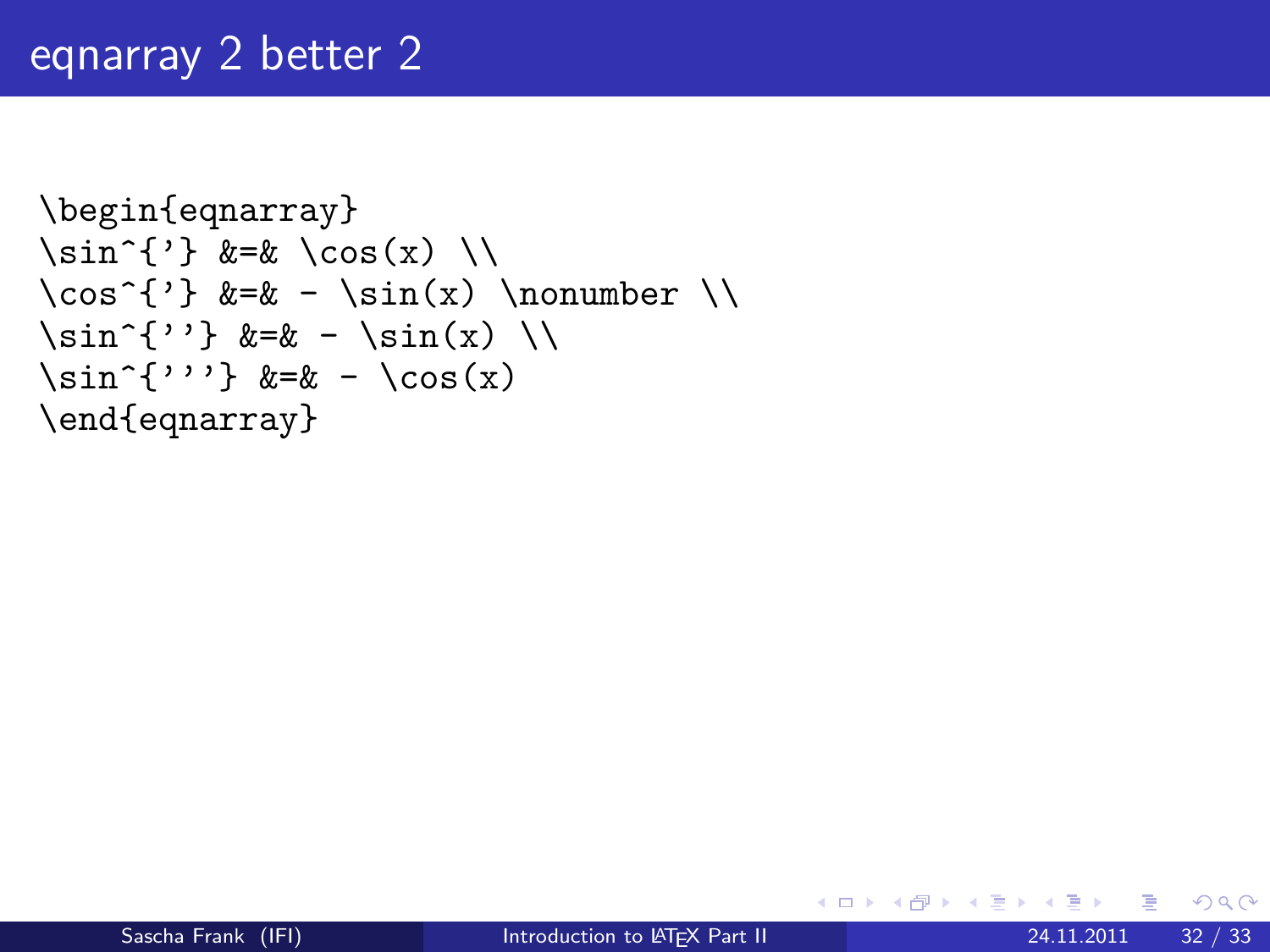## eqnarray 2 better 2

```
\begin{eqnarray}
\sin^{-1} &=& \cos(x) \
\cos^{-1} &=& - \sin(x) \nonumber \nonumber \\
\sin^{-1} &=& - \sin(x) \\
\sin^{-1} k=k - \cos(x)\end{eqnarray}
```

$$
\sin' = \cos(x) \tag{1}
$$
\n
$$
\cos' = -\sin(x) \tag{2}
$$
\n
$$
\sin'' = -\sin(x) \tag{2}
$$
\n
$$
\sin'' = -\cos(x) \tag{3}
$$

イロト イ押ト イヨト イヨト